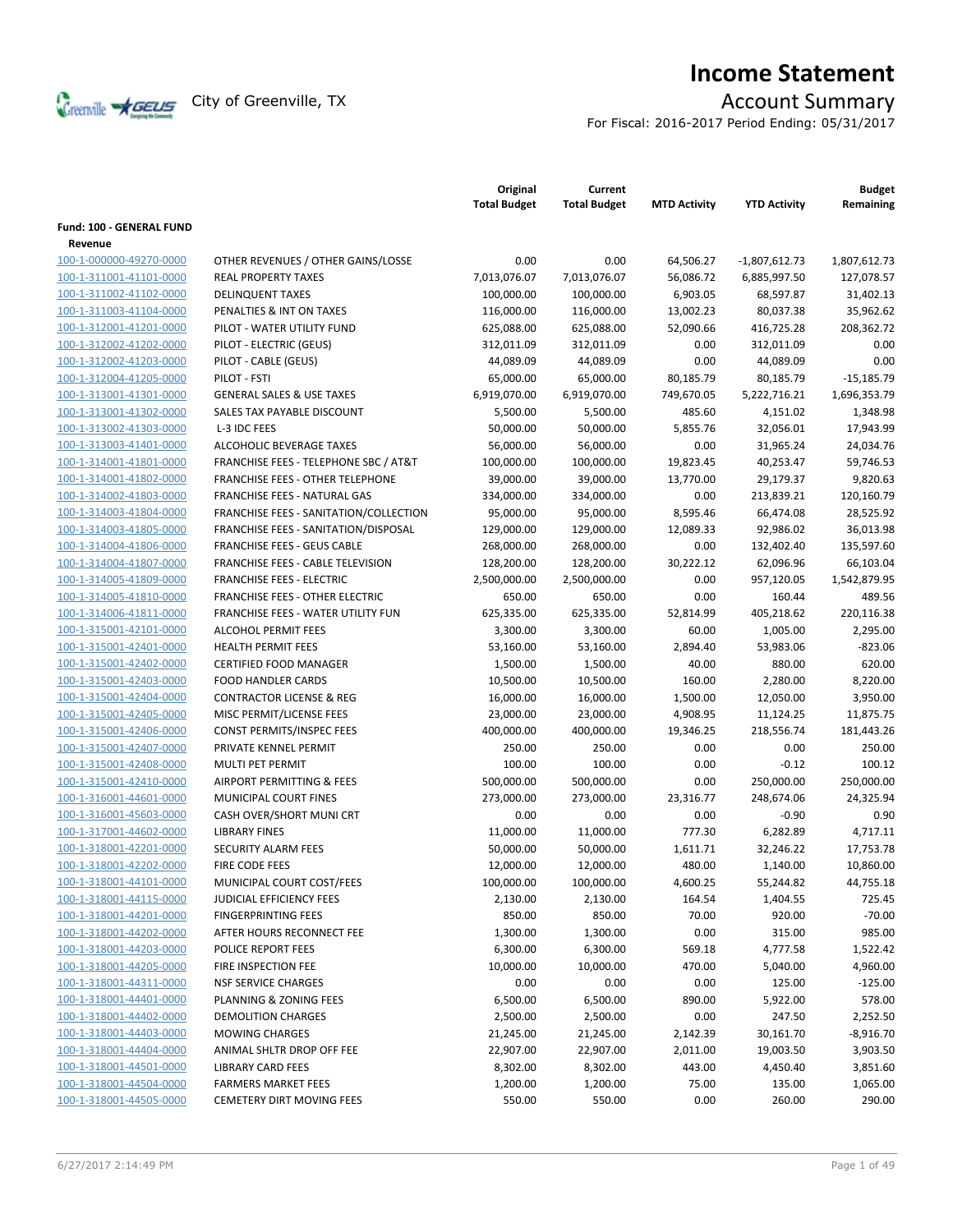|                         |                                        | Original<br><b>Total Budget</b> | Current<br><b>Total Budget</b> | <b>MTD Activity</b> | <b>YTD Activity</b> | <b>Budget</b><br>Remaining |
|-------------------------|----------------------------------------|---------------------------------|--------------------------------|---------------------|---------------------|----------------------------|
| 100-1-319001-44102-0000 | <b>SALE OF CITY PUBLICATIONS</b>       | 1,080.00                        | 1,080.00                       | 0.00                | 100.00              | 980.00                     |
| 100-1-319001-44506-0000 | LIBRARY COPY MACHINE                   | 5,500.00                        | 5,500.00                       | 273.55              | 2,703.55            | 2,796.45                   |
| 100-1-319001-45302-0000 | <b>CEMETERY LOTS SALES</b>             | 150.00                          | 150.00                         | 0.00                | 510.00              | $-360.00$                  |
| 100-1-319001-45304-0000 | <b>PROPERTY SALES</b>                  | 0.00                            | 0.00                           | $-79,259.00$        | 6,763.29            | $-6,763.29$                |
| 100-1-319001-45305-0000 | <b>AUCTION PROCEEDS</b>                | 1,500.00                        | 1,500.00                       | 4,740.60            | 4,740.60            | $-3,240.60$                |
| 100-1-319001-45401-0000 | <b>INTEREST REVENUES</b>               | 30,000.00                       | 30,000.00                      | 5,116.81            | 9,135.86            | 20,864.14                  |
| 100-1-319001-45501-0000 | LIBRARY MTG ROOM RENTAL                | 600.00                          | 600.00                         | 115.00              | 592.50              | 7.50                       |
| 100-1-319001-45503-0000 | <b>PAVILION RENTALS</b>                | 13,990.00                       | 13,990.00                      | 1,412.87            | 6,958.53            | 7,031.47                   |
| 100-1-319001-45601-0000 | MISCELLANEOUS REVENUES                 | 32,000.00                       | 32,000.00                      | 0.00                | 21,668.10           | 10,331.90                  |
| 100-1-319001-45602-0000 | PRIOR YEAR REIMBURSEMENTS              | 10,000.00                       | 10,000.00                      | 0.00                | 0.00                | 10,000.00                  |
| 100-1-319001-45604-0000 | OTHER REVENUE / OVER/SHORT             | 0.00                            | 0.00                           | 192.60              | $-7,265.86$         | 7,265.86                   |
| 100-1-322001-43002-0000 | ANIMAL SHELTER CONTRIB                 | 100,000.00                      | 100,000.00                     | 0.00                | 75,000.00           | 25,000.00                  |
| 100-1-322001-43003-0000 | HUNT CO CONTRIB - FIRE                 | 28,800.00                       | 28,800.00                      | 2,400.00            | 19,200.00           | 9,600.00                   |
| 100-1-322001-43004-0000 | HUNT CO MEM HOSP REIM                  | 21,000.00                       | 21,000.00                      | 1,866.67            | 14,933.36           | 6,066.64                   |
| 100-1-323001-46008-0000 | <b>XFR - TOURISM FUND</b>              | 90,000.00                       | 90,000.00                      | 7,500.00            | 60,000.00           | 30,000.00                  |
| 100-1-324001-46506-0000 | <b>CA - RECREATION FUND</b>            | 6,157.00                        | 6,157.00                       | 513.08              | 4,104.64            | 2,052.36                   |
| 100-1-324001-46509-0000 | <b>CA - VENUE MGMT FUND</b>            | 6,459.00                        | 6,459.00                       | 538.25              | 4,306.00            | 2,153.00                   |
| 100-1-324001-46537-0000 | CA - MAIL MACHINE LEASE                | 3,132.00                        | 3,132.00                       | 783.00              | 2,088.00            | 1,044.00                   |
| 100-1-324001-46614-0000 | CA - SANITATION FUND COLLECTION        | 25,439.00                       | 25,439.00                      | 2,119.92            | 16,959.36           | 8,479.64                   |
| 100-1-324001-46650-0000 | CA - UTILITY FUND TO GENERAL GOVERNME  | 369,256.00                      | 369,256.00                     | 30,771.33           | 246,170.64          | 123,085.36                 |
| 100-1-324001-46651-0000 | CA - UTILITY FUND TO PUBLIC WORKS      | 172,134.00                      | 172,134.00                     | 14,344.50           | 114,756.00          | 57,378.00                  |
| 100-1-324001-46801-0000 | <b>CA - SPENCE FUND</b>                | 600.00                          | 600.00                         | 50.00               | 400.00              | 200.00                     |
| 100-1-324009-46901-0000 | CA - ELECTRIC UTILITY                  | 312,482.00                      | 312,482.00                     | 26,040.17           | 208,321.36          | 104,160.64                 |
| 100-1-324009-46906-0000 | <b>CA - CABLE UTILITY</b>              | 52,488.00                       | 52,488.00                      | 4,374.00            | 34,992.00           | 17,496.00                  |
|                         | <b>Revenue Total:</b>                  | 22,345,380.25                   | 22,345,380.25                  | 1,256,525.57        | 15,184,016.55       | 7,161,363.70               |
| <b>Expense</b>          |                                        |                                 |                                |                     |                     |                            |
| 100-1-411000-52001-0000 | <b>OFFICE SUPPLIES</b>                 | 60.00                           | 60.00                          | 0.00                | 46.96               | 13.04                      |
| 100-1-411000-52005-0000 | PRINTED MATERIALS                      | 96.00                           | 96.00                          | 0.00                | 0.00                | 96.00                      |
| 100-1-411000-52103-0000 | <b>MEETING SUPPLIES</b>                | 1,800.00                        | 1,800.00                       | 832.11              | 1,397.45            | 402.55                     |
| 100-1-411000-54001-0000 | <b>TELEPHONE CHARGES</b>               | 4,002.00                        | 4,002.00                       | 184.94              | 1,707.78            | 2,294.22                   |
| 100-1-411000-54201-0000 | MEMBERSHIPS & SUBSCRIPTIONS            | 6,900.00                        | 6,900.00                       | 3,363.00            | 5,926.00            | 974.00                     |
| 100-1-411000-54204-0000 | <b>PUBLIC RELATIONS</b>                | 500.00                          | 500.00                         | 0.00                | 500.00              | 0.00                       |
| 100-1-411000-54213-0000 | PLAQUES AND AWARDS                     | 500.00                          | 500.00                         | 0.00                | 121.85              | 378.15                     |
| 100-1-411000-54214-0000 | <b>TRAVEL &amp; TRAINING</b>           | 14,000.00                       | 14,000.00                      | 410.53              | 9,375.10            | 4,624.90                   |
| 100-1-411400-51001-0000 | REGULAR SALARIES                       | 73,620.00                       | 73,620.00                      | 8,863.20            | 52,007.41           | 21,612.59                  |
| 100-1-411400-51021-0000 | LONGEVITY                              | 1,206.00                        | 1,206.00                       | 0.00                | 1,200.00            | 6.00                       |
| 100-1-411400-51116-0000 | <b>CAR ALLOWANCE</b>                   | 4,200.00                        | 4,200.00                       | 484.62              | 2,907.72            | 1,292.28                   |
| 100-1-411400-51117-0000 | <b>CELL PHONE ALLOWANCE</b>            | 696.00                          | 696.00                         | 80.31               | 481.86              | 214.14                     |
| 100-1-411400-51201-0000 | <b>FICA</b>                            | 4,943.00                        | 4,943.00                       | 567.87              | 3,413.31            | 1,529.69                   |
| 100-1-411400-51202-0000 | MEDICARE                               | 1,156.00                        | 1,156.00                       | 132.81              | 798.26              | 357.74                     |
| 100-1-411400-51203-0000 | <b>HEALTH INSURANCE</b>                | 9,700.00                        | 9,700.00                       | 808.33              | 6,466.64            | 3,233.36                   |
| 100-1-411400-51204-0000 | <b>WORKERS COMPENSATION</b>            | 218.00                          | 218.00                         | 18.17               | 145.36              | 72.64                      |
| 100-1-411400-51205-0000 | STATE UNEMPLOYMENT                     | 77.00                           | 77.00                          | 0.00                | 16.51               | 60.49                      |
| 100-1-411400-51301-0000 | <b>TMRS</b>                            | 8,781.00                        | 8,781.00                       | 1,054.05            | 6,232.50            | 2,548.50                   |
| 100-1-411400-52001-0000 | <b>OFFICE SUPPLIES</b>                 | 100.00                          | 100.00                         | 0.00                | 44.98               | 55.02                      |
| 100-1-411400-52002-0000 | POSTAGE / FREIGHT                      | 150.00                          | 150.00                         | 11.83               | 133.86              | 16.14                      |
| 100-1-411400-52005-0000 | PRINTED MATERIALS                      | 25.00                           | 25.00                          | 0.00                | 0.00                | 25.00                      |
| 100-1-411400-54001-0000 | <b>TELEPHONE CHARGES</b>               | 2,100.00                        | 2,100.00                       | 70.06               | 490.51              | 1,609.49                   |
| 100-1-411400-54101-0000 | PROFESSIONAL SERVICES                  | 900.00                          | 900.00                         | 500.00              | 875.00              | 25.00                      |
| 100-1-411400-54201-0000 | <b>MEMBERSHIPS &amp; SUBSCRIPTIONS</b> | 130.00                          | 130.00                         | 0.00                | 125.00              | 5.00                       |
| 100-1-411400-54206-0000 | <b>ELECTION EXPENSE</b>                | 5,125.00                        | 5,125.00                       | 0.00                | 1,734.83            | 3,390.17                   |
| 100-1-411400-54212-0000 | <b>PRINTING</b>                        | 4,160.00                        | 4,160.00                       | 0.00                | 2,467.50            | 1,692.50                   |
| 100-1-411400-54214-0000 | <b>TRAVEL &amp; TRAINING</b>           | 975.00                          | 975.00                         | 0.00                | 403.86              | 571.14                     |
| 100-1-412100-51001-0000 | <b>REGULAR SALARIES</b>                | 171,353.00                      | 171,353.00                     | 18,325.82           | 112,783.15          | 58,569.85                  |
| 100-1-412100-51020-0000 | <b>OVERTIME</b>                        | 6,778.00                        | 6,778.00                       | 238.91              | 3,270.17            | 3,507.83                   |
| 100-1-412100-51021-0000 | LONGEVITY                              | 4,650.00                        | 4,650.00                       | 0.00                | 4,614.00            | 36.00                      |
| 100-1-412100-51101-0000 | <b>CERTIFICATION PAY</b>               | 3,600.00                        | 3,600.00                       | 346.17              | 2,077.02            | 1,522.98                   |
| 100-1-412100-51201-0000 | <b>FICA</b>                            | 11,556.00                       | 11,556.00                      | 1,107.19            | 7,245.87            | 4,310.13                   |
| 100-1-412100-51202-0000 | MEDICARE                               | 2,703.00                        | 2,703.00                       | 258.94              | 1,696.85            | 1,006.15                   |
|                         |                                        |                                 |                                |                     |                     |                            |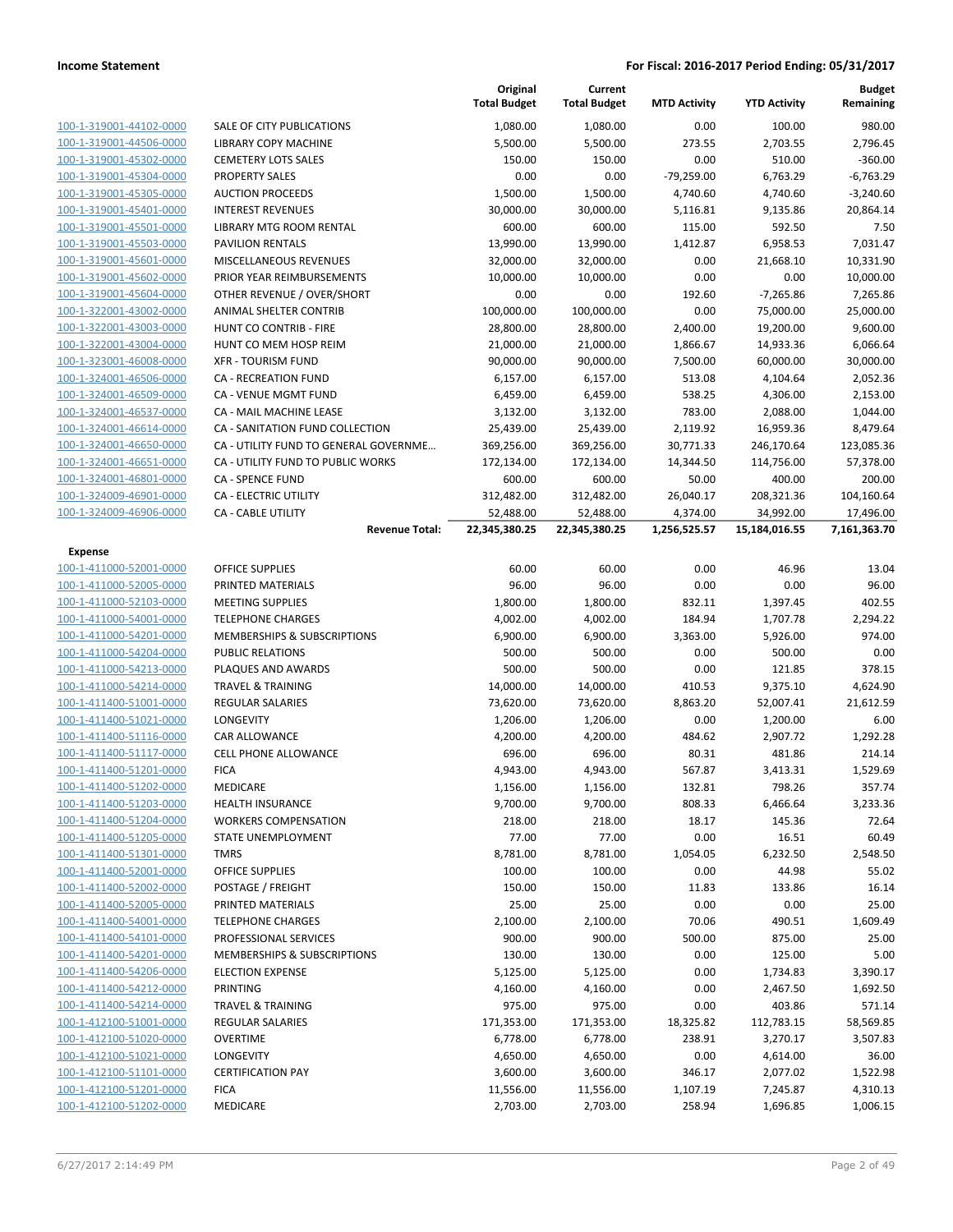| 100-1-412100-51203-0000        |
|--------------------------------|
| 100-1-412100-51204-0000        |
| 100-1-412100-51205-0000        |
| 100-1-412100-51301-0000        |
| 100-1-412100-52001-0000        |
| 100-1-412100-52002-0000        |
| 100-1-412100-52005-0000        |
| 100-1-412100-52102-0000        |
| 100-1-412100-52110-0000        |
| 100-1-412100-53201-0000        |
| 100-1-412100-54001-0000        |
| 100-1-412100-54101-0000        |
| 100-1-412100-54201-0000        |
| 100-1-412100-54207-0000        |
| 100-1-412100-54214-0000        |
| 100-1-413200-51001-0000        |
| 100-1-413200-51020-0000        |
| 100-1-413200-51021-0000        |
| 100-1-413200-51101-0000        |
| 100-1-413200-51116-0000        |
| 100-1-413200-51201-0000        |
| 100-1-413200-51202-0000        |
| 100-1-413200-51203-0000        |
| 100-1-413200-51204-0000        |
| 100-1-413200-51205-0000        |
| 100-1-413200-51301-0000        |
| 100-1-413200-52001-0000        |
| 100-1-413200-52002-0000        |
| 100-1-413200-52102-0000        |
|                                |
| 100-1-413200-52103-0000        |
| 100-1-413200-52201-0000        |
| 100-1-413200-54001-0000        |
| 100-1-413200-54101-0000        |
| 100-1-413200-54201-0000        |
| 100-1-413200-54205-0000        |
| 100-1-413200-54212-0000        |
| 100-1-413200-54214-0000        |
| 100-1-415100-51001-0000        |
| 100-1-415100-51020-0000        |
| 100-1-415100-51021-0000        |
| 100-1-415100-51116-0000        |
| <u>100-1-415100-51117-0000</u> |
| <u>100-1-415100-51201-0000</u> |
| 100-1-415100-51202-0000        |
| 100-1-415100-51203-0000        |
| 100-1-415100-51204-0000        |
| <u>100-1-415100-51205-0000</u> |
| 100-1-415100-51301-0000        |
| 100-1-415100-51401-0000        |
| <u>100-1-415100-52001-0000</u> |
| <u>100-1-415100-52002-0000</u> |
| <u>100-1-415100-52005-0000</u> |
| <u>100-1-415100-54001-0000</u> |
| 100-1-415100-54110-0000        |
| 100-1-415100-54201-0000        |
| <u>100-1-415100-54211-0000</u> |
| <u>100-1-415100-54212-0000</u> |
| <u>100-1-415100-54214-0000</u> |
| 100-1-415150-54401-0000        |
|                                |

|                         |                              | Original<br><b>Total Budget</b> | Current<br><b>Total Budget</b> | <b>MTD Activity</b> | <b>YTD Activity</b> | <b>Budget</b><br>Remaining |
|-------------------------|------------------------------|---------------------------------|--------------------------------|---------------------|---------------------|----------------------------|
| 100-1-412100-51203-0000 | <b>HEALTH INSURANCE</b>      | 38,800.00                       | 38,800.00                      | 3,233.33            | 25,866.64           | 12,933.36                  |
| 100-1-412100-51204-0000 | <b>WORKERS COMPENSATION</b>  | 510.00                          | 510.00                         | 42.50               | 340.00              | 170.00                     |
| 100-1-412100-51205-0000 | STATE UNEMPLOYMENT           | 444.00                          | 444.00                         | 1.80                | 70.59               | 373.41                     |
| 100-1-412100-51301-0000 | <b>TMRS</b>                  | 19,775.00                       | 19,775.00                      | 1,913.49            | 11,752.23           | 8,022.77                   |
| 100-1-412100-52001-0000 | <b>OFFICE SUPPLIES</b>       | 880.00                          | 880.00                         | 120.85              | 332.97              | 547.03                     |
| 100-1-412100-52002-0000 | POSTAGE / FREIGHT            | 3,500.00                        | 3,500.00                       | 984.78              | 2,338.19            | 1,161.81                   |
| 100-1-412100-52005-0000 | PRINTED MATERIALS            | 1,400.00                        | 1,400.00                       | 0.00                | 0.00                | 1,400.00                   |
| 100-1-412100-52102-0000 | <b>BOOKS / REF SUPPLIES</b>  | 220.00                          | 220.00                         | 0.00                | 0.00                | 220.00                     |
| 100-1-412100-52110-0000 | TICKET WRITER SUPPLIES       | 8,630.00                        | 8,630.00                       | 0.00                | 0.00                | 8,630.00                   |
| 100-1-412100-53201-0000 | FURNITURE & OFFICE EQUIPMENT | 1,712.00                        | 1,712.00                       | 0.00                | 1,211.54            | 500.46                     |
| 100-1-412100-54001-0000 | <b>TELEPHONE CHARGES</b>     | 10,000.00                       | 10,000.00                      | $-29.88$            | 3,288.34            | 6,711.66                   |
| 100-1-412100-54101-0000 | PROFESSIONAL SERVICES        | 24,720.00                       | 24,720.00                      | 140.25              | 22,802.73           | 1,917.27                   |
| 100-1-412100-54201-0000 | MEMBERSHIPS & SUBSCRIPTIONS  | 850.00                          | 850.00                         | 0.00                | 474.17              | 375.83                     |
| 100-1-412100-54207-0000 | COURT COSTS, JURY, WIT FEES  | 360.00                          | 360.00                         | 0.00                | 72.00               | 288.00                     |
| 100-1-412100-54214-0000 | TRAVEL & TRAINING            | 8,150.00                        | 8,150.00                       | 311.12              | 3,141.40            | 5,008.60                   |
| 100-1-413200-51001-0000 | REGULAR SALARIES             | 207,132.00                      | 207,132.00                     | 24,927.60           | 146,271.25          | 60,860.75                  |
| 100-1-413200-51020-0000 | <b>OVERTIME</b>              | 120.00                          | 120.00                         | 0.00                | 24.49               | 95.51                      |
| 100-1-413200-51021-0000 | LONGEVITY                    | 1,800.00                        | 1,800.00                       | 0.00                | 1,800.00            | 0.00                       |
| 100-1-413200-51101-0000 | <b>CERTIFICATION PAY</b>     | 1,200.00                        | 1,200.00                       | 138.45              | 830.70              | 369.30                     |
| 100-1-413200-51116-0000 | CAR ALLOWANCE                | 7,380.00                        | 7,380.00                       | 851.55              | 5,109.30            | 2,270.70                   |
| 100-1-413200-51201-0000 | <b>FICA</b>                  | 8,734.00                        | 8,734.00                       | 1,579.95            | 6,218.77            | 2,515.23                   |
| 100-1-413200-51202-0000 | MEDICARE                     | 3,156.00                        | 3,156.00                       | 369.51              | 2,198.37            | 957.63                     |
| 100-1-413200-51203-0000 | <b>HEALTH INSURANCE</b>      | 19,400.00                       | 19,400.00                      | 1,616.66            | 12,933.28           | 6,466.72                   |
| 100-1-413200-51204-0000 | <b>WORKERS COMPENSATION</b>  | 595.00                          | 595.00                         | 49.58               | 396.64              | 198.36                     |
| 100-1-413200-51205-0000 | <b>STATE UNEMPLOYMENT</b>    | 154.00                          | 154.00                         | 0.00                | 29.77               | 124.23                     |
| 100-1-413200-51301-0000 | <b>TMRS</b>                  | 23,972.00                       | 23,972.00                      | 2,897.58            | 16,970.03           | 7,001.97                   |
| 100-1-413200-52001-0000 | <b>OFFICE SUPPLIES</b>       | 550.00                          | 550.00                         | 29.87               | 142.27              | 407.73                     |
| 100-1-413200-52002-0000 | POSTAGE / FREIGHT            | 200.00                          | 200.00                         | 6.25                | 33.27               | 166.73                     |
| 100-1-413200-52102-0000 | <b>BOOKS / REF SUPPLIES</b>  | 100.00                          | 100.00                         | 0.00                | 0.00                | 100.00                     |
| 100-1-413200-52103-0000 | <b>MEETING SUPPLIES</b>      | 475.00                          | 475.00                         | 4.96                | 139.75              | 335.25                     |
| 100-1-413200-52201-0000 | MINOR TOOLS & EQUIPMENT      | 125.00                          | 125.00                         | 0.00                | 0.00                | 125.00                     |
| 100-1-413200-54001-0000 | <b>TELEPHONE CHARGES</b>     | 6,000.00                        | 6,000.00                       | 673.43              | 3,532.26            | 2,467.74                   |
| 100-1-413200-54101-0000 | PROFESSIONAL SERVICES        | 0.00                            | 0.00                           | 0.00                | 60.00               | $-60.00$                   |
| 100-1-413200-54201-0000 | MEMBERSHIPS & SUBSCRIPTIONS  | 3,000.00                        | 3,000.00                       | 408.24              | 1,023.24            | 1,976.76                   |
| 100-1-413200-54205-0000 | <b>BUSINESS MEALS</b>        | 1,000.00                        | 1,000.00                       | 0.00                | 79.73               | 920.27                     |
| 100-1-413200-54212-0000 | <b>PRINTING</b>              | 750.00                          | 750.00                         | 0.00                | 0.00                | 750.00                     |
| 100-1-413200-54214-0000 | <b>TRAVEL &amp; TRAINING</b> | 6,740.00                        | 6,740.00                       | 708.64              | 4,347.01            | 2,392.99                   |
| 100-1-415100-51001-0000 | REGULAR SALARIES             | 301,904.00                      | 301,904.00                     | 29,290.56           | 174,600.83          | 127,303.17                 |
| 100-1-415100-51020-0000 | <b>OVERTIME</b>              | 1,010.00                        | 1,010.00                       | 174.49              | 663.16              | 346.84                     |
| 100-1-415100-51021-0000 | <b>LONGEVITY</b>             | 2,994.00                        | 2,994.00                       | 0.00                | 2,970.00            | 24.00                      |
| 100-1-415100-51116-0000 | CAR ALLOWANCE                | 4,200.00                        | 4,200.00                       | 276.93              | 1,661.58            | 2,538.42                   |
| 100-1-415100-51117-0000 | <b>CELL PHONE ALLOWANCE</b>  | 420.00                          | 420.00                         | 48.45               | 290.70              | 129.30                     |
| 100-1-415100-51201-0000 | <b>FICA</b>                  | 19,253.00                       | 19,253.00                      | 1,719.97            | 10,489.76           | 8,763.24                   |
| 100-1-415100-51202-0000 | MEDICARE                     | 4,503.00                        | 4,503.00                       | 402.25              | 2,453.24            | 2,049.76                   |
| 100-1-415100-51203-0000 | HEALTH INSURANCE             | 67,900.00                       | 67,900.00                      | 5,658.33            | 45,266.64           | 22,633.36                  |
| 100-1-415100-51204-0000 | <b>WORKERS COMPENSATION</b>  | 850.00                          | 850.00                         | 70.83               | 566.64              | 283.36                     |
| 100-1-415100-51205-0000 | <b>STATE UNEMPLOYMENT</b>    | 539.00                          | 539.00                         | 0.00                | 92.19               | 446.81                     |
| 100-1-415100-51301-0000 | <b>TMRS</b>                  | 34,205.00                       | 34,205.00                      | 3,330.56            | 19,845.42           | 14,359.58                  |
| 100-1-415100-51401-0000 | <b>CONTRA - SALARIES</b>     | $-20,722.00$                    | $-20,722.00$                   | 0.00                | 0.00                | $-20,722.00$               |
| 100-1-415100-52001-0000 | <b>OFFICE SUPPLIES</b>       | 1,950.00                        | 1,950.00                       | 61.47               | 1,383.88            | 566.12                     |
| 100-1-415100-52002-0000 | POSTAGE / FREIGHT            | 5,000.00                        | 5,000.00                       | 1,080.96            | 2,229.21            | 2,770.79                   |
| 100-1-415100-52005-0000 | PRINTED MATERIALS            | 0.00                            | 0.00                           | 0.00                | 24.00               | $-24.00$                   |
| 100-1-415100-54001-0000 | <b>TELEPHONE CHARGES</b>     | 3,400.00                        | 3,400.00                       | 422.97              | 1,847.36            | 1,552.64                   |
| 100-1-415100-54110-0000 | <b>AUDIT</b>                 | 56,650.00                       | 56,650.00                      | 14,450.00           | 70,450.00           | $-13,800.00$               |
| 100-1-415100-54201-0000 | MEMBERSHIPS & SUBSCRIPTIONS  | 2,400.00                        | 2,400.00                       | 680.00              | 2,525.00            | $-125.00$                  |
| 100-1-415100-54211-0000 | ADVERTISING                  | 25,000.00                       | 25,000.00                      | 10,084.07           | 18,365.77           | 6,634.23                   |
| 100-1-415100-54212-0000 | PRINTING                     | 3,102.00                        | 3,102.00                       | 3,246.87            | 3,246.87            | $-144.87$                  |
| 100-1-415100-54214-0000 | <b>TRAVEL &amp; TRAINING</b> | 6,000.00                        | 6,000.00                       | 1,377.03            | 3,914.48            | 2,085.52                   |
| 100-1-415150-54401-0000 | APPRAISER                    | 220,000.00                      | 220,000.00                     | 0.00                | 116,095.62          | 103,904.38                 |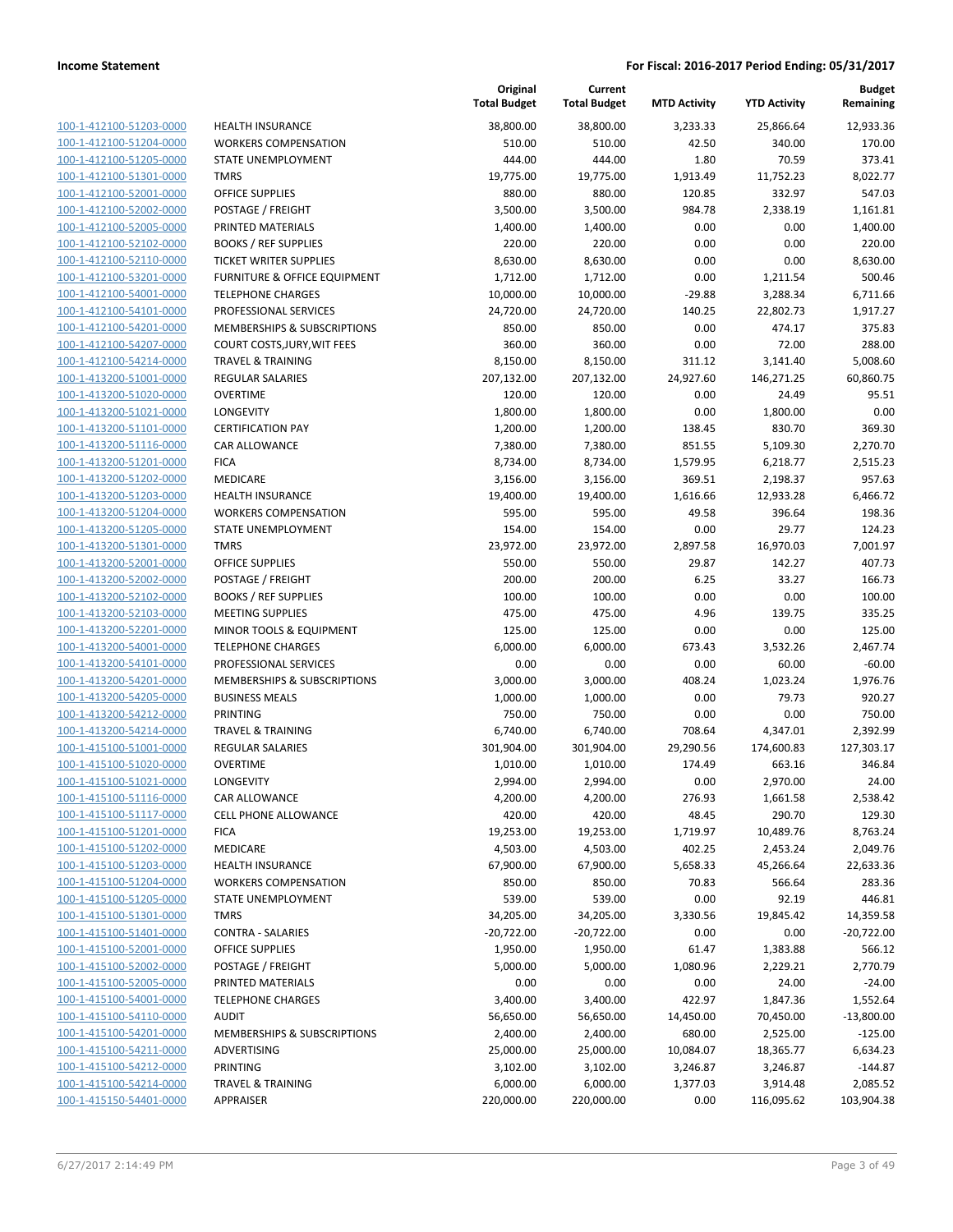| 100-1-415150-54402-0000                                          |
|------------------------------------------------------------------|
| 100-1-415300-54106-0000                                          |
| 100-1-415500-51001-0000                                          |
| <u>100-1-415500-51020-0000</u>                                   |
| 100-1-415500-51021-0000                                          |
| -415500-51102-0000<br>$100 - 1$                                  |
| 100-1-415500-51116-0000                                          |
| 100-1-415500-51117-0000                                          |
| <u>100-1-415500-51201-0000</u>                                   |
| 100-1-415500-51202-0000                                          |
| -415500-51203-0000<br>$100 - 1$                                  |
| 100-1-415500-51204-0000                                          |
|                                                                  |
| 100-1-415500-51205-0000                                          |
| <u>100-1-415500-51301-0000</u>                                   |
| 100-1-415500-52001-0000                                          |
| $100 - 1$<br>-415500-52002-0000                                  |
| 100-1-415500-52303-0000                                          |
| 100-1-415500-52401-0000                                          |
| <u>100-1-415500-54001-0000</u>                                   |
| 100-1-415500-54102-0000                                          |
| $100 - 1$<br>-415500-54103-0000                                  |
| 100-1-415500-54107-0000                                          |
| <u>100-1-415500-54118-0000</u>                                   |
| <u>100-1-415500-54119-0000</u>                                   |
| 100-1-415500-54201-0000                                          |
| $100 - 1$<br>-415500-54213-0000                                  |
| 100-1-415500-54214-0000                                          |
|                                                                  |
| <u>100-1-421100-51001-0000</u>                                   |
| <u>100-1-421100-51020-0000</u>                                   |
| 100-1-421100-51021-0000                                          |
| -421100-51101-0000<br>$100 - 1$                                  |
| 100-1-421100-51115-0000                                          |
| 100-1-421100-51117-0000                                          |
| <u>100-1-421100-51201-0000</u>                                   |
| 100-1-421100-51202-0000                                          |
| -421100-51203-0000<br>$100 - 1$                                  |
| 100-1-421100-51204-0000                                          |
| 100-1-421100-51205-0000                                          |
| 100-1-421100-51301-0000                                          |
| 100-1-421100-51401-0000                                          |
| -421100-52001-0000<br>$100 - 1$                                  |
| <u>100-1-421100-52002-0000</u>                                   |
| <u>100-1-421100-52004-0000</u>                                   |
| 100-1-421100-52005-0000                                          |
|                                                                  |
| 100-1-421100-52103-0000                                          |
| 100-1-421100-52104-0000                                          |
|                                                                  |
| <u>100-1-421100-52201-0000</u>                                   |
| 100-1-421100-52203-0000                                          |
| <u>100-1-421100-52302-0000</u>                                   |
| 100-1-421100-52305-0000                                          |
| 100-1-421100-53202-0000                                          |
| 100-1-421100-53205-0000                                          |
| <u>100-1-421100-54001-0000</u>                                   |
| <u>100-1-421100-54002-0000</u>                                   |
| <u>100-1-421100-54201-0000</u>                                   |
| <u>100-1-421100-54205-0000</u>                                   |
|                                                                  |
| 100-1-421100-54212-0000                                          |
| <u>100-1-421100-54213-0000</u><br><u>100-1-421100-54214-0000</u> |

|                                                    |                                                      | Original<br><b>Total Budget</b> | Current<br><b>Total Budget</b> | <b>MTD Activity</b> | <b>YTD Activity</b> | <b>Budget</b><br>Remaining |
|----------------------------------------------------|------------------------------------------------------|---------------------------------|--------------------------------|---------------------|---------------------|----------------------------|
| 100-1-415150-54402-0000                            | <b>COLLECTOR</b>                                     | 15,350.00                       | 15,350.00                      | 0.00                | 15,884.05           | $-534.05$                  |
| 100-1-415300-54106-0000                            | <b>ATTORNEY FEES</b>                                 | 200,000.00                      | 200,000.00                     | 15,533.14           | 135,780.15          | 64,219.85                  |
| 100-1-415500-51001-0000                            | <b>REGULAR SALARIES</b>                              | 159,633.00                      | 159,633.00                     | 18,569.31           | 109,607.77          | 50,025.23                  |
| 100-1-415500-51020-0000                            | <b>OVERTIME</b>                                      | 719.00                          | 719.00                         | 23.95               | 143.71              | 575.29                     |
| 100-1-415500-51021-0000                            | LONGEVITY                                            | 3,030.00                        | 3,030.00                       | 0.00                | 1,992.00            | 1,038.00                   |
| 100-1-415500-51102-0000                            | <b>BILINGUAL PAY</b>                                 | 600.00                          | 600.00                         | 0.00                | 0.00                | 600.00                     |
| 100-1-415500-51116-0000                            | CAR ALLOWANCE                                        | 4,200.00                        | 4,200.00                       | 484.62              | 2,907.72            | 1,292.28                   |
| 100-1-415500-51117-0000                            | <b>CELL PHONE ALLOWANCE</b>                          | 960.00                          | 960.00                         | 110.76              | 664.56              | 295.44                     |
| 100-1-415500-51201-0000                            | <b>FICA</b>                                          | 10,487.00                       | 10,487.00                      | 1,140.51            | 6,935.72            | 3,551.28                   |
| 100-1-415500-51202-0000                            | MEDICARE                                             | 2,453.00                        | 2,453.00                       | 266.73              | 1,622.05            | 830.95                     |
| 100-1-415500-51203-0000                            | <b>HEALTH INSURANCE</b>                              | 29,100.00                       | 29,100.00                      | 2,425.00            | 19,400.00           | 9,700.00                   |
| 100-1-415500-51204-0000                            | <b>WORKERS COMPENSATION</b>                          | 463.00                          | 463.00                         | 38.58               | 308.64              | 154.36                     |
| 100-1-415500-51205-0000                            | STATE UNEMPLOYMENT                                   | 231.00                          | 231.00                         | 0.00                | 48.76               | 182.24                     |
| 100-1-415500-51301-0000                            | <b>TMRS</b>                                          | 18,631.00                       | 18,631.00                      | 2,145.30            | 12,653.31           | 5,977.69                   |
| 100-1-415500-52001-0000                            | <b>OFFICE SUPPLIES</b>                               | 1,500.00                        | 1,500.00                       | 266.42              | 1,191.97            | 308.03                     |
| 100-1-415500-52002-0000                            | POSTAGE / FREIGHT                                    | 700.00                          | 700.00                         | 248.34              | 588.88              | 111.12                     |
| 100-1-415500-52303-0000                            | <b>TRAINING SUPPLIES</b>                             | 500.00                          | 500.00                         | 0.00                | 152.65              | 347.35                     |
| 100-1-415500-52401-0000                            | RECREATIONAL SUPPLIES                                | 2,800.00                        | 2,800.00                       | 0.00                | 88.10               | 2,711.90                   |
| 100-1-415500-54001-0000                            | <b>TELEPHONE CHARGES</b>                             | 2,500.00                        | 2,500.00                       | 134.81              | 1,086.55            | 1,413.45                   |
| 100-1-415500-54102-0000                            | <b>MVR CHECKS</b>                                    | 200.00                          | 200.00                         | 0.00                | 144.00              | 56.00                      |
| 100-1-415500-54103-0000                            | CONSULTING                                           | 300.00                          | 300.00                         | 0.00                | 0.00                | 300.00                     |
| 100-1-415500-54107-0000                            | MEDICAL                                              | 5,000.00                        | 5,000.00                       | 548.00              | 3,614.00            | 1,386.00                   |
| 100-1-415500-54118-0000                            | <b>MEDICAL - POLICE</b>                              | 2,500.00                        | 2,500.00                       | 245.00              | 1,072.00            | 1,428.00                   |
| 100-1-415500-54119-0000                            | <b>MEDICAL - FIRE</b>                                | 1,000.00                        | 1,000.00                       | 0.00                | 1,074.00            | $-74.00$                   |
| 100-1-415500-54201-0000                            | MEMBERSHIPS & SUBSCRIPTIONS                          | 3,500.00                        | 3,500.00                       | 270.16              | 1,859.43            | 1,640.57                   |
| 100-1-415500-54213-0000                            | PLAQUES AND AWARDS                                   | 8,500.00                        | 8,500.00                       | 0.00                | 7,205.93            | 1,294.07                   |
| 100-1-415500-54214-0000                            | <b>TRAVEL &amp; TRAINING</b>                         | 3,550.00                        | 3,550.00                       | 481.72              | 806.72              | 2,743.28                   |
| 100-1-421100-51001-0000                            | <b>REGULAR SALARIES</b>                              | 257,202.00                      | 257,202.00                     | 30,178.41           | 178,821.06          | 78,380.94                  |
| 100-1-421100-51020-0000                            | <b>OVERTIME</b>                                      | 1,651.00                        | 1,651.00                       | 54.56               | 2,980.33            | $-1,329.33$                |
| 100-1-421100-51021-0000                            | <b>LONGEVITY</b>                                     | 3,480.00                        | 3,480.00                       | 0.00                | 3,468.00            | 12.00                      |
| 100-1-421100-51101-0000                            | <b>CERTIFICATION PAY</b>                             | 3,000.00                        | 3,000.00                       | 415.38              | 2,353.80            | 646.20                     |
| 100-1-421100-51115-0000                            | <b>CLOTHING ALLOWANCE</b>                            | 600.00                          | 600.00                         | 0.00                | 600.00              | 0.00                       |
| 100-1-421100-51117-0000                            | <b>CELL PHONE ALLOWANCE</b>                          | 1,560.00                        | 1,560.00                       | 180.00              | 1,080.00            | 480.00                     |
| 100-1-421100-51201-0000                            | <b>FICA</b>                                          | 16,585.00                       | 16,585.00                      | 1,808.66            | 11,139.00           | 5,446.00                   |
| 100-1-421100-51202-0000                            | MEDICARE                                             | 3,879.00                        | 3,879.00                       | 423.00              | 2,605.10            | 1,273.90                   |
| 100-1-421100-51203-0000                            | <b>HEALTH INSURANCE</b>                              | 38,800.00                       | 38,800.00                      | 3,233.33            | 25,866.64           | 12,933.36                  |
| 100-1-421100-51204-0000                            | <b>WORKERS COMPENSATION</b>                          | 4,915.00                        | 4,915.00                       | 409.58              | 3,276.64            | 1,638.36                   |
| 100-1-421100-51205-0000                            | STATE UNEMPLOYMENT                                   | 308.00                          | 308.00                         | 0.00                | 61.98               | 246.02                     |
| 100-1-421100-51301-0000                            | <b>TMRS</b>                                          | 29,464.00                       | 29,464.00                      | 3,446.61            | 20,856.90           | 8,607.10                   |
| 100-1-421100-51401-0000                            | <b>CONTRA - SALARIES</b>                             | 0.00                            | 0.00                           | 0.00                | -868.39             | 868.39                     |
| 100-1-421100-52001-0000                            | <b>OFFICE SUPPLIES</b>                               | 1,402.92                        | 1,402.92                       | 28.26               | 303.61              | 1,099.31                   |
| 100-1-421100-52002-0000                            | POSTAGE / FREIGHT                                    | 240.00                          | 240.00                         | 9.76                | 1,683.31            | $-1,443.31$                |
| 100-1-421100-52004-0000                            | <b>COMPUTER SUPPLIES</b>                             | 335.04                          | 335.04                         | 0.00                | 0.00                | 335.04                     |
| 100-1-421100-52005-0000                            | PRINTED MATERIALS                                    | 210.00                          | 210.00                         | 50.00               | 165.00              | 45.00                      |
| 100-1-421100-52103-0000                            | MEETING SUPPLIES                                     | 2,595.00                        | 2,595.00                       | 167.88              | 987.44              | 1,607.56                   |
| 100-1-421100-52104-0000                            | <b>WEARING APPAREL</b>                               | 312.00                          | 312.00                         | 0.00                | 110.91              | 201.09                     |
| 100-1-421100-52201-0000                            | MINOR TOOLS & EQUIPMENT                              | 632.00                          | 632.00                         | 6.00                | 6.00                | 626.00                     |
| 100-1-421100-52203-0000                            | <b>MOTOR VEHICLE FUEL</b>                            | 3,945.00                        | 3,945.00                       | 408.14              | 2,231.99            | 1,713.01                   |
| 100-1-421100-52302-0000                            | <b>MEDICAL SUPPLIES</b>                              | 400.00                          | 400.00                         | 0.00                | 125.99              | 274.01                     |
| 100-1-421100-52305-0000                            | PUBLIC EDUCATION                                     | 8,112.00                        | 8,112.00                       | 403.89              | 1,381.47            | 6,730.53                   |
| 100-1-421100-53202-0000                            | MACHINE, TOOLS & IMPLMNTS                            | 150.00                          | 150.00                         | 0.00                | 0.00                | 150.00                     |
| 100-1-421100-53205-0000                            | <b>MOTOR VEHICLES</b>                                | 2,500.00                        | 2,500.00                       | 0.00                | 606.67              | 1,893.33                   |
| 100-1-421100-54001-0000                            | <b>TELEPHONE CHARGES</b>                             | 34,659.90                       | 34,659.90                      | 4,808.22            | 16,147.66           | 18,512.24                  |
| 100-1-421100-54002-0000                            | UTILITY CHARGES                                      | 78,032.11                       | 78,032.11                      | 5,987.09            | 46,493.30           | 31,538.81<br>$-74.18$      |
| 100-1-421100-54201-0000<br>100-1-421100-54205-0000 | MEMBERSHIPS & SUBSCRIPTIONS<br><b>BUSINESS MEALS</b> | 2,479.00<br>200.00              | 2,479.00<br>200.00             | 58.00<br>0.00       | 2,553.18            | 188.92                     |
| 100-1-421100-54212-0000                            | PRINTING                                             | 200.00                          | 200.00                         | 0.00                | 11.08<br>0.00       | 200.00                     |
| 100-1-421100-54213-0000                            | PLAQUES AND AWARDS                                   | 200.00                          | 410.00                         | 110.00              | 110.00              | 300.00                     |
| 100-1-421100-54214-0000                            | <b>TRAVEL &amp; TRAINING</b>                         | 8,275.00                        | 8,275.00                       | 767.99              | 3,819.20            | 4,455.80                   |
|                                                    |                                                      |                                 |                                |                     |                     |                            |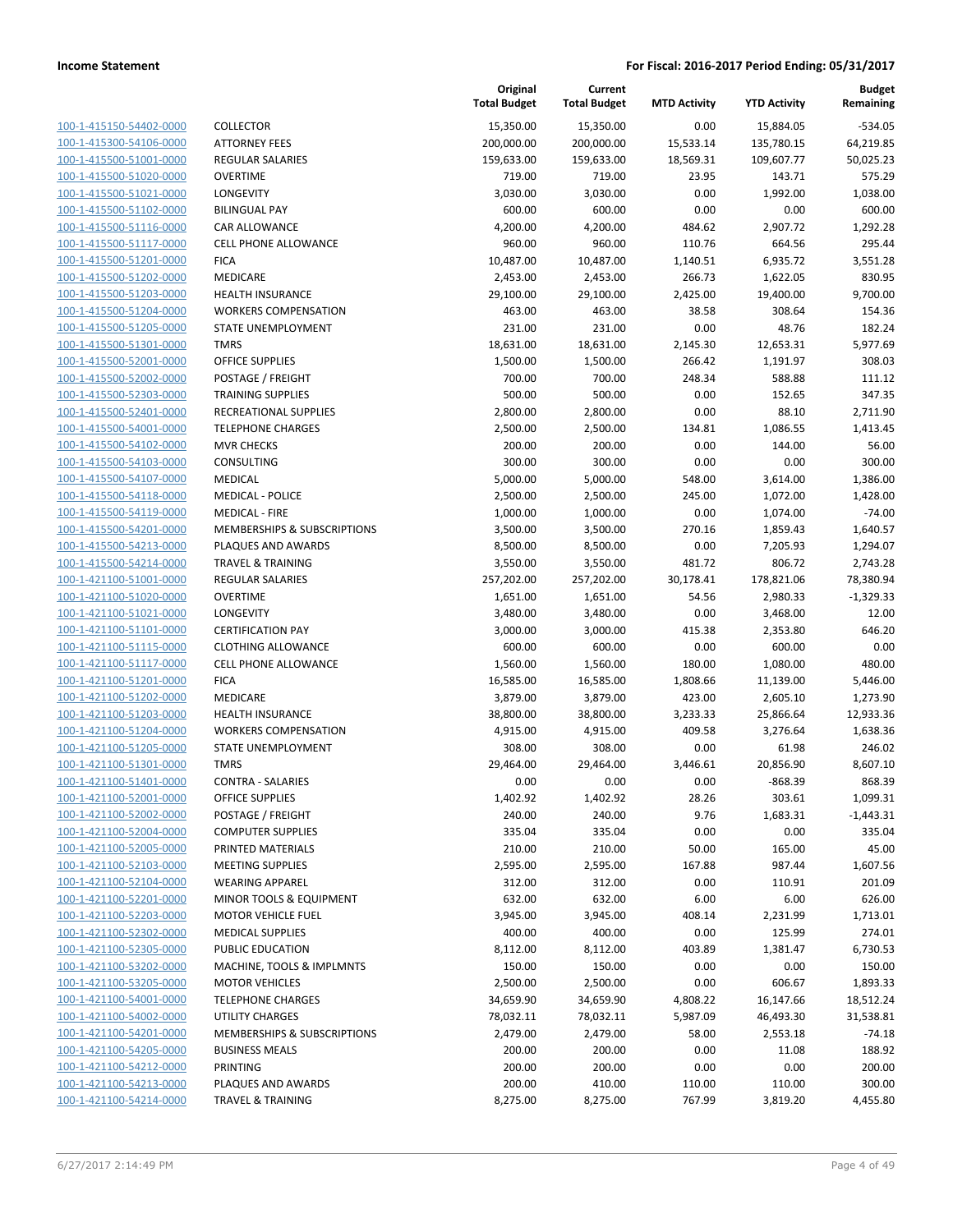| 100-1-421210-51001-0000                            |
|----------------------------------------------------|
| 100-1-421210-51020-0000                            |
| 100-1-421210-51021-0000                            |
| 100-1-421210-51101-0000                            |
| 100-1-421210-51115-0000                            |
| 100-1-421210-51117-0000                            |
| 100-1-421210-51201-0000                            |
| 100-1-421210-51202-0000                            |
| 100-1-421210-51203-0000                            |
| 100-1-421210-51204-0000                            |
| 100-1-421210-51205-0000                            |
| 100-1-421210-51301-0000                            |
| 100-1-421210-51401-0000                            |
| 100-1-421210-52001-0000                            |
| 100-1-421210-52002-0000                            |
| 100-1-421210-52004-0000                            |
| 100-1-421210-52005-0000                            |
| 100-1-421210-52102-0000                            |
| 100-1-421210-52104-0000                            |
| 100-1-421210-52201-0000                            |
| 100-1-421210-52203-0000                            |
| 100-1-421210-53203-0000                            |
| 100-1-421210-53205-0000                            |
| 100-1-421210-54001-0000                            |
| 100-1-421210-54201-0000                            |
| 100-1-421210-54208-0000                            |
| 100-1-421210-54214-0000                            |
| 100-1-421210-54215-0000                            |
| 100-1-421210-54216-0000                            |
| 100-1-421230-51001-0000                            |
| 100-1-421230-51020-0000                            |
| 100-1-421230-51021-0000                            |
| 100-1-421230-51101-0000                            |
| 100-1-421230-51102-0000                            |
| 100-1-421230-51115-0000                            |
| 100-1-421230-51117-0000                            |
| 100-1-421230-51201-0000                            |
| 100-1-421230-51202-0000                            |
| 100-1-421230-51203-0000                            |
| 100-1-421230-51204-0000                            |
| 100-1-421230-51205-0000                            |
| 100-1-421230-51301-0000                            |
| <u>100-1-421230-51401-0000</u>                     |
| 100-1-421230-52001-0000                            |
| 100-1-421230-52002-0000                            |
|                                                    |
| 100-1-421230-52004-0000<br>100-1-421230-52005-0000 |
| 100-1-421230-52102-0000                            |
|                                                    |
| <u>100-1-421230-52104-0000</u>                     |
| 100-1-421230-52108-0000                            |
| 100-1-421230-52109-0000<br>100-1-421230-52111-0000 |
|                                                    |
| <u>100-1-421230-52201-0000</u>                     |
| <u>100-1-421230-52203-0000</u>                     |
| 100-1-421230-52303-0000                            |
| 100-1-421230-53202-0000                            |
| 100-1-421230-53205-0000                            |
| <u>100-1-421230-54001-0000</u>                     |
| <u>100-1-421230-54108-0000</u>                     |

|                         |                                    | Original<br><b>Total Budget</b> | Current<br><b>Total Budget</b> | <b>MTD Activity</b> | <b>YTD Activity</b> | <b>Budget</b><br>Remaining |
|-------------------------|------------------------------------|---------------------------------|--------------------------------|---------------------|---------------------|----------------------------|
| 100-1-421210-51001-0000 | <b>REGULAR SALARIES</b>            | 727,921.00                      | 727,921.00                     | 75,662.14           | 455,211.87          | 272,709.13                 |
| 100-1-421210-51020-0000 | <b>OVERTIME</b>                    | 40,680.00                       | 40,680.00                      | 5,663.73            | 41,632.62           | $-952.62$                  |
| 100-1-421210-51021-0000 | LONGEVITY                          | 14,322.00                       | 14,322.00                      | 207.69              | 11,014.14           | 3,307.86                   |
| 100-1-421210-51101-0000 | <b>CERTIFICATION PAY</b>           | 18,600.00                       | 18,600.00                      | 1,938.42            | 11,630.52           | 6,969.48                   |
| 100-1-421210-51115-0000 | <b>CLOTHING ALLOWANCE</b>          | 6,600.00                        | 6,600.00                       | 0.00                | 5,400.00            | 1,200.00                   |
| 100-1-421210-51117-0000 | <b>CELL PHONE ALLOWANCE</b>        | 4,680.00                        | 4,680.00                       | 567.72              | 3,406.32            | 1,273.68                   |
| 100-1-421210-51201-0000 | <b>FICA</b>                        | 50,394.00                       | 50,394.00                      | 4,894.92            | 31,057.57           | 19,336.43                  |
| 100-1-421210-51202-0000 | MEDICARE                           | 11,786.00                       | 11,786.00                      | 1,144.78            | 7,263.48            | 4,522.52                   |
| 100-1-421210-51203-0000 | <b>HEALTH INSURANCE</b>            | 106,700.00                      | 106,700.00                     | 8,891.67            | 71,133.36           | 35,566.64                  |
| 100-1-421210-51204-0000 | <b>WORKERS COMPENSATION</b>        | 20,509.00                       | 20,509.00                      | 1,709.08            | 13,672.64           | 6,836.36                   |
| 100-1-421210-51205-0000 | STATE UNEMPLOYMENT                 | 848.00                          | 848.00                         | 0.00                | 166.63              | 681.37                     |
| 100-1-421210-51301-0000 | <b>TMRS</b>                        | 89,530.00                       | 89,530.00                      | 9,395.64            | 58,197.39           | 31,332.61                  |
| 100-1-421210-51401-0000 | <b>CONTRA - SALARIES</b>           | 0.00                            | 0.00                           | 0.00                | $-20,121.96$        | 20,121.96                  |
| 100-1-421210-52001-0000 | <b>OFFICE SUPPLIES</b>             | 1,605.00                        | 1,605.00                       | 0.00                | 25.34               | 1,579.66                   |
| 100-1-421210-52002-0000 | POSTAGE / FREIGHT                  | 150.00                          | 150.00                         | 0.00                | 109.57              | 40.43                      |
| 100-1-421210-52004-0000 | <b>COMPUTER SUPPLIES</b>           | 1,615.00                        | 1,615.00                       | 37.86               | 37.86               | 1,577.14                   |
| 100-1-421210-52005-0000 | PRINTED MATERIALS                  | 100.00                          | 100.00                         | 24.00               | 24.00               | 76.00                      |
| 100-1-421210-52102-0000 | <b>BOOKS / REF SUPPLIES</b>        | 120.00                          | 120.00                         | 0.00                | 0.00                | 120.00                     |
| 100-1-421210-52104-0000 | <b>WEARING APPAREL</b>             | 180.00                          | 180.00                         | 0.00                | 0.00                | 180.00                     |
| 100-1-421210-52201-0000 | MINOR TOOLS & EQUIPMENT            | 1,460.00                        | 1,460.00                       | 0.00                | $-42.56$            | 1,502.56                   |
| 100-1-421210-52203-0000 | <b>MOTOR VEHICLE FUEL</b>          | 10,427.00                       | 10,427.00                      | 636.70              | 3,618.54            | 6,808.46                   |
| 100-1-421210-53203-0000 | <b>INSTRUMENTS &amp; APPARATUS</b> | 300.00                          | 300.00                         | 0.00                | 0.00                | 300.00                     |
| 100-1-421210-53205-0000 | <b>MOTOR VEHICLES</b>              | 3,000.00                        | 3,000.00                       | 2,924.41            | 4,955.55            | $-1,955.55$                |
| 100-1-421210-54001-0000 | <b>TELEPHONE CHARGES</b>           | 37,806.24                       | 37,806.24                      | 6,272.89            | 22,798.28           | 15,007.96                  |
| 100-1-421210-54201-0000 | MEMBERSHIPS & SUBSCRIPTIONS        | 6,997.00                        | 6,997.00                       | 110.00              | 6,062.66            | 934.34                     |
| 100-1-421210-54208-0000 | <b>LABORATORY WORK</b>             | 5,500.00                        | 5,500.00                       | $-817.00$           | 1,505.76            | 3,994.24                   |
| 100-1-421210-54214-0000 | <b>TRAVEL &amp; TRAINING</b>       | 7,350.00                        | 7,350.00                       | 385.18              | 6,153.65            | 1,196.35                   |
| 100-1-421210-54215-0000 | <b>EVIDENCE PURCHASES</b>          | 1,000.00                        | 1,000.00                       | 0.00                | 0.00                | 1,000.00                   |
| 100-1-421210-54216-0000 | <b>INFORMANT EXPENSES</b>          | 1,000.00                        | 1,000.00                       | 0.00                | 0.00                | 1,000.00                   |
| 100-1-421230-51001-0000 | REGULAR SALARIES                   | 2,774,200.00                    | 2,774,200.00                   | 279,257.60          | 1,744,174.14        | 1,030,025.86               |
| 100-1-421230-51020-0000 | <b>OVERTIME</b>                    | 196,990.00                      | 196,990.00                     | 19,175.34           | 162,118.94          | 34,871.06                  |
| 100-1-421230-51021-0000 | LONGEVITY                          | 35,802.00                       | 35,802.00                      | 564.90              | 30,589.55           | 5,212.45                   |
| 100-1-421230-51101-0000 | <b>CERTIFICATION PAY</b>           | 50,400.00                       | 50,400.00                      | 4,984.56            | 31,314.99           | 19,085.01                  |
| 100-1-421230-51102-0000 | <b>BILINGUAL PAY</b>               | 900.00                          | 900.00                         | 103.86              | 634.70              | 265.30                     |
| 100-1-421230-51115-0000 | <b>CLOTHING ALLOWANCE</b>          | 600.00                          | 600.00                         | 0.00                | 600.00              | 0.00                       |
| 100-1-421230-51117-0000 | CELL PHONE ALLOWANCE               | 1,920.00                        | 1,920.00                       | 221.52              | 1,329.12            | 590.88                     |
| 100-1-421230-51201-0000 | <b>FICA</b>                        | 189,770.00                      | 189,770.00                     | 18,208.35           | 121,296.99          | 68,473.01                  |
| 100-1-421230-51202-0000 | MEDICARE                           | 44,382.00                       | 44,382.00                      | 4,258.41            | 28,367.84           | 16,014.16                  |
| 100-1-421230-51203-0000 | <b>HEALTH INSURANCE</b>            | 421,950.00                      | 421,950.00                     | 35,162.50           | 281,300.00          | 140,650.00                 |
| 100-1-421230-51204-0000 | <b>WORKERS COMPENSATION</b>        | 76,821.00                       | 76,821.00                      | 6,401.75            | 51,214.00           | 25,607.00                  |
| 100-1-421230-51205-0000 | STATE UNEMPLOYMENT                 | 3,352.00                        | 3,352.00                       | 0.00                | 680.88              | 2,671.12                   |
| 100-1-421230-51301-0000 | <b>TMRS</b>                        | 337,148.00                      | 337,148.00                     | 34,446.01           | 225,025.93          | 112,122.07                 |
| 100-1-421230-51401-0000 | <b>CONTRA - SALARIES</b>           | 0.00                            | 0.00                           | $-4,690.56$         | $-26,331.13$        | 26,331.13                  |
| 100-1-421230-52001-0000 | <b>OFFICE SUPPLIES</b>             | 1,200.00                        | 1,200.00                       | 175.22              | 927.13              | 272.87                     |
| 100-1-421230-52002-0000 | POSTAGE / FREIGHT                  | 390.00                          | 390.00                         | 2.18                | 83.74               | 306.26                     |
| 100-1-421230-52004-0000 | <b>COMPUTER SUPPLIES</b>           | 400.00                          | 400.00                         | 0.00                | 0.00                | 400.00                     |
| 100-1-421230-52005-0000 | PRINTED MATERIALS                  | 1,000.00                        | 1,000.00                       | 42.00               | 277.35              | 722.65                     |
| 100-1-421230-52102-0000 | <b>BOOKS / REF SUPPLIES</b>        | 800.00                          | 800.00                         | 0.00                | 0.00                | 800.00                     |
| 100-1-421230-52104-0000 | <b>WEARING APPAREL</b>             | 19,048.00                       | 19,048.00                      | 14,899.21           | 20,269.47           | $-1,221.47$                |
| 100-1-421230-52108-0000 | <b>MENAGERIE SUPPLIES</b>          | 475.00                          | 475.00                         | 0.00                | 0.00                | 475.00                     |
| 100-1-421230-52109-0000 | SUPPORT OF PRISONERS               | 2,400.00                        | 2,400.00                       | 64.35               | 1,881.41            | 518.59                     |
| 100-1-421230-52111-0000 | <b>AMMUNITION</b>                  | 15,163.00                       | 15,163.00                      | 699.85              | 5,094.43            | 10,068.57                  |
| 100-1-421230-52201-0000 | MINOR TOOLS & EQUIPMENT            | 22,272.00                       | 23,972.00                      | 2,379.45            | 9,102.59            | 14,869.41                  |
| 100-1-421230-52203-0000 | <b>MOTOR VEHICLE FUEL</b>          | 109,896.00                      | 109,896.00                     | 7,710.48            | 51,380.97           | 58,515.03                  |
| 100-1-421230-52303-0000 | <b>TRAINING SUPPLIES</b>           | 97.00                           | 97.00                          | 0.00                | 0.00                | 97.00                      |
| 100-1-421230-53202-0000 | MACHINE, TOOLS & IMPLMNTS          | 1,500.00                        | 1,500.00                       | 35.00               | 885.70              | 614.30                     |
| 100-1-421230-53205-0000 | <b>MOTOR VEHICLES</b>              | 67,790.00                       | 67,790.00                      | 5,743.24            | 5,034.65            | 62,755.35                  |
| 100-1-421230-54001-0000 | <b>TELEPHONE CHARGES</b>           | 55,640.00                       | 55,640.00                      | 8,065.85            | 37,726.45           | 17,913.55                  |
| 100-1-421230-54108-0000 | <b>VETERINARY SERVICES</b>         | 900.00                          | 900.00                         | 0.00                | 232.00              | 668.00                     |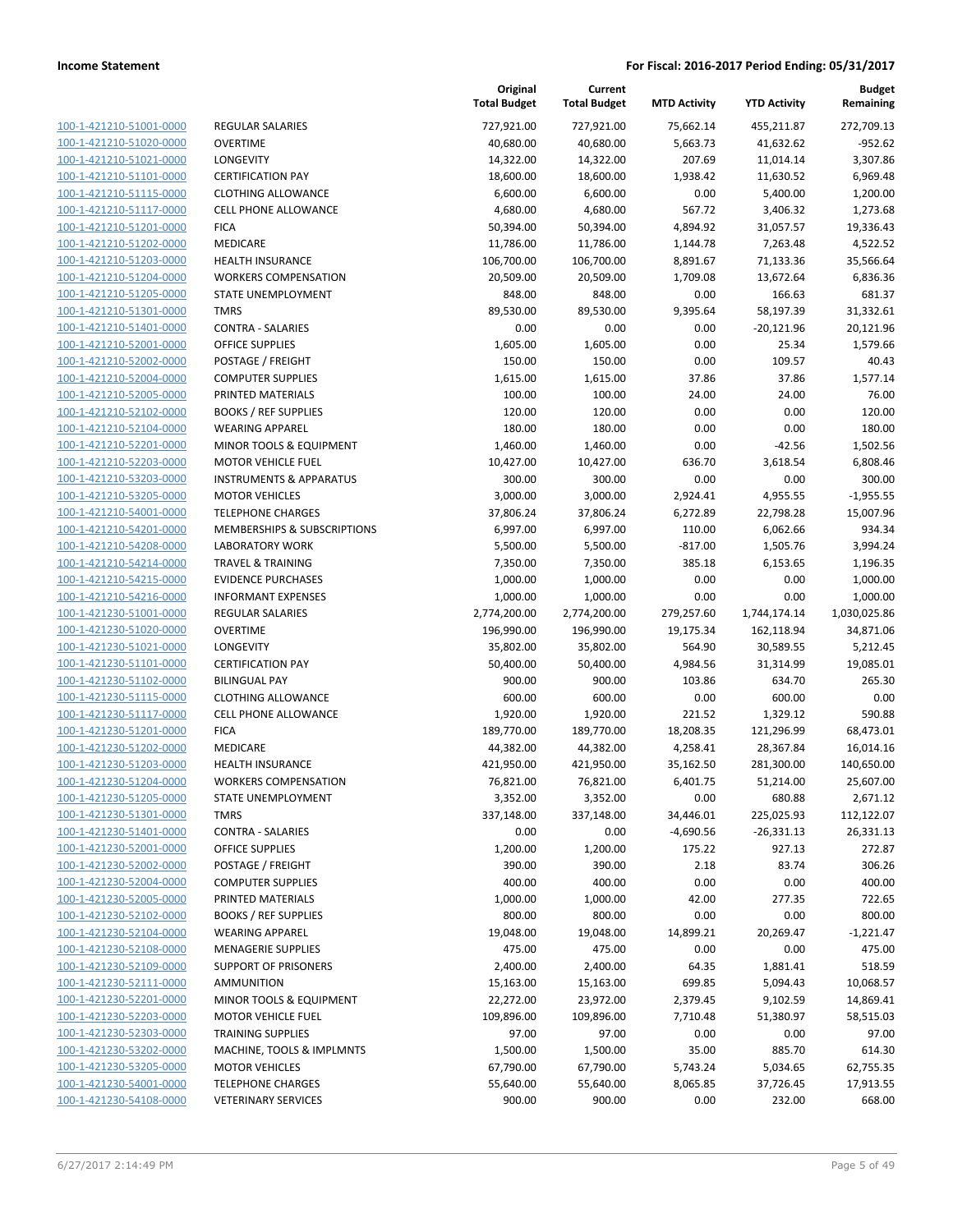| 100-1-421230-54201-0000         |
|---------------------------------|
| 100-1-421230-54214-0000         |
| 100-1-421240-51001-0000         |
| 100-1-421240-51020-0000         |
| 100-1-421240-51021-0000         |
| 100-1-421240-51101-0000         |
| 100-1-421240-51102-0000         |
| 100-1-421240-51117-0000         |
| 100-1-421240-51201-0000         |
| <u>100-1-421240-51202-0000</u>  |
| 100-1-421240-51203-0000         |
| -421240-51204-0000<br>$100 - 1$ |
| 100-1-421240-51205-0000         |
| 100-1-421240-51301-0000         |
| <u>100-1-421240-51302-0000</u>  |
| 100-1-421240-51401-0000         |
| -421240-52001-0000<br>$100 - 1$ |
| 100-1-421240-52002-0000         |
| 100-1-421240-52004-0000         |
|                                 |
| <u>100-1-421240-52005-0000</u>  |
| 100-1-421240-52102-0000         |
| -421240-52104-0000<br>$100 - 1$ |
| 100-1-421240-52201-0000         |
| 100-1-421240-52203-0000         |
| <u>100-1-421240-52303-0000</u>  |
| 100-1-421240-53202-0000         |
| -421240-53205-0000<br>$100 - 1$ |
| 100-1-421240-53207-0000         |
| 100-1-421240-54001-0000         |
| 100-1-421240-54101-0000         |
| 100-1-421240-54201-0000         |
| -421240-54212-0000<br>$100 - 1$ |
| 100-1-421240-54214-0000         |
| 100-1-421240-55232-0000         |
| <u>100-1-421600-52104-0000</u>  |
| 100-1-421600-52111-0000         |
| 100-1-421600-52201-0000         |
| 100-1-421600-52206-0000         |
| 100-1-421600-53202-0000         |
| <u>100-1-421600-54201-0000</u>  |
| 100-1-421600-54214-0000         |
| <u>100-1-421600-55201-0000</u>  |
| 100-1-422100-51001-0000         |
| <u>100-1-422100-51020-0000</u>  |
| <u>100-1-422100-51021-0000</u>  |
| <u>100-1-422100-51101-0000</u>  |
| 100-1-422100-51116-0000         |
| 100-1-422100-51117-0000         |
| <u>100-1-422100-51201-0000</u>  |
|                                 |
| <u>100-1-422100-51202-0000</u>  |
| <u>100-1-422100-51203-0000</u>  |
| 100-1-422100-51204-0000         |
| 100-1-422100-51205-0000         |
| <u>100-1-422100-51301-0000</u>  |
| 100-1-422100-51302-0000         |
| <u>100-1-422100-52001-0000</u>  |
| <u>100-1-422100-52002-0000</u>  |
| 100-1-422100-52102-0000         |
| 100-1-422100-52103-0000         |

|                                                    |                                         | Original<br><b>Total Budget</b> | Current<br><b>Total Budget</b> | <b>MTD Activity</b> | <b>YTD Activity</b> | <b>Budget</b><br>Remaining |
|----------------------------------------------------|-----------------------------------------|---------------------------------|--------------------------------|---------------------|---------------------|----------------------------|
| 100-1-421230-54201-0000                            | MEMBERSHIPS & SUBSCRIPTIONS             | 90.00                           | 90.00                          | 0.00                | 50.00               | 40.00                      |
| 100-1-421230-54214-0000                            | <b>TRAVEL &amp; TRAINING</b>            | 4,049.00                        | 2,349.00                       | 190.00              | 540.00              | 1,809.00                   |
| 100-1-421240-51001-0000                            | <b>REGULAR SALARIES</b>                 | 739,684.00                      | 739,684.00                     | 85,344.85           | 493,171.77          | 246,512.23                 |
| 100-1-421240-51020-0000                            | <b>OVERTIME</b>                         | 50,174.00                       | 50,174.00                      | 2,024.48            | 27,947.04           | 22,226.96                  |
| 100-1-421240-51021-0000                            | LONGEVITY                               | 10,356.00                       | 10,356.00                      | 207.69              | 8,812.36            | 1,543.64                   |
| 100-1-421240-51101-0000                            | <b>CERTIFICATION PAY</b>                | 13,200.00                       | 13,200.00                      | 1,869.18            | 11,007.40           | 2,192.60                   |
| 100-1-421240-51102-0000                            | <b>BILINGUAL PAY</b>                    | 2,100.00                        | 2,100.00                       | 173.10              | 1,027.06            | 1,072.94                   |
| 100-1-421240-51117-0000                            | <b>CELL PHONE ALLOWANCE</b>             | 1,920.00                        | 1,920.00                       | 221.52              | 1,329.12            | 590.88                     |
| 100-1-421240-51201-0000                            | <b>FICA</b>                             | 22,207.00                       | 22,207.00                      | 2,397.99            | 13,969.42           | 8,237.58                   |
| 100-1-421240-51202-0000                            | MEDICARE                                | 11,853.00                       | 11,853.00                      | 1,244.14            | 7,636.16            | 4,216.84                   |
| 100-1-421240-51203-0000                            | <b>HEALTH INSURANCE</b>                 | 179,350.00                      | 179,350.00                     | 14,945.83           | 119,566.64          | 59,783.36                  |
| 100-1-421240-51204-0000                            | <b>WORKERS COMPENSATION</b>             | 4,381.00                        | 4,381.00                       | 365.08              | 2,920.64            | 1,460.36                   |
| 100-1-421240-51205-0000                            | STATE UNEMPLOYMENT                      | 1,503.00                        | 1,503.00                       | 1.29                | 283.37              | 1,219.63                   |
| 100-1-421240-51301-0000                            | <b>TMRS</b>                             | 50,671.00                       | 50,671.00                      | 4,633.07            | 26,761.06           | 23,909.94                  |
| 100-1-421240-51302-0000                            | <b>FR&amp;R RETIREMENT</b>              | 62,368.00                       | 62,368.00                      | 7,918.93            | 50,482.08           | 11,885.92                  |
| 100-1-421240-51401-0000                            | <b>CONTRA - SALARIES</b>                | 0.00                            | 0.00                           | 0.00                | $-1,015.90$         | 1,015.90                   |
| 100-1-421240-52001-0000                            | <b>OFFICE SUPPLIES</b>                  | 2,247.00                        | 2,247.00                       | 134.93              | 1,046.17            | 1,200.83                   |
| 100-1-421240-52002-0000                            | POSTAGE / FREIGHT                       | 2,500.00                        | 2,290.00                       | 427.58              | 493.58              | 1,796.42                   |
| 100-1-421240-52004-0000                            | <b>COMPUTER SUPPLIES</b>                | 500.00                          | 500.00                         | 0.00                | 196.66              | 303.34                     |
| 100-1-421240-52005-0000                            | PRINTED MATERIALS                       | 1,150.50                        | 1,150.50                       | 0.00                | 0.00                | 1,150.50                   |
| 100-1-421240-52102-0000                            | REFERENCE SUPPLIES                      | 3,569.35                        | 3,569.35                       | 0.00                | 0.00                | 3,569.35                   |
| 100-1-421240-52104-0000                            | <b>WEARING APPAREL</b>                  | 1,800.00                        | 1,800.00                       | $-1,000.00$         | 0.00                | 1,800.00                   |
| 100-1-421240-52201-0000                            | MINOR TOOLS & EQUIPMENT                 | 2,200.00                        | 2,200.00                       | 675.44              | 886.25              | 1,313.75                   |
| 100-1-421240-52203-0000                            | <b>MOTOR VEHICLE FUEL</b>               | 664.00                          | 664.00                         | 30.04               | 319.60              | 344.40                     |
| 100-1-421240-52303-0000                            | <b>TRAINING SUPPLIES</b>                | 970.00                          | 970.00                         | 161.12              | 272.27              | 697.73                     |
| 100-1-421240-53202-0000                            | MACHINE, TOOLS & IMPLMNTS               | 194.00                          | 194.00                         | 0.00                | 0.00                | 194.00                     |
| 100-1-421240-53205-0000                            | <b>MOTOR VEHICLES</b>                   | 840.00                          | 840.00                         | 0.00                | 44.94               | 795.06                     |
| 100-1-421240-53207-0000                            | RADIO/COMMUNICATIONS                    | 37,388.00                       | 37,388.00                      | 0.00                | 41,496.00           | $-4,108.00$                |
| 100-1-421240-54001-0000                            | <b>TELEPHONE CHARGES</b>                | 36,000.00                       | 36,000.00                      | 6,275.27            | 23,635.62           | 12,364.38                  |
| 100-1-421240-54101-0000<br>100-1-421240-54201-0000 | PROFESSIONAL SERVICES                   | 8,316.00                        | 8,316.00                       | 0.00                | 10,690.66           | $-2,374.66$                |
| 100-1-421240-54212-0000                            | MEMBERSHIPS & SUBSCRIPTIONS<br>PRINTING | 1,263.00<br>485.00              | 1,263.00<br>485.00             | 0.00<br>0.00        | 925.00<br>0.00      | 338.00<br>485.00           |
| 100-1-421240-54214-0000                            | <b>TRAVEL &amp; TRAINING</b>            | 19,769.00                       | 19,769.00                      | 1,794.38            | 10,829.23           | 8,939.77                   |
| 100-1-421240-55232-0000                            | <b>FIREARMS PROGRAM</b>                 | 9,600.00                        | 9,600.00                       | 4,515.07            | 9,056.88            | 543.12                     |
| 100-1-421600-52104-0000                            | <b>WEARING APPAREL</b>                  | 2,924.62                        | 2,924.62                       | 0.00                | 1,688.36            | 1,236.26                   |
| 100-1-421600-52111-0000                            | AMMUNITION                              | 6,500.08                        | 6,500.08                       | 0.00                | 6,490.82            | 9.26                       |
| 100-1-421600-52201-0000                            | MINOR TOOLS & EQUIPMENT                 | 5,718.88                        | 5,718.88                       | 1,616.43            | 3,423.94            | 2,294.94                   |
| 100-1-421600-52206-0000                            | SPECIAL OPS EQUIPMENT                   | 5,810.19                        | 5,810.19                       | 0.00                | 3,017.83            | 2,792.36                   |
| 100-1-421600-53202-0000                            | MACHINE, TOOLS & IMPLMNTS               | 50.00                           | 50.00                          | 0.00                | 37.50               | 12.50                      |
| 100-1-421600-54201-0000                            | MEMBERSHIPS & SUBSCRIPTIONS             | 440.00                          | 440.00                         | 0.00                | 0.00                | 440.00                     |
| 100-1-421600-54214-0000                            | <b>TRAVEL &amp; TRAINING</b>            | 6,400.00                        | 6,400.00                       | 0.00                | 4,558.08            | 1,841.92                   |
| 100-1-421600-55201-0000                            | <b>EQUIPMENT PURCHASES</b>              | 5,340.25                        | 5,340.25                       | 0.00                | 6,865.37            | $-1,525.12$                |
| 100-1-422100-51001-0000                            | <b>REGULAR SALARIES</b>                 | 235,540.00                      | 235,540.00                     | 27,467.74           | 162,838.42          | 72,701.58                  |
| 100-1-422100-51020-0000                            | <b>OVERTIME</b>                         | 1,310.00                        | 1,310.00                       | 100.22              | 100.22              | 1,209.78                   |
| 100-1-422100-51021-0000                            | LONGEVITY                               | 3,906.00                        | 3,906.00                       | 141.24              | 2,694.51            | 1,211.49                   |
| 100-1-422100-51101-0000                            | <b>CERTIFICATION PAY</b>                | 3,720.00                        | 3,720.00                       | 443.10              | 2,658.60            | 1,061.40                   |
| 100-1-422100-51116-0000                            | CAR ALLOWANCE                           | 7,800.00                        | 7,800.00                       | 761.52              | 4,569.12            | 3,230.88                   |
| 100-1-422100-51117-0000                            | <b>CELL PHONE ALLOWANCE</b>             | 1,920.00                        | 1,920.00                       | 180.00              | 1,080.00            | 840.00                     |
| 100-1-422100-51201-0000                            | <b>FICA</b>                             | 3,008.00                        | 3,008.00                       | 328.12              | 1,855.60            | 1,152.40                   |
| 100-1-422100-51202-0000                            | <b>MEDICARE</b>                         | 3,686.00                        | 3,686.00                       | 414.91              | 2,472.03            | 1,213.97                   |
| 100-1-422100-51203-0000                            | <b>HEALTH INSURANCE</b>                 | 29,100.00                       | 29,100.00                      | 2,425.00            | 19,400.00           | 9,700.00                   |
| 100-1-422100-51204-0000                            | <b>WORKERS COMPENSATION</b>             | 4,178.00                        | 4,178.00                       | 348.17              | 2,785.36            | 1,392.64                   |
| 100-1-422100-51205-0000                            | STATE UNEMPLOYMENT                      | 231.00                          | 231.00                         | 0.00                | 49.37               | 181.63                     |
| 100-1-422100-51301-0000                            | <b>TMRS</b>                             | 5,344.00                        | 5,344.00                       | 646.13              | 3,679.31            | 1,664.69                   |
| 100-1-422100-51302-0000                            | FR&R RETIREMENT                         | 34,554.00                       | 34,554.00                      | 3,916.83            | 23,528.95           | 11,025.05                  |
| 100-1-422100-52001-0000                            | <b>OFFICE SUPPLIES</b>                  | 1,114.00                        | 1,114.00                       | 9.74                | 444.62              | 669.38                     |
| 100-1-422100-52002-0000                            | POSTAGE / FREIGHT                       | 250.00                          | 250.00                         | 8.70                | 95.94               | 154.06                     |
| 100-1-422100-52102-0000                            | REFERENCE SUPPLIES                      | 968.00                          | 968.00                         | 0.00                | 0.00                | 968.00                     |
| 100-1-422100-52103-0000                            | <b>MEETING SUPPLIES</b>                 | 964.00                          | 964.00                         | 0.00                | 306.27              | 657.73                     |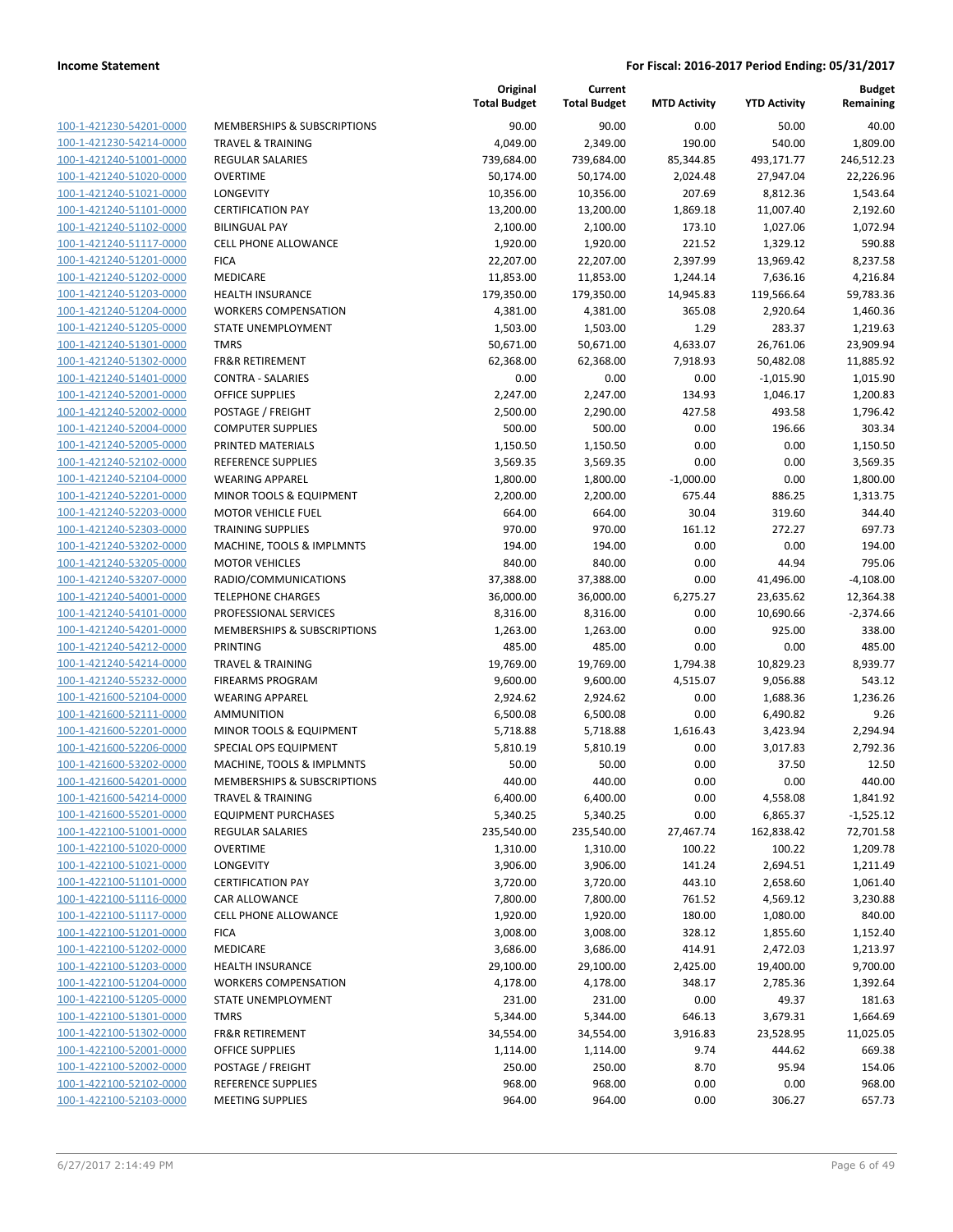**Current**

**Original**

| 100-1-422100-52104-0000        |
|--------------------------------|
| 100-1-422100-53207-0000        |
| <u>100-1-422100-53402-0000</u> |
| <u>100-1-422100-54001-0000</u> |
| <u>100-1-422100-54002-0000</u> |
| 100-1-422100-54101-0000        |
| 100-1-422100-54201-0000        |
| <u>100-1-422100-54214-0000</u> |
| <u>100-1-422200-51001-0000</u> |
| 100-1-422200-51020-0000        |
| 100-1-422200-51021-0000        |
| 100-1-422200-51101-0000        |
| <u>100-1-422200-51102-0000</u> |
| <u>100-1-422200-51117-0000</u> |
| 100-1-422200-51202-0000        |
| 100-1-422200-51203-0000        |
| 100-1-422200-51204-0000        |
| <u>100-1-422200-51205-0000</u> |
| <u>100-1-422200-51302-0000</u> |
| 100-1-422200-51401-0000        |
| 100-1-422200-52001-0000        |
| 100-1-422200-52101-0000        |
| <u>100-1-422200-52104-0000</u> |
| <u>100-1-422200-52201-0000</u> |
| 100-1-422200-52203-0000        |
| 100-1-422200-52205-0000        |
| 100-1-422200-52207-0000        |
| <u>100-1-422200-52306-0000</u> |
| <u>100-1-422200-53202-0000</u> |
| 100-1-422200-53205-0000        |
| 100-1-422200-53208-0000        |
| 100-1-422200-53213-0000        |
| <u>100-1-422200-53402-0000</u> |
| <u>100-1-422200-54001-0000</u> |
| <u>100-1-422200-54002-0000</u> |
| 100-1-422200-54109-0000        |
| 100-1-422200-54214-0000        |
| <u>100-1-422200-54908-0000</u> |
| <u>100-1-422200-55203-0000</u> |
| 100-1-422200-55207-0000        |
| 100-1-422300-51001-0000        |
| 100-1-422300-51020-0000        |
| <u>100-1-422300-51021-0000</u> |
| 100-1-422300-51101-0000        |
| <u>100-1-422300-51117-0000</u> |
| 100-1-422300-51201-0000        |
| <u>100-1-422300-51202-0000</u> |
| <u>100-1-422300-51203-0000</u> |
| <u>100-1-422300-51204-0000</u> |
| <u>100-1-422300-51205-0000</u> |
| 100-1-422300-51302-0000        |
| 100-1-422300-51401-0000        |
| <u>100-1-422300-52001-0000</u> |
| 100-1-422300-52002-0000        |
| <u>100-1-422300-52005-0000</u> |
| <u>100-1-422300-52104-0000</u> |
| <u>100-1-422300-52201-0000</u> |
| <u>100-1-422300-52203-0000</u> |
| <u>100-1-422300-52304-0000</u> |
|                                |

|                         |                               | <b>Total Budget</b> | <b>Total Budget</b> | <b>MTD Activity</b> | <b>YTD Activity</b> | Remaining  |
|-------------------------|-------------------------------|---------------------|---------------------|---------------------|---------------------|------------|
| 100-1-422100-52104-0000 | <b>WEARING APPAREL</b>        | 1,028.00            | 1,028.00            | 141.96              | 221.87              | 806.13     |
| 100-1-422100-53207-0000 | RADIO/COMMUNICATIONS          | 3,500.00            | 3,500.00            | 0.00                | 200.00              | 3,300.00   |
| 100-1-422100-53402-0000 | <b>BUILDING MAINTENANCE</b>   | 1,500.00            | 1,500.00            | 0.00                | 1,495.00            | 5.00       |
| 100-1-422100-54001-0000 | <b>TELEPHONE CHARGES</b>      | 4,500.00            | 4,500.00            | 604.19              | 3,220.34            | 1,279.66   |
| 100-1-422100-54002-0000 | <b>UTILITY CHARGES</b>        | 5,400.00            | 5,400.00            | 471.76              | 3,202.20            | 2,197.80   |
| 100-1-422100-54101-0000 | PROFESSIONAL SERVICES         | 5,200.00            | 5,200.00            | 0.00                | 5,605.00            | $-405.00$  |
| 100-1-422100-54201-0000 | MEMBERSHIPS & SUBSCRIPTIONS   | 7,175.00            | 7,175.00            | 590.00              | 4,771.21            | 2,403.79   |
| 100-1-422100-54214-0000 | <b>TRAVEL &amp; TRAINING</b>  | 5,200.00            | 5,200.00            | 564.14              | 1,950.26            | 3,249.74   |
| 100-1-422200-51001-0000 | <b>REGULAR SALARIES</b>       | 2,828,930.00        | 2,828,930.00        | 346,652.85          | 1,941,458.68        | 887,471.32 |
| 100-1-422200-51020-0000 | <b>OVERTIME</b>               | 343,047.00          | 343,047.00          | 27,105.50           | 223,761.38          | 119,285.62 |
| 100-1-422200-51021-0000 | LONGEVITY                     | 39,666.00           | 39,666.00           | 372.28              | 37,336.84           | 2,329.16   |
| 100-1-422200-51101-0000 | <b>CERTIFICATION PAY</b>      | 61,440.00           | 61,440.00           | 7,347.83            | 43,533.18           | 17,906.82  |
| 100-1-422200-51102-0000 | <b>BILINGUAL PAY</b>          | 600.00              | 600.00              | 69.24               | 415.44              | 184.56     |
| 100-1-422200-51117-0000 | <b>CELL PHONE ALLOWANCE</b>   | 1,560.00            | 1,560.00            | 178.59              | 1,071.54            | 488.46     |
| 100-1-422200-51202-0000 | <b>MEDICARE</b>               | 47,491.00           | 47,491.00           | 5,624.40            | 32,575.46           | 14,915.54  |
| 100-1-422200-51203-0000 | <b>HEALTH INSURANCE</b>       | 465,600.00          | 465,600.00          | 38,800.00           | 310,400.00          | 155,200.00 |
| 100-1-422200-51204-0000 | <b>WORKERS COMPENSATION</b>   | 64,321.00           | 64,321.00           | 5,360.08            | 42,880.64           | 21,440.36  |
| 100-1-422200-51205-0000 | <b>STATE UNEMPLOYMENT</b>     | 3,699.00            | 3,699.00            | 8.62                | 776.19              | 2,922.81   |
| 100-1-422200-51302-0000 | <b>FR&amp;R RETIREMENT</b>    | 550,241.00          | 550,241.00          | 63,901.27           | 376,181.65          | 174,059.35 |
| 100-1-422200-51401-0000 | <b>CONTRA - SALARIES</b>      | 0.00                | 0.00                | $-480.00$           | $-810.00$           | 810.00     |
| 100-1-422200-52001-0000 | <b>OFFICE SUPPLIES</b>        | 998.00              | 998.00              | 0.00                | 0.00                | 998.00     |
| 100-1-422200-52101-0000 | <b>JANITORIAL SUPPLIES</b>    | 5,800.00            | 5,800.00            | 1,035.20            | 4,631.08            | 1,168.92   |
| 100-1-422200-52104-0000 | <b>WEARING APPAREL</b>        | 20,600.00           | 20,600.00           | 372.50              | 5,428.79            | 15,171.21  |
| 100-1-422200-52201-0000 | MINOR TOOLS & EQUIPMENT       | 12,450.00           | 12,450.00           | 246.73              | 8,238.48            | 4,211.52   |
| 100-1-422200-52203-0000 | <b>MOTOR VEHICLE FUEL</b>     | 30,000.00           | 30,000.00           | 2,394.08            | 14,699.59           | 15,300.41  |
| 100-1-422200-52205-0000 | FIRST RESPONDER SUPPLIES      | 19,400.00           | 19,400.00           | 412.44              | 6,940.57            | 12,459.43  |
| 100-1-422200-52207-0000 | <b>BUNKER GEAR</b>            | 35,250.00           | 35,250.00           | 2,047.26            | 24,257.08           | 10,992.92  |
| 100-1-422200-52306-0000 | <b>HAZMAT SUPPLIES</b>        | 10,300.00           | 10,300.00           | 0.00                | 1,087.00            | 9,213.00   |
| 100-1-422200-53202-0000 | MACHINE, TOOLS & IMPLMNTS     | 1,800.00            | 1,800.00            | 0.00                | 0.00                | 1,800.00   |
| 100-1-422200-53205-0000 | <b>MOTOR VEHICLES</b>         | 55,000.00           | 55,000.00           | 17,851.07           | 42,641.97           | 12,358.03  |
| 100-1-422200-53208-0000 | FIRE HOSE/NOZZLES             | 5,750.00            | 5,750.00            | 1,352.49            | 2,236.79            | 3,513.21   |
| 100-1-422200-53213-0000 | <b>SCBA MAINTENANCE</b>       | 4,500.00            | 4,500.00            | 0.00                | 3,917.45            | 582.55     |
| 100-1-422200-53402-0000 | <b>BUILDING MAINTENANCE</b>   | 1,650.00            | 1,650.00            | 0.00                | 449.05              | 1,200.95   |
| 100-1-422200-54001-0000 | <b>TELEPHONE CHARGES</b>      | 5,000.00            | 5,000.00            | 955.57              | 4,376.51            | 623.49     |
| 100-1-422200-54002-0000 | UTILITY CHARGES               | 50,000.00           | 50,000.00           | 3,915.36            | 32,163.30           | 17,836.70  |
| 100-1-422200-54109-0000 | INSPECTIONS/TESTING           | 9,780.00            | 9,780.00            | 972.75              | 1,970.25            | 7,809.75   |
| 100-1-422200-54214-0000 | <b>TRAVEL &amp; TRAINING</b>  | 20,150.00           | 20,150.00           | 1,725.92            | 10,107.35           | 10,042.65  |
| 100-1-422200-54908-0000 | LEASE PURCHASE PAYMENTS       | 65,037.00           | 65,037.00           | 0.00                | 0.00                | 65,037.00  |
| 100-1-422200-55203-0000 | <b>FURNITURE/OFFICE EQUIP</b> | 1,860.00            | 1,860.00            | 0.00                | 619.97              | 1,240.03   |
| 100-1-422200-55207-0000 | RADIO COMMUNICATION EQUIP     | 4,200.00            | 4,200.00            | 0.00                | 462.00              | 3,738.00   |
| 100-1-422300-51001-0000 | REGULAR SALARIES              | 80,619.00           | 80,619.00           | 11,178.42           | 66,496.68           | 14,122.32  |
| 100-1-422300-51020-0000 | <b>OVERTIME</b>               | 17,556.00           | 17,556.00           | 2,018.42            | 5,091.27            | 12,464.73  |
| 100-1-422300-51021-0000 | LONGEVITY                     | 1,272.00            | 1,272.00            | 0.00                | 1,266.00            | 6.00       |
| 100-1-422300-51101-0000 | <b>CERTIFICATION PAY</b>      | 1,920.00            | 1,920.00            | 221.55              | 1,329.30            | 590.70     |
| 100-1-422300-51117-0000 | <b>CELL PHONE ALLOWANCE</b>   | 600.00              | 600.00              | 69.24               | 415.44              | 184.56     |
| 100-1-422300-51201-0000 | <b>FICA</b>                   | 6,322.00            | 6,322.00            | 0.00                | 0.00                | 6,322.00   |
| 100-1-422300-51202-0000 | MEDICARE                      | 1,479.00            | 1,479.00            | 193.92              | 1,073.44            | 405.56     |
| 100-1-422300-51203-0000 | <b>HEALTH INSURANCE</b>       | 9,700.00            | 9,700.00            | 808.33              | 6,466.64            | 3,233.36   |
| 100-1-422300-51204-0000 | <b>WORKERS COMPENSATION</b>   | 2,002.00            | 2,002.00            | 166.83              | 1,334.64            | 667.36     |
| 100-1-422300-51205-0000 | <b>STATE UNEMPLOYMENT</b>     | 77.00               | 77.00               | 0.00                | 16.50               | 60.50      |
| 100-1-422300-51302-0000 | FR&R RETIREMENT               | 17,130.00           | 17,130.00           | 2,265.92            | 12,491.41           | 4,638.59   |
| 100-1-422300-51401-0000 | <b>CONTRA - SALARIES</b>      | 0.00                | 0.00                | 0.00                | $-6,507.58$         | 6,507.58   |
| 100-1-422300-52001-0000 | <b>OFFICE SUPPLIES</b>        | 621.00              | 621.00              | 0.00                | 107.55              | 513.45     |
| 100-1-422300-52002-0000 | POSTAGE / FREIGHT             | 100.00              | 100.00              | 0.00                | 74.28               | 25.72      |
| 100-1-422300-52005-0000 | PRINTED MATERIALS             | 424.00              | 424.00              | 0.00                | 160.50              | 263.50     |
| 100-1-422300-52104-0000 | <b>WEARING APPAREL</b>        | 573.00              | 573.00              | 142.99              | 142.99              | 430.01     |
| 100-1-422300-52201-0000 | MINOR TOOLS & EQUIPMENT       | 1,957.99            | 1,957.99            | 0.00                | 398.61              | 1,559.38   |
| 100-1-422300-52203-0000 | <b>MOTOR VEHICLE FUEL</b>     | 2,000.00            | 2,000.00            | 760.99              | 1,334.07            | 665.93     |
| 100-1-422300-52304-0000 | FIRE PREVENTION SUPPLIES      | 9,623.00            | 9,623.00            | 0.00                | 3,855.77            | 5,767.23   |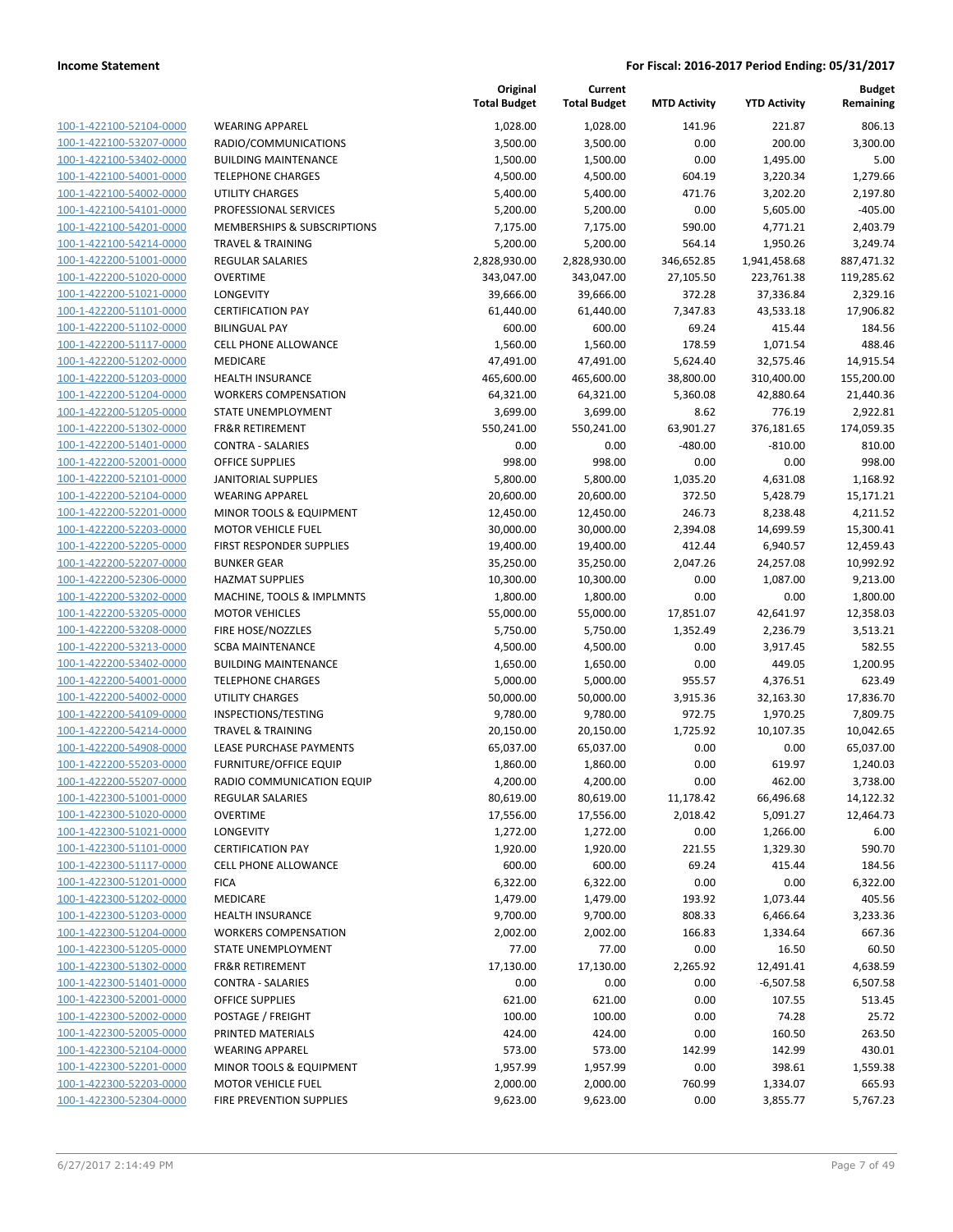**Current**

**Original**

| <b>MOTOR VEHICLES</b><br>600.00<br>600.00<br>61.73<br>126.86<br>100-1-422300-53205-0000<br>100-1-422300-54001-0000<br><b>TELEPHONE CHARGES</b><br>1,000.00<br>1,000.00<br>61.12<br>245.01<br>100-1-422300-54201-0000<br>MEMBERSHIPS & SUBSCRIPTIONS<br>1,825.00<br>1,825.00<br>0.00<br>0.00<br>100-1-422300-54208-0000<br>600.00<br>600.00<br>0.00<br>440.00<br><b>LABORATORY WORK</b><br>100-1-422300-54210-0000<br>PHOTO PROCESSING<br>100.00<br>100.00<br>0.00<br>0.00<br>4,020.00<br>4,020.00<br>386.03<br>3,667.35<br>100-1-422300-54214-0000<br><b>TRAVEL &amp; TRAINING</b><br>100-1-422300-54217-0000<br><b>AWARDS PROGRAM</b><br>320.00<br>320.00<br>0.00<br>0.00<br>10,000.00<br>100-1-422400-53209-0000<br>HARDWARE/SOFTWARE<br>10,000.00<br>10,000.00<br>0.00<br>100-1-422400-54001-0000<br>4,630.00<br>4,630.00<br>$-349.46$<br>860.24<br><b>TELEPHONE CHARGES</b><br>100-1-431100-51001-0000<br>127,020.00<br>127,020.00<br>14,577.60<br>90,076.89<br><b>REGULAR SALARIES</b><br>100-1-431100-51021-0000<br><b>LONGEVITY</b><br>258.00<br>258.00<br>0.00<br>390.00<br>100-1-431100-51116-0000<br>CAR ALLOWANCE<br>4,200.00<br>4,200.00<br>484.62<br>2,907.72<br>100-1-431100-51117-0000<br>SALARIES / CELL PHONE ALLOWANCE<br>0.00<br>0.00<br>48.45<br>274.55<br>100-1-431100-51201-0000<br>8,732.00<br>895.47<br><b>FICA</b><br>8,732.00<br>5,641.39<br>100-1-431100-51202-0000<br>MEDICARE<br>1,906.00<br>1,906.00<br>209.43<br>1,319.39<br>19,400.00<br>19,400.00<br>1,616.66<br>100-1-431100-51203-0000<br><b>HEALTH INSURANCE</b><br>12,933.28<br>100-1-431100-51204-0000<br><b>WORKERS COMPENSATION</b><br>360.00<br>360.00<br>30.00<br>240.00<br>100-1-431100-51205-0000<br>STATE UNEMPLOYMENT<br>154.00<br>154.00<br>0.00<br>43.82<br>100-1-431100-51301-0000<br>14,482.00<br>14,482.00<br>1,689.36<br>9,762.79<br><b>TMRS</b><br>100-1-431100-52001-0000<br><b>OFFICE SUPPLIES</b><br>600.00<br>600.00<br>0.00<br>396.49<br>100-1-431100-52002-0000<br>POSTAGE / FREIGHT<br>200.00<br>200.00<br>101.79<br>101.79<br>100-1-431100-52103-0000<br><b>MEETING SUPPLIES</b><br>0.00<br>0.00<br>0.00<br>21.65<br>343.00<br>0.00<br>29.53<br>100-1-431100-52203-0000<br><b>MOTOR VEHICLE FUEL</b><br>343.00<br>100-1-431100-53201-0000<br>150.00<br>150.00<br>0.00<br>0.00<br>FURNITURE & OFFICE EQUIPMENT<br>100-1-431100-53205-0000<br><b>MOTOR VEHICLES</b><br>400.00<br>400.00<br>0.00<br>$-283.05$<br>100-1-431100-53207-0000<br>RADIO/COMMUNICATIONS<br>800.00<br>800.00<br>0.00<br>0.00<br>100-1-431100-54001-0000<br><b>TELEPHONE CHARGES</b><br>5,000.00<br>5,000.00<br>361.61<br>1,554.51<br>3,445.49<br>100-1-431100-54002-0000<br>UTILITY CHARGES<br>2,000.00<br>2,000.00<br>9.24<br>607.47<br>1,392.53<br>100-1-431100-54101-0000<br>PROFESSIONAL SERVICES<br>1,000.00<br>1,000.00<br>0.00<br>0.00<br>1,000.00<br>227.29<br>100-1-431100-54201-0000<br>MEMBERSHIPS & SUBSCRIPTIONS<br>600.00<br>600.00<br>0.00<br>372.71<br>100-1-431100-54214-0000<br>1,500.00<br>1,500.00<br>0.00<br>627.87<br>872.13<br><b>TRAVEL &amp; TRAINING</b><br>100-1-431200-51001-0000<br><b>REGULAR SALARIES</b><br>348,473.00<br>348,473.00<br>30,787.83<br>194,809.05<br>153,663.95<br>100-1-431200-51020-0000<br><b>OVERTIME</b><br>28,497.00<br>28,497.00<br>1,769.00<br>5,733.80<br>22,763.20<br><b>LONGEVITY</b><br>0.00<br>660.00<br>6,378.00<br>6,378.00<br>5,718.00<br>CELL PHONE ALLOWANCE<br>864.00<br>864.00<br>49.83<br>415.25<br><b>FICA</b><br>10,566.02<br>23,821.00<br>23,821.00<br>1,911.01<br>13,254.98<br>MEDICARE<br>5,571.00<br>5,571.00<br>446.93<br>3,099.96<br>2,471.04<br>HEALTH INSURANCE<br>106,700.00<br>106,700.00<br>8,891.67<br>71,133.36<br>35,566.64<br><b>WORKERS COMPENSATION</b><br>19,082.00<br>19,082.00<br>1,590.17<br>12,721.36<br>6,360.64<br>STATE UNEMPLOYMENT<br>848.00<br>848.00<br>0.30<br>114.39<br>TMRS<br>42,321.00<br>42,321.00<br>3,645.41<br>24,529.92<br>17,791.08<br>0.00<br>$-157.50$<br><b>CONTRA - SALARIES</b><br>0.00<br>0.00<br><b>OFFICE SUPPLIES</b><br>350.00<br>350.00<br>0.00<br>349.78<br>POSTAGE / FREIGHT<br>20.00<br>20.00<br>0.00<br>0.83<br>200.00<br>200.00<br>0.00<br>71.00<br><b>MEETING SUPPLIES</b><br>10,000.00<br>10,000.00<br>6,985.41<br><b>WEARING APPAREL</b><br>551.00<br><b>CHEMICAL SUPPLIES</b><br>2,000.00<br>2,000.00<br>0.00<br>208.69<br><b>BOTANICAL SUPPLIES</b><br>250.00<br>250.00<br>0.00<br>0.00<br>6,000.00<br>205.59<br>788.22<br>MINOR TOOLS & EQUIPMENT<br>6,000.00<br><b>MOTOR VEHICLE FUEL</b><br>43,000.00<br>43,000.00<br>2,767.05<br>16,795.04<br><b>MEDICAL SUPPLIES</b><br>150.00<br>150.00<br>0.00<br>0.00<br><b>TRAINING SUPPLIES</b><br>200.00<br>200.00<br>0.00<br>0.00<br>MACHINE, TOOLS & IMPLMNTS<br>3,000.00<br>3,000.00<br>0.00<br>685.32<br><b>MOTOR VEHICLES</b><br>45,000.00<br>45,000.00<br>2,349.07<br>22,325.35<br>RADIO/COMMUNICATIONS<br>1,700.00<br>1,700.00<br>0.00<br>0.00<br>SIDEWALKS, CURBS, & GUTTERS<br>1,768.00<br>4,274.75<br>12,000.00<br>12,000.00<br>MAINT - STREET /ALLEY/APRN/RNWY<br>111,000.00<br>111,000.00<br>3,873.13<br>22,381.79<br><b>BRIDGES &amp; CULVERTS</b><br>5,500.00<br>5,500.00<br>0.00<br>725.76 |                     | <b>Total Budget</b> | <b>Total Budget</b> | <b>MTD Activity</b> | <b>YTD Activity</b> | Remaining |
|--------------------------------------------------------------------------------------------------------------------------------------------------------------------------------------------------------------------------------------------------------------------------------------------------------------------------------------------------------------------------------------------------------------------------------------------------------------------------------------------------------------------------------------------------------------------------------------------------------------------------------------------------------------------------------------------------------------------------------------------------------------------------------------------------------------------------------------------------------------------------------------------------------------------------------------------------------------------------------------------------------------------------------------------------------------------------------------------------------------------------------------------------------------------------------------------------------------------------------------------------------------------------------------------------------------------------------------------------------------------------------------------------------------------------------------------------------------------------------------------------------------------------------------------------------------------------------------------------------------------------------------------------------------------------------------------------------------------------------------------------------------------------------------------------------------------------------------------------------------------------------------------------------------------------------------------------------------------------------------------------------------------------------------------------------------------------------------------------------------------------------------------------------------------------------------------------------------------------------------------------------------------------------------------------------------------------------------------------------------------------------------------------------------------------------------------------------------------------------------------------------------------------------------------------------------------------------------------------------------------------------------------------------------------------------------------------------------------------------------------------------------------------------------------------------------------------------------------------------------------------------------------------------------------------------------------------------------------------------------------------------------------------------------------------------------------------------------------------------------------------------------------------------------------------------------------------------------------------------------------------------------------------------------------------------------------------------------------------------------------------------------------------------------------------------------------------------------------------------------------------------------------------------------------------------------------------------------------------------------------------------------------------------------------------------------------------------------------------------------------------------------------------------------------------------------------------------------------------------------------------------------------------------------------------------------------------------------------------------------------------------------------------------------------------------------------------------------------------------------------------------------------------------------------------------------------------------------------------------------------------------------------------------------------------------------------------------------------------------------------------------------------------------------------------------------------------------------------------------------------------------------------------------------------------------------------------------------------------------------------------------------------------------------------------------------------------------------------------------------------------------------------------------------------------------------------------------------------------------------------------------------------------------------------------------------------------------------------------------------------------------------------------------------------------------------------------------------------------------------------------------------------------------------------------|---------------------|---------------------|---------------------|---------------------|---------------------|-----------|
|                                                                                                                                                                                                                                                                                                                                                                                                                                                                                                                                                                                                                                                                                                                                                                                                                                                                                                                                                                                                                                                                                                                                                                                                                                                                                                                                                                                                                                                                                                                                                                                                                                                                                                                                                                                                                                                                                                                                                                                                                                                                                                                                                                                                                                                                                                                                                                                                                                                                                                                                                                                                                                                                                                                                                                                                                                                                                                                                                                                                                                                                                                                                                                                                                                                                                                                                                                                                                                                                                                                                                                                                                                                                                                                                                                                                                                                                                                                                                                                                                                                                                                                                                                                                                                                                                                                                                                                                                                                                                                                                                                                                                                                                                                                                                                                                                                                                                                                                                                                                                                                                                                                                                                          |                     |                     |                     |                     |                     | 473.14    |
|                                                                                                                                                                                                                                                                                                                                                                                                                                                                                                                                                                                                                                                                                                                                                                                                                                                                                                                                                                                                                                                                                                                                                                                                                                                                                                                                                                                                                                                                                                                                                                                                                                                                                                                                                                                                                                                                                                                                                                                                                                                                                                                                                                                                                                                                                                                                                                                                                                                                                                                                                                                                                                                                                                                                                                                                                                                                                                                                                                                                                                                                                                                                                                                                                                                                                                                                                                                                                                                                                                                                                                                                                                                                                                                                                                                                                                                                                                                                                                                                                                                                                                                                                                                                                                                                                                                                                                                                                                                                                                                                                                                                                                                                                                                                                                                                                                                                                                                                                                                                                                                                                                                                                                          |                     |                     |                     |                     |                     | 754.99    |
|                                                                                                                                                                                                                                                                                                                                                                                                                                                                                                                                                                                                                                                                                                                                                                                                                                                                                                                                                                                                                                                                                                                                                                                                                                                                                                                                                                                                                                                                                                                                                                                                                                                                                                                                                                                                                                                                                                                                                                                                                                                                                                                                                                                                                                                                                                                                                                                                                                                                                                                                                                                                                                                                                                                                                                                                                                                                                                                                                                                                                                                                                                                                                                                                                                                                                                                                                                                                                                                                                                                                                                                                                                                                                                                                                                                                                                                                                                                                                                                                                                                                                                                                                                                                                                                                                                                                                                                                                                                                                                                                                                                                                                                                                                                                                                                                                                                                                                                                                                                                                                                                                                                                                                          |                     |                     |                     |                     |                     | 1,825.00  |
|                                                                                                                                                                                                                                                                                                                                                                                                                                                                                                                                                                                                                                                                                                                                                                                                                                                                                                                                                                                                                                                                                                                                                                                                                                                                                                                                                                                                                                                                                                                                                                                                                                                                                                                                                                                                                                                                                                                                                                                                                                                                                                                                                                                                                                                                                                                                                                                                                                                                                                                                                                                                                                                                                                                                                                                                                                                                                                                                                                                                                                                                                                                                                                                                                                                                                                                                                                                                                                                                                                                                                                                                                                                                                                                                                                                                                                                                                                                                                                                                                                                                                                                                                                                                                                                                                                                                                                                                                                                                                                                                                                                                                                                                                                                                                                                                                                                                                                                                                                                                                                                                                                                                                                          |                     |                     |                     |                     |                     | 160.00    |
|                                                                                                                                                                                                                                                                                                                                                                                                                                                                                                                                                                                                                                                                                                                                                                                                                                                                                                                                                                                                                                                                                                                                                                                                                                                                                                                                                                                                                                                                                                                                                                                                                                                                                                                                                                                                                                                                                                                                                                                                                                                                                                                                                                                                                                                                                                                                                                                                                                                                                                                                                                                                                                                                                                                                                                                                                                                                                                                                                                                                                                                                                                                                                                                                                                                                                                                                                                                                                                                                                                                                                                                                                                                                                                                                                                                                                                                                                                                                                                                                                                                                                                                                                                                                                                                                                                                                                                                                                                                                                                                                                                                                                                                                                                                                                                                                                                                                                                                                                                                                                                                                                                                                                                          |                     |                     |                     |                     |                     | 100.00    |
|                                                                                                                                                                                                                                                                                                                                                                                                                                                                                                                                                                                                                                                                                                                                                                                                                                                                                                                                                                                                                                                                                                                                                                                                                                                                                                                                                                                                                                                                                                                                                                                                                                                                                                                                                                                                                                                                                                                                                                                                                                                                                                                                                                                                                                                                                                                                                                                                                                                                                                                                                                                                                                                                                                                                                                                                                                                                                                                                                                                                                                                                                                                                                                                                                                                                                                                                                                                                                                                                                                                                                                                                                                                                                                                                                                                                                                                                                                                                                                                                                                                                                                                                                                                                                                                                                                                                                                                                                                                                                                                                                                                                                                                                                                                                                                                                                                                                                                                                                                                                                                                                                                                                                                          |                     |                     |                     |                     |                     | 352.65    |
|                                                                                                                                                                                                                                                                                                                                                                                                                                                                                                                                                                                                                                                                                                                                                                                                                                                                                                                                                                                                                                                                                                                                                                                                                                                                                                                                                                                                                                                                                                                                                                                                                                                                                                                                                                                                                                                                                                                                                                                                                                                                                                                                                                                                                                                                                                                                                                                                                                                                                                                                                                                                                                                                                                                                                                                                                                                                                                                                                                                                                                                                                                                                                                                                                                                                                                                                                                                                                                                                                                                                                                                                                                                                                                                                                                                                                                                                                                                                                                                                                                                                                                                                                                                                                                                                                                                                                                                                                                                                                                                                                                                                                                                                                                                                                                                                                                                                                                                                                                                                                                                                                                                                                                          |                     |                     |                     |                     |                     | 320.00    |
|                                                                                                                                                                                                                                                                                                                                                                                                                                                                                                                                                                                                                                                                                                                                                                                                                                                                                                                                                                                                                                                                                                                                                                                                                                                                                                                                                                                                                                                                                                                                                                                                                                                                                                                                                                                                                                                                                                                                                                                                                                                                                                                                                                                                                                                                                                                                                                                                                                                                                                                                                                                                                                                                                                                                                                                                                                                                                                                                                                                                                                                                                                                                                                                                                                                                                                                                                                                                                                                                                                                                                                                                                                                                                                                                                                                                                                                                                                                                                                                                                                                                                                                                                                                                                                                                                                                                                                                                                                                                                                                                                                                                                                                                                                                                                                                                                                                                                                                                                                                                                                                                                                                                                                          |                     |                     |                     |                     |                     | 0.00      |
|                                                                                                                                                                                                                                                                                                                                                                                                                                                                                                                                                                                                                                                                                                                                                                                                                                                                                                                                                                                                                                                                                                                                                                                                                                                                                                                                                                                                                                                                                                                                                                                                                                                                                                                                                                                                                                                                                                                                                                                                                                                                                                                                                                                                                                                                                                                                                                                                                                                                                                                                                                                                                                                                                                                                                                                                                                                                                                                                                                                                                                                                                                                                                                                                                                                                                                                                                                                                                                                                                                                                                                                                                                                                                                                                                                                                                                                                                                                                                                                                                                                                                                                                                                                                                                                                                                                                                                                                                                                                                                                                                                                                                                                                                                                                                                                                                                                                                                                                                                                                                                                                                                                                                                          |                     |                     |                     |                     |                     | 3,769.76  |
|                                                                                                                                                                                                                                                                                                                                                                                                                                                                                                                                                                                                                                                                                                                                                                                                                                                                                                                                                                                                                                                                                                                                                                                                                                                                                                                                                                                                                                                                                                                                                                                                                                                                                                                                                                                                                                                                                                                                                                                                                                                                                                                                                                                                                                                                                                                                                                                                                                                                                                                                                                                                                                                                                                                                                                                                                                                                                                                                                                                                                                                                                                                                                                                                                                                                                                                                                                                                                                                                                                                                                                                                                                                                                                                                                                                                                                                                                                                                                                                                                                                                                                                                                                                                                                                                                                                                                                                                                                                                                                                                                                                                                                                                                                                                                                                                                                                                                                                                                                                                                                                                                                                                                                          |                     |                     |                     |                     |                     | 36,943.11 |
|                                                                                                                                                                                                                                                                                                                                                                                                                                                                                                                                                                                                                                                                                                                                                                                                                                                                                                                                                                                                                                                                                                                                                                                                                                                                                                                                                                                                                                                                                                                                                                                                                                                                                                                                                                                                                                                                                                                                                                                                                                                                                                                                                                                                                                                                                                                                                                                                                                                                                                                                                                                                                                                                                                                                                                                                                                                                                                                                                                                                                                                                                                                                                                                                                                                                                                                                                                                                                                                                                                                                                                                                                                                                                                                                                                                                                                                                                                                                                                                                                                                                                                                                                                                                                                                                                                                                                                                                                                                                                                                                                                                                                                                                                                                                                                                                                                                                                                                                                                                                                                                                                                                                                                          |                     |                     |                     |                     |                     | $-132.00$ |
|                                                                                                                                                                                                                                                                                                                                                                                                                                                                                                                                                                                                                                                                                                                                                                                                                                                                                                                                                                                                                                                                                                                                                                                                                                                                                                                                                                                                                                                                                                                                                                                                                                                                                                                                                                                                                                                                                                                                                                                                                                                                                                                                                                                                                                                                                                                                                                                                                                                                                                                                                                                                                                                                                                                                                                                                                                                                                                                                                                                                                                                                                                                                                                                                                                                                                                                                                                                                                                                                                                                                                                                                                                                                                                                                                                                                                                                                                                                                                                                                                                                                                                                                                                                                                                                                                                                                                                                                                                                                                                                                                                                                                                                                                                                                                                                                                                                                                                                                                                                                                                                                                                                                                                          |                     |                     |                     |                     |                     | 1,292.28  |
|                                                                                                                                                                                                                                                                                                                                                                                                                                                                                                                                                                                                                                                                                                                                                                                                                                                                                                                                                                                                                                                                                                                                                                                                                                                                                                                                                                                                                                                                                                                                                                                                                                                                                                                                                                                                                                                                                                                                                                                                                                                                                                                                                                                                                                                                                                                                                                                                                                                                                                                                                                                                                                                                                                                                                                                                                                                                                                                                                                                                                                                                                                                                                                                                                                                                                                                                                                                                                                                                                                                                                                                                                                                                                                                                                                                                                                                                                                                                                                                                                                                                                                                                                                                                                                                                                                                                                                                                                                                                                                                                                                                                                                                                                                                                                                                                                                                                                                                                                                                                                                                                                                                                                                          |                     |                     |                     |                     |                     | $-274.55$ |
|                                                                                                                                                                                                                                                                                                                                                                                                                                                                                                                                                                                                                                                                                                                                                                                                                                                                                                                                                                                                                                                                                                                                                                                                                                                                                                                                                                                                                                                                                                                                                                                                                                                                                                                                                                                                                                                                                                                                                                                                                                                                                                                                                                                                                                                                                                                                                                                                                                                                                                                                                                                                                                                                                                                                                                                                                                                                                                                                                                                                                                                                                                                                                                                                                                                                                                                                                                                                                                                                                                                                                                                                                                                                                                                                                                                                                                                                                                                                                                                                                                                                                                                                                                                                                                                                                                                                                                                                                                                                                                                                                                                                                                                                                                                                                                                                                                                                                                                                                                                                                                                                                                                                                                          |                     |                     |                     |                     |                     | 3,090.61  |
|                                                                                                                                                                                                                                                                                                                                                                                                                                                                                                                                                                                                                                                                                                                                                                                                                                                                                                                                                                                                                                                                                                                                                                                                                                                                                                                                                                                                                                                                                                                                                                                                                                                                                                                                                                                                                                                                                                                                                                                                                                                                                                                                                                                                                                                                                                                                                                                                                                                                                                                                                                                                                                                                                                                                                                                                                                                                                                                                                                                                                                                                                                                                                                                                                                                                                                                                                                                                                                                                                                                                                                                                                                                                                                                                                                                                                                                                                                                                                                                                                                                                                                                                                                                                                                                                                                                                                                                                                                                                                                                                                                                                                                                                                                                                                                                                                                                                                                                                                                                                                                                                                                                                                                          |                     |                     |                     |                     |                     | 586.61    |
|                                                                                                                                                                                                                                                                                                                                                                                                                                                                                                                                                                                                                                                                                                                                                                                                                                                                                                                                                                                                                                                                                                                                                                                                                                                                                                                                                                                                                                                                                                                                                                                                                                                                                                                                                                                                                                                                                                                                                                                                                                                                                                                                                                                                                                                                                                                                                                                                                                                                                                                                                                                                                                                                                                                                                                                                                                                                                                                                                                                                                                                                                                                                                                                                                                                                                                                                                                                                                                                                                                                                                                                                                                                                                                                                                                                                                                                                                                                                                                                                                                                                                                                                                                                                                                                                                                                                                                                                                                                                                                                                                                                                                                                                                                                                                                                                                                                                                                                                                                                                                                                                                                                                                                          |                     |                     |                     |                     |                     | 6,466.72  |
|                                                                                                                                                                                                                                                                                                                                                                                                                                                                                                                                                                                                                                                                                                                                                                                                                                                                                                                                                                                                                                                                                                                                                                                                                                                                                                                                                                                                                                                                                                                                                                                                                                                                                                                                                                                                                                                                                                                                                                                                                                                                                                                                                                                                                                                                                                                                                                                                                                                                                                                                                                                                                                                                                                                                                                                                                                                                                                                                                                                                                                                                                                                                                                                                                                                                                                                                                                                                                                                                                                                                                                                                                                                                                                                                                                                                                                                                                                                                                                                                                                                                                                                                                                                                                                                                                                                                                                                                                                                                                                                                                                                                                                                                                                                                                                                                                                                                                                                                                                                                                                                                                                                                                                          |                     |                     |                     |                     |                     | 120.00    |
|                                                                                                                                                                                                                                                                                                                                                                                                                                                                                                                                                                                                                                                                                                                                                                                                                                                                                                                                                                                                                                                                                                                                                                                                                                                                                                                                                                                                                                                                                                                                                                                                                                                                                                                                                                                                                                                                                                                                                                                                                                                                                                                                                                                                                                                                                                                                                                                                                                                                                                                                                                                                                                                                                                                                                                                                                                                                                                                                                                                                                                                                                                                                                                                                                                                                                                                                                                                                                                                                                                                                                                                                                                                                                                                                                                                                                                                                                                                                                                                                                                                                                                                                                                                                                                                                                                                                                                                                                                                                                                                                                                                                                                                                                                                                                                                                                                                                                                                                                                                                                                                                                                                                                                          |                     |                     |                     |                     |                     | 110.18    |
|                                                                                                                                                                                                                                                                                                                                                                                                                                                                                                                                                                                                                                                                                                                                                                                                                                                                                                                                                                                                                                                                                                                                                                                                                                                                                                                                                                                                                                                                                                                                                                                                                                                                                                                                                                                                                                                                                                                                                                                                                                                                                                                                                                                                                                                                                                                                                                                                                                                                                                                                                                                                                                                                                                                                                                                                                                                                                                                                                                                                                                                                                                                                                                                                                                                                                                                                                                                                                                                                                                                                                                                                                                                                                                                                                                                                                                                                                                                                                                                                                                                                                                                                                                                                                                                                                                                                                                                                                                                                                                                                                                                                                                                                                                                                                                                                                                                                                                                                                                                                                                                                                                                                                                          |                     |                     |                     |                     |                     | 4,719.21  |
|                                                                                                                                                                                                                                                                                                                                                                                                                                                                                                                                                                                                                                                                                                                                                                                                                                                                                                                                                                                                                                                                                                                                                                                                                                                                                                                                                                                                                                                                                                                                                                                                                                                                                                                                                                                                                                                                                                                                                                                                                                                                                                                                                                                                                                                                                                                                                                                                                                                                                                                                                                                                                                                                                                                                                                                                                                                                                                                                                                                                                                                                                                                                                                                                                                                                                                                                                                                                                                                                                                                                                                                                                                                                                                                                                                                                                                                                                                                                                                                                                                                                                                                                                                                                                                                                                                                                                                                                                                                                                                                                                                                                                                                                                                                                                                                                                                                                                                                                                                                                                                                                                                                                                                          |                     |                     |                     |                     |                     | 203.51    |
|                                                                                                                                                                                                                                                                                                                                                                                                                                                                                                                                                                                                                                                                                                                                                                                                                                                                                                                                                                                                                                                                                                                                                                                                                                                                                                                                                                                                                                                                                                                                                                                                                                                                                                                                                                                                                                                                                                                                                                                                                                                                                                                                                                                                                                                                                                                                                                                                                                                                                                                                                                                                                                                                                                                                                                                                                                                                                                                                                                                                                                                                                                                                                                                                                                                                                                                                                                                                                                                                                                                                                                                                                                                                                                                                                                                                                                                                                                                                                                                                                                                                                                                                                                                                                                                                                                                                                                                                                                                                                                                                                                                                                                                                                                                                                                                                                                                                                                                                                                                                                                                                                                                                                                          |                     |                     |                     |                     |                     | 98.21     |
|                                                                                                                                                                                                                                                                                                                                                                                                                                                                                                                                                                                                                                                                                                                                                                                                                                                                                                                                                                                                                                                                                                                                                                                                                                                                                                                                                                                                                                                                                                                                                                                                                                                                                                                                                                                                                                                                                                                                                                                                                                                                                                                                                                                                                                                                                                                                                                                                                                                                                                                                                                                                                                                                                                                                                                                                                                                                                                                                                                                                                                                                                                                                                                                                                                                                                                                                                                                                                                                                                                                                                                                                                                                                                                                                                                                                                                                                                                                                                                                                                                                                                                                                                                                                                                                                                                                                                                                                                                                                                                                                                                                                                                                                                                                                                                                                                                                                                                                                                                                                                                                                                                                                                                          |                     |                     |                     |                     |                     | $-21.65$  |
|                                                                                                                                                                                                                                                                                                                                                                                                                                                                                                                                                                                                                                                                                                                                                                                                                                                                                                                                                                                                                                                                                                                                                                                                                                                                                                                                                                                                                                                                                                                                                                                                                                                                                                                                                                                                                                                                                                                                                                                                                                                                                                                                                                                                                                                                                                                                                                                                                                                                                                                                                                                                                                                                                                                                                                                                                                                                                                                                                                                                                                                                                                                                                                                                                                                                                                                                                                                                                                                                                                                                                                                                                                                                                                                                                                                                                                                                                                                                                                                                                                                                                                                                                                                                                                                                                                                                                                                                                                                                                                                                                                                                                                                                                                                                                                                                                                                                                                                                                                                                                                                                                                                                                                          |                     |                     |                     |                     |                     | 313.47    |
|                                                                                                                                                                                                                                                                                                                                                                                                                                                                                                                                                                                                                                                                                                                                                                                                                                                                                                                                                                                                                                                                                                                                                                                                                                                                                                                                                                                                                                                                                                                                                                                                                                                                                                                                                                                                                                                                                                                                                                                                                                                                                                                                                                                                                                                                                                                                                                                                                                                                                                                                                                                                                                                                                                                                                                                                                                                                                                                                                                                                                                                                                                                                                                                                                                                                                                                                                                                                                                                                                                                                                                                                                                                                                                                                                                                                                                                                                                                                                                                                                                                                                                                                                                                                                                                                                                                                                                                                                                                                                                                                                                                                                                                                                                                                                                                                                                                                                                                                                                                                                                                                                                                                                                          |                     |                     |                     |                     |                     | 150.00    |
|                                                                                                                                                                                                                                                                                                                                                                                                                                                                                                                                                                                                                                                                                                                                                                                                                                                                                                                                                                                                                                                                                                                                                                                                                                                                                                                                                                                                                                                                                                                                                                                                                                                                                                                                                                                                                                                                                                                                                                                                                                                                                                                                                                                                                                                                                                                                                                                                                                                                                                                                                                                                                                                                                                                                                                                                                                                                                                                                                                                                                                                                                                                                                                                                                                                                                                                                                                                                                                                                                                                                                                                                                                                                                                                                                                                                                                                                                                                                                                                                                                                                                                                                                                                                                                                                                                                                                                                                                                                                                                                                                                                                                                                                                                                                                                                                                                                                                                                                                                                                                                                                                                                                                                          |                     |                     |                     |                     |                     | 683.05    |
|                                                                                                                                                                                                                                                                                                                                                                                                                                                                                                                                                                                                                                                                                                                                                                                                                                                                                                                                                                                                                                                                                                                                                                                                                                                                                                                                                                                                                                                                                                                                                                                                                                                                                                                                                                                                                                                                                                                                                                                                                                                                                                                                                                                                                                                                                                                                                                                                                                                                                                                                                                                                                                                                                                                                                                                                                                                                                                                                                                                                                                                                                                                                                                                                                                                                                                                                                                                                                                                                                                                                                                                                                                                                                                                                                                                                                                                                                                                                                                                                                                                                                                                                                                                                                                                                                                                                                                                                                                                                                                                                                                                                                                                                                                                                                                                                                                                                                                                                                                                                                                                                                                                                                                          |                     |                     |                     |                     |                     | 800.00    |
|                                                                                                                                                                                                                                                                                                                                                                                                                                                                                                                                                                                                                                                                                                                                                                                                                                                                                                                                                                                                                                                                                                                                                                                                                                                                                                                                                                                                                                                                                                                                                                                                                                                                                                                                                                                                                                                                                                                                                                                                                                                                                                                                                                                                                                                                                                                                                                                                                                                                                                                                                                                                                                                                                                                                                                                                                                                                                                                                                                                                                                                                                                                                                                                                                                                                                                                                                                                                                                                                                                                                                                                                                                                                                                                                                                                                                                                                                                                                                                                                                                                                                                                                                                                                                                                                                                                                                                                                                                                                                                                                                                                                                                                                                                                                                                                                                                                                                                                                                                                                                                                                                                                                                                          |                     |                     |                     |                     |                     |           |
|                                                                                                                                                                                                                                                                                                                                                                                                                                                                                                                                                                                                                                                                                                                                                                                                                                                                                                                                                                                                                                                                                                                                                                                                                                                                                                                                                                                                                                                                                                                                                                                                                                                                                                                                                                                                                                                                                                                                                                                                                                                                                                                                                                                                                                                                                                                                                                                                                                                                                                                                                                                                                                                                                                                                                                                                                                                                                                                                                                                                                                                                                                                                                                                                                                                                                                                                                                                                                                                                                                                                                                                                                                                                                                                                                                                                                                                                                                                                                                                                                                                                                                                                                                                                                                                                                                                                                                                                                                                                                                                                                                                                                                                                                                                                                                                                                                                                                                                                                                                                                                                                                                                                                                          |                     |                     |                     |                     |                     |           |
|                                                                                                                                                                                                                                                                                                                                                                                                                                                                                                                                                                                                                                                                                                                                                                                                                                                                                                                                                                                                                                                                                                                                                                                                                                                                                                                                                                                                                                                                                                                                                                                                                                                                                                                                                                                                                                                                                                                                                                                                                                                                                                                                                                                                                                                                                                                                                                                                                                                                                                                                                                                                                                                                                                                                                                                                                                                                                                                                                                                                                                                                                                                                                                                                                                                                                                                                                                                                                                                                                                                                                                                                                                                                                                                                                                                                                                                                                                                                                                                                                                                                                                                                                                                                                                                                                                                                                                                                                                                                                                                                                                                                                                                                                                                                                                                                                                                                                                                                                                                                                                                                                                                                                                          |                     |                     |                     |                     |                     |           |
|                                                                                                                                                                                                                                                                                                                                                                                                                                                                                                                                                                                                                                                                                                                                                                                                                                                                                                                                                                                                                                                                                                                                                                                                                                                                                                                                                                                                                                                                                                                                                                                                                                                                                                                                                                                                                                                                                                                                                                                                                                                                                                                                                                                                                                                                                                                                                                                                                                                                                                                                                                                                                                                                                                                                                                                                                                                                                                                                                                                                                                                                                                                                                                                                                                                                                                                                                                                                                                                                                                                                                                                                                                                                                                                                                                                                                                                                                                                                                                                                                                                                                                                                                                                                                                                                                                                                                                                                                                                                                                                                                                                                                                                                                                                                                                                                                                                                                                                                                                                                                                                                                                                                                                          |                     |                     |                     |                     |                     |           |
|                                                                                                                                                                                                                                                                                                                                                                                                                                                                                                                                                                                                                                                                                                                                                                                                                                                                                                                                                                                                                                                                                                                                                                                                                                                                                                                                                                                                                                                                                                                                                                                                                                                                                                                                                                                                                                                                                                                                                                                                                                                                                                                                                                                                                                                                                                                                                                                                                                                                                                                                                                                                                                                                                                                                                                                                                                                                                                                                                                                                                                                                                                                                                                                                                                                                                                                                                                                                                                                                                                                                                                                                                                                                                                                                                                                                                                                                                                                                                                                                                                                                                                                                                                                                                                                                                                                                                                                                                                                                                                                                                                                                                                                                                                                                                                                                                                                                                                                                                                                                                                                                                                                                                                          |                     |                     |                     |                     |                     |           |
| 100-1-431200-51021-0000<br>100-1-431200-51117-0000<br>100-1-431200-51201-0000<br>100-1-431200-51202-0000<br>100-1-431200-51203-0000<br>100-1-431200-51204-0000<br>100-1-431200-51205-0000<br>100-1-431200-51301-0000<br>100-1-431200-51401-0000<br>100-1-431200-52001-0000<br>100-1-431200-52002-0000<br>100-1-431200-52103-0000<br>100-1-431200-52104-0000<br>100-1-431200-52106-0000<br>100-1-431200-52107-0000<br>100-1-431200-52201-0000<br>100-1-431200-52203-0000<br>100-1-431200-52302-0000<br>100-1-431200-52303-0000<br>100-1-431200-53202-0000<br>100-1-431200-53205-0000<br>100-1-431200-53207-0000<br>100-1-431200-53301-0000<br>100-1-431200-53303-0000<br>100-1-431200-53305-0000<br>100-1-431200-53308-0000                                                                                                                                                                                                                                                                                                                                                                                                                                                                                                                                                                                                                                                                                                                                                                                                                                                                                                                                                                                                                                                                                                                                                                                                                                                                                                                                                                                                                                                                                                                                                                                                                                                                                                                                                                                                                                                                                                                                                                                                                                                                                                                                                                                                                                                                                                                                                                                                                                                                                                                                                                                                                                                                                                                                                                                                                                                                                                                                                                                                                                                                                                                                                                                                                                                                                                                                                                                                                                                                                                                                                                                                                                                                                                                                                                                                                                                                                                                                                                                                                                                                                                                                                                                                                                                                                                                                                                                                                                               |                     |                     |                     |                     |                     |           |
|                                                                                                                                                                                                                                                                                                                                                                                                                                                                                                                                                                                                                                                                                                                                                                                                                                                                                                                                                                                                                                                                                                                                                                                                                                                                                                                                                                                                                                                                                                                                                                                                                                                                                                                                                                                                                                                                                                                                                                                                                                                                                                                                                                                                                                                                                                                                                                                                                                                                                                                                                                                                                                                                                                                                                                                                                                                                                                                                                                                                                                                                                                                                                                                                                                                                                                                                                                                                                                                                                                                                                                                                                                                                                                                                                                                                                                                                                                                                                                                                                                                                                                                                                                                                                                                                                                                                                                                                                                                                                                                                                                                                                                                                                                                                                                                                                                                                                                                                                                                                                                                                                                                                                                          |                     |                     |                     |                     |                     |           |
|                                                                                                                                                                                                                                                                                                                                                                                                                                                                                                                                                                                                                                                                                                                                                                                                                                                                                                                                                                                                                                                                                                                                                                                                                                                                                                                                                                                                                                                                                                                                                                                                                                                                                                                                                                                                                                                                                                                                                                                                                                                                                                                                                                                                                                                                                                                                                                                                                                                                                                                                                                                                                                                                                                                                                                                                                                                                                                                                                                                                                                                                                                                                                                                                                                                                                                                                                                                                                                                                                                                                                                                                                                                                                                                                                                                                                                                                                                                                                                                                                                                                                                                                                                                                                                                                                                                                                                                                                                                                                                                                                                                                                                                                                                                                                                                                                                                                                                                                                                                                                                                                                                                                                                          |                     |                     |                     |                     |                     | 448.75    |
|                                                                                                                                                                                                                                                                                                                                                                                                                                                                                                                                                                                                                                                                                                                                                                                                                                                                                                                                                                                                                                                                                                                                                                                                                                                                                                                                                                                                                                                                                                                                                                                                                                                                                                                                                                                                                                                                                                                                                                                                                                                                                                                                                                                                                                                                                                                                                                                                                                                                                                                                                                                                                                                                                                                                                                                                                                                                                                                                                                                                                                                                                                                                                                                                                                                                                                                                                                                                                                                                                                                                                                                                                                                                                                                                                                                                                                                                                                                                                                                                                                                                                                                                                                                                                                                                                                                                                                                                                                                                                                                                                                                                                                                                                                                                                                                                                                                                                                                                                                                                                                                                                                                                                                          |                     |                     |                     |                     |                     |           |
|                                                                                                                                                                                                                                                                                                                                                                                                                                                                                                                                                                                                                                                                                                                                                                                                                                                                                                                                                                                                                                                                                                                                                                                                                                                                                                                                                                                                                                                                                                                                                                                                                                                                                                                                                                                                                                                                                                                                                                                                                                                                                                                                                                                                                                                                                                                                                                                                                                                                                                                                                                                                                                                                                                                                                                                                                                                                                                                                                                                                                                                                                                                                                                                                                                                                                                                                                                                                                                                                                                                                                                                                                                                                                                                                                                                                                                                                                                                                                                                                                                                                                                                                                                                                                                                                                                                                                                                                                                                                                                                                                                                                                                                                                                                                                                                                                                                                                                                                                                                                                                                                                                                                                                          |                     |                     |                     |                     |                     |           |
|                                                                                                                                                                                                                                                                                                                                                                                                                                                                                                                                                                                                                                                                                                                                                                                                                                                                                                                                                                                                                                                                                                                                                                                                                                                                                                                                                                                                                                                                                                                                                                                                                                                                                                                                                                                                                                                                                                                                                                                                                                                                                                                                                                                                                                                                                                                                                                                                                                                                                                                                                                                                                                                                                                                                                                                                                                                                                                                                                                                                                                                                                                                                                                                                                                                                                                                                                                                                                                                                                                                                                                                                                                                                                                                                                                                                                                                                                                                                                                                                                                                                                                                                                                                                                                                                                                                                                                                                                                                                                                                                                                                                                                                                                                                                                                                                                                                                                                                                                                                                                                                                                                                                                                          |                     |                     |                     |                     |                     |           |
|                                                                                                                                                                                                                                                                                                                                                                                                                                                                                                                                                                                                                                                                                                                                                                                                                                                                                                                                                                                                                                                                                                                                                                                                                                                                                                                                                                                                                                                                                                                                                                                                                                                                                                                                                                                                                                                                                                                                                                                                                                                                                                                                                                                                                                                                                                                                                                                                                                                                                                                                                                                                                                                                                                                                                                                                                                                                                                                                                                                                                                                                                                                                                                                                                                                                                                                                                                                                                                                                                                                                                                                                                                                                                                                                                                                                                                                                                                                                                                                                                                                                                                                                                                                                                                                                                                                                                                                                                                                                                                                                                                                                                                                                                                                                                                                                                                                                                                                                                                                                                                                                                                                                                                          |                     |                     |                     |                     |                     |           |
|                                                                                                                                                                                                                                                                                                                                                                                                                                                                                                                                                                                                                                                                                                                                                                                                                                                                                                                                                                                                                                                                                                                                                                                                                                                                                                                                                                                                                                                                                                                                                                                                                                                                                                                                                                                                                                                                                                                                                                                                                                                                                                                                                                                                                                                                                                                                                                                                                                                                                                                                                                                                                                                                                                                                                                                                                                                                                                                                                                                                                                                                                                                                                                                                                                                                                                                                                                                                                                                                                                                                                                                                                                                                                                                                                                                                                                                                                                                                                                                                                                                                                                                                                                                                                                                                                                                                                                                                                                                                                                                                                                                                                                                                                                                                                                                                                                                                                                                                                                                                                                                                                                                                                                          |                     |                     |                     |                     |                     | 733.61    |
|                                                                                                                                                                                                                                                                                                                                                                                                                                                                                                                                                                                                                                                                                                                                                                                                                                                                                                                                                                                                                                                                                                                                                                                                                                                                                                                                                                                                                                                                                                                                                                                                                                                                                                                                                                                                                                                                                                                                                                                                                                                                                                                                                                                                                                                                                                                                                                                                                                                                                                                                                                                                                                                                                                                                                                                                                                                                                                                                                                                                                                                                                                                                                                                                                                                                                                                                                                                                                                                                                                                                                                                                                                                                                                                                                                                                                                                                                                                                                                                                                                                                                                                                                                                                                                                                                                                                                                                                                                                                                                                                                                                                                                                                                                                                                                                                                                                                                                                                                                                                                                                                                                                                                                          |                     |                     |                     |                     |                     |           |
|                                                                                                                                                                                                                                                                                                                                                                                                                                                                                                                                                                                                                                                                                                                                                                                                                                                                                                                                                                                                                                                                                                                                                                                                                                                                                                                                                                                                                                                                                                                                                                                                                                                                                                                                                                                                                                                                                                                                                                                                                                                                                                                                                                                                                                                                                                                                                                                                                                                                                                                                                                                                                                                                                                                                                                                                                                                                                                                                                                                                                                                                                                                                                                                                                                                                                                                                                                                                                                                                                                                                                                                                                                                                                                                                                                                                                                                                                                                                                                                                                                                                                                                                                                                                                                                                                                                                                                                                                                                                                                                                                                                                                                                                                                                                                                                                                                                                                                                                                                                                                                                                                                                                                                          |                     |                     |                     |                     |                     | 157.50    |
|                                                                                                                                                                                                                                                                                                                                                                                                                                                                                                                                                                                                                                                                                                                                                                                                                                                                                                                                                                                                                                                                                                                                                                                                                                                                                                                                                                                                                                                                                                                                                                                                                                                                                                                                                                                                                                                                                                                                                                                                                                                                                                                                                                                                                                                                                                                                                                                                                                                                                                                                                                                                                                                                                                                                                                                                                                                                                                                                                                                                                                                                                                                                                                                                                                                                                                                                                                                                                                                                                                                                                                                                                                                                                                                                                                                                                                                                                                                                                                                                                                                                                                                                                                                                                                                                                                                                                                                                                                                                                                                                                                                                                                                                                                                                                                                                                                                                                                                                                                                                                                                                                                                                                                          |                     |                     |                     |                     |                     | 0.22      |
|                                                                                                                                                                                                                                                                                                                                                                                                                                                                                                                                                                                                                                                                                                                                                                                                                                                                                                                                                                                                                                                                                                                                                                                                                                                                                                                                                                                                                                                                                                                                                                                                                                                                                                                                                                                                                                                                                                                                                                                                                                                                                                                                                                                                                                                                                                                                                                                                                                                                                                                                                                                                                                                                                                                                                                                                                                                                                                                                                                                                                                                                                                                                                                                                                                                                                                                                                                                                                                                                                                                                                                                                                                                                                                                                                                                                                                                                                                                                                                                                                                                                                                                                                                                                                                                                                                                                                                                                                                                                                                                                                                                                                                                                                                                                                                                                                                                                                                                                                                                                                                                                                                                                                                          |                     |                     |                     |                     |                     | 19.17     |
|                                                                                                                                                                                                                                                                                                                                                                                                                                                                                                                                                                                                                                                                                                                                                                                                                                                                                                                                                                                                                                                                                                                                                                                                                                                                                                                                                                                                                                                                                                                                                                                                                                                                                                                                                                                                                                                                                                                                                                                                                                                                                                                                                                                                                                                                                                                                                                                                                                                                                                                                                                                                                                                                                                                                                                                                                                                                                                                                                                                                                                                                                                                                                                                                                                                                                                                                                                                                                                                                                                                                                                                                                                                                                                                                                                                                                                                                                                                                                                                                                                                                                                                                                                                                                                                                                                                                                                                                                                                                                                                                                                                                                                                                                                                                                                                                                                                                                                                                                                                                                                                                                                                                                                          |                     |                     |                     |                     |                     | 129.00    |
|                                                                                                                                                                                                                                                                                                                                                                                                                                                                                                                                                                                                                                                                                                                                                                                                                                                                                                                                                                                                                                                                                                                                                                                                                                                                                                                                                                                                                                                                                                                                                                                                                                                                                                                                                                                                                                                                                                                                                                                                                                                                                                                                                                                                                                                                                                                                                                                                                                                                                                                                                                                                                                                                                                                                                                                                                                                                                                                                                                                                                                                                                                                                                                                                                                                                                                                                                                                                                                                                                                                                                                                                                                                                                                                                                                                                                                                                                                                                                                                                                                                                                                                                                                                                                                                                                                                                                                                                                                                                                                                                                                                                                                                                                                                                                                                                                                                                                                                                                                                                                                                                                                                                                                          |                     |                     |                     |                     |                     | 3,014.59  |
|                                                                                                                                                                                                                                                                                                                                                                                                                                                                                                                                                                                                                                                                                                                                                                                                                                                                                                                                                                                                                                                                                                                                                                                                                                                                                                                                                                                                                                                                                                                                                                                                                                                                                                                                                                                                                                                                                                                                                                                                                                                                                                                                                                                                                                                                                                                                                                                                                                                                                                                                                                                                                                                                                                                                                                                                                                                                                                                                                                                                                                                                                                                                                                                                                                                                                                                                                                                                                                                                                                                                                                                                                                                                                                                                                                                                                                                                                                                                                                                                                                                                                                                                                                                                                                                                                                                                                                                                                                                                                                                                                                                                                                                                                                                                                                                                                                                                                                                                                                                                                                                                                                                                                                          |                     |                     |                     |                     |                     | 1,791.31  |
|                                                                                                                                                                                                                                                                                                                                                                                                                                                                                                                                                                                                                                                                                                                                                                                                                                                                                                                                                                                                                                                                                                                                                                                                                                                                                                                                                                                                                                                                                                                                                                                                                                                                                                                                                                                                                                                                                                                                                                                                                                                                                                                                                                                                                                                                                                                                                                                                                                                                                                                                                                                                                                                                                                                                                                                                                                                                                                                                                                                                                                                                                                                                                                                                                                                                                                                                                                                                                                                                                                                                                                                                                                                                                                                                                                                                                                                                                                                                                                                                                                                                                                                                                                                                                                                                                                                                                                                                                                                                                                                                                                                                                                                                                                                                                                                                                                                                                                                                                                                                                                                                                                                                                                          |                     |                     |                     |                     |                     | 250.00    |
|                                                                                                                                                                                                                                                                                                                                                                                                                                                                                                                                                                                                                                                                                                                                                                                                                                                                                                                                                                                                                                                                                                                                                                                                                                                                                                                                                                                                                                                                                                                                                                                                                                                                                                                                                                                                                                                                                                                                                                                                                                                                                                                                                                                                                                                                                                                                                                                                                                                                                                                                                                                                                                                                                                                                                                                                                                                                                                                                                                                                                                                                                                                                                                                                                                                                                                                                                                                                                                                                                                                                                                                                                                                                                                                                                                                                                                                                                                                                                                                                                                                                                                                                                                                                                                                                                                                                                                                                                                                                                                                                                                                                                                                                                                                                                                                                                                                                                                                                                                                                                                                                                                                                                                          |                     |                     |                     |                     |                     | 5,211.78  |
|                                                                                                                                                                                                                                                                                                                                                                                                                                                                                                                                                                                                                                                                                                                                                                                                                                                                                                                                                                                                                                                                                                                                                                                                                                                                                                                                                                                                                                                                                                                                                                                                                                                                                                                                                                                                                                                                                                                                                                                                                                                                                                                                                                                                                                                                                                                                                                                                                                                                                                                                                                                                                                                                                                                                                                                                                                                                                                                                                                                                                                                                                                                                                                                                                                                                                                                                                                                                                                                                                                                                                                                                                                                                                                                                                                                                                                                                                                                                                                                                                                                                                                                                                                                                                                                                                                                                                                                                                                                                                                                                                                                                                                                                                                                                                                                                                                                                                                                                                                                                                                                                                                                                                                          |                     |                     |                     |                     |                     | 26,204.96 |
|                                                                                                                                                                                                                                                                                                                                                                                                                                                                                                                                                                                                                                                                                                                                                                                                                                                                                                                                                                                                                                                                                                                                                                                                                                                                                                                                                                                                                                                                                                                                                                                                                                                                                                                                                                                                                                                                                                                                                                                                                                                                                                                                                                                                                                                                                                                                                                                                                                                                                                                                                                                                                                                                                                                                                                                                                                                                                                                                                                                                                                                                                                                                                                                                                                                                                                                                                                                                                                                                                                                                                                                                                                                                                                                                                                                                                                                                                                                                                                                                                                                                                                                                                                                                                                                                                                                                                                                                                                                                                                                                                                                                                                                                                                                                                                                                                                                                                                                                                                                                                                                                                                                                                                          |                     |                     |                     |                     |                     | 150.00    |
|                                                                                                                                                                                                                                                                                                                                                                                                                                                                                                                                                                                                                                                                                                                                                                                                                                                                                                                                                                                                                                                                                                                                                                                                                                                                                                                                                                                                                                                                                                                                                                                                                                                                                                                                                                                                                                                                                                                                                                                                                                                                                                                                                                                                                                                                                                                                                                                                                                                                                                                                                                                                                                                                                                                                                                                                                                                                                                                                                                                                                                                                                                                                                                                                                                                                                                                                                                                                                                                                                                                                                                                                                                                                                                                                                                                                                                                                                                                                                                                                                                                                                                                                                                                                                                                                                                                                                                                                                                                                                                                                                                                                                                                                                                                                                                                                                                                                                                                                                                                                                                                                                                                                                                          |                     |                     |                     |                     |                     | 200.00    |
|                                                                                                                                                                                                                                                                                                                                                                                                                                                                                                                                                                                                                                                                                                                                                                                                                                                                                                                                                                                                                                                                                                                                                                                                                                                                                                                                                                                                                                                                                                                                                                                                                                                                                                                                                                                                                                                                                                                                                                                                                                                                                                                                                                                                                                                                                                                                                                                                                                                                                                                                                                                                                                                                                                                                                                                                                                                                                                                                                                                                                                                                                                                                                                                                                                                                                                                                                                                                                                                                                                                                                                                                                                                                                                                                                                                                                                                                                                                                                                                                                                                                                                                                                                                                                                                                                                                                                                                                                                                                                                                                                                                                                                                                                                                                                                                                                                                                                                                                                                                                                                                                                                                                                                          |                     |                     |                     |                     |                     | 2,314.68  |
|                                                                                                                                                                                                                                                                                                                                                                                                                                                                                                                                                                                                                                                                                                                                                                                                                                                                                                                                                                                                                                                                                                                                                                                                                                                                                                                                                                                                                                                                                                                                                                                                                                                                                                                                                                                                                                                                                                                                                                                                                                                                                                                                                                                                                                                                                                                                                                                                                                                                                                                                                                                                                                                                                                                                                                                                                                                                                                                                                                                                                                                                                                                                                                                                                                                                                                                                                                                                                                                                                                                                                                                                                                                                                                                                                                                                                                                                                                                                                                                                                                                                                                                                                                                                                                                                                                                                                                                                                                                                                                                                                                                                                                                                                                                                                                                                                                                                                                                                                                                                                                                                                                                                                                          |                     |                     |                     |                     |                     | 22,674.65 |
|                                                                                                                                                                                                                                                                                                                                                                                                                                                                                                                                                                                                                                                                                                                                                                                                                                                                                                                                                                                                                                                                                                                                                                                                                                                                                                                                                                                                                                                                                                                                                                                                                                                                                                                                                                                                                                                                                                                                                                                                                                                                                                                                                                                                                                                                                                                                                                                                                                                                                                                                                                                                                                                                                                                                                                                                                                                                                                                                                                                                                                                                                                                                                                                                                                                                                                                                                                                                                                                                                                                                                                                                                                                                                                                                                                                                                                                                                                                                                                                                                                                                                                                                                                                                                                                                                                                                                                                                                                                                                                                                                                                                                                                                                                                                                                                                                                                                                                                                                                                                                                                                                                                                                                          |                     |                     |                     |                     |                     | 1,700.00  |
|                                                                                                                                                                                                                                                                                                                                                                                                                                                                                                                                                                                                                                                                                                                                                                                                                                                                                                                                                                                                                                                                                                                                                                                                                                                                                                                                                                                                                                                                                                                                                                                                                                                                                                                                                                                                                                                                                                                                                                                                                                                                                                                                                                                                                                                                                                                                                                                                                                                                                                                                                                                                                                                                                                                                                                                                                                                                                                                                                                                                                                                                                                                                                                                                                                                                                                                                                                                                                                                                                                                                                                                                                                                                                                                                                                                                                                                                                                                                                                                                                                                                                                                                                                                                                                                                                                                                                                                                                                                                                                                                                                                                                                                                                                                                                                                                                                                                                                                                                                                                                                                                                                                                                                          |                     |                     |                     |                     |                     | 7,725.25  |
|                                                                                                                                                                                                                                                                                                                                                                                                                                                                                                                                                                                                                                                                                                                                                                                                                                                                                                                                                                                                                                                                                                                                                                                                                                                                                                                                                                                                                                                                                                                                                                                                                                                                                                                                                                                                                                                                                                                                                                                                                                                                                                                                                                                                                                                                                                                                                                                                                                                                                                                                                                                                                                                                                                                                                                                                                                                                                                                                                                                                                                                                                                                                                                                                                                                                                                                                                                                                                                                                                                                                                                                                                                                                                                                                                                                                                                                                                                                                                                                                                                                                                                                                                                                                                                                                                                                                                                                                                                                                                                                                                                                                                                                                                                                                                                                                                                                                                                                                                                                                                                                                                                                                                                          |                     |                     |                     |                     |                     | 88,618.21 |
|                                                                                                                                                                                                                                                                                                                                                                                                                                                                                                                                                                                                                                                                                                                                                                                                                                                                                                                                                                                                                                                                                                                                                                                                                                                                                                                                                                                                                                                                                                                                                                                                                                                                                                                                                                                                                                                                                                                                                                                                                                                                                                                                                                                                                                                                                                                                                                                                                                                                                                                                                                                                                                                                                                                                                                                                                                                                                                                                                                                                                                                                                                                                                                                                                                                                                                                                                                                                                                                                                                                                                                                                                                                                                                                                                                                                                                                                                                                                                                                                                                                                                                                                                                                                                                                                                                                                                                                                                                                                                                                                                                                                                                                                                                                                                                                                                                                                                                                                                                                                                                                                                                                                                                          |                     |                     |                     |                     |                     | 4,774.24  |
|                                                                                                                                                                                                                                                                                                                                                                                                                                                                                                                                                                                                                                                                                                                                                                                                                                                                                                                                                                                                                                                                                                                                                                                                                                                                                                                                                                                                                                                                                                                                                                                                                                                                                                                                                                                                                                                                                                                                                                                                                                                                                                                                                                                                                                                                                                                                                                                                                                                                                                                                                                                                                                                                                                                                                                                                                                                                                                                                                                                                                                                                                                                                                                                                                                                                                                                                                                                                                                                                                                                                                                                                                                                                                                                                                                                                                                                                                                                                                                                                                                                                                                                                                                                                                                                                                                                                                                                                                                                                                                                                                                                                                                                                                                                                                                                                                                                                                                                                                                                                                                                                                                                                                                          | <b>STORM SEWERS</b> | 4,000.00            | 4,000.00            | 0.00                | 0.00                | 4,000.00  |
|                                                                                                                                                                                                                                                                                                                                                                                                                                                                                                                                                                                                                                                                                                                                                                                                                                                                                                                                                                                                                                                                                                                                                                                                                                                                                                                                                                                                                                                                                                                                                                                                                                                                                                                                                                                                                                                                                                                                                                                                                                                                                                                                                                                                                                                                                                                                                                                                                                                                                                                                                                                                                                                                                                                                                                                                                                                                                                                                                                                                                                                                                                                                                                                                                                                                                                                                                                                                                                                                                                                                                                                                                                                                                                                                                                                                                                                                                                                                                                                                                                                                                                                                                                                                                                                                                                                                                                                                                                                                                                                                                                                                                                                                                                                                                                                                                                                                                                                                                                                                                                                                                                                                                                          |                     |                     |                     |                     |                     |           |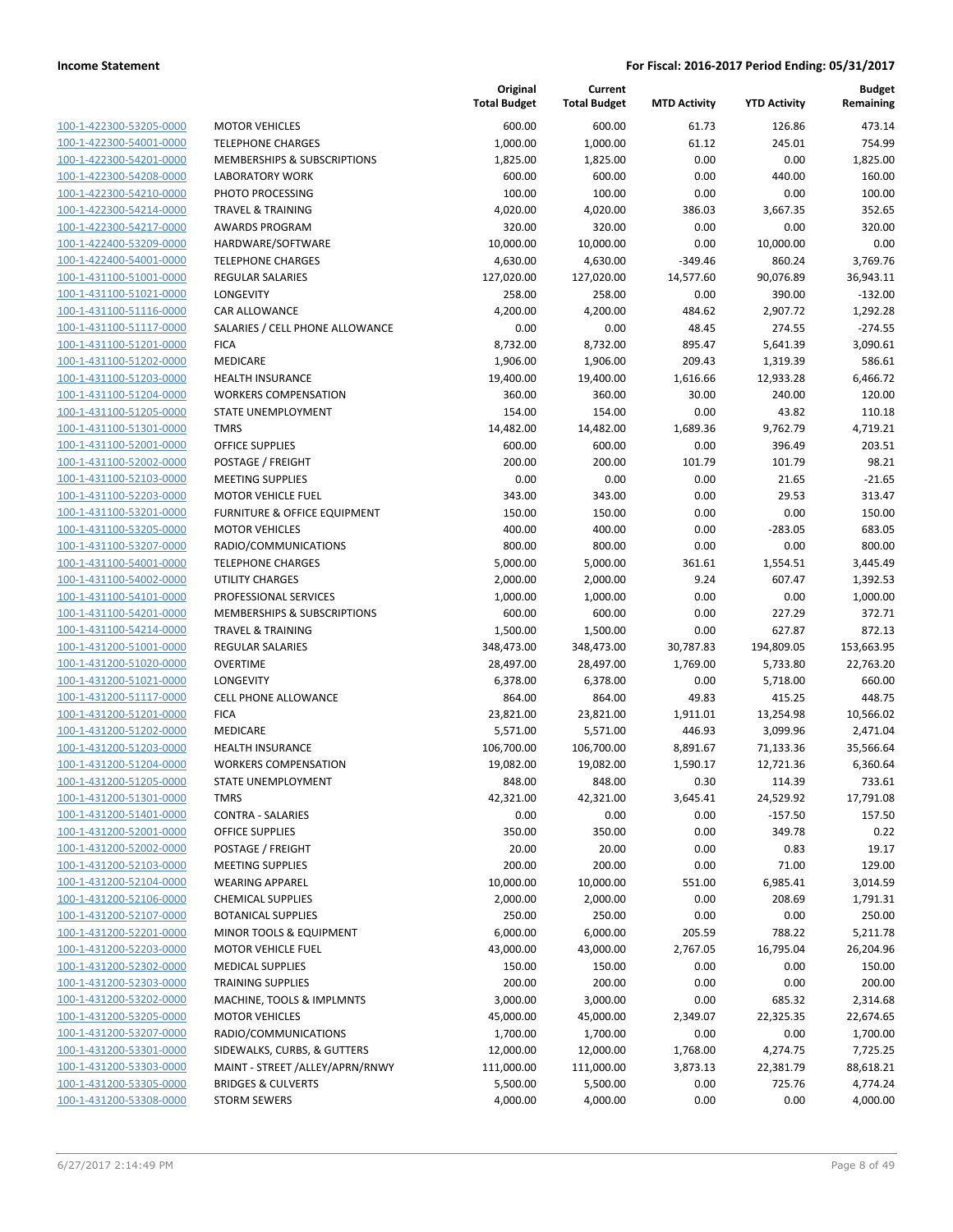| 100-1-431200-54001-0000        |
|--------------------------------|
| 100-1-431200-54002-0000        |
| 100-1-431200-54201-0000        |
| 100-1-431200-54214-0000        |
| 100-1-431600-51001-0000        |
| 100-1-431600-51020-0000        |
| 100-1-431600-51021-0000        |
| 100-1-431600-51101-0000        |
| 100-1-431600-51201-0000        |
| 100-1-431600-51202-0000        |
| 100-1-431600-51203-0000        |
| 100-1-431600-51204-0000        |
| 100-1-431600-51205-0000        |
|                                |
| 100-1-431600-51301-0000        |
| 100-1-431600-52001-0000        |
| 100-1-431600-52104-0000        |
| 100-1-431600-52106-0000        |
| 100-1-431600-52201-0000        |
| 100-1-431600-52203-0000        |
| 100-1-431600-53202-0000        |
| 100-1-431600-53205-0000        |
| 100-1-431600-53207-0000        |
| 100-1-431600-53303-0000        |
| 100-1-431600-54001-0000        |
| 100-1-431600-54002-0000        |
| 100-1-431600-54214-0000        |
| 100-1-431700-51001-0000        |
| 100-1-431700-51020-0000        |
| 100-1-431700-51021-0000        |
| 100-1-431700-51117-0000        |
| 100-1-431700-51201-0000        |
| 100-1-431700-51202-0000        |
| 100-1-431700-51203-0000        |
|                                |
| 100-1-431700-51204-0000        |
| 100-1-431700-51205-0000        |
| 100-1-431700-51301-0000        |
| 100-1-431700-52001-0000        |
| 100-1-431700-52002-0000        |
| 100-1-431700-52104-0000        |
| 100-1-431700-52201-0000        |
| 100-1-431700-52203-0000        |
| 100-1-431700-52303-0000        |
| 100-1-431700-53201-0000        |
| <u>100-1-431700-53205-0000</u> |
| 100-1-431700-53207-0000        |
| 100-1-431700-54001-0000        |
| 100-1-431700-54002-0000        |
| <u>100-1-431700-54201-0000</u> |
| <u>100-1-431700-54212-0000</u> |
| <u>100-1-431700-54214-0000</u> |
| 100-1-431700-54410-0000        |
| 100-1-441100-51001-0000        |
|                                |
| 100-1-441100-51020-0000        |
| <u>100-1-441100-51021-0000</u> |
| <u>100-1-441100-51102-0000</u> |
| 100-1-441100-51201-0000        |
| 100-1-441100-51202-0000        |
| <u>100-1-441100-51203-0000</u> |
| <u>100-1-441100-51204-0000</u> |
|                                |

|                                                    |                                               | Original<br><b>Total Budget</b> | Current<br><b>Total Budget</b> | <b>MTD Activity</b> | <b>YTD Activity</b> | <b>Budget</b><br>Remaining |
|----------------------------------------------------|-----------------------------------------------|---------------------------------|--------------------------------|---------------------|---------------------|----------------------------|
| 100-1-431200-54001-0000                            | <b>TELEPHONE CHARGES</b>                      | 1,975.00                        | 1,975.00                       | 322.32              | 1,473.35            | 501.65                     |
| 100-1-431200-54002-0000                            | <b>UTILITY CHARGES</b>                        | 8,700.00                        | 8,700.00                       | 297.69              | 3,780.64            | 4,919.36                   |
| 100-1-431200-54201-0000                            | MEMBERSHIPS & SUBSCRIPTIONS                   | 300.00                          | 300.00                         | 0.00                | 0.00                | 300.00                     |
| 100-1-431200-54214-0000                            | <b>TRAVEL &amp; TRAINING</b>                  | 100.00                          | 100.00                         | 0.00                | 40.00               | 60.00                      |
| 100-1-431600-51001-0000                            | <b>REGULAR SALARIES</b>                       | 67,488.00                       | 67,488.00                      | 7,795.47            | 46,672.52           | 20,815.48                  |
| 100-1-431600-51020-0000                            | <b>OVERTIME</b>                               | 2,440.00                        | 2,440.00                       | 34.39               | 1,239.03            | 1,200.97                   |
| 100-1-431600-51021-0000                            | <b>LONGEVITY</b>                              | 2,040.00                        | 2,040.00                       | 0.00                | 2,028.00            | 12.00                      |
| 100-1-431600-51101-0000                            | <b>CERTIFICATION PAY</b>                      | 600.00                          | 600.00                         | 69.24               | 415.44              | 184.56                     |
| 100-1-431600-51201-0000                            | <b>FICA</b>                                   | 4,499.00                        | 4,499.00                       | 478.00              | 3,062.91            | 1,436.09                   |
| 100-1-431600-51202-0000                            | MEDICARE                                      | 1,052.00                        | 1,052.00                       | 111.79              | 716.33              | 335.67                     |
| 100-1-431600-51203-0000                            | <b>HEALTH INSURANCE</b>                       | 19,400.00                       | 19,400.00                      | 1,616.66            | 12,933.28           | 6,466.72                   |
| 100-1-431600-51204-0000                            | <b>WORKERS COMPENSATION</b>                   | 4,650.00                        | 4,650.00                       | 387.50              | 3,100.00            | 1,550.00                   |
| 100-1-431600-51205-0000                            | STATE UNEMPLOYMENT                            | 154.00                          | 154.00                         | 0.00                | 26.59               | 127.41                     |
| 100-1-431600-51301-0000                            | <b>TMRS</b>                                   | 7,993.00                        | 7,993.00                       | 883.11              | 5,534.60            | 2,458.40                   |
| 100-1-431600-52001-0000                            | <b>OFFICE SUPPLIES</b>                        | 200.00                          | 200.00                         | 42.99               | 159.96              | 40.04                      |
| 100-1-431600-52104-0000                            | <b>WEARING APPAREL</b>                        | 1,800.00                        | 1,800.00                       | 102.00              | 1,380.71            | 419.29                     |
| 100-1-431600-52106-0000                            | <b>CHEMICAL SUPPLIES</b>                      | 300.00                          | 300.00                         | 0.00                | 0.00                | 300.00                     |
| 100-1-431600-52201-0000                            | MINOR TOOLS & EQUIPMENT                       | 2,000.00                        | 2,000.00                       | 215.86              | 752.28              | 1,247.72                   |
| 100-1-431600-52203-0000                            | <b>MOTOR VEHICLE FUEL</b>                     | 5,400.00                        | 5,400.00                       | 372.42              | 2,353.39            | 3,046.61                   |
| 100-1-431600-53202-0000                            | MACHINE, TOOLS & IMPLMNTS                     | 400.00                          | 400.00                         | 0.00                | 0.00                | 400.00                     |
| 100-1-431600-53205-0000                            | <b>MOTOR VEHICLES</b>                         | 2,628.00                        | 2,628.00                       | 11.58               | 697.67              | 1,930.33                   |
| 100-1-431600-53207-0000                            | RADIO/COMMUNICATIONS                          | 500.00                          | 500.00                         | 0.00                | 0.00                | 500.00                     |
| 100-1-431600-53303-0000                            | MAINT - STREET /ALLEY/APRN/RNWY               | 22,000.00                       | 22,000.00                      | 3,263.44            | 9,112.57            | 12,887.43                  |
| 100-1-431600-54001-0000                            | <b>TELEPHONE CHARGES</b>                      | 1,350.00                        | 1,350.00                       | 137.24              | 625.18              | 724.82                     |
| 100-1-431600-54002-0000                            | UTILITY CHARGES                               | 323,436.00                      | 323,436.00                     | 25,155.08           | 198,962.08          | 124,473.92                 |
| 100-1-431600-54214-0000                            | <b>TRAVEL &amp; TRAINING</b>                  | 100.00                          | 100.00                         | 0.00                | 40.00               | 60.00                      |
| 100-1-431700-51001-0000                            | <b>REGULAR SALARIES</b>                       | 104,022.00                      | 104,022.00                     | 16,518.96           | 93,013.18           | 11,008.82                  |
| 100-1-431700-51020-0000                            | <b>OVERTIME</b>                               | 323.00                          | 323.00                         | 0.00                | 0.00                | 323.00                     |
| 100-1-431700-51021-0000                            | <b>LONGEVITY</b>                              | 1,386.00                        | 1,386.00                       | 0.00                | 1,374.00            | 12.00                      |
| 100-1-431700-51117-0000                            | CELL PHONE ALLOWANCE                          | 432.00                          | 432.00                         | 98.28               | 523.24              | $-91.24$                   |
| 100-1-431700-51201-0000                            | <b>FICA</b>                                   | 6,582.00                        | 6,582.00                       | 972.18              | 5,563.14            | 1,018.86                   |
| 100-1-431700-51202-0000                            | MEDICARE                                      | 1,539.00                        | 1,539.00                       | 227.37              | 1,301.09            | 237.91                     |
| 100-1-431700-51203-0000                            | <b>HEALTH INSURANCE</b>                       | 19,400.00                       | 19,400.00                      | 1,616.66            | 12,933.28           | 6,466.72                   |
| 100-1-431700-51204-0000                            | <b>WORKERS COMPENSATION</b>                   | 658.00                          | 658.00                         | 54.83               | 438.64              | 219.36                     |
| 100-1-431700-51205-0000                            | STATE UNEMPLOYMENT                            | 154.00                          | 154.00                         | 0.00                | 46.72               | 107.28                     |
| 100-1-431700-51301-0000                            | <b>TMRS</b>                                   | 11,694.00                       | 11,694.00                      | 1,857.81            | 10,484.72           | 1,209.28                   |
| 100-1-431700-52001-0000                            | <b>OFFICE SUPPLIES</b>                        | 800.00                          | 1,893.00                       | 0.00                | 124.93              | 1,768.07                   |
| 100-1-431700-52002-0000                            | POSTAGE / FREIGHT                             | 100.00                          | 100.00                         | $-101.00$           | 78.16               | 21.84                      |
| 100-1-431700-52104-0000                            | <b>WEARING APPAREL</b>                        | 800.00                          | 800.00                         | 0.00                | 683.59              | 116.41                     |
| 100-1-431700-52201-0000                            | MINOR TOOLS & EQUIPMENT                       | 500.00                          | 500.00                         | 0.00                | 245.50              | 254.50                     |
| 100-1-431700-52203-0000                            | <b>MOTOR VEHICLE FUEL</b>                     | 3,240.00                        | 3,240.00                       | 260.58              | 1,488.79            | 1,751.21                   |
| 100-1-431700-52303-0000                            | <b>TRAINING SUPPLIES</b>                      | 100.00                          | 100.00                         | 72.40               | 274.55              | $-174.55$                  |
| 100-1-431700-53201-0000<br>100-1-431700-53205-0000 | FURNITURE & OFFICE EQUIPMENT                  | 800.00<br>1,100.00              | 0.00                           | 0.00                | 0.00                | 0.00                       |
| 100-1-431700-53207-0000                            | <b>MOTOR VEHICLES</b><br>RADIO/COMMUNICATIONS | 100.00                          | 1,100.00<br>100.00             | 0.00<br>0.00        | 10.00<br>0.00       | 1,090.00<br>100.00         |
| 100-1-431700-54001-0000                            | <b>TELEPHONE CHARGES</b>                      | 1,440.00                        | 1,440.00                       | 203.36              | 875.17              | 564.83                     |
| 100-1-431700-54002-0000                            | UTILITY CHARGES                               | 1,000.00                        | 1,000.00                       | 9.24                | 607.47              | 392.53                     |
| 100-1-431700-54201-0000                            | MEMBERSHIPS & SUBSCRIPTIONS                   | 600.00                          | 600.00                         | 0.00                | 224.00              | 376.00                     |
| 100-1-431700-54212-0000                            | PRINTING                                      | 200.00                          | 24.00                          | 0.00                | 24.00               | 0.00                       |
| 100-1-431700-54214-0000                            | <b>TRAVEL &amp; TRAINING</b>                  | 1,300.00                        | 1,183.00                       | 0.00                | 111.00              | 1,072.00                   |
| 100-1-431700-54410-0000                            | PERMITS/FEES                                  | 200.00                          | 200.00                         | 0.00                | 0.00                | 200.00                     |
| 100-1-441100-51001-0000                            | <b>REGULAR SALARIES</b>                       | 59,575.00                       | 59,575.00                      | 6,872.88            | 41,208.90           | 18,366.10                  |
| 100-1-441100-51020-0000                            | OVERTIME                                      | 1,011.00                        | 1,011.00                       | 0.00                | 295.49              | 715.51                     |
| 100-1-441100-51021-0000                            | <b>LONGEVITY</b>                              | 474.00                          | 474.00                         | 0.00                | 462.00              | 12.00                      |
| 100-1-441100-51102-0000                            | <b>BILINGUAL PAY</b>                          | 1,200.00                        | 1,200.00                       | 138.48              | 830.88              | 369.12                     |
| 100-1-441100-51201-0000                            | <b>FICA</b>                                   | 3,860.00                        | 3,860.00                       | 403.86              | 2,480.22            | 1,379.78                   |
| 100-1-441100-51202-0000                            | MEDICARE                                      | 903.00                          | 903.00                         | 94.44               | 580.00              | 323.00                     |
| 100-1-441100-51203-0000                            | HEALTH INSURANCE                              | 19,400.00                       | 19,400.00                      | 1,616.66            | 12,933.28           | 6,466.72                   |
| 100-1-441100-51204-0000                            | <b>WORKERS COMPENSATION</b>                   | 170.00                          | 170.00                         | 14.17               | 113.36              | 56.64                      |
|                                                    |                                               |                                 |                                |                     |                     |                            |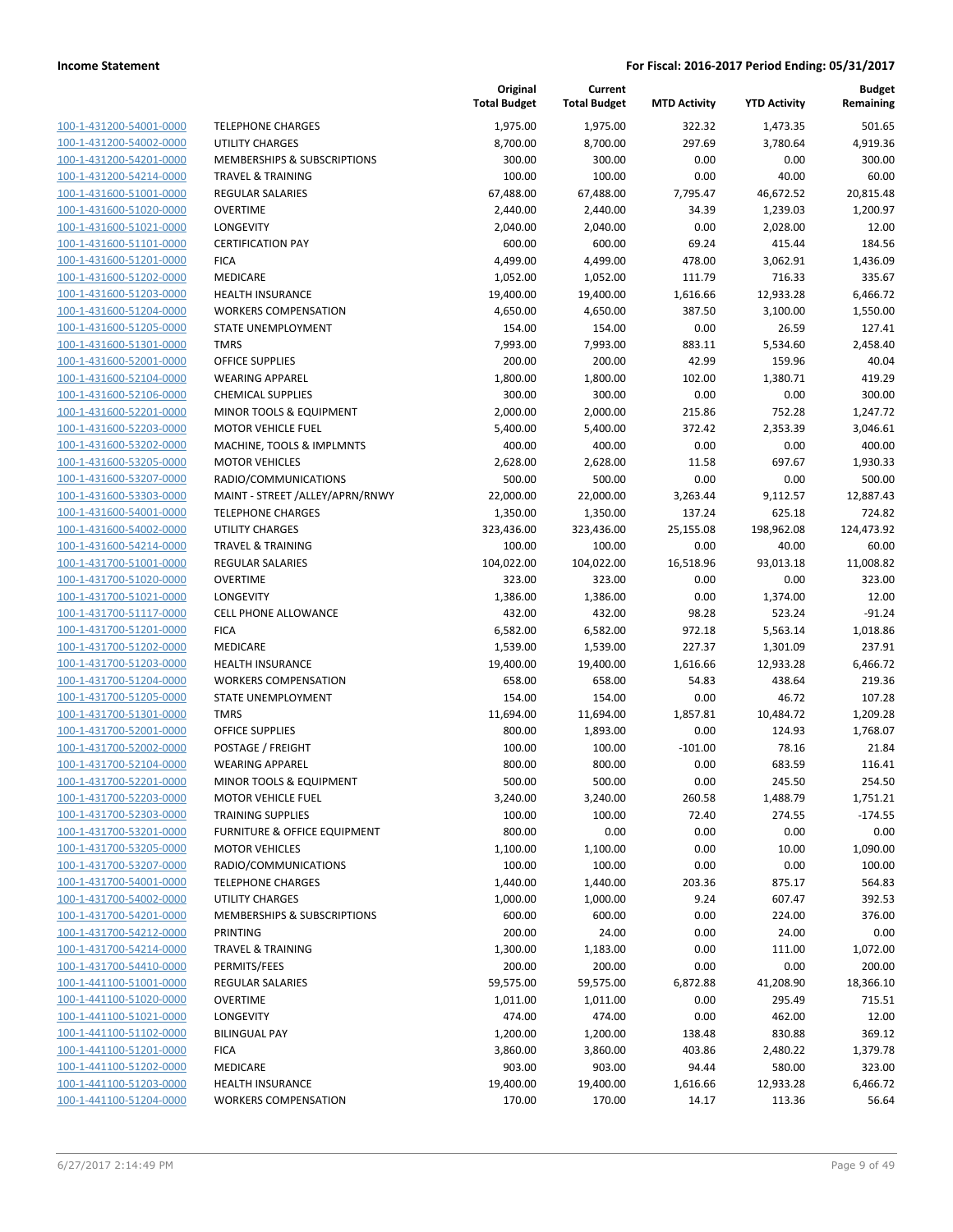100-1-441100-51205-0000 100-1-441100-51301-0000 100-1-441100-52001-0000 100-1-441100-52002-0000 100-1-441100-52005-0000 PRINTED MATERIALS 285.00 285.00 0.00 223.68 61.32 100-1-441100-53207-0000 100-1-441100-54001-0000 100-1-441100-54002-0000 100-1-441200-51001-0000 100-1-441200-51021-0000 100-1-441200-51101-0000 100-1-441200-51117-0000 100-1-441200-51201-0000 100-1-441200-51202-0000 100-1-441200-51203-0000 100-1-441200-51204-0000 100-1-441200-51205-0000 100-1-441200-51301-0000 100-1-441200-52102-0000 100-1-441200-52104-0000 100-1-441200-54201-0000 100-1-441200-54214-0000 100-1-441300-51001-0000 100-1-441300-51021-0000 LONGEVITY 1,590.00 1,590.00 0.00 1,782.00 -192.00 100-1-441300-51101-0000 100-1-441300-51117-0000 100-1-441300-51201-0000 100-1-441300-51202-0000 100-1-441300-51203-0000 100-1-441300-51204-0000 100-1-441300-51205-0000 100-1-441300-51301-0000 100-1-441300-52002-0000 100-1-441300-52005-0000 PRINTED MATERIALS 400.00 400.00 0.00 312.55 87.45 100-1-441300-52102-0000 100-1-441300-52104-0000 100-1-441300-52201-0000 100-1-441300-52203-0000 100-1-441300-53205-0000 100-1-441300-53207-0000 100-1-441300-54001-0000 100-1-441300-54002-0000 100-1-441300-54201-0000 100-1-441300-54212-0000 100-1-441300-54214-0000 100-1-441300-54410-0000 100-1-443200-51001-0000 100-1-443200-51020-0000 100-1-443200-51021-0000 100-1-443200-51117-0000 100-1-443200-51201-0000 100-1-443200-51202-0000 MEDICARE 2,167.00 2,167.00 223.15 1,391.06 775.94 100-1-443200-51203-0000 100-1-443200-51204-0000 100-1-443200-51205-0000 100-1-443200-51301-0000 100-1-443200-52001-0000 100-1-443200-52002-0000 100-1-443200-52101-0000

|                                        | Original<br><b>Total Budget</b> | Current<br><b>Total Budget</b> | <b>MTD Activity</b> | <b>YTD Activity</b> | <b>Budget</b><br>Remaining |
|----------------------------------------|---------------------------------|--------------------------------|---------------------|---------------------|----------------------------|
| <b>STATE UNEMPLOYMENT</b>              |                                 |                                | 1.04                |                     |                            |
| <b>TMRS</b>                            | 154.00                          | 154.00                         |                     | 25.66               | 128.34                     |
| <b>OFFICE SUPPLIES</b>                 | 6,858.00                        | 6,858.00                       | 783.87<br>53.13     | 4,714.09            | 2,143.91                   |
|                                        | 2,680.00                        | 2,680.00<br>500.00             |                     | 682.36<br>550.78    | 1,997.64                   |
| POSTAGE / FREIGHT<br>PRINTED MATERIALS | 500.00                          |                                | 128.27<br>0.00      | 223.68              | $-50.78$<br>61.32          |
|                                        | 285.00                          | 285.00                         |                     |                     |                            |
| RADIO/COMMUNICATIONS                   | 228.00                          | 228.00                         | 0.00                | 0.00                | 228.00                     |
| <b>TELEPHONE CHARGES</b>               | 1,208.00                        | 1,208.00                       | 376.37              | 1,470.43            | $-262.43$                  |
| <b>UTILITY CHARGES</b>                 | 1,000.00                        | 1,000.00                       | 9.24                | 607.49              | 392.51                     |
| <b>REGULAR SALARIES</b>                | 41,838.00                       | 41,838.00                      | 4,827.12            | 28,931.18           | 12,906.82                  |
| <b>LONGEVITY</b>                       | 150.00                          | 150.00                         | 0.00                | 150.00              | 0.00                       |
| <b>CERTIFICATION PAY</b>               | 1,200.00                        | 1,200.00                       | 0.00                | 0.00                | 1,200.00                   |
| <b>CELL PHONE ALLOWANCE</b>            | 432.00                          | 432.00                         | 0.00                | 0.00                | 432.00                     |
| <b>FICA</b>                            | 2,704.00                        | 2,704.00                       | 265.59              | 1,679.50            | 1,024.50                   |
| <b>MEDICARE</b>                        | 632.00                          | 632.00                         | 62.10               | 392.73              | 239.27                     |
| <b>HEALTH INSURANCE</b>                | 9,700.00                        | 9,700.00                       | 808.33              | 6,466.64            | 3,233.36                   |
| <b>WORKERS COMPENSATION</b>            | 271.00                          | 271.00                         | 22.58               | 180.64              | 90.36                      |
| <b>STATE UNEMPLOYMENT</b>              | 77.00                           | 77.00                          | 0.00                | 14.85               | 62.15                      |
| <b>TMRS</b>                            | 4,805.00                        | 4,805.00                       | 539.67              | 3,204.62            | 1,600.38                   |
| <b>BOOKS / REF SUPPLIES</b>            | 500.00                          | 500.00                         | 0.00                | 0.00                | 500.00                     |
| <b>WEARING APPAREL</b>                 | 500.04                          | 500.04                         | 0.00                | 0.00                | 500.04                     |
| MEMBERSHIPS & SUBSCRIPTIONS            | 250.00                          | 250.00                         | 0.00                | 0.00                | 250.00                     |
| <b>TRAVEL &amp; TRAINING</b>           | 500.00                          | 500.00                         | 0.00                | 726.00              | $-226.00$                  |
| <b>REGULAR SALARIES</b>                | 243,157.00                      | 243,157.00                     | 28,548.43           | 171,047.84          | 72,109.16                  |
| <b>LONGEVITY</b>                       | 1,590.00                        | 1,590.00                       | 0.00                | 1,782.00            | $-192.00$                  |
| <b>CERTIFICATION PAY</b>               | 1,800.00                        | 1,800.00                       | 207.69              | 1,246.14            | 553.86                     |
| <b>CELL PHONE ALLOWANCE</b>            | 1,824.00                        | 1,824.00                       | 148.11              | 888.66              | 935.34                     |
| <b>FICA</b>                            | 15,399.00                       | 15,399.00                      | 1,756.27            | 10,708.57           | 4,690.43                   |
| <b>MEDICARE</b>                        | 3,601.00                        | 3,601.00                       | 410.74              | 2,504.42            | 1,096.58                   |
| <b>HEALTH INSURANCE</b>                | 48,500.00                       | 48,500.00                      | 4,041.67            | 32,333.36           | 16,166.64                  |
| <b>WORKERS COMPENSATION</b>            | 1,591.00                        | 1,591.00                       | 132.58              | 1,060.64            | 530.36                     |
| STATE UNEMPLOYMENT                     | 385.00                          | 385.00                         | 0.00                | 76.85               | 308.15                     |
| <b>TMRS</b>                            | 27,358.00                       | 27,358.00                      | 3,231.54            | 19,362.18           | 7,995.82                   |
| POSTAGE / FREIGHT                      | 6,000.00                        | 6,000.00                       | 1,177.79            | 1,688.06            | 4,311.94                   |
| PRINTED MATERIALS                      | 400.00                          | 400.00                         | 0.00                | 312.55              | 87.45                      |
| <b>BOOKS / REF SUPPLIES</b>            | 1,500.00                        | 1,500.00                       | 0.00                | 182.29              | 1,317.71                   |
| <b>WEARING APPAREL</b>                 | 2,400.00                        | 2,400.00                       | 0.00                | 99.99               | 2,300.01                   |
| MINOR TOOLS & EQUIPMENT                | 500.00                          | 500.00                         | 0.00                | 351.00              | 149.00                     |
| <b>MOTOR VEHICLE FUEL</b>              | 4,245.00                        | 4,245.00                       | 413.02              | 2,354.85            | 1,890.15                   |
| <b>MOTOR VEHICLES</b>                  | 2,500.00                        | 2,500.00                       | 9.54                | 508.21              | 1,991.79                   |
| RADIO/COMMUNICATIONS                   | 114.00                          | 114.00                         | 0.00                | 0.00                | 114.00                     |
| <b>TELEPHONE CHARGES</b>               | 7,200.00                        | 7,200.00                       | 380.87              | 2,791.25            | 4,408.75                   |
| UTILITY CHARGES                        | 1,000.00                        | 1,000.00                       | 9.24                | 607.49              | 392.51                     |
| MEMBERSHIPS & SUBSCRIPTIONS            | 750.00                          | 750.00                         | 0.00                | 50.00               | 700.00                     |
| PRINTING                               | 24.00                           | 24.00                          | 0.00                | 0.00                | 24.00                      |
| <b>TRAVEL &amp; TRAINING</b>           | 4,600.00                        | 4,600.00                       | 893.56              | 2,485.56            | 2,114.44                   |
| PERMITS/FEES                           | 15,600.00                       | 15,600.00                      | 1,046.00            | 1,625.00            | 13,975.00                  |
| REGULAR SALARIES                       | 138,053.00                      | 138,053.00                     | 16,524.21           | 96,392.22           | 41,660.78                  |
| <b>OVERTIME</b>                        | 5,999.00                        | 5,999.00                       | 775.11              | 5,392.14            | 606.86                     |
| <b>LONGEVITY</b>                       | 4,980.00                        | 4,980.00                       | 0.00                | 4,956.00            | 24.00                      |
| CELL PHONE ALLOWANCE                   | 432.00                          | 432.00                         | 49.83               | 298.98              | 133.02                     |
| <b>FICA</b>                            | 9,267.00                        | 9,267.00                       | 954.13              | 5,947.86            | 3,319.14                   |
| MEDICARE                               | 2,167.00                        | 2,167.00                       | 223.15              | 1,391.06            | 775.94                     |
| <b>HEALTH INSURANCE</b>                | 38,800.00                       | 38,800.00                      | 3,233.33            | 25,866.64           | 12,933.36                  |
| <b>WORKERS COMPENSATION</b>            | 4,689.00                        | 4,689.00                       | 390.75              | 3,126.00            | 1,563.00                   |
| STATE UNEMPLOYMENT                     | 308.00                          | 308.00                         | 0.00                | 55.51               | 252.49                     |
| <b>TMRS</b>                            | 16,463.00                       | 16,463.00                      | 1,939.62            | 11,773.10           | 4,689.90                   |
| OFFICE SUPPLIES                        | 1,100.00                        | 1,100.00                       | 181.00              | 697.81              | 402.19                     |
| POSTAGE / FREIGHT                      | 20.00                           | 20.00                          | 1.59                | 24.16               | -4.16                      |
| JANITORIAL SUPPLIES                    | 1,000.00                        | 1,000.00                       | 159.34              | 1,174.86            | $-174.86$                  |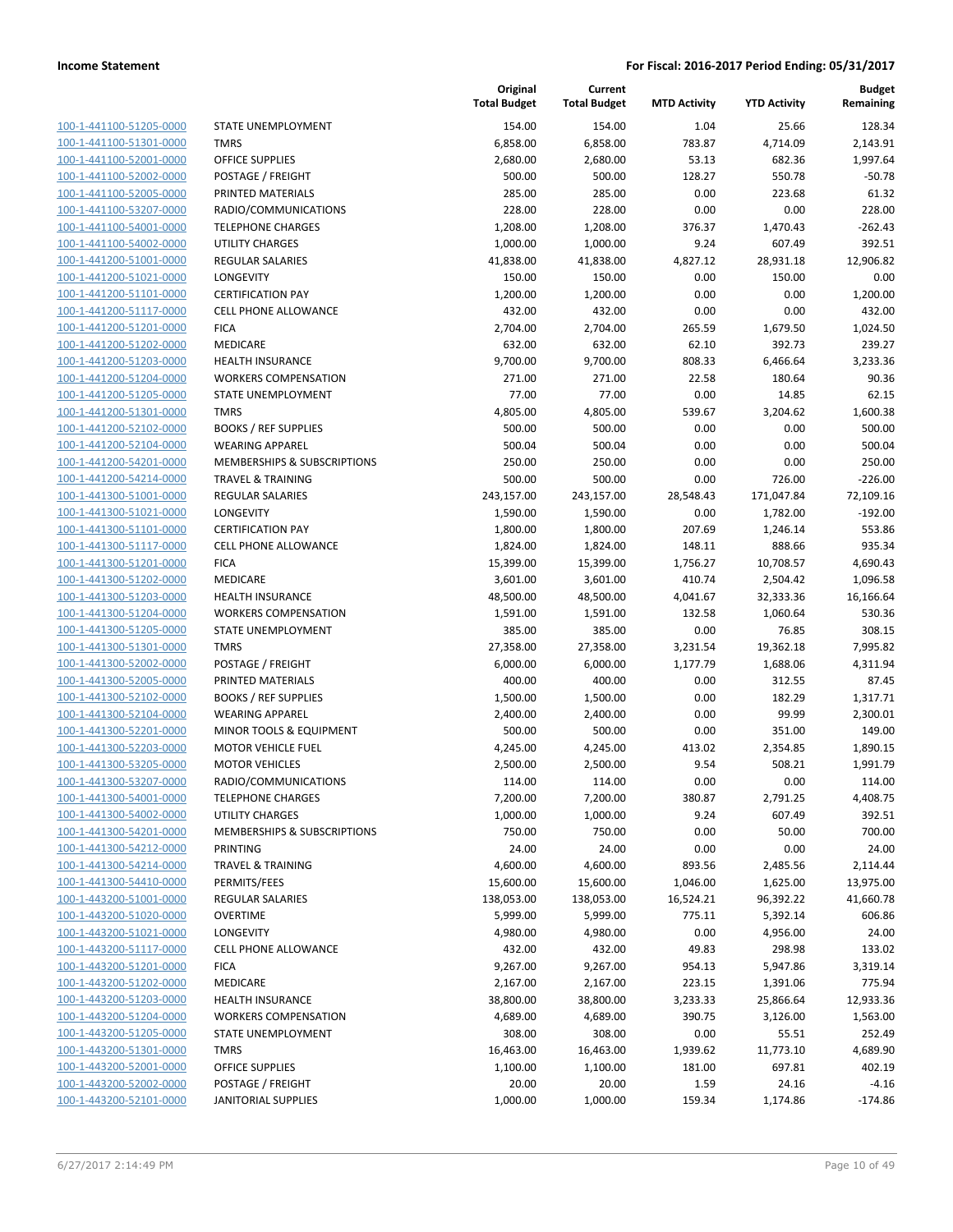| 100-1-443200-52104-0000        |
|--------------------------------|
| 100-1-443200-52106-0000        |
| 100-1-443200-52108-0000        |
| <u>100-1-443200-52201-0000</u> |
| 100-1-443200-52203-0000        |
| 100-1-443200-53202-0000        |
| 100-1-443200-53205-0000        |
| 100-1-443200-53207-0000        |
| 100-1-443200-54001-0000        |
| 100-1-443200-54002-0000        |
| 100-1-443200-54107-0000        |
| 100-1-443200-54108-0000        |
| 100-1-443200-54201-0000        |
| <u>100-1-443200-54214-0000</u> |
| 100-1-451100-51001-0000        |
| 100-1-451100-51020-0000        |
| 100-1-451100-51021-0000        |
| 100-1-451100-51101-0000        |
| 100-1-451100-51116-0000        |
| 100-1-451100-51117-0000        |
| 100-1-451100-51201-0000        |
| 100-1-451100-51202-0000        |
| 100-1-451100-51203-0000        |
|                                |
| <u>100-1-451100-51204-0000</u> |
| 100-1-451100-51205-0000        |
| 100-1-451100-51301-0000        |
| 100-1-451100-51401-0000        |
| 100-1-451100-52001-0000        |
| <u>100-1-451100-52002-0000</u> |
| 100-1-451100-52101-0000        |
| 100-1-451100-52104-0000        |
| 100-1-451100-52106-0000        |
| 100-1-451100-52107-0000        |
| <u>100-1-451100-52201-0000</u> |
| 100-1-451100-52203-0000        |
| 100-1-451100-52401-0000        |
| 100-1-451100-53202-0000        |
| 100-1-451100-53205-0000        |
| 100-1-451100-53207-0000        |
| 100-1-451100-53402-0000        |
| 100-1-451100-53707-0000        |
| 100-1-451100-53708-0000        |
| 100-1-451100-53709-0000        |
| <u>100-1-451100-53710-0000</u> |
| <u>100-1-451100-54001-0000</u> |
| 100-1-451100-54002-0000        |
| 100-1-451100-54201-0000        |
| <u>100-1-451100-54211-0000</u> |
| <u>100-1-451100-54214-0000</u> |
| 100-1-451100-54301-0000        |
| 100-1-451100-54409-0000        |
| 100-1-455100-51001-0000        |
| 100-1-455100-51020-0000        |
|                                |
| <u>100-1-455100-51021-0000</u> |
| <u>100-1-455100-51116-0000</u> |
| 100-1-455100-51117-0000        |
| 100-1-455100-51201-0000        |
| <u>100-1-455100-51202-0000</u> |
| <u>100-1-455100-51203-0000</u> |
|                                |

|                         |                              | Original<br><b>Total Budget</b> | Current<br><b>Total Budget</b> | <b>MTD Activity</b> | <b>YTD Activity</b> | <b>Budget</b><br>Remaining |
|-------------------------|------------------------------|---------------------------------|--------------------------------|---------------------|---------------------|----------------------------|
| 100-1-443200-52104-0000 | <b>WEARING APPAREL</b>       | 1,870.00                        | 1,870.00                       | 0.00                | 653.94              | 1,216.06                   |
| 100-1-443200-52106-0000 | <b>CHEMICAL SUPPLIES</b>     | 11,640.00                       | 11,640.00                      | 2,035.01            | 14,944.49           | $-3,304.49$                |
| 100-1-443200-52108-0000 | <b>MENAGERIE SUPPLIES</b>    | 7,500.00                        | 7,500.00                       | 474.05              | 4,296.41            | 3,203.59                   |
| 100-1-443200-52201-0000 | MINOR TOOLS & EQUIPMENT      | 1,000.00                        | 1,000.00                       | 0.00                | 801.29              | 198.71                     |
| 100-1-443200-52203-0000 | <b>MOTOR VEHICLE FUEL</b>    | 8,000.00                        | 8,000.00                       | 483.26              | 2,716.49            | 5,283.51                   |
| 100-1-443200-53202-0000 | MACHINE, TOOLS & IMPLMNTS    | 1,500.00                        | 1,500.00                       | 0.00                | 0.00                | 1,500.00                   |
| 100-1-443200-53205-0000 | <b>MOTOR VEHICLES</b>        | 2,500.00                        | 2,500.00                       | 0.00                | 296.64              | 2,203.36                   |
| 100-1-443200-53207-0000 | RADIO/COMMUNICATIONS         | 300.00                          | 300.00                         | 0.00                | 0.00                | 300.00                     |
| 100-1-443200-54001-0000 | <b>TELEPHONE CHARGES</b>     | 2,400.00                        | 2,400.00                       | 329.52              | 1,320.85            | 1,079.15                   |
| 100-1-443200-54002-0000 | <b>UTILITY CHARGES</b>       | 30,000.00                       | 30,000.00                      | 2,426.55            | 19,731.96           | 10,268.04                  |
| 100-1-443200-54107-0000 | MEDICAL                      | 3,000.00                        | 3,000.00                       | 0.00                | 504.00              | 2,496.00                   |
| 100-1-443200-54108-0000 | <b>VETERINARY SERVICES</b>   | $-6,000.00$                     | $-6,000.00$                    | 530.00              | 2,654.00            | $-8,654.00$                |
| 100-1-443200-54201-0000 | MEMBERSHIPS & SUBSCRIPTIONS  | 200.00                          | 200.00                         | 0.00                | 0.00                | 200.00                     |
| 100-1-443200-54214-0000 | <b>TRAVEL &amp; TRAINING</b> | 600.00                          | 600.00                         | 0.00                | 198.00              | 402.00                     |
| 100-1-451100-51001-0000 | <b>REGULAR SALARIES</b>      | 518,209.00                      | 518,209.00                     | 55,560.88           | 320,191.21          | 198,017.79                 |
| 100-1-451100-51020-0000 | <b>OVERTIME</b>              | 15,011.00                       | 15,011.00                      | 2,467.24            | 14,044.64           | 966.36                     |
| 100-1-451100-51021-0000 | LONGEVITY                    | 6,210.00                        | 6,210.00                       | 0.00                | 5,790.00            | 420.00                     |
| 100-1-451100-51101-0000 | <b>CERTIFICATION PAY</b>     | 3,600.00                        | 3,600.00                       | 346.17              | 1,938.56            | 1,661.44                   |
| 100-1-451100-51116-0000 | <b>CAR ALLOWANCE</b>         | 2,400.00                        | 2,400.00                       | 276.93              | 1,661.58            | 738.42                     |
| 100-1-451100-51117-0000 | <b>CELL PHONE ALLOWANCE</b>  | 1,632.00                        | 1,632.00                       | 257.55              | 1,231.34            | 400.66                     |
| 100-1-451100-51201-0000 | <b>FICA</b>                  | 33,918.00                       | 33,918.00                      | 3,501.85            | 21,093.11           | 12,824.89                  |
| 100-1-451100-51202-0000 | MEDICARE                     | 7,932.00                        | 7,932.00                       | 818.98              | 4,933.06            | 2,998.94                   |
| 100-1-451100-51203-0000 | HEALTH INSURANCE             | 126,100.00                      | 126,100.00                     | 10,508.33           | 84,066.64           | 42,033.36                  |
| 100-1-451100-51204-0000 | <b>WORKERS COMPENSATION</b>  | 12,898.00                       | 12,898.00                      | 1,074.83            | 8,598.64            | 4,299.36                   |
| 100-1-451100-51205-0000 | STATE UNEMPLOYMENT           | 1,617.00                        | 1,617.00                       | 13.53               | 237.36              | 1,379.64                   |
| 100-1-451100-51301-0000 | <b>TMRS</b>                  | 55,320.00                       | 55,320.00                      | 5,787.62            | 35,755.91           | 19,564.09                  |
| 100-1-451100-51401-0000 | <b>CONTRA - SALARIES</b>     | 0.00                            | 0.00                           | 0.00                | $-65.00$            | 65.00                      |
| 100-1-451100-52001-0000 | <b>OFFICE SUPPLIES</b>       | 500.00                          | 500.00                         | 151.84              | 463.57              | 36.43                      |
| 100-1-451100-52002-0000 | POSTAGE / FREIGHT            | 150.00                          | 150.00                         | 11.93               | 958.66              | $-808.66$                  |
| 100-1-451100-52101-0000 | <b>JANITORIAL SUPPLIES</b>   | 6,000.00                        | 6,000.00                       | 1,428.61            | 5,559.87            | 440.13                     |
| 100-1-451100-52104-0000 | <b>WEARING APPAREL</b>       | 9,850.00                        | 9,850.00                       | 443.05              | 9,507.23            | 342.77                     |
| 100-1-451100-52106-0000 | <b>CHEMICAL SUPPLIES</b>     | 10,000.00                       | 10,000.00                      | 0.00                | 0.00                | 10,000.00                  |
| 100-1-451100-52107-0000 | <b>BOTANICAL SUPPLIES</b>    | 12,000.00                       | 12,000.00                      | 1,968.07            | 6,177.02            | 5,822.98                   |
| 100-1-451100-52201-0000 | MINOR TOOLS & EQUIPMENT      | 11,750.00                       | 11,750.00                      | 42.66               | 5,872.06            | 5,877.94                   |
| 100-1-451100-52203-0000 | <b>MOTOR VEHICLE FUEL</b>    | 40,000.00                       | 40,000.00                      | 2,555.40            | 9,697.06            | 30,302.94                  |
| 100-1-451100-52401-0000 | RECREATIONAL SUPPLIES        | 2,000.00                        | 2,000.00                       | 310.00              | 1,873.10            | 126.90                     |
| 100-1-451100-53202-0000 | MACHINE, TOOLS & IMPLMNTS    | 4,985.00                        | 4,985.00                       | 0.00                | 5,128.34            | $-143.34$                  |
| 100-1-451100-53205-0000 | <b>MOTOR VEHICLES</b>        | 18,000.00                       | 18,000.00                      | 988.05              | 7,124.31            | 10,875.69                  |
| 100-1-451100-53207-0000 | RADIO/COMMUNICATIONS         | 1,210.00                        | 1,210.00                       | 0.00                | 0.00                | 1,210.00                   |
| 100-1-451100-53402-0000 | <b>BUILDING MAINTENANCE</b>  | 850.00                          | 850.00                         | 0.00                | 370.97              | 479.03                     |
| 100-1-451100-53707-0000 | <b>MAINT - GROUNDS</b>       | 12,000.00                       | 12,000.00                      | 336.58              | 10,900.97           | 1,099.03                   |
| 100-1-451100-53708-0000 | <b>ATHLETIC FIELDS</b>       | 14,500.00                       | 14,500.00                      | 1,613.95            | 11,655.68           | 2,844.32                   |
| 100-1-451100-53709-0000 | <b>SWIMMING POOL</b>         | 2,000.00                        | 2,000.00                       | 0.00                | 0.00                | 2,000.00                   |
| 100-1-451100-53710-0000 | PARK IMPROVEMENTS            | 5,500.00                        | 5,500.00                       | $-2,200.00$         | 5,199.10            | 300.90                     |
| 100-1-451100-54001-0000 | <b>TELEPHONE CHARGES</b>     | 7,500.00                        | 7,500.00                       | $-105.95$           | 2,264.50            | 5,235.50                   |
| 100-1-451100-54002-0000 | UTILITY CHARGES              | 151,966.30                      | 151,966.30                     | 13,987.22           | 97,353.66           | 54,612.64                  |
| 100-1-451100-54201-0000 | MEMBERSHIPS & SUBSCRIPTIONS  | 1,507.29                        | 1,507.29                       | 0.00                | 649.17              | 858.12                     |
| 100-1-451100-54211-0000 | ADVERTISING                  | 4,000.00                        | 4,000.00                       | $-7,330.41$         | 1,375.47            | 2,624.53                   |
| 100-1-451100-54214-0000 | <b>TRAVEL &amp; TRAINING</b> | 2,500.00                        | 2,500.00                       | 0.00                | 917.81              | 1,582.19                   |
| 100-1-451100-54301-0000 | <b>SPECIAL EVENTS</b>        | 31,000.00                       | 31,000.00                      | 15,000.00           | 30,736.62           | 263.38                     |
| 100-1-451100-54409-0000 | <b>CEMETERY MAINTENANCE</b>  | 72,000.00                       | 72,000.00                      | 5,500.00            | 44,000.00           | 28,000.00                  |
| 100-1-455100-51001-0000 | <b>REGULAR SALARIES</b>      | 306,594.00                      | 306,594.00                     | 35,559.30           | 209,230.07          | 97,363.93                  |
| 100-1-455100-51020-0000 | <b>OVERTIME</b>              | 0.00                            | 0.00                           | 0.00                | 45.95               | $-45.95$                   |
| 100-1-455100-51021-0000 | LONGEVITY                    | 3,204.00                        | 3,204.00                       | 0.00                | 1,968.00            | 1,236.00                   |
| 100-1-455100-51116-0000 | <b>CAR ALLOWANCE</b>         | 3,600.00                        | 3,600.00                       | 0.00                | 1,107.68            | 2,492.32                   |
| 100-1-455100-51117-0000 | CELL PHONE ALLOWANCE         | 432.00                          | 432.00                         | 48.45               | 278.23              | 153.77                     |
| 100-1-455100-51201-0000 | <b>FICA</b>                  | 19,457.00                       | 19,457.00                      | 2,123.55            | 12,853.81           | 6,603.19                   |
| 100-1-455100-51202-0000 | MEDICARE                     | 4,551.00                        | 4,551.00                       | 496.64              | 3,006.12            | 1,544.88                   |
| 100-1-455100-51203-0000 | <b>HEALTH INSURANCE</b>      | 38,800.00                       | 38,800.00                      | 3,233.33            | 25,866.64           | 12,933.36                  |
|                         |                              |                                 |                                |                     |                     |                            |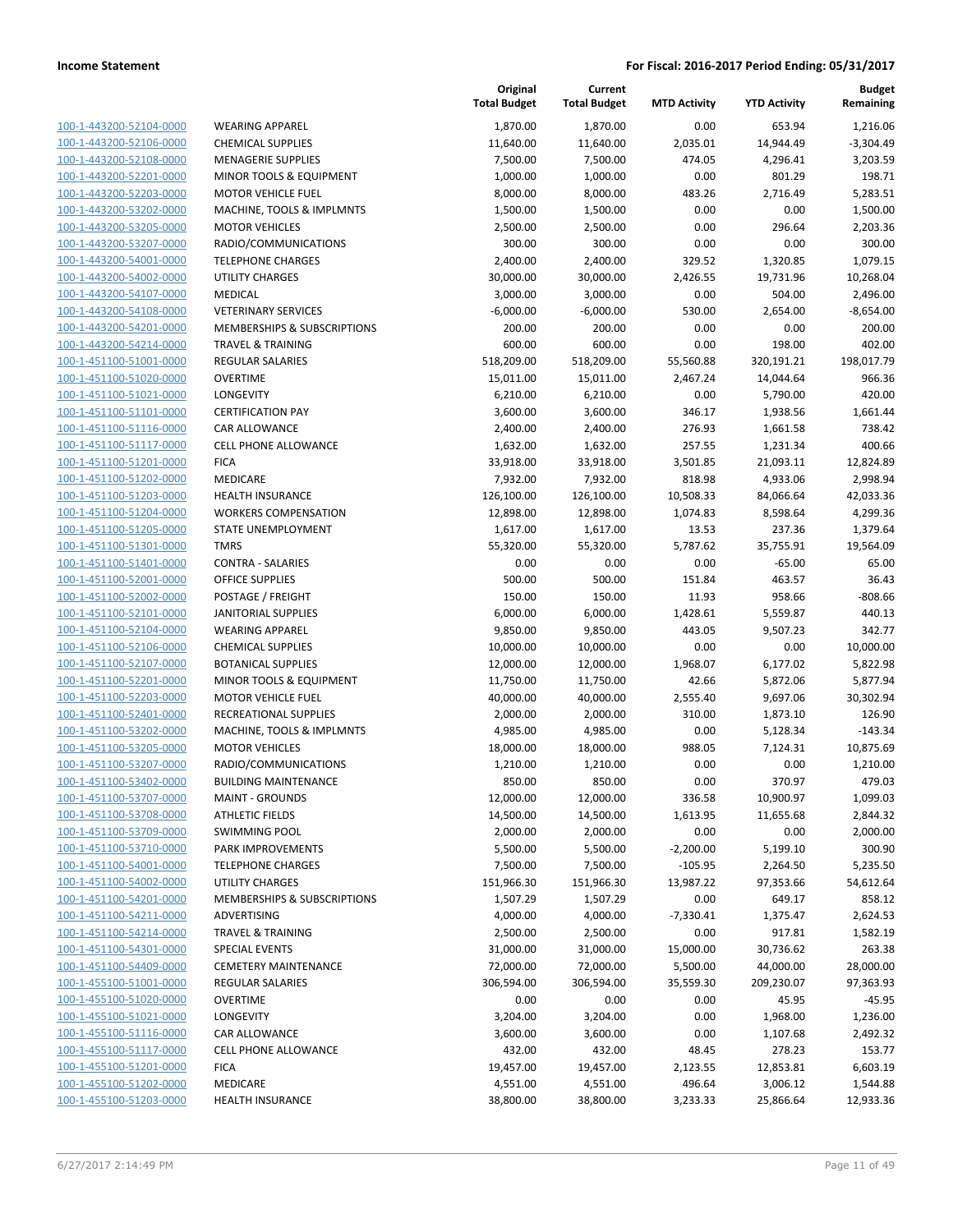| 100-1-455100-51204-0000                                   |
|-----------------------------------------------------------|
| <u>100-1-455100-51205-0000</u>                            |
| <u>100-1-455100-51301-0000</u>                            |
| <u>100-1-455100-51401-0000</u>                            |
| 100-1-455100-52001-0000                                   |
| 100-1-455100-52002-0000                                   |
| 100-1-455100-52004-0000                                   |
| <u>100-1-455100-52005-0000</u>                            |
| 100-1-455100-52402-0000                                   |
| 100-1-455100-53201-0000                                   |
| 100-1-455100-54001-0000                                   |
|                                                           |
| 100-1-455100-54002-0000                                   |
| <u>100-1-455100-54201-0000</u>                            |
| <u>100-1-455100-54202-0000</u>                            |
| 100-1-455100-54214-0000                                   |
| 100-1-455100-55203-0000                                   |
| <u>100-1-455100-55211-0000</u>                            |
| <u>100-1-456100-51001-0000</u>                            |
| <u>100-1-456100-51021-0000</u>                            |
| 100-1-456100-51116-0000                                   |
| 100-1-456100-51117-0000                                   |
| 100-1-456100-51201-0000                                   |
| <u>100-1-456100-51202-0000</u>                            |
| <u>100-1-456100-51203-0000</u>                            |
| 100-1-456100-51204-0000                                   |
| 100-1-456100-51205-0000                                   |
| <u>100-1-456100-51301-0000</u>                            |
|                                                           |
| <u>100-1-456100-52001-0000</u>                            |
| <u>100-1-456100-52002-0000</u>                            |
| 100-1-456100-52005-0000                                   |
| 100-1-456100-52103-0000                                   |
| <u>100-1-456100-53402-0000</u>                            |
| <u>100-1-456100-54001-0000</u>                            |
| <u>100-1-456100-54201-0000</u>                            |
| 100-1-456100-54205-0000                                   |
| 100-1-456100-54214-0000                                   |
| 100-1-456100-54301-0000                                   |
| <u>100-1-480000-52003-0000</u>                            |
|                                                           |
| <u>100-1-480000-52006-0000</u>                            |
| 100-1-480000-54002-0000                                   |
|                                                           |
| 100-1-480000-54105-0000                                   |
| 100-1-480000-54201-0000                                   |
| 100-1-480000-54904-0000                                   |
| 100-1-480000-54905-0000                                   |
| 100-1-480000-54906-0000                                   |
| 100-1-480000-56309-0000                                   |
| 100-1-480000-57005-0000                                   |
| 100-1-480000-57006-0000                                   |
| 100-1-480000-57007-0000                                   |
| 100-1-480000-57008-0000                                   |
| 100-1-480000-57015-0000                                   |
| 100-1-491000-58040-0000                                   |
| <u>100-1-491000-58204-0000</u>                            |
| 100-1-495000-58702-0000                                   |
| 100-1-495000-58703-0000                                   |
| 100-1-495000-58704-0000                                   |
|                                                           |
| 100-1-495000-58705-0000                                   |
| <u>100-1-495000-58706-0000</u><br>100-1-495000-58712-0000 |

|                         |                                          | Original<br><b>Total Budget</b> | Current<br><b>Total Budget</b> | <b>MTD Activity</b> | <b>YTD Activity</b> | <b>Budget</b><br>Remaining |
|-------------------------|------------------------------------------|---------------------------------|--------------------------------|---------------------|---------------------|----------------------------|
| 100-1-455100-51204-0000 | <b>WORKERS COMPENSATION</b>              | 892.00                          | 892.00                         | 74.33               | 594.64              | 297.36                     |
| 100-1-455100-51205-0000 | STATE UNEMPLOYMENT                       | 846.00                          | 846.00                         | 11.63               | 149.74              | 696.26                     |
| 100-1-455100-51301-0000 | <b>TMRS</b>                              | 26,950.00                       | 26,950.00                      | 3,054.25            | 17,814.76           | 9,135.24                   |
| 100-1-455100-51401-0000 | <b>CONTRA - SALARIES</b>                 | 0.00                            | 0.00                           | 0.00                | $-241.97$           | 241.97                     |
| 100-1-455100-52001-0000 | <b>OFFICE SUPPLIES</b>                   | 2,710.00                        | 2,710.00                       | $-5.13$             | 2,071.98            | 638.02                     |
| 100-1-455100-52002-0000 | POSTAGE / FREIGHT                        | 425.00                          | 425.00                         | 0.00                | 71.51               | 353.49                     |
| 100-1-455100-52004-0000 | <b>COMPUTER SUPPLIES</b>                 | 600.00                          | 600.00                         | 0.00                | 0.00                | 600.00                     |
| 100-1-455100-52005-0000 | PRINTED MATERIALS                        | 0.00                            | 0.00                           | 0.00                | 96.00               | $-96.00$                   |
| 100-1-455100-52402-0000 | <b>BASIC PROGRAM EXPENSE</b>             | 2,075.00                        | 2,075.00                       | 994.16              | 1,617.88            | 457.12                     |
| 100-1-455100-53201-0000 | FURNITURE & OFFICE EQUIPMENT             | 600.00                          | 600.00                         | 117.84              | 117.84              | 482.16                     |
| 100-1-455100-54001-0000 | <b>TELEPHONE CHARGES</b>                 | 5,211.00                        | 5,211.00                       | 498.92              | 3,092.26            | 2,118.74                   |
| 100-1-455100-54002-0000 | UTILITY CHARGES                          | 45,387.00                       | 45,387.00                      | 3,845.93            | 27,323.57           | 18,063.43                  |
| 100-1-455100-54201-0000 | MEMBERSHIPS & SUBSCRIPTIONS              | 14,345.00                       | 14,345.00                      | $-275.00$           | 13,536.72           | 808.28                     |
| 100-1-455100-54202-0000 | <b>LIBRARY PERIODICALS</b>               | 2,507.78                        | 2,507.78                       | 0.00                | 2,507.78            | 0.00                       |
| 100-1-455100-54214-0000 | <b>TRAVEL &amp; TRAINING</b>             | 2,000.00                        | 2,000.00                       | 971.99              | 2,202.92            | $-202.92$                  |
| 100-1-455100-55203-0000 | <b>FURNITURE/OFFICE EQUIP</b>            | 500.00                          | 500.00                         | 230.00              | 372.98              | 127.02                     |
| 100-1-455100-55211-0000 | <b>BOOKS</b>                             | 45,354.75                       | 45,354.75                      | 5,646.63            | 17,748.56           | 27,606.19                  |
| 100-1-456100-51001-0000 | <b>REGULAR SALARIES</b>                  | 54,037.00                       | 54,037.00                      | 6,234.48            | 37,366.08           | 16,670.92                  |
| 100-1-456100-51021-0000 | LONGEVITY                                | 1,224.00                        | 1,224.00                       | 0.00                | 1,218.00            | 6.00                       |
| 100-1-456100-51116-0000 | <b>CAR ALLOWANCE</b>                     | 3,600.00                        | 3,600.00                       | 415.38              | 2,492.28            | 1,107.72                   |
| 100-1-456100-51117-0000 | <b>CELL PHONE ALLOWANCE</b>              | 432.00                          | 432.00                         | 49.83               | 298.98              | 133.02                     |
| 100-1-456100-51201-0000 | <b>FICA</b>                              | 3,676.00                        | 3,676.00                       | 365.28              | 2,273.99            | 1,402.01                   |
| 100-1-456100-51202-0000 | MEDICARE                                 | 860.00                          | 860.00                         | 85.44               | 531.88              | 328.12                     |
| 100-1-456100-51203-0000 | <b>HEALTH INSURANCE</b>                  | 9,700.00                        | 9,700.00                       | 808.33              | 6,466.64            | 3,233.36                   |
| 100-1-456100-51204-0000 | <b>WORKERS COMPENSATION</b>              | 162.00                          | 162.00                         | 13.50               | 108.00              | 54.00                      |
| 100-1-456100-51205-0000 | STATE UNEMPLOYMENT                       | 77.00                           | 77.00                          | 0.00                | 16.51               | 60.49                      |
| 100-1-456100-51301-0000 | <b>TMRS</b>                              | 6,531.00                        | 6,531.00                       | 749.04              | 4,554.40            | 1,976.60                   |
| 100-1-456100-52001-0000 | <b>OFFICE SUPPLIES</b>                   | 100.00                          | 100.00                         | 0.00                | 43.77               | 56.23                      |
| 100-1-456100-52002-0000 | POSTAGE / FREIGHT                        | 150.00                          | 150.00                         | 62.50               | 167.37              | $-17.37$                   |
| 100-1-456100-52005-0000 | PRINTED MATERIALS                        | 750.00                          | 750.00                         | 49.89               | 66.77               | 683.23                     |
| 100-1-456100-52103-0000 | <b>MEETING SUPPLIES</b>                  | 50.00                           | 50.00                          | 0.00                | 0.00                | 50.00                      |
| 100-1-456100-53402-0000 | MAINTENANCE OF BUILDINGS                 | 0.00                            | 0.00                           | 10.48               | 10.48               | $-10.48$                   |
| 100-1-456100-54001-0000 | <b>TELEPHONE CHARGES</b>                 | 300.00                          | 300.00                         | 69.85               | 279.99              | 20.01                      |
| 100-1-456100-54201-0000 | MEMBERSHIPS & SUBSCRIPTIONS              | 1,180.00                        | 1,180.00                       | 315.00              | 850.00              | 330.00                     |
| 100-1-456100-54205-0000 | <b>BUSINESS MEALS</b>                    | 50.00                           | 50.00                          | 0.00                | 0.00                | 50.00                      |
| 100-1-456100-54214-0000 | <b>TRAVEL &amp; TRAINING</b>             | 900.00                          | 900.00                         | 0.00                | 52.28               | 847.72                     |
| 100-1-456100-54301-0000 | <b>SPECIAL EVENTS</b>                    | 7,000.00                        | 7,000.00                       | 246.77              | 4,851.63            | 2,148.37                   |
| 100-1-480000-52003-0000 | <b>COPIER CHARGES</b>                    | 65,000.00                       | 65,000.00                      | 9,286.55            | 46,870.62           | 18,129.38                  |
| 100-1-480000-52006-0000 | <b>COPIER PAPER</b>                      | 5,000.00                        | 5,000.00                       | 2,100.21            | 3,587.84            | 1,412.16                   |
| 100-1-480000-54002-0000 | <b>UTILITY CHARGES</b>                   | 552.00                          | 552.00                         | 45.31               | 362.32              | 189.68                     |
| 100-1-480000-54105-0000 | <b>MARKETING</b>                         | 7,950.00                        | 7,950.00                       | 0.00                | 250.00              | 7,700.00                   |
| 100-1-480000-54201-0000 | MEMBERSHIPS & SUBSCRIPTIONS              | 8,601.00                        | 8,601.00                       | 0.00                | 4,692.49            | 3,908.51                   |
| 100-1-480000-54904-0000 | POSTAGE METER RENTAL                     | 0.00                            | 0.00                           | $-996.00$           | $-1,534.00$         | 1,534.00                   |
| 100-1-480000-54905-0000 | MAIL MACHINE LEASE INT                   | 247.00                          | 247.00                         | 0.00                | 273.54              | $-26.54$                   |
| 100-1-480000-54906-0000 | MAIL MACHINE LEASE PRINC                 | 2,261.00                        | 2,261.00                       | 0.00                | 980.46              | 1,280.54                   |
| 100-1-480000-56309-0000 | PAYOUT ARRANGEMENT LOCAL SALES TAX       | 363,095.60                      | 363,095.60                     | 17,401.30           | 165,726.14          | 197,369.46                 |
| 100-1-480000-57005-0000 | <b>ACCRUED VAC &amp; SICK PAY</b>        | 160,000.00                      | 160,000.00                     | 11,390.23           | 110,465.71          | 49,534.29                  |
| 100-1-480000-57006-0000 | SALARY ADJUSTMENTS                       | 23,000.00                       | 23,000.00                      | 0.00                | 0.00                | 23,000.00                  |
| 100-1-480000-57007-0000 | <b>COMMUNITY SERVICES</b>                | 43,600.00                       | 43,600.00                      | 0.00                | 0.00                | 43,600.00                  |
| 100-1-480000-57008-0000 | <b>BANK CHARGES</b>                      | 20,000.00                       | 20,000.00                      | 1,168.42            | 8,450.33            | 11,549.67                  |
| 100-1-480000-57015-0000 | <b>CONTINGENCY EXPENSE</b>               | 150,000.00                      | 150,000.00                     | 0.00                | 0.00                | 150,000.00                 |
| 100-1-491000-58040-0000 | <b>XFR - GENERAL CIP</b>                 | 2,055,000.00                    | 2,055,000.00                   | 171,250.00          | 1,370,000.00        | 685,000.00                 |
| 100-1-491000-58204-0000 | XFR - VEHICLE/EQUIP RPLCMNT              | 313,593.00                      | 313,593.00                     | $-26,132.75$        | $-209,062.00$       | 522,655.00                 |
| 100-1-495000-58702-0000 | CA - GEN GOV TO CENTRAL SERVICE FUND     | 4,171.00                        | 4,171.00                       | 347.58              | 2,780.64            | 1,390.36                   |
| 100-1-495000-58703-0000 | CA - PUBLIC WORKS TO CENTRAL SERVICE FU  | 82,772.00                       | 82,772.00                      | 6,897.67            | 55,181.36           | 27,590.64                  |
| 100-1-495000-58704-0000 | CA - PUBLIC SAFETY TO CENTRAL SERVICE FU | 207,390.00                      | 207,390.00                     | 17,282.50           | 138,260.00          | 69,130.00                  |
| 100-1-495000-58705-0000 | CA - COM DEV TO CENTRAL SERVICE FUND     | 38,244.00                       | 38,244.00                      | 3,187.00            | 25,496.00           | 12,748.00                  |
| 100-1-495000-58706-0000 | CA - PARKS & REC TO CENTRAL SERVICE FUND | 174,594.00                      | 174,594.00                     | 14,549.50           | 116,396.00          | 58,198.00                  |
| 100-1-495000-58712-0000 | CA - GEN GOV TO INSURANCE FUND           | 2,593.00                        | 2,593.00                       | 216.08              | 1,728.64            | 864.36                     |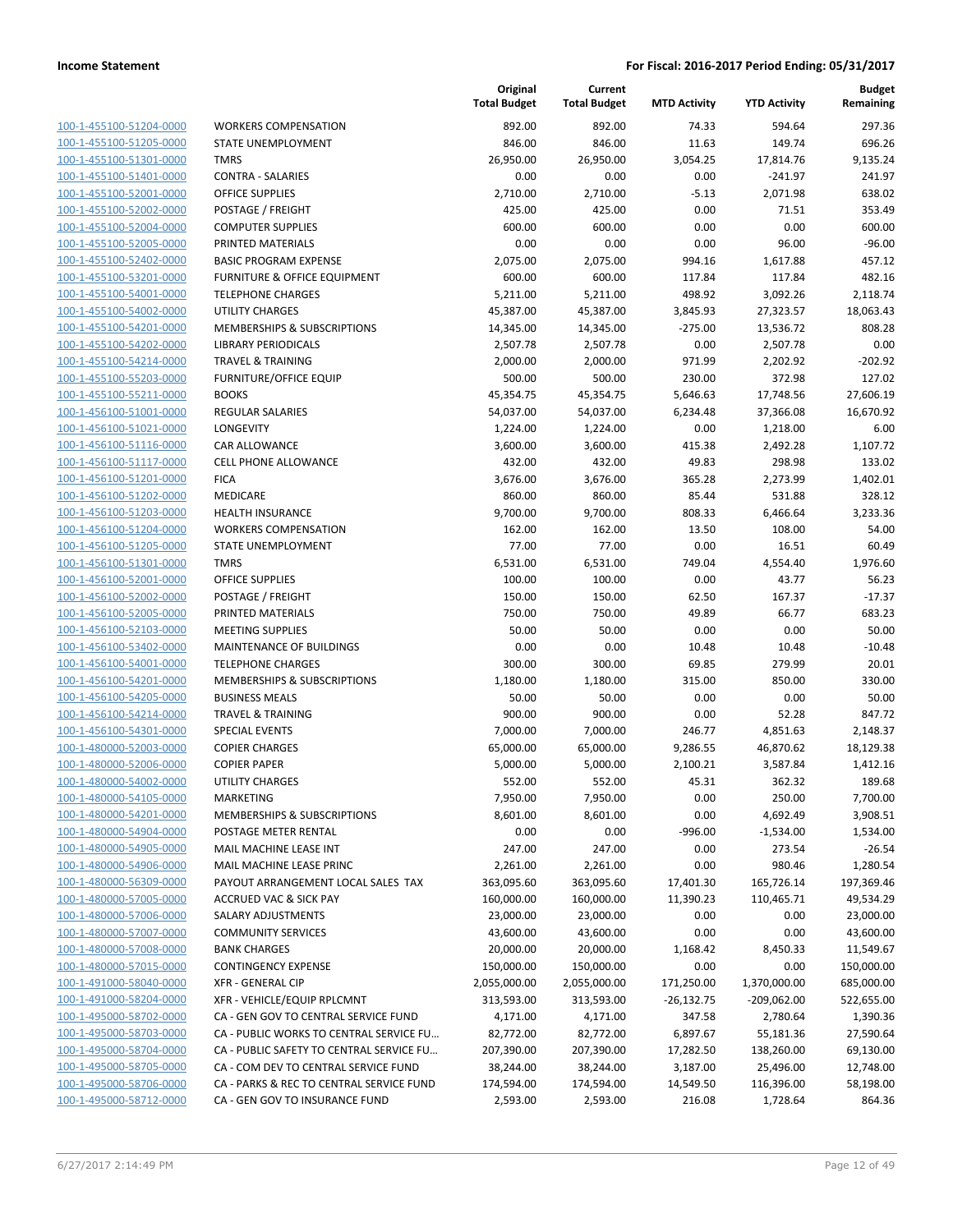|                                                          |                                                                       |                       | Original<br><b>Total Budget</b> | Current<br><b>Total Budget</b> | <b>MTD Activity</b> | <b>YTD Activity</b> | <b>Budget</b><br>Remaining |
|----------------------------------------------------------|-----------------------------------------------------------------------|-----------------------|---------------------------------|--------------------------------|---------------------|---------------------|----------------------------|
| 100-1-495000-58713-0000                                  | CA - PUBLIC WORKS TO INSURANCE FUND                                   |                       | 24,239.00                       | 24,239.00                      | 2,019.92            | 16,159.36           | 8,079.64                   |
| 100-1-495000-58714-0000                                  | CA - PUBLIC SAFETY TO INSURANCE FUND                                  |                       | 115,537.00                      | 115,537.00                     | 9,628.08            | 77,024.64           | 38,512.36                  |
| 100-1-495000-58715-0000                                  | CA - COM DEV TO INSURANCE FUND                                        |                       | 10,387.00                       | 10,387.00                      | 865.58              | 6,924.64            | 3,462.36                   |
| 100-1-495000-58716-0000                                  | CA - PARKS & REC TO INSURANCE FUND                                    |                       | 33,236.00                       | 33,236.00                      | 2,769.67            | 22,157.36           | 11,078.64                  |
| 100-1-495000-58722-0000                                  | CA - GEN GOVERNMENT TO MIS FUND                                       |                       | 51,261.00                       | 51,261.00                      | 4,271.75            | 34,174.00           | 17,087.00                  |
| 100-1-495000-58723-0000                                  | CA - PUBLIC WORKS TO MIS FUND                                         |                       | 21,038.00                       | 21,038.00                      | 1,753.17            | 14,025.36           | 7,012.64                   |
| 100-1-495000-58724-0000                                  | CA - PUBLIC SAFETY TO MIS FUND                                        |                       | 232,871.00                      | 232,871.00                     | 19,405.92           | 155,247.36          | 77,623.64                  |
| 100-1-495000-58725-0000                                  | CA - COM DEV TO MIS FUND                                              |                       | 73,574.00                       | 73,574.00                      | 6,131.17            | 49,049.36           | 24,524.64                  |
| 100-1-495000-58726-0000                                  | CA - PARKS & REC TO MIS FUND                                          |                       | 103,144.00                      | 103,144.00                     | 8,595.33            | 68,762.64           | 34,381.36                  |
|                                                          |                                                                       | <b>Expense Total:</b> | 23,436,084.83                   | 23,436,084.83                  | 2,225,106.72        | 14,558,190.02       | 8,877,894.81               |
|                                                          | Fund: 100 - GENERAL FUND Surplus (Deficit):                           |                       | $-1,090,704.58$                 | -1,090,704.58                  | -968,581.15         | 625,826.53          | $-1,716,531.11$            |
| Fund: 101 - MUNICIPAL COURT BUILDING SECURITY FEES       |                                                                       |                       |                                 |                                |                     |                     |                            |
| Revenue<br>101-1-318001-44101-0000                       | MUNICIPAL COURT COST/FEES                                             |                       | 0.00                            | 0.00                           | 659.69              | 6,292.24            | $-6,292.24$                |
| 101-1-319001-45401-0000                                  | <b>INTEREST REVENUES</b>                                              |                       | 0.00                            | 0.00                           | 34.23               | 49.45               | $-49.45$                   |
|                                                          |                                                                       | <b>Revenue Total:</b> | 0.00                            | 0.00                           | 693.92              | 6,341.69            | -6,341.69                  |
| <b>Expense</b>                                           |                                                                       |                       |                                 |                                |                     |                     |                            |
| 101-1-480000-57008-0000                                  | <b>BANK CHARGES</b>                                                   |                       | 0.00                            | 0.00                           | 2.92                | 19.68               | $-19.68$                   |
|                                                          |                                                                       | <b>Expense Total:</b> | 0.00                            | 0.00                           | 2.92                | 19.68               | $-19.68$                   |
|                                                          | Fund: 101 - MUNICIPAL COURT BUILDING SECURITY FEES Surplus (Deficit): |                       | 0.00                            | 0.00                           | 691.00              | 6,322.01            | $-6,322.01$                |
| Fund: 102 - MUNICIPAL COURT TECH FUND<br>Revenue         |                                                                       |                       |                                 |                                |                     |                     |                            |
| 102-1-318001-44101-0000                                  | MUNICIPAL COURT COST/FEES                                             |                       | 0.00                            | 0.00                           | 879.70              | 8,390.75            | $-8,390.75$                |
| 102-1-319001-45401-0000                                  | <b>INTEREST REVENUES</b>                                              |                       | 0.00                            | 0.00                           | 13.76               | 21.09               | $-21.09$                   |
|                                                          |                                                                       | <b>Revenue Total:</b> | 0.00                            | 0.00                           | 893.46              | 8,411.84            | -8,411.84                  |
| <b>Expense</b>                                           |                                                                       |                       |                                 |                                |                     |                     |                            |
| 102-1-480000-57008-0000                                  | <b>BANK CHARGES</b>                                                   |                       | 0.00                            | 0.00                           | 1.12                | 6.24                | $-6.24$                    |
|                                                          |                                                                       | <b>Expense Total:</b> | 0.00                            | 0.00                           | 1.12                | 6.24                | $-6.24$                    |
|                                                          | Fund: 102 - MUNICIPAL COURT TECH FUND Surplus (Deficit):              |                       | 0.00                            | 0.00                           | 892.34              | 8,405.60            | $-8,405.60$                |
| Fund: 103 - MUNICIPAL COURT CHILD SAFETY FUND            |                                                                       |                       |                                 |                                |                     |                     |                            |
| Revenue                                                  |                                                                       |                       |                                 |                                |                     |                     |                            |
| 103-1-318001-44101-0000                                  |                                                                       |                       |                                 |                                |                     |                     |                            |
|                                                          | MUNICIPAL COURT COST/FEES                                             |                       | 4,200.00                        | 4,200.00                       | 79.76               | 1,476.93            | 2,723.07                   |
| 103-1-318001-44110-0000                                  | OPTIONAL COUNTY FEE - CHILD SAFETY                                    |                       | 25,500.00                       | 25,500.00                      | 0.00                | 12,964.49           | 12,535.51                  |
| 103-1-319001-45401-0000                                  | <b>INTEREST REVENUES</b>                                              |                       | 60.00                           | 60.00                          | 8.43                | 12.93               | 47.07                      |
|                                                          |                                                                       | <b>Revenue Total:</b> | 29,760.00                       | 29,760.00                      | 88.19               | 14,454.35           | 15,305.65                  |
| <b>Expense</b>                                           |                                                                       |                       |                                 |                                |                     |                     |                            |
| <u>103-1-480000-57007-0000</u>                           | <b>COMMUNITY SERVICES</b>                                             |                       | 27,000.00                       | 27,000.00                      | 0.00                | 12,964.49           | 14,035.51                  |
| 103-1-480000-57008-0000                                  | <b>BANK CHARGES</b>                                                   |                       | 20.00                           | 20.00                          | 0.77                | 5.21                | 14.79                      |
|                                                          |                                                                       | <b>Expense Total:</b> | 27,020.00                       | 27,020.00                      | 0.77                | 12,969.70           | 14,050.30                  |
|                                                          | Fund: 103 - MUNICIPAL COURT CHILD SAFETY FUND Surplus (Deficit):      |                       | 2,740.00                        | 2,740.00                       | 87.42               | 1,484.65            | 1,255.35                   |
| <b>Fund: 110 - EXCHANGE BUILDING FUND</b>                |                                                                       |                       |                                 |                                |                     |                     |                            |
| Revenue                                                  |                                                                       |                       |                                 |                                |                     |                     |                            |
| 110-1-319001-45401-0000                                  | <b>INTEREST REVENUES</b>                                              | <b>Revenue Total:</b> | 0.00<br>0.00                    | 0.00<br>0.00                   | 0.00<br>0.00        | 12.61<br>12.61      | $-12.61$<br>$-12.61$       |
|                                                          |                                                                       |                       |                                 |                                |                     |                     |                            |
| <b>Expense</b>                                           | <b>TELEPHONE CHARGES</b>                                              |                       | 0.00                            | 0.00                           | 0.00                | 0.77                | $-0.77$                    |
| 110-1-463100-54001-0000<br>110-1-480000-57008-0000       | <b>BANK CHARGES</b>                                                   |                       | 0.00                            | 0.00                           | 0.00                | 4.45                | $-4.45$                    |
|                                                          |                                                                       | <b>Expense Total:</b> | 0.00                            | 0.00                           | 0.00                | 5.22                | $-5.22$                    |
|                                                          | Fund: 110 - EXCHANGE BUILDING FUND Surplus (Deficit):                 |                       | 0.00                            | 0.00                           | 0.00                | 7.39                | $-7.39$                    |
|                                                          |                                                                       |                       |                                 |                                |                     |                     |                            |
| <b>Fund: 111 - RECREATION ACTIVITIES FUND</b><br>Revenue |                                                                       |                       |                                 |                                |                     |                     |                            |
| 111-1-319010-45306-0000                                  | PARK CONCESSIONS                                                      |                       | 60,000.00                       | 60,000.00                      | 10,187.46           | 24,979.16           | 35,020.84                  |
| 111-1-319011-44507-0000                                  | <b>ADULT RECREATION FEES</b>                                          |                       | 42,000.00                       | 42,000.00                      | 915.27              | 8,404.04            | 33,595.96                  |
| 111-1-319011-44508-0000                                  | YOUTH RECREATION FEES                                                 |                       | 96,855.00                       | 96,855.00                      | 2,632.93            | 56,352.23           | 40,502.77                  |
| 111-1-319012-44509-0000                                  | SPECIAL EVENT FUNDING                                                 |                       | 46,410.00                       | 46,410.00                      | 4,875.00            | 25,885.00           | 20,525.00                  |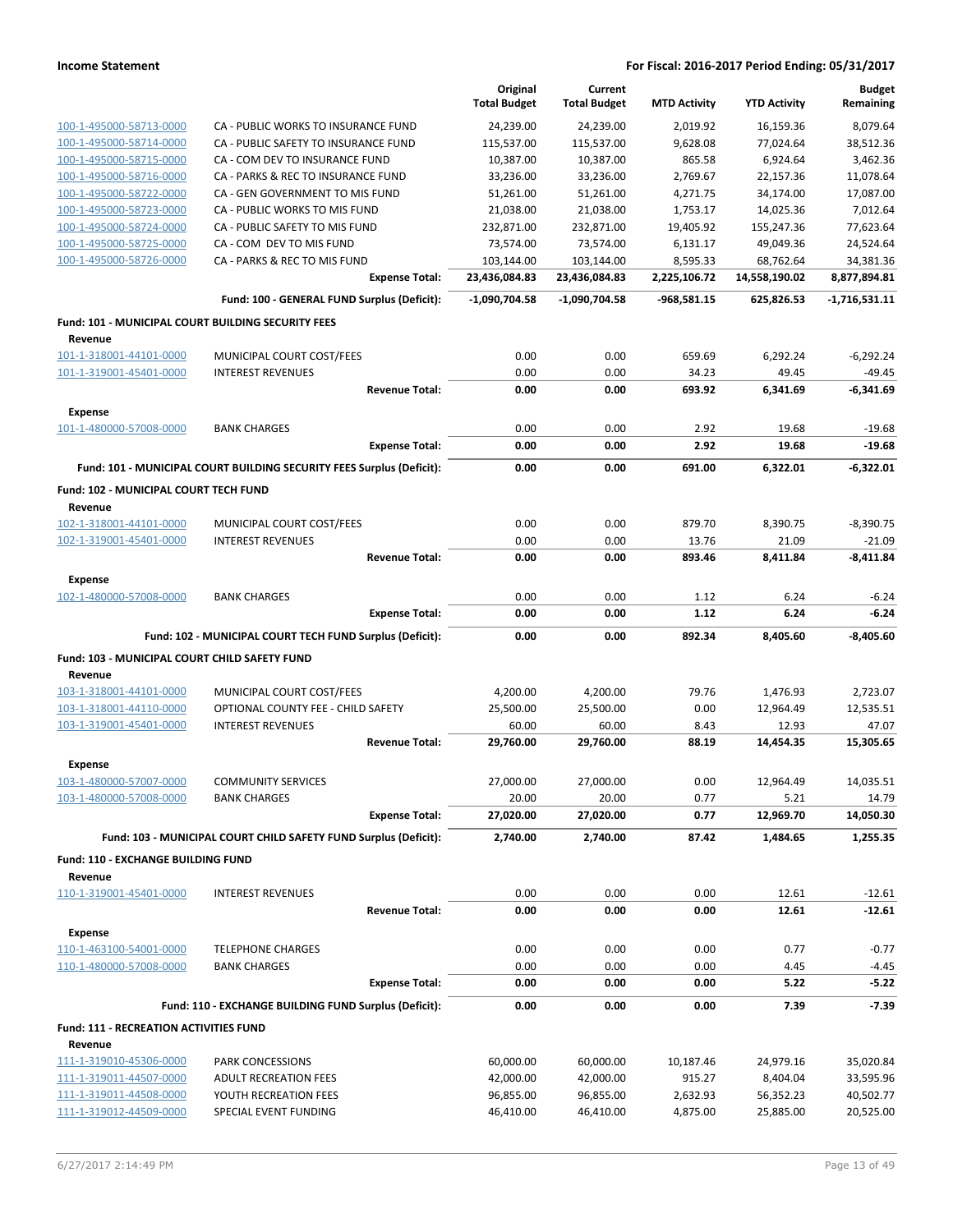|                                              |                                                           | Original<br><b>Total Budget</b> | Current<br><b>Total Budget</b> | <b>MTD Activity</b> | <b>YTD Activity</b> | <b>Budget</b><br>Remaining |
|----------------------------------------------|-----------------------------------------------------------|---------------------------------|--------------------------------|---------------------|---------------------|----------------------------|
| 111-1-319012-45504-0000                      | PARKS & RECREATION / FIELD RENTALS                        | 16,000.00                       | 16,000.00                      | 453.47              | 7,867.97            | 8,132.03                   |
|                                              | <b>Revenue Total:</b>                                     | 261,265.00                      | 261,265.00                     | 19,064.13           | 123,488.40          | 137,776.60                 |
| <b>Expense</b>                               |                                                           |                                 |                                |                     |                     |                            |
| 111-1-451200-52001-0000                      | <b>OFFICE SUPPLIES</b>                                    | 500.00                          | 500.00                         | 89.74               | 322.38              | 177.62                     |
| 111-1-451200-52101-0000                      | <b>JANITORIAL SUPPLIES</b>                                | 1,500.00                        | 1,500.00                       | 0.00                | 771.29              | 728.71                     |
| 111-1-451200-52401-0000                      | RECREATIONAL SUPPLIES                                     | 75,790.00                       | 75,790.00                      | 10,079.78           | 30,482.08           | 45,307.92                  |
| 111-1-451200-52403-0000                      | <b>RESALE ITEMS</b>                                       | 38,000.00                       | 38,000.00                      | 5,242.04            | 16,386.11           | 21,613.89                  |
| 111-1-451200-54301-0000                      | SPECIAL EVENTS                                            | 46,410.00                       | 46,410.00                      | 0.00                | 26,412.88           | 19,997.12                  |
| 111-1-451200-54302-0000                      | <b>TEAM REGISTRATION</b>                                  | 6,000.00                        | 6,000.00                       | 0.00                | 2,499.00            | 3,501.00                   |
| 111-1-451200-54303-0000                      | OFFICALS/INSTRUCTORS                                      | 59,440.00                       | 59,440.00                      | 3,915.00            | 21,649.90           | 37,790.10                  |
| 111-1-451200-54304-0000                      | <b>CONCESSION STD WRKR CONTR</b>                          | 15,000.00                       | 15,000.00                      | 1,327.78            | 6,405.44            | 8,594.56                   |
| 111-1-480000-52003-0000                      | <b>COPIER CHARGES</b>                                     | 2,050.00                        | 2,050.00                       | 784.30              | 1,613.08            | 436.92                     |
| 111-1-480000-57008-0000                      | <b>BANK CHARGES</b>                                       | 1,500.00                        | 1,500.00                       | 0.00                | 0.00                | 1,500.00                   |
| 111-1-495000-58501-0000                      | CA - GENERAL FUND                                         | 6,157.00                        | 6,157.00                       | 513.08              | 4,104.64            | 2,052.36                   |
| 111-1-495000-58701-0000                      | CA - CENTRAL SERVICE FUND                                 | 386.00                          | 386.00                         | 32.17               | 257.36              | 128.64                     |
| 111-1-495000-58710-0000                      | CA - INSURANCE FUND                                       | 270.00                          | 270.00                         | 22.50               | 180.00              | 90.00                      |
| 111-1-495000-58720-0000                      | CA - MIS FUN                                              | 1,264.00                        | 1,264.00                       | 105.33              | 842.64              | 421.36                     |
|                                              | <b>Expense Total:</b>                                     | 254,267.00                      | 254,267.00                     | 22,111.72           | 111,926.80          | 142,340.20                 |
|                                              | Fund: 111 - RECREATION ACTIVITIES FUND Surplus (Deficit): | 6,998.00                        | 6,998.00                       | $-3,047.59$         | 11,561.60           | $-4,563.60$                |
| <b>Fund: 112 - GUN RANGE FUND</b>            |                                                           |                                 |                                |                     |                     |                            |
| Revenue                                      |                                                           |                                 |                                |                     |                     |                            |
| 112-1-319001-45401-0000                      | <b>INTEREST REVENUES</b>                                  | 120.00                          | 120.00                         | 20.85               | 29.65               | 90.35                      |
| 112-1-319001-45601-0000                      | MISCELLANEOUS REVENUES                                    | 5,004.00                        | 5,004.00                       | 1,400.00            | 2,850.00            | 2,154.00                   |
|                                              | <b>Revenue Total:</b>                                     | 5,124.00                        | 5,124.00                       | 1,420.85            | 2,879.65            | 2,244.35                   |
| <b>Expense</b>                               |                                                           |                                 |                                |                     |                     |                            |
| 112-1-421700-54501-0000                      | <b>SPECIAL SERVICES</b>                                   | 1,000.00                        | 1,000.00                       | 130.00              | 550.00              | 450.00                     |
| 112-1-480000-57008-0000                      | <b>BANK CHARGES</b>                                       | 40.00                           | 40.00                          | 1.78                | 12.45               | 27.55                      |
|                                              | <b>Expense Total:</b>                                     | 1,040.00                        | 1,040.00                       | 131.78              | 562.45              | 477.55                     |
|                                              | Fund: 112 - GUN RANGE FUND Surplus (Deficit):             | 4,084.00                        | 4,084.00                       | 1,289.07            | 2,317.20            | 1,766.80                   |
| Fund: 113 - HOTEL / MOTEL OCCUPANCY TAX FUND |                                                           |                                 |                                |                     |                     |                            |
| Revenue                                      |                                                           |                                 |                                |                     |                     |                            |
| 113-1-313005-41402-0000                      | HOTEL/MOTEL OCCUPANCY TAX                                 | 540,000.00                      | 540,000.00                     | 50,097.35           | 392,401.79          | 147,598.21                 |
| 113-1-319001-45401-0000                      | <b>INTEREST REVENUES</b>                                  | 1,200.00                        | 1,200.00                       | 381.09              | 538.97              | 661.03                     |
|                                              | <b>Revenue Total:</b>                                     | 541,200.00                      | 541,200.00                     | 50,478.44           | 392,940.76          | 148,259.24                 |
| <b>Expense</b>                               |                                                           |                                 |                                |                     |                     |                            |
| 113-1-458100-51001-0000                      | <b>REGULAR</b>                                            | 35,303.00                       | 35,303.00                      | 4,064.72            | 24,043.60           | 11,259.40                  |
| 113-1-458100-51020-0000                      | <b>OVERTIME</b>                                           | 715.00                          | 715.00                         | 26.53               | 243.18              | 471.82                     |
| 113-1-458100-51021-0000                      | <b>LONGEVITY</b>                                          | 120.00                          | 120.00                         | 0.00                | 48.00               | 72.00                      |
| 113-1-458100-51116-0000                      | <b>CAR ALLOWANCE</b>                                      | 1,200.00                        | 1,200.00                       | 138.45              | 830.76              | 369.24                     |
| 113-1-458100-51117-0000                      | <b>CELL PHONE ALLOWANCE</b>                               | 348.00                          | 348.00                         | 24.21               | 145.26              | 202.74                     |
| 113-1-458100-51201-0000                      | <b>FICA</b>                                               | 2,337.00                        | 2,337.00                       | 255.16              | 1,517.73            | 819.27                     |
| 113-1-458100-51202-0000                      | <b>MEDICARE</b>                                           | 546.00                          | 546.00                         | 59.68               | 354.93              | 191.07                     |
| 113-1-458100-51203-0000                      | <b>HEALTH INSURANCE</b>                                   | 9,700.00                        | 9,700.00                       | 808.33              | 6,466.64            | 3,233.36                   |
| 113-1-458100-51204-0000                      | <b>WORKERS COMPENSATION</b>                               | 658.00                          | 658.00                         | 54.83               | 438.64              | 219.36                     |
| 113-1-458100-51205-0000                      | <b>UNEMPLOYMENT</b>                                       | 77.00                           | 77.00                          | 0.47                | 13.50               | 63.50                      |
| 113-1-458100-51301-0000                      | TMRS                                                      | 4,151.00                        | 4,151.00                       | 460.08              | 2,698.18            | 1,452.82                   |
| 113-1-458100-52001-0000                      | <b>OFFICE SUPPLIES</b>                                    | 500.00                          | 500.00                         | 0.00                | 14.25               | 485.75                     |
| 113-1-458100-52002-0000                      | POSTAGE / FREIGHT                                         | 1,200.00                        | 1,200.00                       | 0.00                | 0.00                | 1,200.00                   |
| 113-1-458100-54101-0000                      | PROFESSIONAL SERVICES                                     | 18,000.00                       | 18,000.00                      | 0.00                | 4,550.00            | 13,450.00                  |
| 113-1-458100-54105-0000                      | MARKETING                                                 | 23,200.00                       | 23,200.00                      | 0.00                | 3,844.22            | 19,355.78                  |
| 113-1-458100-54106-0000                      | <b>ATTORNEY FEES</b>                                      | 500.00                          | 500.00                         | 0.00                | 0.00                | 500.00                     |
| 113-1-458100-54201-0000                      | MEMBERSHIPS & SUBSCRIPTIONS                               | 1,400.00                        | 1,400.00                       | 225.00              | 225.00              | 1,175.00                   |
| 113-1-458100-54211-0000                      | ADVERTISING                                               | 50,000.00                       | 50,000.00                      | 1,275.00            | 34,246.91           | 15,753.09                  |
| 113-1-458100-54212-0000                      | PRINTING                                                  | 7,200.00                        | 7,200.00                       | 0.00                | 0.00                | 7,200.00                   |
| 113-1-458100-54214-0000                      | TRAVEL/TRAINING EXPENSE                                   | 3,000.00                        | 3,000.00                       | 0.00                | 434.68              | 2,565.32                   |
| 113-1-458100-54301-0000                      | SPECIAL EVENTS                                            | 13,500.00                       | 13,500.00                      | 31,587.40           | 35,612.40           | -22,112.40                 |
| 113-1-458100-54523-0000                      | PROPOSED EVENTS                                           | 75,000.00                       | 75,000.00                      | $-2,000.00$         | 59,000.00           | 16,000.00                  |
|                                              |                                                           |                                 |                                |                     |                     |                            |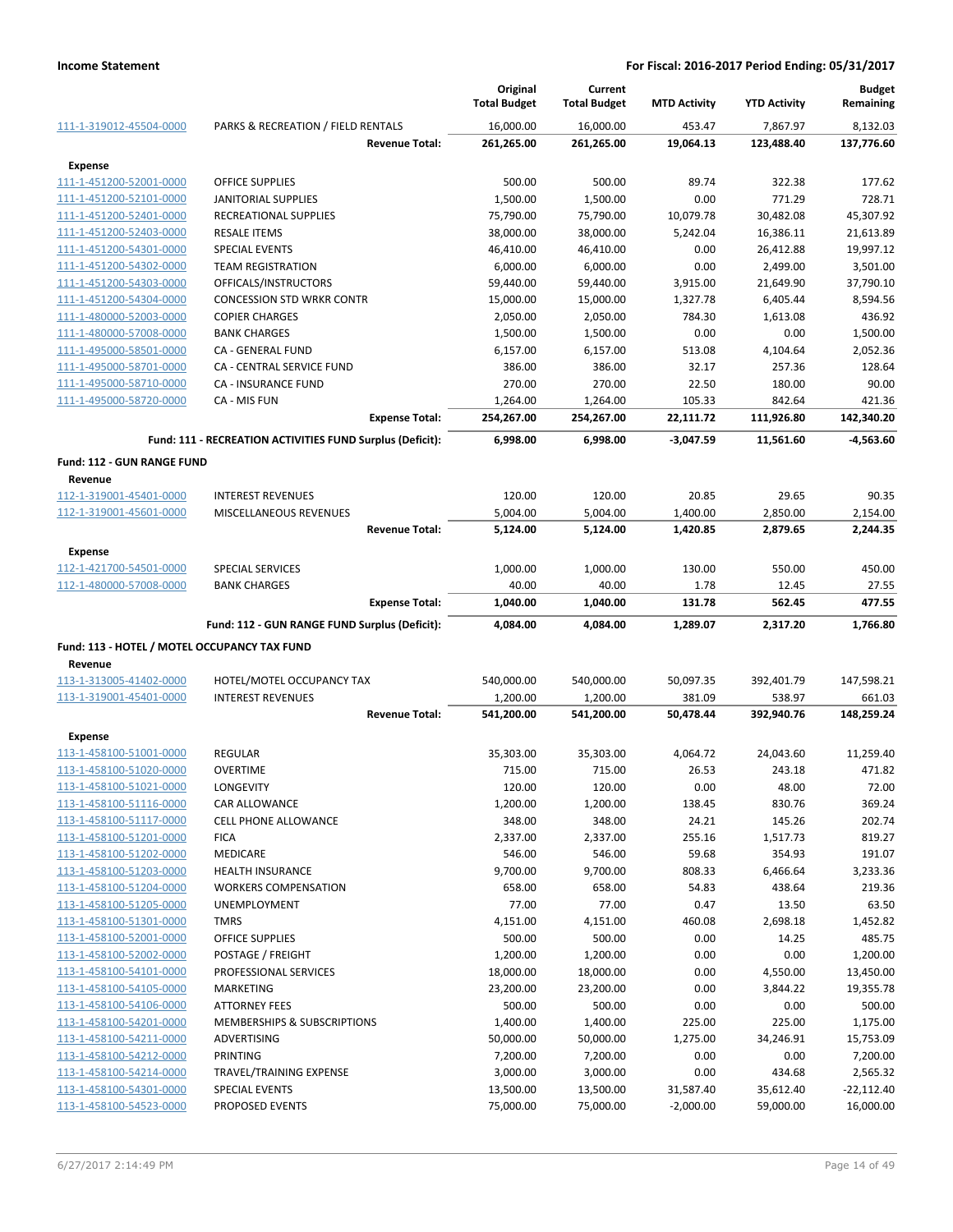|                                                     |                                                                 | Original<br><b>Total Budget</b> | Current<br><b>Total Budget</b> | <b>MTD Activity</b>  | <b>YTD Activity</b>     | <b>Budget</b><br>Remaining |
|-----------------------------------------------------|-----------------------------------------------------------------|---------------------------------|--------------------------------|----------------------|-------------------------|----------------------------|
| 113-1-458100-54525-0000                             | <b>SPORTS TOURNAMENTS</b>                                       |                                 |                                | 0.00                 |                         |                            |
| 113-1-480000-57008-0000                             | <b>BANK CHARGES</b>                                             | 25,000.00<br>550.00             | 25,000.00<br>550.00            | 31.09                | 3,955.00<br>211.38      | 21,045.00<br>338.62        |
| 113-1-491000-58001-0000                             | <b>XFR - GENERAL FUND</b>                                       | 90,000.00                       | 90,000.00                      | 7,500.00             | 60,000.00               | 30,000.00                  |
| 113-1-491000-58014-0000                             | <b>XFR - VENUE MGMT FUND</b>                                    | 26,000.00                       | 26,000.00                      | 2,166.67             | 17,333.36               | 8,666.64                   |
| 113-1-491000-58035-0000                             | XFR - DEBT SERVICE FUND                                         | 35,000.00                       | 35,000.00                      | 2,916.67             | 23,333.36               | 11,666.64                  |
| 113-1-491000-58101-0000                             | TRANSFER TO UTILITY FUND                                        | 45,000.00                       | 45,000.00                      | 3,750.00             | 30,000.00               | 15,000.00                  |
|                                                     | <b>Expense Total:</b>                                           | 470,205.00                      | 470,205.00                     | 53,344.29            | 309,560.98              | 160,644.02                 |
|                                                     | Fund: 113 - HOTEL / MOTEL OCCUPANCY TAX FUND Surplus (Deficit): | 70,995.00                       | 70,995.00                      | $-2,865.85$          | 83,379.78               | $-12,384.78$               |
|                                                     |                                                                 |                                 |                                |                      |                         |                            |
| <b>Fund: 114 - VENUE MANAGEMENT FUND</b><br>Revenue |                                                                 |                                 |                                |                      |                         |                            |
| 114-1-319001-45604-0000                             | OTHER REVENUE / OVER/SHORT                                      | 0.00                            | 0.00                           | 0.00                 | 380.00                  | $-380.00$                  |
|                                                     | <b>CONCESSIONS</b>                                              | 1,800.00                        | 1,800.00                       | 0.00                 | 0.00                    | 1,800.00                   |
| 114-1-319010-45306-0000                             |                                                                 |                                 |                                |                      |                         |                            |
| 114-1-319030-45506-0000                             | <b>AUDITORIUM RENTALS</b>                                       | 24,000.00                       | 24,000.00                      | 2,100.00             | 12,522.04               | 11,477.96                  |
| 114-1-319031-45505-0000                             | <b>CIVIC CENTER RENTALS</b>                                     | 40,643.00                       | 40,643.00                      | 2,250.00             | 26,595.00               | 14,048.00                  |
| 114-1-319032-44509-0000                             | SPECIAL EVENTS/SPONSORS                                         | 60,000.00                       | 60,000.00                      | 0.00                 | 17,201.50               | 42,798.50                  |
| 114-1-319033-45307-0000<br>114-1-323001-46008-0000  | <b>TICKET SALES</b><br><b>XFR - TOURISM FUND</b>                | 100,000.00                      | 100,000.00                     | 1,010.00             | 38,467.00               | 61,533.00                  |
|                                                     | <b>Revenue Total:</b>                                           | 26,000.00<br>252,443.00         | 26,000.00<br>252,443.00        | 2,166.67<br>7,526.67 | 17,333.36<br>112,498.90 | 8,666.64<br>139,944.10     |
|                                                     |                                                                 |                                 |                                |                      |                         |                            |
| <b>Expense</b>                                      |                                                                 |                                 |                                |                      |                         |                            |
| 114-1-457100-51001-0000                             | <b>REGULAR SALARIES</b>                                         | 22,669.00                       | 22,669.00                      | 2,848.71             | 17,375.32               | 5,293.68                   |
| 114-1-457100-51020-0000                             | <b>OVERTIME</b>                                                 | 0.00                            | 0.00                           | 100.52               | 579.98                  | $-579.98$                  |
| 114-1-457100-51021-0000                             | <b>LONGEVITY</b>                                                | 51.00                           | 51.00                          | 0.00                 | 48.00                   | 3.00                       |
| 114-1-457100-51101-0000                             | <b>CERTIFICATION PAY</b>                                        | 0.00                            | 0.00                           | 0.00                 | 23.08                   | $-23.08$                   |
| 114-1-457100-51116-0000                             | CAR ALLOWANCE                                                   | 1,200.00                        | 1,200.00                       | 138.48               | 830.82                  | 369.18                     |
| 114-1-457100-51117-0000                             | <b>CELL PHONE ALLOWANCE</b>                                     | 348.00                          | 348.00                         | 24.24                | 161.59                  | 186.41                     |
| 114-1-457100-51201-0000                             | <b>FICA</b>                                                     | 1,505.00                        | 1,505.00                       | 200.88               | 1,223.32                | 281.68                     |
| 114-1-457100-51202-0000                             | <b>MEDICARE</b>                                                 | 352.00                          | 352.00                         | 46.98                | 286.07                  | 65.93                      |
| 114-1-457100-51203-0000                             | <b>HEALTH INSURANCE</b>                                         | 4,850.00                        | 4,850.00                       | 404.17               | 3,233.36                | 1,616.64                   |
| 114-1-457100-51204-0000                             | <b>WORKERS COMPENSATION</b>                                     | 621.00                          | 621.00                         | 51.75                | 414.00                  | 207.00                     |
| 114-1-457100-51205-0000                             | <b>STATE UNEMPLOYMENT</b>                                       | 39.00                           | 39.00                          | 0.00                 | 9.14                    | 29.86                      |
| 114-1-457100-51301-0000                             | <b>TMRS</b>                                                     | 2,673.00                        | 2,673.00                       | 363.40               | 2,174.31                | 498.69                     |
| 114-1-457100-51401-0000                             | <b>CONTRA - SALARIES</b>                                        | 0.00                            | 0.00                           | 0.00                 | $-1,339.86$             | 1,339.86                   |
| 114-1-457100-52001-0000                             | <b>OFFICE SUPPLIES</b>                                          | 500.00                          | 500.00                         | 69.49                | 126.44                  | 373.56                     |
| 114-1-457100-52002-0000                             | POSTAGE / FREIGHT                                               | 150.00                          | 150.00                         | 255.21               | 274.52                  | $-124.52$                  |
| 114-1-457100-52201-0000                             | MINOR TOOLS & EQUIPMENT                                         | 2,500.00                        | 2,500.00                       | 410.27               | 759.45                  | 1,740.55                   |
| 114-1-457100-52403-0000                             | <b>RESALE ITEMS</b>                                             | 1,500.00                        | 1,500.00                       | 0.00                 | 22.70                   | 1,477.30                   |
| 114-1-457100-53702-0000                             | AUDTIORIUM MAINTENANCE                                          | 7,000.00                        | 7,000.00                       | 545.02               | 6,925.49                | 74.51                      |
| 114-1-457100-53704-0000                             | <b>CIVIC CENTER</b>                                             | 7,760.00                        | 7,760.00                       | 5,481.79             | 13,925.02               | $-6,165.02$                |
| 114-1-457100-54001-0000                             | <b>TELEPHONE CHARGES</b>                                        | 100.00                          | 100.00                         | 0.00                 | 0.00                    | 100.00                     |
| 114-1-457100-54005-0000                             | <b>CIVIC CENTER UTILITY CHARGES</b>                             | 24,500.00                       | 24,500.00                      | 1,729.89             | 14,663.87               | 9,836.13                   |
| 114-1-457100-54105-0000                             | MARKETING                                                       | 10,000.00                       | 10,000.00                      | $-798.84$            | $-798.84$               | 10,798.84                  |
| 114-1-457100-54106-0000                             | <b>ATTORNEY FEES</b>                                            | 1,000.00                        | 1,000.00                       | 0.00                 | 0.00                    | 1,000.00                   |
| 114-1-457100-54201-0000                             | MEMBERSHIPS & SUBSCRIPTIONS                                     | 2,000.00                        | 2,000.00                       | 0.00                 | 1,135.00                | 865.00                     |
| 114-1-457100-54205-0000                             | <b>BUSINESS MEALS</b>                                           | 250.00                          | 250.00                         | 0.00                 | 37.70                   | 212.30                     |
| 114-1-457100-54211-0000                             | ADVERTISING                                                     | 19,000.00                       | 19,000.00                      | 3,371.42             | 7,382.33                | 11,617.67                  |
| 114-1-457100-54214-0000                             | <b>TRAVEL &amp; TRAINING</b>                                    | 1,000.00                        | 1,000.00                       | 0.00                 | 0.00                    | 1,000.00                   |
| 114-1-457100-54301-0000                             | SPECIAL EVENTS                                                  | 100,000.00                      | 100,000.00                     | $-28,587.40$         | 52,980.94               | 47,019.06                  |
| 114-1-480000-52003-0000                             | <b>COPIER CHARGES</b>                                           | 2,150.00                        | 2,150.00                       | 784.30               | 2,317.19                | $-167.19$                  |
| 114-1-480000-57008-0000                             | <b>BANK CHARGES</b>                                             | 800.00                          | 800.00                         | 150.76               | 1,545.24                | $-745.24$                  |
| 114-1-495000-58501-0000                             | CA - GENERAL FUND                                               | 6,459.00                        | 6,459.00                       | 538.25               | 4,306.00                | 2,153.00                   |
| 114-1-495000-58701-0000                             | CA - CENTRAL SERVICE FUND                                       | 23,621.00                       | 23,621.00                      | 1,968.42             | 15,747.36               | 7,873.64                   |
| 114-1-495000-58710-0000                             | CA - INSURANCE FUND                                             | 397.00                          | 397.00                         | 33.08                | 264.64                  | 132.36                     |
| 114-1-495000-58720-0000                             | CA - MIS FUN                                                    | 1,582.00                        | 1,582.00                       | 131.83               | 1,054.64                | 527.36                     |
|                                                     | <b>Expense Total:</b>                                           | 246,577.00                      | 246,577.00                     | $-9,737.38$          | 147,688.82              | 98,888.18                  |
|                                                     | Fund: 114 - VENUE MANAGEMENT FUND Surplus (Deficit):            | 5,866.00                        | 5,866.00                       | 17,264.05            | $-35,189.92$            | 41,055.92                  |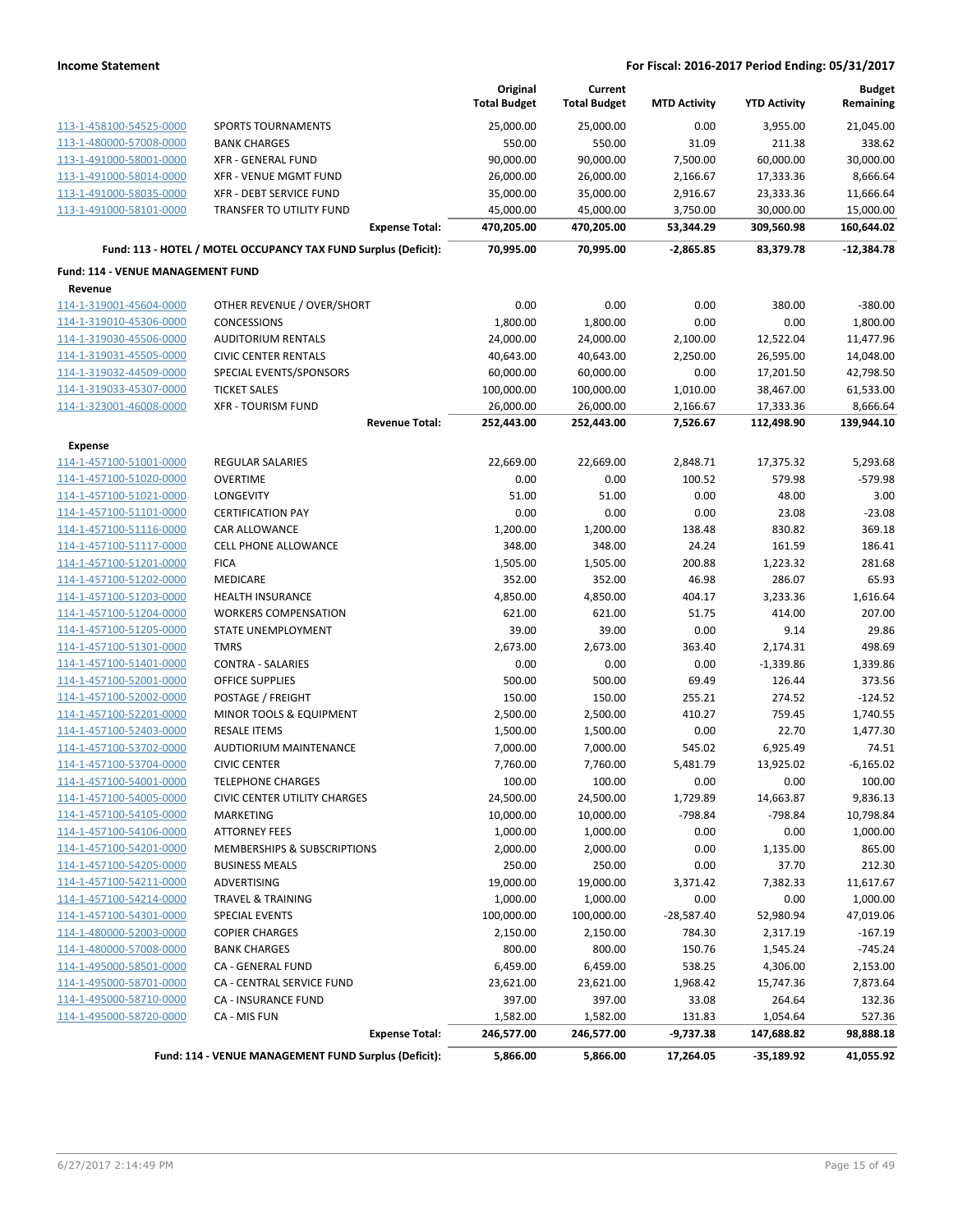| <b>Income Statement</b>                            |                                                                               |                       |                                 |                                |                     | For Fiscal: 2016-2017 Period Ending: 05/31/2017 |                            |
|----------------------------------------------------|-------------------------------------------------------------------------------|-----------------------|---------------------------------|--------------------------------|---------------------|-------------------------------------------------|----------------------------|
|                                                    |                                                                               |                       | Original<br><b>Total Budget</b> | Current<br><b>Total Budget</b> | <b>MTD Activity</b> | <b>YTD Activity</b>                             | <b>Budget</b><br>Remaining |
| Fund: 116 - ROADWAY IMPACT FEE 1<br>Revenue        |                                                                               |                       |                                 |                                |                     |                                                 |                            |
| 116-1-319001-45401-0000                            | <b>INTEREST REVENUES</b>                                                      |                       | 0.00                            | 0.00                           | 9.73                | 13.71                                           | $-13.71$                   |
|                                                    |                                                                               | <b>Revenue Total:</b> | 0.00                            | 0.00                           | 9.73                | 13.71                                           | $-13.71$                   |
| <b>Expense</b>                                     |                                                                               |                       |                                 |                                |                     |                                                 |                            |
| 116-1-480000-57008-0000                            | <b>BANK CHARGES</b>                                                           |                       | 0.00                            | 0.00                           | 0.52                | 5.78                                            | $-5.78$                    |
|                                                    |                                                                               | <b>Expense Total:</b> | 0.00                            | 0.00                           | 0.52                | 5.78                                            | $-5.78$                    |
|                                                    | Fund: 116 - ROADWAY IMPACT FEE 1 Surplus (Deficit):                           |                       | 0.00                            | 0.00                           | 9.21                | 7.93                                            | $-7.93$                    |
| Fund: 117 - ROADWAY IMPACT FEE 2<br>Revenue        |                                                                               |                       |                                 |                                |                     |                                                 |                            |
| 117-1-319001-45401-0000                            | <b>INTEREST REVENUES</b>                                                      |                       | 0.00                            | 0.00                           | 0.05                | 0.07                                            | $-0.07$                    |
|                                                    |                                                                               | <b>Revenue Total:</b> | 0.00                            | 0.00                           | 0.05                | 0.07                                            | $-0.07$                    |
|                                                    | Fund: 117 - ROADWAY IMPACT FEE 2 Total:                                       |                       | 0.00                            | 0.00                           | 0.05                | 0.07                                            | $-0.07$                    |
| Fund: 118 - ROADWAY IMPACT FEE 3<br>Revenue        |                                                                               |                       |                                 |                                |                     |                                                 |                            |
| 118-1-319001-45401-0000                            | <b>INTEREST REVENUES</b>                                                      |                       | 0.00                            | 0.00                           | 0.08                | 0.12                                            | $-0.12$                    |
|                                                    |                                                                               | <b>Revenue Total:</b> | 0.00                            | 0.00                           | 0.08                | 0.12                                            | $-0.12$                    |
| <b>Expense</b>                                     |                                                                               |                       |                                 |                                |                     |                                                 |                            |
| 118-1-480000-57008-0000                            | <b>BANK CHARGES</b>                                                           |                       | 0.00                            | 0.00                           | 0.00                | 0.03                                            | $-0.03$                    |
|                                                    |                                                                               | <b>Expense Total:</b> | 0.00                            | 0.00                           | 0.00                | 0.03                                            | $-0.03$                    |
|                                                    | Fund: 118 - ROADWAY IMPACT FEE 3 Surplus (Deficit):                           |                       | 0.00                            | 0.00                           | 0.08                | 0.09                                            | $-0.09$                    |
|                                                    | <b>Fund: 123 - PTRAIN - POLICE REIMBURSEMENT GRANTS &amp; CONT EDUCAT</b>     |                       |                                 |                                |                     |                                                 |                            |
| Revenue                                            |                                                                               |                       |                                 |                                |                     |                                                 |                            |
| 123-1-310001-43104-0000                            | <b>GRANTS / LEOSE</b>                                                         |                       | 0.00                            | 0.00                           | 0.00                | 4,674.10                                        | $-4,674.10$                |
| 123-1-319001-45401-0000                            | <b>INTEREST REVENUES</b>                                                      |                       | 0.00                            | 0.00                           | 7.37                | 10.84                                           | $-10.84$                   |
|                                                    |                                                                               | <b>Revenue Total:</b> | 0.00                            | 0.00                           | 7.37                | 4,684.94                                        | -4,684.94                  |
| <b>Expense</b>                                     |                                                                               |                       |                                 |                                |                     |                                                 |                            |
| 123-1-421100-54214-0000<br>123-1-421210-54214-0000 | <b>TRAVEL &amp; TRAINING</b><br><b>TRAVEL &amp; TRAINING</b>                  |                       | 0.00<br>0.00                    | 0.00<br>0.00                   | 0.00<br>0.00        | 30.00<br>329.00                                 | $-30.00$<br>$-329.00$      |
| 123-1-421230-54214-0000                            | TRAVEL & TRAINING                                                             |                       | 0.00                            | 0.00                           | 0.00                | 595.00                                          | $-595.00$                  |
| 123-1-421240-54214-0000                            | <b>TRAVEL &amp; TRAINING</b>                                                  |                       | 0.00                            | 0.00                           | 0.00                | 592.70                                          | $-592.70$                  |
| 123-1-480000-57008-0000                            | <b>BANK CHARGES</b>                                                           |                       | 0.00                            | 0.00                           | 0.68                | 3.41                                            | $-3.41$                    |
|                                                    |                                                                               | <b>Expense Total:</b> | 0.00                            | 0.00                           | 0.68                | 1,550.11                                        | $-1,550.11$                |
|                                                    | <b>Fund: 123 - PTRAIN - POLICE REIMBURSEMENT GRANTS &amp; CONT EDUCAT Sur</b> |                       | 0.00                            | 0.00                           | 6.69                | 3,134.83                                        | $-3,134.83$                |
| Fund: 126 - TIFMAS MOBILIZATION<br><b>Expense</b>  |                                                                               |                       |                                 |                                |                     |                                                 |                            |
| 126-1-422200-52001-0000                            | <b>OFFICE SUPPLIES</b>                                                        |                       | 0.00                            | 0.00                           | 0.00                | 99.99                                           | $-99.99$                   |
|                                                    |                                                                               | <b>Expense Total:</b> | 0.00                            | 0.00                           | 0.00                | 99.99                                           | -99.99                     |
|                                                    | Fund: 126 - TIFMAS MOBILIZATION Total:                                        |                       | 0.00                            | 0.00                           | 0.00                | 99.99                                           | -99.99                     |
| Fund: 140 - DEBT SERVICE FUND                      |                                                                               |                       |                                 |                                |                     |                                                 |                            |
| Revenue                                            |                                                                               |                       |                                 |                                |                     |                                                 |                            |
| 140-1-311001-41101-0000                            | <b>REAL PROPERTY TAXES</b>                                                    |                       | 4,398,433.00                    | 4,398,433.00                   | 34,793.24           | 4,368,354.30                                    | 30,078.70                  |
| 140-1-311002-41102-0000<br>140-1-319001-45401-0000 | <b>DELINQUENT TAXES</b>                                                       |                       | 40,000.00                       | 40,000.00                      | 3,399.94            | 33,444.19                                       | 6,555.81                   |
| 140-1-319001-45601-0000                            | <b>INTEREST REVENUES</b><br>MISCELLANEOUS REVENUES                            |                       | 6,829.00<br>3,000.00            | 6,829.00<br>3,000.00           | 537.15<br>0.00      | 1,735.43<br>3,619.57                            | 5,093.57<br>$-619.57$      |
| 140-1-323001-46008-0000                            | <b>XFR - TOURISM FUND</b>                                                     |                       | 35,000.00                       | 35,000.00                      | 2,916.67            | 23,333.36                                       | 11,666.64                  |
| 140-1-323001-46100-0000                            | <b>XFR - UTILITY FUND</b>                                                     |                       | 1,580,613.00                    | 1,580,613.00                   | 131,717.75          | 1,053,742.00                                    | 526,871.00                 |
| 140-1-323001-46107-0000                            | <b>XFR - AIRPORT FUND</b>                                                     |                       | 52,000.00                       | 52,000.00                      | 4,333.33            | 34,666.64                                       | 17,333.36                  |
|                                                    |                                                                               | <b>Revenue Total:</b> | 6,115,875.00                    | 6,115,875.00                   | 177,698.08          | 5,518,895.49                                    | 596,979.51                 |
| <b>Expense</b>                                     |                                                                               |                       |                                 |                                |                     |                                                 |                            |
| 140-1-471100-56105-0000                            | 2010 CO - PRINCIPAL                                                           |                       | 150,000.00                      | 150,000.00                     | 0.00                | 150,000.00                                      | 0.00                       |
| 140-1-471100-56106-0000                            | 2013 CO PRINCIPAL                                                             |                       | 230,000.00                      | 230,000.00                     | 0.00                | 230,000.00                                      | 0.00                       |
| 140-1-471100-56304-0000                            | 2006 GO REFUNDING PRINC                                                       |                       | 1,595,000.00                    | 1,595,000.00                   | 0.00                | 1,595,000.00                                    | 0.00                       |
| 140-1-471100-56306-0000<br>140-1-471100-56308-0000 | 2010 GO REFUND PRINCIPAL<br>2011 GO REFUND PRINCIPAL                          |                       | 595,000.00<br>1,045,000.00      | 595,000.00<br>1,045,000.00     | 0.00<br>0.00        | 595,000.00<br>1,045,000.00                      | 0.00<br>0.00               |
|                                                    |                                                                               |                       |                                 |                                |                     |                                                 |                            |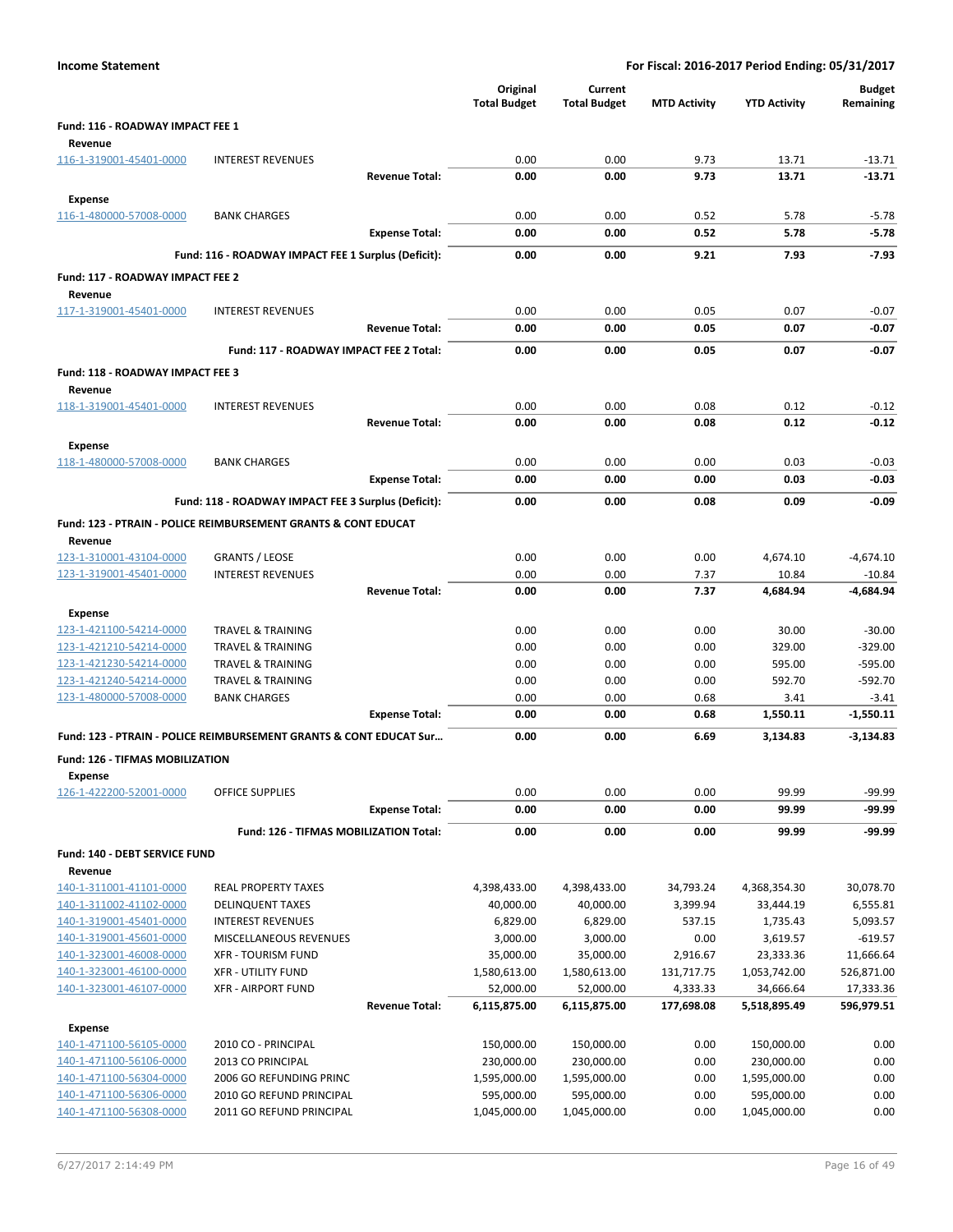| 176,000.00<br>176,000.00<br>0.00<br>2014 GO REFUND PRINCIPAL<br>0.00<br>176,000.00<br>140-1-471100-56310-0000<br>0.00<br>0.00<br>2014 GENERAL OBLIGATIONS PRINCIPAL<br>290,000.00<br>290,000.00<br>290,000.00<br>140-1-471100-56311-0000<br>0.00<br>0.00<br>140-1-471100-56312-0000<br><b>2015 GENERAL OBLIGATIONS PRINCIPAL</b><br>438,000.00<br>438,000.00<br>438,000.00<br>140-1-471200-56205-0000<br>191,788.00<br>191,788.00<br>0.00<br>97,018.75<br>94,769.25<br>2010 CO - INTEREST<br>16,198.00<br>140-1-471200-56206-0000<br>2013 CO INTEREST<br>30,349.00<br>30,349.00<br>0.00<br>14,151.00<br>0.00<br>241,250.00<br>2006 GO REFUNDING INT<br>522,375.00<br>522,375.00<br>281,125.00<br>140-1-471200-56404-0000<br>140-1-471200-56406-0000<br>2010 GO REFUND INTEREST<br>348,848.00<br>348,848.00<br>0.00<br>180,373.75<br>168,474.25<br>65,960.50<br>140-1-471200-56408-0000<br>2011 GO REFUND INTEREST<br>139,758.00<br>139,758.00<br>0.00<br>73,797.50<br>140-1-471200-56409-0000<br>117,392.00<br>117,392.00<br>60,530.25<br>56,861.75<br>2014 GENERAL OBLIGATIONS - INTEREST<br>0.00<br>79,543.80<br>140-1-471200-56410-0000<br>2015 GO - INTEREST<br>164,256.00<br>164,256.00<br>0.00<br>84,712.20<br>0.00<br>2014 GO REFUND INTEREST<br>32,280.00<br>32,280.00<br>17,020.00<br>15,260.00<br>140-1-471200-56411-0000<br>1,200.00<br>$-300.00$<br>140-1-475100-56002-0000<br><b>AGENT FEE</b><br>1,200.00<br>$-500.00$<br>1,500.00<br>$-22,915.00$<br>140-1-475100-56003-0000<br><b>ISSUANCE COSTS</b><br>0.00<br>0.00<br>0.00<br>22,915.00<br>140-1-475100-56005-0000<br>1,000.00<br>11,750.00<br>750.00<br>ARBITRAGE<br>12,500.00<br>12,500.00<br>140-1-480000-57008-0000<br><b>BANK CHARGES</b><br>1,900.00<br>1,900.00<br>32.64<br>597.62<br>1,302.38<br><b>Expense Total:</b><br>532.64<br>5,366,538.07<br>715,107.93<br>6,081,646.00<br>6,081,646.00<br>Fund: 140 - DEBT SERVICE FUND Surplus (Deficit):<br>$-118,128.42$<br>34,229.00<br>34,229.00<br>177,165.44<br>152,357.42<br>Fund: 160 - GENERAL CAPITAL IMPROVEMENT FUND<br>Revenue<br>160-1-310002-45321-0000<br>0.00<br>0.00<br>0.00<br>2,499,837.00<br>SALE OF EXCHANGE BLDG<br>$-2,499,837.00$<br>0.00<br>160-1-310002-45608-0000<br>PROJ REIMBURSEMENTS<br>0.00<br>4,000.00<br>4,000.00<br>$-4,000.00$<br>0.00<br>0.00<br>$-28,817.00$<br>160-1-310002-45611-0000<br><b>DONATIONS FOR PROJECTS</b><br>13,775.00<br>28,817.00<br>10,037.12<br>160-1-314004-41808-0000<br>FRANCHISE FEES/CABLE-SICFA<br>22,400.00<br>22,400.00<br>6,016.49<br>12,362.88<br>3,241.89<br>160-1-319001-45401-0000<br><b>INTEREST REVENUES</b><br>13,000.00<br>13,000.00<br>1,434.58<br>9,758.11<br>160-1-323001-46001-0000<br>1,370,000.00<br>685,000.00<br><b>XFR - GENERAL FUND</b><br>2,055,000.00<br>2,055,000.00<br>171,250.00<br><b>Revenue Total:</b><br>2,090,400.00<br>2,090,400.00<br>196,476.07<br>$-1,074,899.01$<br>3,165,299.01<br><b>Expense</b><br>160-1-421210-55201-0000<br>0.00<br>0.00<br>0.00<br>393.00<br>$-393.00$<br><b>EQUIPMENT PURCHASES</b><br>0.00<br>100,000.00<br>0.00<br>93,579.00<br>6,421.00<br>160-1-422200-55201-0000<br><b>EQUIPMENT PURCHASES</b><br>1,600,000.00<br>1,957,382.69<br>2,570.00<br>1,207,790.12<br>160-1-431200-53304-0000<br>STREET IMPROV PROGRAM<br>749,592.57<br>140,000.00<br>138,091.20<br>160-1-451100-55012-0000<br><b>CWIP / CONSTRUCTION</b><br>140,000.00<br>1,908.80<br>1,908.80<br>$-10,620.00$<br>160-1-455100-55003-0000<br><b>BUILDING IMPROVEMENTS</b><br>0.00<br>0.00<br>0.00<br>10,620.00<br>160-1-456100-55204-0000<br>15,000.00<br>15,000.00<br>0.00<br>15,000.00<br><b>OLD TOWN GREENVILLE</b><br>0.00<br>160-1-457100-54301-0000<br><b>SPECIAL EVENTS</b><br>0.00<br>0.00<br>0.00<br>3,295.34<br>$-3,295.34$<br>0.00<br>0.00<br>160-1-457100-55203-0000<br><b>FURNITURE/OFFICE EQUIP</b><br>0.00<br>56,000.00<br>$-56,000.00$<br>160-1-480000-55002-0000<br><b>IMPROVEMENTS</b><br>0.00<br>0.00<br>0.00<br>61,117.74<br>$-61, 117.74$<br>160-1-480000-55007-0000<br>CWIP / ENG/ARCHITECTS/MGMT<br>0.00<br>77,250.00<br>0.00<br>21,466.20<br>55,783.80<br>160-1-480000-55011-0000<br><b>CWIP / CONSTRUCTION TESTING</b><br>$-8,479.50$<br>0.00<br>0.00<br>0.00<br>8,479.50<br>160-1-480000-55012-0000<br><b>CWIP / CONSTRUCTION</b><br>0.00<br>849,991.32<br>170,588.58<br>1,747,392.69<br>$-897,401.37$<br><b>EQUIPMENT PURCHASES</b><br>0.00<br>$-54,178.49$<br>160-1-480000-55201-0000<br>0.00<br>0.00<br>54,178.49<br>160-1-480000-55203-0000<br><b>FURNITURE/OFFICE EQUIP</b><br>0.00<br>0.00<br>9,200.00<br>12,200.00<br>$-12,200.00$<br>160-1-480000-57008-0000<br>6,300.00<br>6,300.00<br>861.09<br>5,438.91<br><b>BANK CHARGES</b><br>36.82<br><b>Expense Total:</b><br>1,761,300.00<br>3,145,924.01<br>184,304.20<br>2,821,084.42<br>324,839.59<br>Fund: 160 - GENERAL CAPITAL IMPROVEMENT FUND Surplus (Deficit):<br>2,840,459.42<br>329,100.00<br>-1,055,524.01<br>12,171.87<br>$-3,895,983.43$<br>Fund: 161 - STREET CONSTRUCTION FUND<br>Revenue<br>0.00<br>0.00<br>627.01<br>882.55<br>$-882.55$<br>161-1-319001-45401-0000<br><b>INTEREST REVENUES</b><br><b>Revenue Total:</b><br>0.00<br>0.00<br>627.01<br>882.55<br>$-882.55$<br><b>Expense</b><br>161-1-480000-57008-0000<br>0.00<br>0.00<br>54.61<br><b>BANK CHARGES</b><br>221.46<br>$-221.46$<br><b>Expense Total:</b><br>0.00<br>0.00<br>54.61<br>221.46<br>$-221.46$<br>Fund: 161 - STREET CONSTRUCTION FUND Surplus (Deficit):<br>0.00<br>0.00<br>572.40<br>661.09<br>-661.09<br>Fund: 164 - 2013 CO CAPITAL FUND<br>Revenue<br>164-1-319001-45401-0000<br>0.00<br>0.00<br>24.74<br>119.40<br>$-119.40$<br><b>INTEREST REVENUES</b><br><b>Revenue Total:</b><br>0.00<br>0.00<br>24.74<br>119.40<br>$-119.40$ |  | Original            | Current             |                     |                     | <b>Budget</b> |
|-----------------------------------------------------------------------------------------------------------------------------------------------------------------------------------------------------------------------------------------------------------------------------------------------------------------------------------------------------------------------------------------------------------------------------------------------------------------------------------------------------------------------------------------------------------------------------------------------------------------------------------------------------------------------------------------------------------------------------------------------------------------------------------------------------------------------------------------------------------------------------------------------------------------------------------------------------------------------------------------------------------------------------------------------------------------------------------------------------------------------------------------------------------------------------------------------------------------------------------------------------------------------------------------------------------------------------------------------------------------------------------------------------------------------------------------------------------------------------------------------------------------------------------------------------------------------------------------------------------------------------------------------------------------------------------------------------------------------------------------------------------------------------------------------------------------------------------------------------------------------------------------------------------------------------------------------------------------------------------------------------------------------------------------------------------------------------------------------------------------------------------------------------------------------------------------------------------------------------------------------------------------------------------------------------------------------------------------------------------------------------------------------------------------------------------------------------------------------------------------------------------------------------------------------------------------------------------------------------------------------------------------------------------------------------------------------------------------------------------------------------------------------------------------------------------------------------------------------------------------------------------------------------------------------------------------------------------------------------------------------------------------------------------------------------------------------------------------------------------------------------------------------------------------------------------------------------------------------------------------------------------------------------------------------------------------------------------------------------------------------------------------------------------------------------------------------------------------------------------------------------------------------------------------------------------------------------------------------------------------------------------------------------------------------------------------------------------------------------------------------------------------------------------------------------------------------------------------------------------------------------------------------------------------------------------------------------------------------------------------------------------------------------------------------------------------------------------------------------------------------------------------------------------------------------------------------------------------------------------------------------------------------------------------------------------------------------------------------------------------------------------------------------------------------------------------------------------------------------------------------------------------------------------------------------------------------------------------------------------------------------------------------------------------------------------------------------------------------------------------------------------------------------------------------------------------------------------------------------------------------------------------------------------------------------------------------------------------------------------------------------------------------------------------------------------------------------------------------------------------------------------------------------------------------------------------------------------------------------------------------------------------------------------------------------------------------------------------------------------------------------------------------------------------------------------------------------------------------------------------------------------------------------------------------------------------------------------------------------------------------------------------------------------------------------------------------------------------------------|--|---------------------|---------------------|---------------------|---------------------|---------------|
|                                                                                                                                                                                                                                                                                                                                                                                                                                                                                                                                                                                                                                                                                                                                                                                                                                                                                                                                                                                                                                                                                                                                                                                                                                                                                                                                                                                                                                                                                                                                                                                                                                                                                                                                                                                                                                                                                                                                                                                                                                                                                                                                                                                                                                                                                                                                                                                                                                                                                                                                                                                                                                                                                                                                                                                                                                                                                                                                                                                                                                                                                                                                                                                                                                                                                                                                                                                                                                                                                                                                                                                                                                                                                                                                                                                                                                                                                                                                                                                                                                                                                                                                                                                                                                                                                                                                                                                                                                                                                                                                                                                                                                                                                                                                                                                                                                                                                                                                                                                                                                                                                                                                                                                                                                                                                                                                                                                                                                                                                                                                                                                                                                                                                                                             |  | <b>Total Budget</b> | <b>Total Budget</b> | <b>MTD Activity</b> | <b>YTD Activity</b> | Remaining     |
|                                                                                                                                                                                                                                                                                                                                                                                                                                                                                                                                                                                                                                                                                                                                                                                                                                                                                                                                                                                                                                                                                                                                                                                                                                                                                                                                                                                                                                                                                                                                                                                                                                                                                                                                                                                                                                                                                                                                                                                                                                                                                                                                                                                                                                                                                                                                                                                                                                                                                                                                                                                                                                                                                                                                                                                                                                                                                                                                                                                                                                                                                                                                                                                                                                                                                                                                                                                                                                                                                                                                                                                                                                                                                                                                                                                                                                                                                                                                                                                                                                                                                                                                                                                                                                                                                                                                                                                                                                                                                                                                                                                                                                                                                                                                                                                                                                                                                                                                                                                                                                                                                                                                                                                                                                                                                                                                                                                                                                                                                                                                                                                                                                                                                                                             |  |                     |                     |                     |                     |               |
|                                                                                                                                                                                                                                                                                                                                                                                                                                                                                                                                                                                                                                                                                                                                                                                                                                                                                                                                                                                                                                                                                                                                                                                                                                                                                                                                                                                                                                                                                                                                                                                                                                                                                                                                                                                                                                                                                                                                                                                                                                                                                                                                                                                                                                                                                                                                                                                                                                                                                                                                                                                                                                                                                                                                                                                                                                                                                                                                                                                                                                                                                                                                                                                                                                                                                                                                                                                                                                                                                                                                                                                                                                                                                                                                                                                                                                                                                                                                                                                                                                                                                                                                                                                                                                                                                                                                                                                                                                                                                                                                                                                                                                                                                                                                                                                                                                                                                                                                                                                                                                                                                                                                                                                                                                                                                                                                                                                                                                                                                                                                                                                                                                                                                                                             |  |                     |                     |                     |                     |               |
|                                                                                                                                                                                                                                                                                                                                                                                                                                                                                                                                                                                                                                                                                                                                                                                                                                                                                                                                                                                                                                                                                                                                                                                                                                                                                                                                                                                                                                                                                                                                                                                                                                                                                                                                                                                                                                                                                                                                                                                                                                                                                                                                                                                                                                                                                                                                                                                                                                                                                                                                                                                                                                                                                                                                                                                                                                                                                                                                                                                                                                                                                                                                                                                                                                                                                                                                                                                                                                                                                                                                                                                                                                                                                                                                                                                                                                                                                                                                                                                                                                                                                                                                                                                                                                                                                                                                                                                                                                                                                                                                                                                                                                                                                                                                                                                                                                                                                                                                                                                                                                                                                                                                                                                                                                                                                                                                                                                                                                                                                                                                                                                                                                                                                                                             |  |                     |                     |                     |                     |               |
|                                                                                                                                                                                                                                                                                                                                                                                                                                                                                                                                                                                                                                                                                                                                                                                                                                                                                                                                                                                                                                                                                                                                                                                                                                                                                                                                                                                                                                                                                                                                                                                                                                                                                                                                                                                                                                                                                                                                                                                                                                                                                                                                                                                                                                                                                                                                                                                                                                                                                                                                                                                                                                                                                                                                                                                                                                                                                                                                                                                                                                                                                                                                                                                                                                                                                                                                                                                                                                                                                                                                                                                                                                                                                                                                                                                                                                                                                                                                                                                                                                                                                                                                                                                                                                                                                                                                                                                                                                                                                                                                                                                                                                                                                                                                                                                                                                                                                                                                                                                                                                                                                                                                                                                                                                                                                                                                                                                                                                                                                                                                                                                                                                                                                                                             |  |                     |                     |                     |                     |               |
|                                                                                                                                                                                                                                                                                                                                                                                                                                                                                                                                                                                                                                                                                                                                                                                                                                                                                                                                                                                                                                                                                                                                                                                                                                                                                                                                                                                                                                                                                                                                                                                                                                                                                                                                                                                                                                                                                                                                                                                                                                                                                                                                                                                                                                                                                                                                                                                                                                                                                                                                                                                                                                                                                                                                                                                                                                                                                                                                                                                                                                                                                                                                                                                                                                                                                                                                                                                                                                                                                                                                                                                                                                                                                                                                                                                                                                                                                                                                                                                                                                                                                                                                                                                                                                                                                                                                                                                                                                                                                                                                                                                                                                                                                                                                                                                                                                                                                                                                                                                                                                                                                                                                                                                                                                                                                                                                                                                                                                                                                                                                                                                                                                                                                                                             |  |                     |                     |                     |                     |               |
|                                                                                                                                                                                                                                                                                                                                                                                                                                                                                                                                                                                                                                                                                                                                                                                                                                                                                                                                                                                                                                                                                                                                                                                                                                                                                                                                                                                                                                                                                                                                                                                                                                                                                                                                                                                                                                                                                                                                                                                                                                                                                                                                                                                                                                                                                                                                                                                                                                                                                                                                                                                                                                                                                                                                                                                                                                                                                                                                                                                                                                                                                                                                                                                                                                                                                                                                                                                                                                                                                                                                                                                                                                                                                                                                                                                                                                                                                                                                                                                                                                                                                                                                                                                                                                                                                                                                                                                                                                                                                                                                                                                                                                                                                                                                                                                                                                                                                                                                                                                                                                                                                                                                                                                                                                                                                                                                                                                                                                                                                                                                                                                                                                                                                                                             |  |                     |                     |                     |                     |               |
|                                                                                                                                                                                                                                                                                                                                                                                                                                                                                                                                                                                                                                                                                                                                                                                                                                                                                                                                                                                                                                                                                                                                                                                                                                                                                                                                                                                                                                                                                                                                                                                                                                                                                                                                                                                                                                                                                                                                                                                                                                                                                                                                                                                                                                                                                                                                                                                                                                                                                                                                                                                                                                                                                                                                                                                                                                                                                                                                                                                                                                                                                                                                                                                                                                                                                                                                                                                                                                                                                                                                                                                                                                                                                                                                                                                                                                                                                                                                                                                                                                                                                                                                                                                                                                                                                                                                                                                                                                                                                                                                                                                                                                                                                                                                                                                                                                                                                                                                                                                                                                                                                                                                                                                                                                                                                                                                                                                                                                                                                                                                                                                                                                                                                                                             |  |                     |                     |                     |                     |               |
|                                                                                                                                                                                                                                                                                                                                                                                                                                                                                                                                                                                                                                                                                                                                                                                                                                                                                                                                                                                                                                                                                                                                                                                                                                                                                                                                                                                                                                                                                                                                                                                                                                                                                                                                                                                                                                                                                                                                                                                                                                                                                                                                                                                                                                                                                                                                                                                                                                                                                                                                                                                                                                                                                                                                                                                                                                                                                                                                                                                                                                                                                                                                                                                                                                                                                                                                                                                                                                                                                                                                                                                                                                                                                                                                                                                                                                                                                                                                                                                                                                                                                                                                                                                                                                                                                                                                                                                                                                                                                                                                                                                                                                                                                                                                                                                                                                                                                                                                                                                                                                                                                                                                                                                                                                                                                                                                                                                                                                                                                                                                                                                                                                                                                                                             |  |                     |                     |                     |                     |               |
|                                                                                                                                                                                                                                                                                                                                                                                                                                                                                                                                                                                                                                                                                                                                                                                                                                                                                                                                                                                                                                                                                                                                                                                                                                                                                                                                                                                                                                                                                                                                                                                                                                                                                                                                                                                                                                                                                                                                                                                                                                                                                                                                                                                                                                                                                                                                                                                                                                                                                                                                                                                                                                                                                                                                                                                                                                                                                                                                                                                                                                                                                                                                                                                                                                                                                                                                                                                                                                                                                                                                                                                                                                                                                                                                                                                                                                                                                                                                                                                                                                                                                                                                                                                                                                                                                                                                                                                                                                                                                                                                                                                                                                                                                                                                                                                                                                                                                                                                                                                                                                                                                                                                                                                                                                                                                                                                                                                                                                                                                                                                                                                                                                                                                                                             |  |                     |                     |                     |                     |               |
|                                                                                                                                                                                                                                                                                                                                                                                                                                                                                                                                                                                                                                                                                                                                                                                                                                                                                                                                                                                                                                                                                                                                                                                                                                                                                                                                                                                                                                                                                                                                                                                                                                                                                                                                                                                                                                                                                                                                                                                                                                                                                                                                                                                                                                                                                                                                                                                                                                                                                                                                                                                                                                                                                                                                                                                                                                                                                                                                                                                                                                                                                                                                                                                                                                                                                                                                                                                                                                                                                                                                                                                                                                                                                                                                                                                                                                                                                                                                                                                                                                                                                                                                                                                                                                                                                                                                                                                                                                                                                                                                                                                                                                                                                                                                                                                                                                                                                                                                                                                                                                                                                                                                                                                                                                                                                                                                                                                                                                                                                                                                                                                                                                                                                                                             |  |                     |                     |                     |                     |               |
|                                                                                                                                                                                                                                                                                                                                                                                                                                                                                                                                                                                                                                                                                                                                                                                                                                                                                                                                                                                                                                                                                                                                                                                                                                                                                                                                                                                                                                                                                                                                                                                                                                                                                                                                                                                                                                                                                                                                                                                                                                                                                                                                                                                                                                                                                                                                                                                                                                                                                                                                                                                                                                                                                                                                                                                                                                                                                                                                                                                                                                                                                                                                                                                                                                                                                                                                                                                                                                                                                                                                                                                                                                                                                                                                                                                                                                                                                                                                                                                                                                                                                                                                                                                                                                                                                                                                                                                                                                                                                                                                                                                                                                                                                                                                                                                                                                                                                                                                                                                                                                                                                                                                                                                                                                                                                                                                                                                                                                                                                                                                                                                                                                                                                                                             |  |                     |                     |                     |                     |               |
|                                                                                                                                                                                                                                                                                                                                                                                                                                                                                                                                                                                                                                                                                                                                                                                                                                                                                                                                                                                                                                                                                                                                                                                                                                                                                                                                                                                                                                                                                                                                                                                                                                                                                                                                                                                                                                                                                                                                                                                                                                                                                                                                                                                                                                                                                                                                                                                                                                                                                                                                                                                                                                                                                                                                                                                                                                                                                                                                                                                                                                                                                                                                                                                                                                                                                                                                                                                                                                                                                                                                                                                                                                                                                                                                                                                                                                                                                                                                                                                                                                                                                                                                                                                                                                                                                                                                                                                                                                                                                                                                                                                                                                                                                                                                                                                                                                                                                                                                                                                                                                                                                                                                                                                                                                                                                                                                                                                                                                                                                                                                                                                                                                                                                                                             |  |                     |                     |                     |                     |               |
|                                                                                                                                                                                                                                                                                                                                                                                                                                                                                                                                                                                                                                                                                                                                                                                                                                                                                                                                                                                                                                                                                                                                                                                                                                                                                                                                                                                                                                                                                                                                                                                                                                                                                                                                                                                                                                                                                                                                                                                                                                                                                                                                                                                                                                                                                                                                                                                                                                                                                                                                                                                                                                                                                                                                                                                                                                                                                                                                                                                                                                                                                                                                                                                                                                                                                                                                                                                                                                                                                                                                                                                                                                                                                                                                                                                                                                                                                                                                                                                                                                                                                                                                                                                                                                                                                                                                                                                                                                                                                                                                                                                                                                                                                                                                                                                                                                                                                                                                                                                                                                                                                                                                                                                                                                                                                                                                                                                                                                                                                                                                                                                                                                                                                                                             |  |                     |                     |                     |                     |               |
|                                                                                                                                                                                                                                                                                                                                                                                                                                                                                                                                                                                                                                                                                                                                                                                                                                                                                                                                                                                                                                                                                                                                                                                                                                                                                                                                                                                                                                                                                                                                                                                                                                                                                                                                                                                                                                                                                                                                                                                                                                                                                                                                                                                                                                                                                                                                                                                                                                                                                                                                                                                                                                                                                                                                                                                                                                                                                                                                                                                                                                                                                                                                                                                                                                                                                                                                                                                                                                                                                                                                                                                                                                                                                                                                                                                                                                                                                                                                                                                                                                                                                                                                                                                                                                                                                                                                                                                                                                                                                                                                                                                                                                                                                                                                                                                                                                                                                                                                                                                                                                                                                                                                                                                                                                                                                                                                                                                                                                                                                                                                                                                                                                                                                                                             |  |                     |                     |                     |                     |               |
|                                                                                                                                                                                                                                                                                                                                                                                                                                                                                                                                                                                                                                                                                                                                                                                                                                                                                                                                                                                                                                                                                                                                                                                                                                                                                                                                                                                                                                                                                                                                                                                                                                                                                                                                                                                                                                                                                                                                                                                                                                                                                                                                                                                                                                                                                                                                                                                                                                                                                                                                                                                                                                                                                                                                                                                                                                                                                                                                                                                                                                                                                                                                                                                                                                                                                                                                                                                                                                                                                                                                                                                                                                                                                                                                                                                                                                                                                                                                                                                                                                                                                                                                                                                                                                                                                                                                                                                                                                                                                                                                                                                                                                                                                                                                                                                                                                                                                                                                                                                                                                                                                                                                                                                                                                                                                                                                                                                                                                                                                                                                                                                                                                                                                                                             |  |                     |                     |                     |                     |               |
|                                                                                                                                                                                                                                                                                                                                                                                                                                                                                                                                                                                                                                                                                                                                                                                                                                                                                                                                                                                                                                                                                                                                                                                                                                                                                                                                                                                                                                                                                                                                                                                                                                                                                                                                                                                                                                                                                                                                                                                                                                                                                                                                                                                                                                                                                                                                                                                                                                                                                                                                                                                                                                                                                                                                                                                                                                                                                                                                                                                                                                                                                                                                                                                                                                                                                                                                                                                                                                                                                                                                                                                                                                                                                                                                                                                                                                                                                                                                                                                                                                                                                                                                                                                                                                                                                                                                                                                                                                                                                                                                                                                                                                                                                                                                                                                                                                                                                                                                                                                                                                                                                                                                                                                                                                                                                                                                                                                                                                                                                                                                                                                                                                                                                                                             |  |                     |                     |                     |                     |               |
|                                                                                                                                                                                                                                                                                                                                                                                                                                                                                                                                                                                                                                                                                                                                                                                                                                                                                                                                                                                                                                                                                                                                                                                                                                                                                                                                                                                                                                                                                                                                                                                                                                                                                                                                                                                                                                                                                                                                                                                                                                                                                                                                                                                                                                                                                                                                                                                                                                                                                                                                                                                                                                                                                                                                                                                                                                                                                                                                                                                                                                                                                                                                                                                                                                                                                                                                                                                                                                                                                                                                                                                                                                                                                                                                                                                                                                                                                                                                                                                                                                                                                                                                                                                                                                                                                                                                                                                                                                                                                                                                                                                                                                                                                                                                                                                                                                                                                                                                                                                                                                                                                                                                                                                                                                                                                                                                                                                                                                                                                                                                                                                                                                                                                                                             |  |                     |                     |                     |                     |               |
|                                                                                                                                                                                                                                                                                                                                                                                                                                                                                                                                                                                                                                                                                                                                                                                                                                                                                                                                                                                                                                                                                                                                                                                                                                                                                                                                                                                                                                                                                                                                                                                                                                                                                                                                                                                                                                                                                                                                                                                                                                                                                                                                                                                                                                                                                                                                                                                                                                                                                                                                                                                                                                                                                                                                                                                                                                                                                                                                                                                                                                                                                                                                                                                                                                                                                                                                                                                                                                                                                                                                                                                                                                                                                                                                                                                                                                                                                                                                                                                                                                                                                                                                                                                                                                                                                                                                                                                                                                                                                                                                                                                                                                                                                                                                                                                                                                                                                                                                                                                                                                                                                                                                                                                                                                                                                                                                                                                                                                                                                                                                                                                                                                                                                                                             |  |                     |                     |                     |                     |               |
|                                                                                                                                                                                                                                                                                                                                                                                                                                                                                                                                                                                                                                                                                                                                                                                                                                                                                                                                                                                                                                                                                                                                                                                                                                                                                                                                                                                                                                                                                                                                                                                                                                                                                                                                                                                                                                                                                                                                                                                                                                                                                                                                                                                                                                                                                                                                                                                                                                                                                                                                                                                                                                                                                                                                                                                                                                                                                                                                                                                                                                                                                                                                                                                                                                                                                                                                                                                                                                                                                                                                                                                                                                                                                                                                                                                                                                                                                                                                                                                                                                                                                                                                                                                                                                                                                                                                                                                                                                                                                                                                                                                                                                                                                                                                                                                                                                                                                                                                                                                                                                                                                                                                                                                                                                                                                                                                                                                                                                                                                                                                                                                                                                                                                                                             |  |                     |                     |                     |                     |               |
|                                                                                                                                                                                                                                                                                                                                                                                                                                                                                                                                                                                                                                                                                                                                                                                                                                                                                                                                                                                                                                                                                                                                                                                                                                                                                                                                                                                                                                                                                                                                                                                                                                                                                                                                                                                                                                                                                                                                                                                                                                                                                                                                                                                                                                                                                                                                                                                                                                                                                                                                                                                                                                                                                                                                                                                                                                                                                                                                                                                                                                                                                                                                                                                                                                                                                                                                                                                                                                                                                                                                                                                                                                                                                                                                                                                                                                                                                                                                                                                                                                                                                                                                                                                                                                                                                                                                                                                                                                                                                                                                                                                                                                                                                                                                                                                                                                                                                                                                                                                                                                                                                                                                                                                                                                                                                                                                                                                                                                                                                                                                                                                                                                                                                                                             |  |                     |                     |                     |                     |               |
|                                                                                                                                                                                                                                                                                                                                                                                                                                                                                                                                                                                                                                                                                                                                                                                                                                                                                                                                                                                                                                                                                                                                                                                                                                                                                                                                                                                                                                                                                                                                                                                                                                                                                                                                                                                                                                                                                                                                                                                                                                                                                                                                                                                                                                                                                                                                                                                                                                                                                                                                                                                                                                                                                                                                                                                                                                                                                                                                                                                                                                                                                                                                                                                                                                                                                                                                                                                                                                                                                                                                                                                                                                                                                                                                                                                                                                                                                                                                                                                                                                                                                                                                                                                                                                                                                                                                                                                                                                                                                                                                                                                                                                                                                                                                                                                                                                                                                                                                                                                                                                                                                                                                                                                                                                                                                                                                                                                                                                                                                                                                                                                                                                                                                                                             |  |                     |                     |                     |                     |               |
|                                                                                                                                                                                                                                                                                                                                                                                                                                                                                                                                                                                                                                                                                                                                                                                                                                                                                                                                                                                                                                                                                                                                                                                                                                                                                                                                                                                                                                                                                                                                                                                                                                                                                                                                                                                                                                                                                                                                                                                                                                                                                                                                                                                                                                                                                                                                                                                                                                                                                                                                                                                                                                                                                                                                                                                                                                                                                                                                                                                                                                                                                                                                                                                                                                                                                                                                                                                                                                                                                                                                                                                                                                                                                                                                                                                                                                                                                                                                                                                                                                                                                                                                                                                                                                                                                                                                                                                                                                                                                                                                                                                                                                                                                                                                                                                                                                                                                                                                                                                                                                                                                                                                                                                                                                                                                                                                                                                                                                                                                                                                                                                                                                                                                                                             |  |                     |                     |                     |                     |               |
|                                                                                                                                                                                                                                                                                                                                                                                                                                                                                                                                                                                                                                                                                                                                                                                                                                                                                                                                                                                                                                                                                                                                                                                                                                                                                                                                                                                                                                                                                                                                                                                                                                                                                                                                                                                                                                                                                                                                                                                                                                                                                                                                                                                                                                                                                                                                                                                                                                                                                                                                                                                                                                                                                                                                                                                                                                                                                                                                                                                                                                                                                                                                                                                                                                                                                                                                                                                                                                                                                                                                                                                                                                                                                                                                                                                                                                                                                                                                                                                                                                                                                                                                                                                                                                                                                                                                                                                                                                                                                                                                                                                                                                                                                                                                                                                                                                                                                                                                                                                                                                                                                                                                                                                                                                                                                                                                                                                                                                                                                                                                                                                                                                                                                                                             |  |                     |                     |                     |                     |               |
|                                                                                                                                                                                                                                                                                                                                                                                                                                                                                                                                                                                                                                                                                                                                                                                                                                                                                                                                                                                                                                                                                                                                                                                                                                                                                                                                                                                                                                                                                                                                                                                                                                                                                                                                                                                                                                                                                                                                                                                                                                                                                                                                                                                                                                                                                                                                                                                                                                                                                                                                                                                                                                                                                                                                                                                                                                                                                                                                                                                                                                                                                                                                                                                                                                                                                                                                                                                                                                                                                                                                                                                                                                                                                                                                                                                                                                                                                                                                                                                                                                                                                                                                                                                                                                                                                                                                                                                                                                                                                                                                                                                                                                                                                                                                                                                                                                                                                                                                                                                                                                                                                                                                                                                                                                                                                                                                                                                                                                                                                                                                                                                                                                                                                                                             |  |                     |                     |                     |                     |               |
|                                                                                                                                                                                                                                                                                                                                                                                                                                                                                                                                                                                                                                                                                                                                                                                                                                                                                                                                                                                                                                                                                                                                                                                                                                                                                                                                                                                                                                                                                                                                                                                                                                                                                                                                                                                                                                                                                                                                                                                                                                                                                                                                                                                                                                                                                                                                                                                                                                                                                                                                                                                                                                                                                                                                                                                                                                                                                                                                                                                                                                                                                                                                                                                                                                                                                                                                                                                                                                                                                                                                                                                                                                                                                                                                                                                                                                                                                                                                                                                                                                                                                                                                                                                                                                                                                                                                                                                                                                                                                                                                                                                                                                                                                                                                                                                                                                                                                                                                                                                                                                                                                                                                                                                                                                                                                                                                                                                                                                                                                                                                                                                                                                                                                                                             |  |                     |                     |                     |                     |               |
|                                                                                                                                                                                                                                                                                                                                                                                                                                                                                                                                                                                                                                                                                                                                                                                                                                                                                                                                                                                                                                                                                                                                                                                                                                                                                                                                                                                                                                                                                                                                                                                                                                                                                                                                                                                                                                                                                                                                                                                                                                                                                                                                                                                                                                                                                                                                                                                                                                                                                                                                                                                                                                                                                                                                                                                                                                                                                                                                                                                                                                                                                                                                                                                                                                                                                                                                                                                                                                                                                                                                                                                                                                                                                                                                                                                                                                                                                                                                                                                                                                                                                                                                                                                                                                                                                                                                                                                                                                                                                                                                                                                                                                                                                                                                                                                                                                                                                                                                                                                                                                                                                                                                                                                                                                                                                                                                                                                                                                                                                                                                                                                                                                                                                                                             |  |                     |                     |                     |                     |               |
|                                                                                                                                                                                                                                                                                                                                                                                                                                                                                                                                                                                                                                                                                                                                                                                                                                                                                                                                                                                                                                                                                                                                                                                                                                                                                                                                                                                                                                                                                                                                                                                                                                                                                                                                                                                                                                                                                                                                                                                                                                                                                                                                                                                                                                                                                                                                                                                                                                                                                                                                                                                                                                                                                                                                                                                                                                                                                                                                                                                                                                                                                                                                                                                                                                                                                                                                                                                                                                                                                                                                                                                                                                                                                                                                                                                                                                                                                                                                                                                                                                                                                                                                                                                                                                                                                                                                                                                                                                                                                                                                                                                                                                                                                                                                                                                                                                                                                                                                                                                                                                                                                                                                                                                                                                                                                                                                                                                                                                                                                                                                                                                                                                                                                                                             |  |                     |                     |                     |                     |               |
|                                                                                                                                                                                                                                                                                                                                                                                                                                                                                                                                                                                                                                                                                                                                                                                                                                                                                                                                                                                                                                                                                                                                                                                                                                                                                                                                                                                                                                                                                                                                                                                                                                                                                                                                                                                                                                                                                                                                                                                                                                                                                                                                                                                                                                                                                                                                                                                                                                                                                                                                                                                                                                                                                                                                                                                                                                                                                                                                                                                                                                                                                                                                                                                                                                                                                                                                                                                                                                                                                                                                                                                                                                                                                                                                                                                                                                                                                                                                                                                                                                                                                                                                                                                                                                                                                                                                                                                                                                                                                                                                                                                                                                                                                                                                                                                                                                                                                                                                                                                                                                                                                                                                                                                                                                                                                                                                                                                                                                                                                                                                                                                                                                                                                                                             |  |                     |                     |                     |                     |               |
|                                                                                                                                                                                                                                                                                                                                                                                                                                                                                                                                                                                                                                                                                                                                                                                                                                                                                                                                                                                                                                                                                                                                                                                                                                                                                                                                                                                                                                                                                                                                                                                                                                                                                                                                                                                                                                                                                                                                                                                                                                                                                                                                                                                                                                                                                                                                                                                                                                                                                                                                                                                                                                                                                                                                                                                                                                                                                                                                                                                                                                                                                                                                                                                                                                                                                                                                                                                                                                                                                                                                                                                                                                                                                                                                                                                                                                                                                                                                                                                                                                                                                                                                                                                                                                                                                                                                                                                                                                                                                                                                                                                                                                                                                                                                                                                                                                                                                                                                                                                                                                                                                                                                                                                                                                                                                                                                                                                                                                                                                                                                                                                                                                                                                                                             |  |                     |                     |                     |                     |               |
|                                                                                                                                                                                                                                                                                                                                                                                                                                                                                                                                                                                                                                                                                                                                                                                                                                                                                                                                                                                                                                                                                                                                                                                                                                                                                                                                                                                                                                                                                                                                                                                                                                                                                                                                                                                                                                                                                                                                                                                                                                                                                                                                                                                                                                                                                                                                                                                                                                                                                                                                                                                                                                                                                                                                                                                                                                                                                                                                                                                                                                                                                                                                                                                                                                                                                                                                                                                                                                                                                                                                                                                                                                                                                                                                                                                                                                                                                                                                                                                                                                                                                                                                                                                                                                                                                                                                                                                                                                                                                                                                                                                                                                                                                                                                                                                                                                                                                                                                                                                                                                                                                                                                                                                                                                                                                                                                                                                                                                                                                                                                                                                                                                                                                                                             |  |                     |                     |                     |                     |               |
|                                                                                                                                                                                                                                                                                                                                                                                                                                                                                                                                                                                                                                                                                                                                                                                                                                                                                                                                                                                                                                                                                                                                                                                                                                                                                                                                                                                                                                                                                                                                                                                                                                                                                                                                                                                                                                                                                                                                                                                                                                                                                                                                                                                                                                                                                                                                                                                                                                                                                                                                                                                                                                                                                                                                                                                                                                                                                                                                                                                                                                                                                                                                                                                                                                                                                                                                                                                                                                                                                                                                                                                                                                                                                                                                                                                                                                                                                                                                                                                                                                                                                                                                                                                                                                                                                                                                                                                                                                                                                                                                                                                                                                                                                                                                                                                                                                                                                                                                                                                                                                                                                                                                                                                                                                                                                                                                                                                                                                                                                                                                                                                                                                                                                                                             |  |                     |                     |                     |                     |               |
|                                                                                                                                                                                                                                                                                                                                                                                                                                                                                                                                                                                                                                                                                                                                                                                                                                                                                                                                                                                                                                                                                                                                                                                                                                                                                                                                                                                                                                                                                                                                                                                                                                                                                                                                                                                                                                                                                                                                                                                                                                                                                                                                                                                                                                                                                                                                                                                                                                                                                                                                                                                                                                                                                                                                                                                                                                                                                                                                                                                                                                                                                                                                                                                                                                                                                                                                                                                                                                                                                                                                                                                                                                                                                                                                                                                                                                                                                                                                                                                                                                                                                                                                                                                                                                                                                                                                                                                                                                                                                                                                                                                                                                                                                                                                                                                                                                                                                                                                                                                                                                                                                                                                                                                                                                                                                                                                                                                                                                                                                                                                                                                                                                                                                                                             |  |                     |                     |                     |                     |               |
|                                                                                                                                                                                                                                                                                                                                                                                                                                                                                                                                                                                                                                                                                                                                                                                                                                                                                                                                                                                                                                                                                                                                                                                                                                                                                                                                                                                                                                                                                                                                                                                                                                                                                                                                                                                                                                                                                                                                                                                                                                                                                                                                                                                                                                                                                                                                                                                                                                                                                                                                                                                                                                                                                                                                                                                                                                                                                                                                                                                                                                                                                                                                                                                                                                                                                                                                                                                                                                                                                                                                                                                                                                                                                                                                                                                                                                                                                                                                                                                                                                                                                                                                                                                                                                                                                                                                                                                                                                                                                                                                                                                                                                                                                                                                                                                                                                                                                                                                                                                                                                                                                                                                                                                                                                                                                                                                                                                                                                                                                                                                                                                                                                                                                                                             |  |                     |                     |                     |                     |               |
|                                                                                                                                                                                                                                                                                                                                                                                                                                                                                                                                                                                                                                                                                                                                                                                                                                                                                                                                                                                                                                                                                                                                                                                                                                                                                                                                                                                                                                                                                                                                                                                                                                                                                                                                                                                                                                                                                                                                                                                                                                                                                                                                                                                                                                                                                                                                                                                                                                                                                                                                                                                                                                                                                                                                                                                                                                                                                                                                                                                                                                                                                                                                                                                                                                                                                                                                                                                                                                                                                                                                                                                                                                                                                                                                                                                                                                                                                                                                                                                                                                                                                                                                                                                                                                                                                                                                                                                                                                                                                                                                                                                                                                                                                                                                                                                                                                                                                                                                                                                                                                                                                                                                                                                                                                                                                                                                                                                                                                                                                                                                                                                                                                                                                                                             |  |                     |                     |                     |                     |               |
|                                                                                                                                                                                                                                                                                                                                                                                                                                                                                                                                                                                                                                                                                                                                                                                                                                                                                                                                                                                                                                                                                                                                                                                                                                                                                                                                                                                                                                                                                                                                                                                                                                                                                                                                                                                                                                                                                                                                                                                                                                                                                                                                                                                                                                                                                                                                                                                                                                                                                                                                                                                                                                                                                                                                                                                                                                                                                                                                                                                                                                                                                                                                                                                                                                                                                                                                                                                                                                                                                                                                                                                                                                                                                                                                                                                                                                                                                                                                                                                                                                                                                                                                                                                                                                                                                                                                                                                                                                                                                                                                                                                                                                                                                                                                                                                                                                                                                                                                                                                                                                                                                                                                                                                                                                                                                                                                                                                                                                                                                                                                                                                                                                                                                                                             |  |                     |                     |                     |                     |               |
|                                                                                                                                                                                                                                                                                                                                                                                                                                                                                                                                                                                                                                                                                                                                                                                                                                                                                                                                                                                                                                                                                                                                                                                                                                                                                                                                                                                                                                                                                                                                                                                                                                                                                                                                                                                                                                                                                                                                                                                                                                                                                                                                                                                                                                                                                                                                                                                                                                                                                                                                                                                                                                                                                                                                                                                                                                                                                                                                                                                                                                                                                                                                                                                                                                                                                                                                                                                                                                                                                                                                                                                                                                                                                                                                                                                                                                                                                                                                                                                                                                                                                                                                                                                                                                                                                                                                                                                                                                                                                                                                                                                                                                                                                                                                                                                                                                                                                                                                                                                                                                                                                                                                                                                                                                                                                                                                                                                                                                                                                                                                                                                                                                                                                                                             |  |                     |                     |                     |                     |               |
|                                                                                                                                                                                                                                                                                                                                                                                                                                                                                                                                                                                                                                                                                                                                                                                                                                                                                                                                                                                                                                                                                                                                                                                                                                                                                                                                                                                                                                                                                                                                                                                                                                                                                                                                                                                                                                                                                                                                                                                                                                                                                                                                                                                                                                                                                                                                                                                                                                                                                                                                                                                                                                                                                                                                                                                                                                                                                                                                                                                                                                                                                                                                                                                                                                                                                                                                                                                                                                                                                                                                                                                                                                                                                                                                                                                                                                                                                                                                                                                                                                                                                                                                                                                                                                                                                                                                                                                                                                                                                                                                                                                                                                                                                                                                                                                                                                                                                                                                                                                                                                                                                                                                                                                                                                                                                                                                                                                                                                                                                                                                                                                                                                                                                                                             |  |                     |                     |                     |                     |               |
|                                                                                                                                                                                                                                                                                                                                                                                                                                                                                                                                                                                                                                                                                                                                                                                                                                                                                                                                                                                                                                                                                                                                                                                                                                                                                                                                                                                                                                                                                                                                                                                                                                                                                                                                                                                                                                                                                                                                                                                                                                                                                                                                                                                                                                                                                                                                                                                                                                                                                                                                                                                                                                                                                                                                                                                                                                                                                                                                                                                                                                                                                                                                                                                                                                                                                                                                                                                                                                                                                                                                                                                                                                                                                                                                                                                                                                                                                                                                                                                                                                                                                                                                                                                                                                                                                                                                                                                                                                                                                                                                                                                                                                                                                                                                                                                                                                                                                                                                                                                                                                                                                                                                                                                                                                                                                                                                                                                                                                                                                                                                                                                                                                                                                                                             |  |                     |                     |                     |                     |               |
|                                                                                                                                                                                                                                                                                                                                                                                                                                                                                                                                                                                                                                                                                                                                                                                                                                                                                                                                                                                                                                                                                                                                                                                                                                                                                                                                                                                                                                                                                                                                                                                                                                                                                                                                                                                                                                                                                                                                                                                                                                                                                                                                                                                                                                                                                                                                                                                                                                                                                                                                                                                                                                                                                                                                                                                                                                                                                                                                                                                                                                                                                                                                                                                                                                                                                                                                                                                                                                                                                                                                                                                                                                                                                                                                                                                                                                                                                                                                                                                                                                                                                                                                                                                                                                                                                                                                                                                                                                                                                                                                                                                                                                                                                                                                                                                                                                                                                                                                                                                                                                                                                                                                                                                                                                                                                                                                                                                                                                                                                                                                                                                                                                                                                                                             |  |                     |                     |                     |                     |               |
|                                                                                                                                                                                                                                                                                                                                                                                                                                                                                                                                                                                                                                                                                                                                                                                                                                                                                                                                                                                                                                                                                                                                                                                                                                                                                                                                                                                                                                                                                                                                                                                                                                                                                                                                                                                                                                                                                                                                                                                                                                                                                                                                                                                                                                                                                                                                                                                                                                                                                                                                                                                                                                                                                                                                                                                                                                                                                                                                                                                                                                                                                                                                                                                                                                                                                                                                                                                                                                                                                                                                                                                                                                                                                                                                                                                                                                                                                                                                                                                                                                                                                                                                                                                                                                                                                                                                                                                                                                                                                                                                                                                                                                                                                                                                                                                                                                                                                                                                                                                                                                                                                                                                                                                                                                                                                                                                                                                                                                                                                                                                                                                                                                                                                                                             |  |                     |                     |                     |                     |               |
|                                                                                                                                                                                                                                                                                                                                                                                                                                                                                                                                                                                                                                                                                                                                                                                                                                                                                                                                                                                                                                                                                                                                                                                                                                                                                                                                                                                                                                                                                                                                                                                                                                                                                                                                                                                                                                                                                                                                                                                                                                                                                                                                                                                                                                                                                                                                                                                                                                                                                                                                                                                                                                                                                                                                                                                                                                                                                                                                                                                                                                                                                                                                                                                                                                                                                                                                                                                                                                                                                                                                                                                                                                                                                                                                                                                                                                                                                                                                                                                                                                                                                                                                                                                                                                                                                                                                                                                                                                                                                                                                                                                                                                                                                                                                                                                                                                                                                                                                                                                                                                                                                                                                                                                                                                                                                                                                                                                                                                                                                                                                                                                                                                                                                                                             |  |                     |                     |                     |                     |               |
|                                                                                                                                                                                                                                                                                                                                                                                                                                                                                                                                                                                                                                                                                                                                                                                                                                                                                                                                                                                                                                                                                                                                                                                                                                                                                                                                                                                                                                                                                                                                                                                                                                                                                                                                                                                                                                                                                                                                                                                                                                                                                                                                                                                                                                                                                                                                                                                                                                                                                                                                                                                                                                                                                                                                                                                                                                                                                                                                                                                                                                                                                                                                                                                                                                                                                                                                                                                                                                                                                                                                                                                                                                                                                                                                                                                                                                                                                                                                                                                                                                                                                                                                                                                                                                                                                                                                                                                                                                                                                                                                                                                                                                                                                                                                                                                                                                                                                                                                                                                                                                                                                                                                                                                                                                                                                                                                                                                                                                                                                                                                                                                                                                                                                                                             |  |                     |                     |                     |                     |               |
|                                                                                                                                                                                                                                                                                                                                                                                                                                                                                                                                                                                                                                                                                                                                                                                                                                                                                                                                                                                                                                                                                                                                                                                                                                                                                                                                                                                                                                                                                                                                                                                                                                                                                                                                                                                                                                                                                                                                                                                                                                                                                                                                                                                                                                                                                                                                                                                                                                                                                                                                                                                                                                                                                                                                                                                                                                                                                                                                                                                                                                                                                                                                                                                                                                                                                                                                                                                                                                                                                                                                                                                                                                                                                                                                                                                                                                                                                                                                                                                                                                                                                                                                                                                                                                                                                                                                                                                                                                                                                                                                                                                                                                                                                                                                                                                                                                                                                                                                                                                                                                                                                                                                                                                                                                                                                                                                                                                                                                                                                                                                                                                                                                                                                                                             |  |                     |                     |                     |                     |               |
|                                                                                                                                                                                                                                                                                                                                                                                                                                                                                                                                                                                                                                                                                                                                                                                                                                                                                                                                                                                                                                                                                                                                                                                                                                                                                                                                                                                                                                                                                                                                                                                                                                                                                                                                                                                                                                                                                                                                                                                                                                                                                                                                                                                                                                                                                                                                                                                                                                                                                                                                                                                                                                                                                                                                                                                                                                                                                                                                                                                                                                                                                                                                                                                                                                                                                                                                                                                                                                                                                                                                                                                                                                                                                                                                                                                                                                                                                                                                                                                                                                                                                                                                                                                                                                                                                                                                                                                                                                                                                                                                                                                                                                                                                                                                                                                                                                                                                                                                                                                                                                                                                                                                                                                                                                                                                                                                                                                                                                                                                                                                                                                                                                                                                                                             |  |                     |                     |                     |                     |               |
|                                                                                                                                                                                                                                                                                                                                                                                                                                                                                                                                                                                                                                                                                                                                                                                                                                                                                                                                                                                                                                                                                                                                                                                                                                                                                                                                                                                                                                                                                                                                                                                                                                                                                                                                                                                                                                                                                                                                                                                                                                                                                                                                                                                                                                                                                                                                                                                                                                                                                                                                                                                                                                                                                                                                                                                                                                                                                                                                                                                                                                                                                                                                                                                                                                                                                                                                                                                                                                                                                                                                                                                                                                                                                                                                                                                                                                                                                                                                                                                                                                                                                                                                                                                                                                                                                                                                                                                                                                                                                                                                                                                                                                                                                                                                                                                                                                                                                                                                                                                                                                                                                                                                                                                                                                                                                                                                                                                                                                                                                                                                                                                                                                                                                                                             |  |                     |                     |                     |                     |               |
|                                                                                                                                                                                                                                                                                                                                                                                                                                                                                                                                                                                                                                                                                                                                                                                                                                                                                                                                                                                                                                                                                                                                                                                                                                                                                                                                                                                                                                                                                                                                                                                                                                                                                                                                                                                                                                                                                                                                                                                                                                                                                                                                                                                                                                                                                                                                                                                                                                                                                                                                                                                                                                                                                                                                                                                                                                                                                                                                                                                                                                                                                                                                                                                                                                                                                                                                                                                                                                                                                                                                                                                                                                                                                                                                                                                                                                                                                                                                                                                                                                                                                                                                                                                                                                                                                                                                                                                                                                                                                                                                                                                                                                                                                                                                                                                                                                                                                                                                                                                                                                                                                                                                                                                                                                                                                                                                                                                                                                                                                                                                                                                                                                                                                                                             |  |                     |                     |                     |                     |               |
|                                                                                                                                                                                                                                                                                                                                                                                                                                                                                                                                                                                                                                                                                                                                                                                                                                                                                                                                                                                                                                                                                                                                                                                                                                                                                                                                                                                                                                                                                                                                                                                                                                                                                                                                                                                                                                                                                                                                                                                                                                                                                                                                                                                                                                                                                                                                                                                                                                                                                                                                                                                                                                                                                                                                                                                                                                                                                                                                                                                                                                                                                                                                                                                                                                                                                                                                                                                                                                                                                                                                                                                                                                                                                                                                                                                                                                                                                                                                                                                                                                                                                                                                                                                                                                                                                                                                                                                                                                                                                                                                                                                                                                                                                                                                                                                                                                                                                                                                                                                                                                                                                                                                                                                                                                                                                                                                                                                                                                                                                                                                                                                                                                                                                                                             |  |                     |                     |                     |                     |               |
|                                                                                                                                                                                                                                                                                                                                                                                                                                                                                                                                                                                                                                                                                                                                                                                                                                                                                                                                                                                                                                                                                                                                                                                                                                                                                                                                                                                                                                                                                                                                                                                                                                                                                                                                                                                                                                                                                                                                                                                                                                                                                                                                                                                                                                                                                                                                                                                                                                                                                                                                                                                                                                                                                                                                                                                                                                                                                                                                                                                                                                                                                                                                                                                                                                                                                                                                                                                                                                                                                                                                                                                                                                                                                                                                                                                                                                                                                                                                                                                                                                                                                                                                                                                                                                                                                                                                                                                                                                                                                                                                                                                                                                                                                                                                                                                                                                                                                                                                                                                                                                                                                                                                                                                                                                                                                                                                                                                                                                                                                                                                                                                                                                                                                                                             |  |                     |                     |                     |                     |               |
|                                                                                                                                                                                                                                                                                                                                                                                                                                                                                                                                                                                                                                                                                                                                                                                                                                                                                                                                                                                                                                                                                                                                                                                                                                                                                                                                                                                                                                                                                                                                                                                                                                                                                                                                                                                                                                                                                                                                                                                                                                                                                                                                                                                                                                                                                                                                                                                                                                                                                                                                                                                                                                                                                                                                                                                                                                                                                                                                                                                                                                                                                                                                                                                                                                                                                                                                                                                                                                                                                                                                                                                                                                                                                                                                                                                                                                                                                                                                                                                                                                                                                                                                                                                                                                                                                                                                                                                                                                                                                                                                                                                                                                                                                                                                                                                                                                                                                                                                                                                                                                                                                                                                                                                                                                                                                                                                                                                                                                                                                                                                                                                                                                                                                                                             |  |                     |                     |                     |                     |               |
|                                                                                                                                                                                                                                                                                                                                                                                                                                                                                                                                                                                                                                                                                                                                                                                                                                                                                                                                                                                                                                                                                                                                                                                                                                                                                                                                                                                                                                                                                                                                                                                                                                                                                                                                                                                                                                                                                                                                                                                                                                                                                                                                                                                                                                                                                                                                                                                                                                                                                                                                                                                                                                                                                                                                                                                                                                                                                                                                                                                                                                                                                                                                                                                                                                                                                                                                                                                                                                                                                                                                                                                                                                                                                                                                                                                                                                                                                                                                                                                                                                                                                                                                                                                                                                                                                                                                                                                                                                                                                                                                                                                                                                                                                                                                                                                                                                                                                                                                                                                                                                                                                                                                                                                                                                                                                                                                                                                                                                                                                                                                                                                                                                                                                                                             |  |                     |                     |                     |                     |               |
|                                                                                                                                                                                                                                                                                                                                                                                                                                                                                                                                                                                                                                                                                                                                                                                                                                                                                                                                                                                                                                                                                                                                                                                                                                                                                                                                                                                                                                                                                                                                                                                                                                                                                                                                                                                                                                                                                                                                                                                                                                                                                                                                                                                                                                                                                                                                                                                                                                                                                                                                                                                                                                                                                                                                                                                                                                                                                                                                                                                                                                                                                                                                                                                                                                                                                                                                                                                                                                                                                                                                                                                                                                                                                                                                                                                                                                                                                                                                                                                                                                                                                                                                                                                                                                                                                                                                                                                                                                                                                                                                                                                                                                                                                                                                                                                                                                                                                                                                                                                                                                                                                                                                                                                                                                                                                                                                                                                                                                                                                                                                                                                                                                                                                                                             |  |                     |                     |                     |                     |               |
|                                                                                                                                                                                                                                                                                                                                                                                                                                                                                                                                                                                                                                                                                                                                                                                                                                                                                                                                                                                                                                                                                                                                                                                                                                                                                                                                                                                                                                                                                                                                                                                                                                                                                                                                                                                                                                                                                                                                                                                                                                                                                                                                                                                                                                                                                                                                                                                                                                                                                                                                                                                                                                                                                                                                                                                                                                                                                                                                                                                                                                                                                                                                                                                                                                                                                                                                                                                                                                                                                                                                                                                                                                                                                                                                                                                                                                                                                                                                                                                                                                                                                                                                                                                                                                                                                                                                                                                                                                                                                                                                                                                                                                                                                                                                                                                                                                                                                                                                                                                                                                                                                                                                                                                                                                                                                                                                                                                                                                                                                                                                                                                                                                                                                                                             |  |                     |                     |                     |                     |               |
|                                                                                                                                                                                                                                                                                                                                                                                                                                                                                                                                                                                                                                                                                                                                                                                                                                                                                                                                                                                                                                                                                                                                                                                                                                                                                                                                                                                                                                                                                                                                                                                                                                                                                                                                                                                                                                                                                                                                                                                                                                                                                                                                                                                                                                                                                                                                                                                                                                                                                                                                                                                                                                                                                                                                                                                                                                                                                                                                                                                                                                                                                                                                                                                                                                                                                                                                                                                                                                                                                                                                                                                                                                                                                                                                                                                                                                                                                                                                                                                                                                                                                                                                                                                                                                                                                                                                                                                                                                                                                                                                                                                                                                                                                                                                                                                                                                                                                                                                                                                                                                                                                                                                                                                                                                                                                                                                                                                                                                                                                                                                                                                                                                                                                                                             |  |                     |                     |                     |                     |               |
|                                                                                                                                                                                                                                                                                                                                                                                                                                                                                                                                                                                                                                                                                                                                                                                                                                                                                                                                                                                                                                                                                                                                                                                                                                                                                                                                                                                                                                                                                                                                                                                                                                                                                                                                                                                                                                                                                                                                                                                                                                                                                                                                                                                                                                                                                                                                                                                                                                                                                                                                                                                                                                                                                                                                                                                                                                                                                                                                                                                                                                                                                                                                                                                                                                                                                                                                                                                                                                                                                                                                                                                                                                                                                                                                                                                                                                                                                                                                                                                                                                                                                                                                                                                                                                                                                                                                                                                                                                                                                                                                                                                                                                                                                                                                                                                                                                                                                                                                                                                                                                                                                                                                                                                                                                                                                                                                                                                                                                                                                                                                                                                                                                                                                                                             |  |                     |                     |                     |                     |               |
|                                                                                                                                                                                                                                                                                                                                                                                                                                                                                                                                                                                                                                                                                                                                                                                                                                                                                                                                                                                                                                                                                                                                                                                                                                                                                                                                                                                                                                                                                                                                                                                                                                                                                                                                                                                                                                                                                                                                                                                                                                                                                                                                                                                                                                                                                                                                                                                                                                                                                                                                                                                                                                                                                                                                                                                                                                                                                                                                                                                                                                                                                                                                                                                                                                                                                                                                                                                                                                                                                                                                                                                                                                                                                                                                                                                                                                                                                                                                                                                                                                                                                                                                                                                                                                                                                                                                                                                                                                                                                                                                                                                                                                                                                                                                                                                                                                                                                                                                                                                                                                                                                                                                                                                                                                                                                                                                                                                                                                                                                                                                                                                                                                                                                                                             |  |                     |                     |                     |                     |               |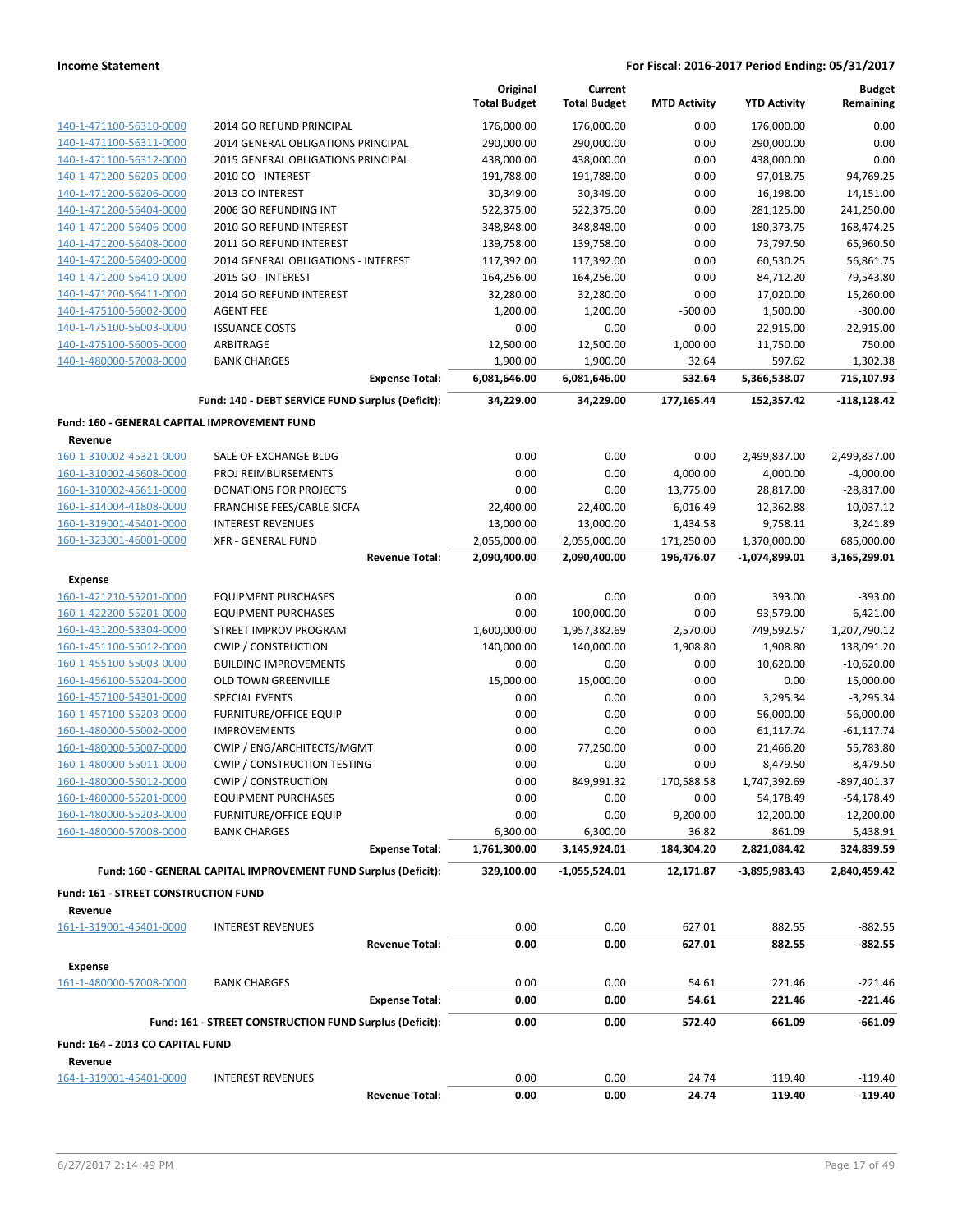|                                         |                                                                      | Original<br><b>Total Budget</b> | Current<br><b>Total Budget</b> | <b>MTD Activity</b> | <b>YTD Activity</b>    | <b>Budget</b><br>Remaining |
|-----------------------------------------|----------------------------------------------------------------------|---------------------------------|--------------------------------|---------------------|------------------------|----------------------------|
| <b>Expense</b>                          |                                                                      |                                 |                                |                     |                        |                            |
| 164-1-480000-57008-0000                 | <b>BANK CHARGES</b>                                                  | 0.00                            | 0.00                           | 1.33                | 2.12                   | $-2.12$                    |
|                                         | <b>Expense Total:</b>                                                | 0.00                            | 0.00                           | 1.33                | 2.12                   | $-2.12$                    |
|                                         | Fund: 164 - 2013 CO CAPITAL FUND Surplus (Deficit):                  | 0.00                            | 0.00                           | 23.41               | 117.28                 | $-117.28$                  |
| Fund: 165 - 2014 GO FUND                |                                                                      |                                 |                                |                     |                        |                            |
| Revenue<br>165-1-319001-45401-0000      | <b>INTEREST REVENUES</b>                                             | 0.00                            | 0.00                           | 1,770.80            | 30,207.79              | $-30,207.79$               |
|                                         | <b>Revenue Total:</b>                                                | 0.00                            | 0.00                           | 1,770.80            | 30,207.79              | -30,207.79                 |
| <b>Expense</b>                          |                                                                      |                                 |                                |                     |                        |                            |
| 165-1-431200-55007-0000                 | ENG/ARCHITECTS/MGMT                                                  | 0.00                            | 20,000.00                      | 3,420.00            | 54,111.00              | $-34,111.00$               |
| 165-1-431200-55011-0000                 | <b>CONSTRUCTION TESTING</b>                                          | 0.00                            | 0.00                           | 0.00                | 13,650.00              | $-13,650.00$               |
| 165-1-431200-55012-0000                 | <b>CONSTRUCTION</b>                                                  | 0.00                            | 0.00                           | 0.00                | 2,146,090.03           | $-2,146,090.03$            |
| 165-1-480000-57008-0000                 | <b>BANK CHARGES</b>                                                  | 0.00                            | 0.00                           | 0.00                | 47.11                  | $-47.11$                   |
|                                         | <b>Expense Total:</b>                                                | 0.00                            | 20,000.00                      | 3,420.00            | 2,213,898.14           | $-2,193,898.14$            |
|                                         | Fund: 165 - 2014 GO FUND Surplus (Deficit):                          | 0.00                            | -20,000.00                     | $-1,649.20$         | $-2,183,690.35$        | 2,163,690.35               |
| Revenue                                 | Fund: 170 - LAW ENFORCEMENT GRANT - CAPITAL PURCHASES                |                                 |                                |                     |                        |                            |
| 170-1-310001-43100-0000                 | <b>GRANT REVENUE</b>                                                 | 0.00                            | 30,000.00                      | 0.00                | 0.00                   | 30,000.00                  |
|                                         | <b>Revenue Total:</b>                                                | 0.00                            | 30,000.00                      | 0.00                | 0.00                   | 30,000.00                  |
| <b>Expense</b>                          |                                                                      |                                 |                                |                     |                        |                            |
| 170-1-421600-55201-0000                 | <b>EQUIPMENT PURCHASES</b>                                           | 0.00                            | 30,000.00                      | 0.00                | 30,000.00              | 0.00                       |
|                                         | <b>Expense Total:</b>                                                | 0.00                            | 30,000.00                      | 0.00                | 30,000.00              | 0.00                       |
|                                         | Fund: 170 - LAW ENFORCEMENT GRANT - CAPITAL PURCHASES Surplus (Defic | 0.00                            | 0.00                           | 0.00                | $-30,000.00$           | 30,000.00                  |
| Fund: 171 - MAIN STREET SPECIAL REVENUE |                                                                      |                                 |                                |                     |                        |                            |
| Revenue                                 |                                                                      |                                 |                                |                     |                        |                            |
| 171-1-310001-43104-0000                 | <b>GRANT REVENUE - OTHER</b><br><b>Revenue Total:</b>                | 0.00<br>0.00                    | 25,000.00<br>25,000.00         | 0.00<br>0.00        | 25,000.00<br>25,000.00 | 0.00<br>0.00               |
|                                         |                                                                      |                                 |                                |                     |                        |                            |
| <b>Expense</b>                          | <b>SPECIAL SERVICES</b>                                              | 0.00                            |                                |                     |                        |                            |
| 171-1-456100-54501-0000                 | <b>Expense Total:</b>                                                | 0.00                            | 25,000.00<br>25,000.00         | 0.00<br>0.00        | 5,000.00<br>5,000.00   | 20,000.00<br>20,000.00     |
|                                         | Fund: 171 - MAIN STREET SPECIAL REVENUE Surplus (Deficit):           | 0.00                            | 0.00                           | 0.00                | 20,000.00              | $-20,000.00$               |
| <b>Fund: 172 - MINOR GRANTS FUND</b>    |                                                                      |                                 |                                |                     |                        |                            |
| Revenue                                 |                                                                      |                                 |                                |                     |                        |                            |
| 172-1-310001-43105-0000                 | MISCELLANEOUS / GRANTS                                               | 0.00                            | 25,000.00                      | 0.00                | 24,889.67              | 110.33                     |
| 172-1-310001-43108-0000                 | <b>GRANTS / LIBRARY GRANT</b>                                        | 0.00                            | 0.00                           | 10,800.00           | 11,330.25              | $-11,330.25$               |
|                                         | <b>Revenue Total:</b>                                                | 0.00                            | 25,000.00                      | 10,800.00           | 36,219.92              | -11,219.92                 |
| <b>Expense</b>                          |                                                                      |                                 |                                |                     |                        |                            |
| 172-1-421240-55207-0000                 | RADIO COMMUNICATION EQUIP                                            | 0.00                            | 25,000.00                      | 0.00                | 24,889.67              | 110.33                     |
| 172-1-455100-51011-0000                 | PART TIME TEMPORARY                                                  | 0.00                            | 0.00                           | 0.00                | 241.97                 | $-241.97$                  |
| 172-1-455100-52402-0000                 | <b>BASIC PROGRAM EXPENSE</b>                                         | 0.00                            | 0.00                           | 10,505.74           | 10,725.14              | $-10,725.14$               |
| 172-1-455100-54201-0000                 | MEMBERSHIPS & SUBSCRIPTIONS                                          | 0.00                            | 0.00                           | 0.00                | 572.25                 | $-572.25$                  |
| 172-1-455100-55211-0000                 | DEPARTMENTAL CAPITAL / BOOKS                                         | 0.00                            | 0.00                           | 0.00                | 1,346.41               | $-1,346.41$                |
|                                         | <b>Expense Total:</b>                                                | 0.00                            | 25,000.00                      | 10,505.74           | 37,775.44              | $-12,775.44$               |
|                                         | Fund: 172 - MINOR GRANTS FUND Surplus (Deficit):                     | 0.00                            | 0.00                           | 294.26              | -1,555.52              | 1,555.52                   |
| Fund: 174 - FEMA GRANT<br>Revenue       |                                                                      |                                 |                                |                     |                        |                            |
| 174-1-310001-43107-0000                 | <b>GRANTS / FEMA GRANT REVENUE</b>                                   | 0.00                            | 0.00                           | 0.00                | 182,810.00             | $-182,810.00$              |
|                                         | <b>Revenue Total:</b>                                                | 0.00                            | 0.00                           | 0.00                | 182,810.00             | $-182,810.00$              |
| <b>Expense</b>                          |                                                                      |                                 |                                |                     |                        |                            |
| 174-1-422200-55201-0000                 | <b>EQUIPMENT PURCHASES</b>                                           | 0.00                            | 0.00                           | 0.00                | 182,740.00             | $-182,740.00$              |
|                                         | <b>Expense Total:</b>                                                | 0.00                            | 0.00                           | 0.00                | 182,740.00             | -182,740.00                |
|                                         | Fund: 174 - FEMA GRANT Surplus (Deficit):                            | 0.00                            | 0.00                           | 0.00                | 70.00                  | $-70.00$                   |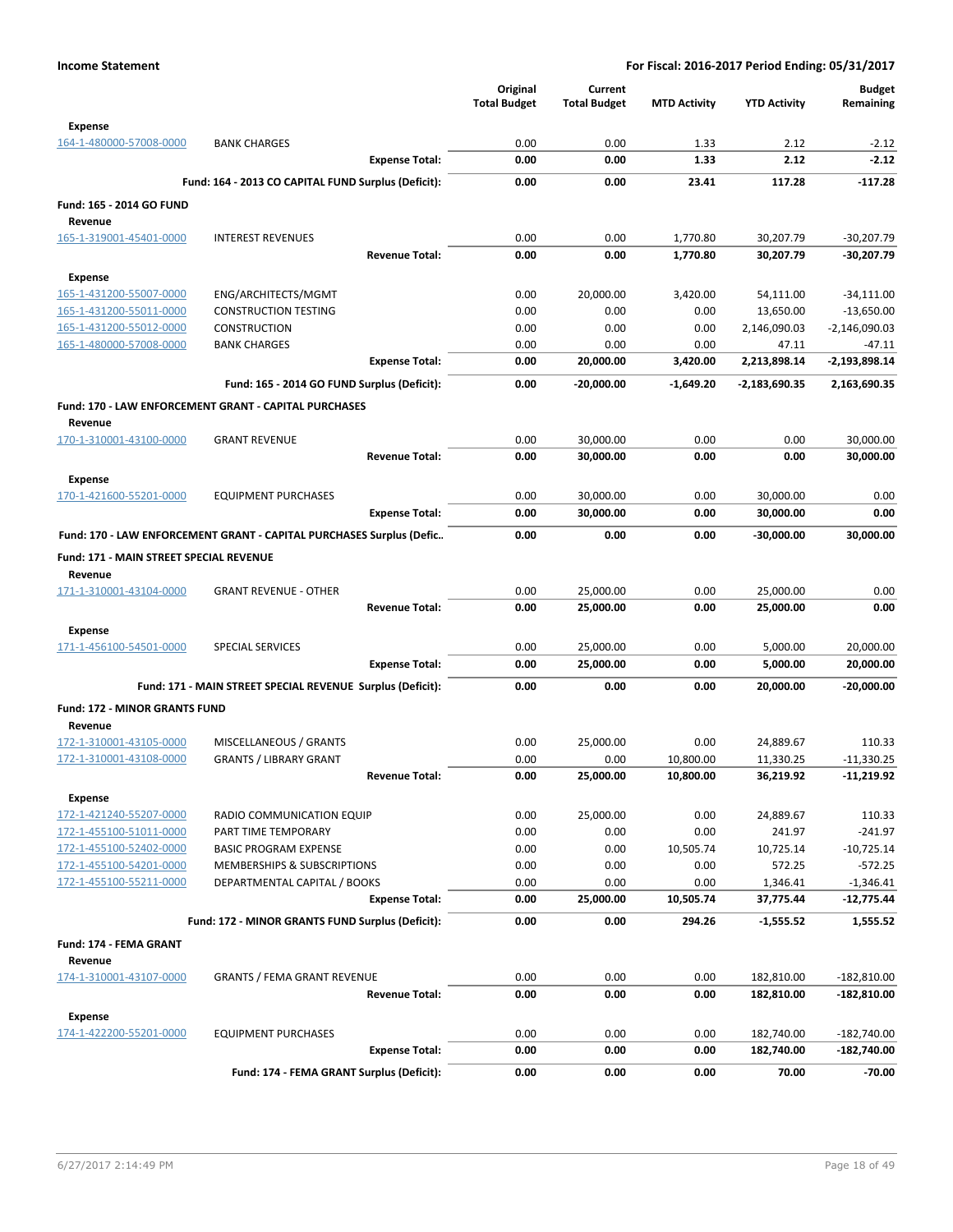| <b>Income Statement</b>                            | For Fiscal: 2016-2017 Period Ending: 05/31/2017               |                                 |                                |                     |                     |                            |
|----------------------------------------------------|---------------------------------------------------------------|---------------------------------|--------------------------------|---------------------|---------------------|----------------------------|
|                                                    |                                                               | Original<br><b>Total Budget</b> | Current<br><b>Total Budget</b> | <b>MTD Activity</b> | <b>YTD Activity</b> | <b>Budget</b><br>Remaining |
| Fund: 175 - JUSTICE ASSISTANCE GRANT - JAG         |                                                               |                                 |                                |                     |                     |                            |
| Revenue                                            |                                                               |                                 |                                |                     |                     |                            |
| 175-1-310001-43102-0000                            | <b>GRANTS / GRANT REVENUE</b>                                 | 0.00                            | 0.00                           | 0.00                | 6,165.00            | $-6,165.00$                |
|                                                    | <b>Revenue Total:</b>                                         | 0.00                            | 0.00                           | 0.00                | 6,165.00            | -6,165.00                  |
| <b>Expense</b>                                     |                                                               |                                 |                                |                     |                     |                            |
| 175-1-421230-55201-0000                            | <b>EQUIPMENT PURCHASES</b>                                    | 0.00                            | 0.00                           | 0.00                | 6,165.00            | $-6,165.00$                |
|                                                    | <b>Expense Total:</b>                                         | 0.00                            | 0.00                           | 0.00                | 6,165.00            | $-6,165.00$                |
|                                                    | Fund: 175 - JUSTICE ASSISTANCE GRANT - JAG Surplus (Deficit): | 0.00                            | 0.00                           | 0.00                | 0.00                | 0.00                       |
| Fund: 190 - FIXED ASSETS                           |                                                               |                                 |                                |                     |                     |                            |
| <b>Expense</b><br>190-1-460000-57001-0000          | <b>DEPRECIATION EXPENSE</b>                                   | 0.00                            | 0.00                           | 0.00                | $-134,526.72$       | 134,526.72                 |
|                                                    | <b>Expense Total:</b>                                         | 0.00                            | 0.00                           | 0.00                | $-134,526.72$       | 134,526.72                 |
|                                                    | Fund: 190 - FIXED ASSETS Total:                               | 0.00                            | 0.00                           | 0.00                | -134,526.72         | 134,526.72                 |
|                                                    |                                                               |                                 |                                |                     |                     |                            |
| Fund: 200 - WATER / WASTEWATER FUND<br>Revenue     |                                                               |                                 |                                |                     |                     |                            |
| 200-2-318003-44302-0000                            | WATER REVENUES / SERVICE CHARGES                              | 62,000.00                       | 62,000.00                      | 4,806.33            | 44,730.78           | 17,269.22                  |
| 200-2-318003-44304-0000                            | <b>NEW SERVICES - WATER</b>                                   | 20,000.00                       | 20,000.00                      | 4,600.00            | 14,100.00           | 5,900.00                   |
| 200-2-318003-44305-0000                            | LATE CHARGES - WATER                                          | 50,000.00                       | 50,000.00                      | 3,658.54            | 27,218.42           | 22,781.58                  |
| 200-2-318003-44306-0000                            | WATER REVENUES / WATER REREAD                                 | 0.00                            | 0.00                           | 0.00                | 15.00               | $-15.00$                   |
| 200-2-318003-44312-0000                            | <b>METER TAMPERING</b>                                        | 3,000.00                        | 3,000.00                       | 375.00              | 4,750.00            | $-1,750.00$                |
| 200-2-318003-45103-0000                            | <b>GEUS RAW WATER CONSUMPTN</b>                               | 131,216.00                      | 131,216.00                     | 0.00                | 85,115.77           | 46,100.23                  |
| 200-2-318003-45120-0000                            | OTHER RAW WATER SALES                                         | 25,000.00                       | 25,000.00                      | 0.00                | 0.00                | 25,000.00                  |
| 200-2-318004-42303-0000                            | <b>WASTE HAULER PERMITS</b>                                   | 2,600.00                        | 2,600.00                       | 100.00              | 1,500.00            | 1,100.00                   |
| 200-2-318004-44307-0000                            | <b>NEW SERVICES - SEWER</b>                                   | 3,800.00                        | 3,800.00                       | 3,700.00            | 6,200.00            | $-2,400.00$                |
| 200-2-318004-44309-0000                            | SEWER REVENUES / SERVICE CHARGES                              | 58,404.00                       | 58,404.00                      | 4,352.55            | 35,969.63           | 22,434.37                  |
| 200-2-318004-44310-0000                            | LATE CHARGES - SEWER                                          | 52,692.00                       | 52,692.00                      | 3,584.58            | 26,108.31           | 26,583.69                  |
| 200-2-318004-45106-0000                            | L-3 COMM COD DISCHARGE                                        | 126,360.00                      | 126,360.00                     | 10,530.00           | 84,240.00           | 42,120.00                  |
| 200-2-318004-45201-0000                            | SEWER REV/ SEWER HAULER FEES                                  | 437,906.00                      | 437,906.00                     | 37,511.00           | 253,249.50          | 184,656.50                 |
| 200-2-319003-45101-0000                            | WATER REVENUES / METERED SALES                                | 6,081,744.00                    | 6,081,744.00                   | 518,751.07          | 3,949,551.23        | 2,132,192.77               |
| 200-2-319004-45104-0000                            | SEWER COLLECTION FEES                                         | 5,500,000.00                    | 5,500,000.00                   | 453,945.11          | 3,532,747.01        | 1,967,252.99               |
| 200-2-319004-45105-0000                            | SEWER REVENUES / EPA REVENUE                                  | 0.00                            | 0.00                           | 103.05              | 270.68              | $-270.68$                  |
| 200-2-320003-45305-0000                            | <b>AUCTION PROCEEDS</b>                                       | 0.00                            | 0.00                           | 7,346.87            | 7,346.87            | $-7,346.87$                |
| 200-2-320003-45401-0000                            | <b>INTEREST REVENUES</b>                                      | 25,000.00                       | 25,000.00                      | 2,970.97            | 3,938.71            | 21,061.29                  |
| 200-2-320003-45601-0000                            | MISCELLANEOUS REVENUES                                        | 3,500.00                        | 3,500.00                       | 0.00                | 259.98              | 3,240.02                   |
| 200-2-323001-58013-0000                            | <b>XFR - TOURISM FUND</b>                                     | 45,000.00                       | 45,000.00                      | 3,750.00            | 30,000.00           | 15,000.00                  |
|                                                    | <b>Revenue Total:</b>                                         | 12,628,222.00                   | 12,628,222.00                  | 1,060,085.07        | 8,107,311.89        | 4,520,910.11               |
| <b>Expense</b>                                     |                                                               |                                 |                                |                     |                     |                            |
| 200-2-436100-51001-0000                            | <b>REGULAR SALARIES</b>                                       | 70,416.00                       | 70,416.00                      | 3,471.12            | 24,201.43           | 46,214.57                  |
| 200-2-436100-51020-0000                            | <b>OVERTIME</b>                                               | 285.00                          | 285.00                         | 0.00                | 0.00                | 285.00                     |
| 200-2-436100-51021-0000                            | <b>LONGEVITY</b>                                              | 816.00                          | 816.00                         | 0.00                | 606.00              | 210.00                     |
| 200-2-436100-51101-0000                            | <b>CERTIFICATION PAY</b>                                      | 600.00                          | 600.00                         | 0.00                | 0.00                | 600.00                     |
| 200-2-436100-51117-0000                            | <b>CELL PHONE ALLOWANCE</b>                                   | 432.00                          | 432.00                         | 0.00                | 33.22               | 398.78                     |
| 200-2-436100-51201-0000                            | <b>FICA</b><br>MEDICARE                                       | 4,498.00<br>1,052.00            | 4,498.00<br>1,052.00           | 211.74<br>49.53     | 1,519.08<br>355.33  | 2,978.92<br>696.67         |
| 200-2-436100-51202-0000<br>200-2-436100-51203-0000 | <b>HEALTH INSURANCE</b>                                       | 19,400.00                       | 19,400.00                      | 1,616.66            | 12,933.28           | 6,466.72                   |
| 200-2-436100-51204-0000                            | <b>WORKERS COMPENSATION</b>                                   | 344.00                          | 344.00                         | 28.67               | 229.36              | 114.64                     |
| 200-2-436100-51205-0000                            | STATE UNEMPLOYMENT                                            | 154.00                          | 154.00                         | 0.00                | 12.78               | 141.22                     |
| 200-2-436100-51301-0000                            | <b>TMRS</b>                                                   | 7,991.00                        | 7,991.00                       | 388.08              | 2,717.73            | 5,273.27                   |
| 200-2-436100-52001-0000                            | <b>OFFICE SUPPLIES</b>                                        | 500.00                          | 500.00                         | 0.00                | 295.17              | 204.83                     |
| 200-2-436100-52002-0000                            | POSTAGE / FREIGHT                                             | 7,500.00                        | 7,500.00                       | 0.00                | 4,712.49            | 2,787.51                   |
| 200-2-436100-52305-0000                            | PUBLIC EDUCATION                                              | 3,400.00                        | 3,400.00                       | 2,619.00            | 2,619.00            | 781.00                     |
| 200-2-436100-53402-0000                            | <b>BUILDING MAINTENANCE</b>                                   | 500.00                          | 500.00                         | 283.39              | 1,322.79            | $-822.79$                  |
| 200-2-436100-54001-0000                            | <b>TELEPHONE CHARGES</b>                                      | 4,000.08                        | 4,000.08                       | 154.89              | 620.09              | 3,379.99                   |
| 200-2-436100-54002-0000                            | UTILITY CHARGES                                               | 26,821.00                       | 26,821.00                      | 1,692.72            | 14,568.23           | 12,252.77                  |
| 200-2-436100-54101-0000                            | PROFESSIONAL SERVICES                                         | 2,000.00                        | 2,000.00                       | 0.00                | 0.00                | 2,000.00                   |
| 200-2-436100-54106-0000                            | <b>ATTORNEY FEES</b>                                          | 3,400.00                        | 3,400.00                       | 0.00                | 0.00                | 3,400.00                   |
| 200-2-436100-54201-0000                            | MEMBERSHIPS & SUBSCRIPTIONS                                   | 350.00                          | 350.00                         | 0.00                | 0.00                | 350.00                     |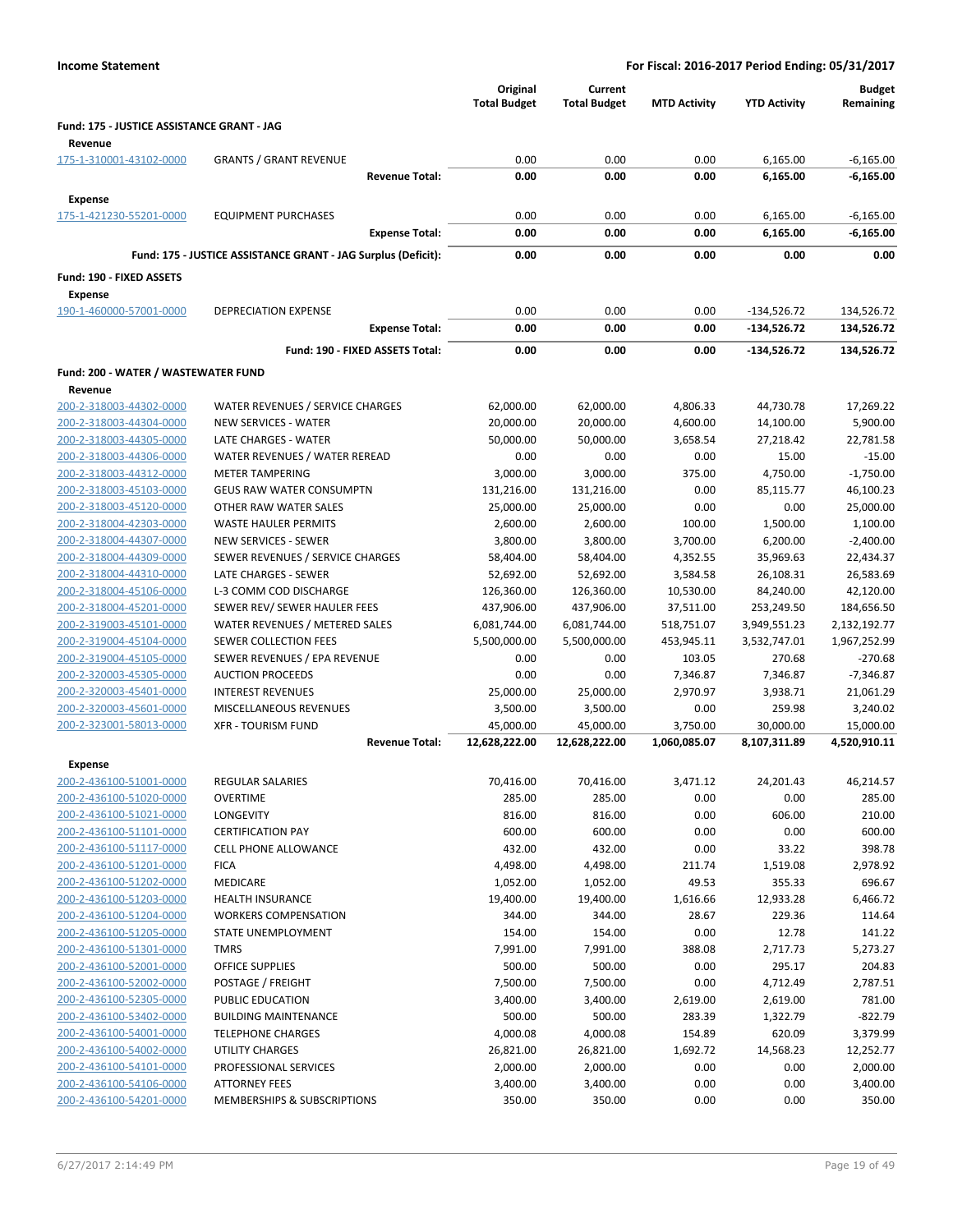| 200-2-436100-54214-0000        |
|--------------------------------|
| 200-2-436200-51001-0000        |
| 200-2-436200-51020-0000        |
| <u>200-2-436200-51021-0000</u> |
| 200-2-436200-51101-0000        |
| 2-436200-51117-0000<br>200-    |
| 200-2-436200-51201-0000        |
| 200-2-436200-51202-0000        |
| <u>200-2-436200-51203-0000</u> |
| 200-2-436200-51204-0000        |
| 2-436200-51205-0000<br>200-    |
| 200-2-436200-51301-0000        |
| 200-2-436200-52001-0000        |
| <u>200-2-436200-52002-0000</u> |
| 200-2-436200-52101-0000        |
| 2-436200-52104-0000<br>200-    |
| 200-2-436200-52105-0000        |
|                                |
| 200-2-436200-52106-0000        |
| 200-2-436200-52201-0000        |
| 200-2-436200-52202-0000        |
| 2-436200-52203-0000<br>200-    |
| 200-2-436200-52301-0000        |
| 200-2-436200-53201-0000        |
| 200-2-436200-53202-0000        |
| 200-2-436200-53203-0000        |
| 2-436200-53205-0000<br>200-    |
| 200-2-436200-53207-0000        |
| 200-2-436200-53310-0000        |
| <u>200-2-436200-53312-0000</u> |
| 200-2-436200-53402-0000        |
| 2-436200-53403-0000<br>200-    |
| 200-2-436200-53404-0000        |
| 200-2-436200-53605-0000        |
| <u>200-2-436200-53606-0000</u> |
| 200-2-436200-54001-0000        |
| 2-436200-54002-0000<br>200-    |
| 200-2-436200-54201-0000        |
| 200-2-436200-54208-0000        |
| 200-2-436200-54212-0000        |
| 200-2-436200-54214-0000        |
| 2-436200-54219-0000<br>200-    |
| <u>200-2-436200-54410-0000</u> |
| 200-2-436300-51001-0000        |
|                                |
| <u>200-2-436300-51020-0000</u> |
| 200-2-436300-51021-0000        |
| 200-2-436300-51101-0000        |
| 200-2-436300-51117-0000        |
| 200-2-436300-51201-0000        |
| <u>200-2-436300-51202-0000</u> |
| 200-2-436300-51203-0000        |
| 200-2-436300-51204-0000        |
| 200-2-436300-51205-0000        |
| <u>200-2-436300-51301-0000</u> |
| <u>200-2-436300-51401-0000</u> |
| 200-2-436300-52001-0000        |
| 200-2-436300-52002-0000        |
| 200-2-436300-52005-0000        |
| 200-2-436300-52101-0000        |
| <u>200-2-436300-52103-0000</u> |
|                                |

|                                                    |                                                                 | Original<br><b>Total Budget</b> | Current<br><b>Total Budget</b> | <b>MTD Activity</b> | <b>YTD Activity</b> | Budget<br>Remaining  |
|----------------------------------------------------|-----------------------------------------------------------------|---------------------------------|--------------------------------|---------------------|---------------------|----------------------|
| 200-2-436100-54214-0000                            | <b>TRAVEL &amp; TRAINING</b>                                    | 500.00                          | 500.00                         | 0.00                | 0.00                | 500.00               |
| 200-2-436200-51001-0000                            | REGULAR SALARIES                                                | 308,221.00                      | 308,221.00                     | 33,423.50           | 211,145.27          | 97,075.73            |
| 200-2-436200-51020-0000                            | <b>OVERTIME</b>                                                 | 13,500.00                       | 13,500.00                      | 2,587.41            | 12,735.51           | 764.49               |
| 200-2-436200-51021-0000                            | <b>LONGEVITY</b>                                                | 3,678.00                        | 3,678.00                       | 0.00                | 4,038.00            | $-360.00$            |
| 200-2-436200-51101-0000                            | <b>CERTIFICATION PAY</b>                                        | 3,000.00                        | 3,000.00                       | 369.25              | 2,146.26            | 853.74               |
| 200-2-436200-51117-0000                            | <b>CELL PHONE ALLOWANCE</b>                                     | 432.00                          | 432.00                         | 49.83               | 298.98              | 133.02               |
| 200-2-436200-51201-0000                            | <b>FICA</b>                                                     | 20,847.00                       | 20,847.00                      | 3,148.28            | 14,517.85           | 6,329.15             |
| 200-2-436200-51202-0000                            | MEDICARE                                                        | 4,876.00                        | 4,876.00                       | 736.30              | 3,395.30            | 1,480.70             |
| 200-2-436200-51203-0000                            | HEALTH INSURANCE                                                | 77,600.00                       | 77,600.00                      | 6,466.67            | 51,733.36           | 25,866.64            |
| 200-2-436200-51204-0000                            | <b>WORKERS COMPENSATION</b>                                     | 11,081.00                       | 11,081.00                      | 923.42              | 7,387.36            | 3,693.64             |
| 200-2-436200-51205-0000                            | STATE UNEMPLOYMENT                                              | 681.00                          | 681.00                         | 1.23                | 118.66              | 562.34               |
| 200-2-436200-51301-0000                            | <b>TMRS</b>                                                     | 36,206.00                       | 36,206.00                      | 5,809.81            | 26,974.33           | 9,231.67             |
| 200-2-436200-52001-0000                            | <b>OFFICE SUPPLIES</b>                                          | 450.00                          | 450.00                         | 0.00                | 516.79              | $-66.79$             |
| 200-2-436200-52002-0000                            | POSTAGE / FREIGHT                                               | 2,300.00                        | 2,300.00                       | 11.11               | 49.87               | 2,250.13             |
| 200-2-436200-52101-0000                            | JANITORIAL SUPPLIES                                             | 2,000.00                        | 2,000.00                       | 334.97              | 1,593.07            | 406.93               |
| 200-2-436200-52104-0000                            | <b>WEARING APPAREL</b>                                          | 4,847.00                        | 4,847.00                       | 223.62              | 3,647.64            | 1,199.36             |
| 200-2-436200-52105-0000                            | <b>LABORATORY</b>                                               | 14,433.00                       | 14,433.00                      | 3,604.88            | 9,157.56            | 5,275.44             |
| 200-2-436200-52106-0000                            | <b>CHEMICAL SUPPLIES</b>                                        | 296,400.00                      | 296,400.00                     | 13,456.11           | 150,084.14          | 146,315.86           |
| 200-2-436200-52201-0000                            | MINOR TOOLS & EQUIPMENT                                         | 1,470.00                        | 1,470.00                       | 0.00                | 2,015.69            | $-545.69$            |
| 200-2-436200-52202-0000                            | MECHANICAL SUPPLIES                                             | 1,486.00                        | 1,486.00                       | 761.22              | 2,101.32            | $-615.32$            |
| 200-2-436200-52203-0000                            | <b>MOTOR VEHICLE FUEL</b>                                       | 7,500.00                        | 7,500.00                       | 378.32              | 2,703.59            | 4,796.41             |
| 200-2-436200-52301-0000                            | <b>SAFETY SUPPLIES</b>                                          | 1,500.00                        | 1,500.00                       | 0.00                | 228.02              | 1,271.98             |
| 200-2-436200-53201-0000                            | FURNITURE & OFFICE EQUIPMENT                                    | 250.00                          | 250.00                         | 0.00                | 0.00                | 250.00               |
| 200-2-436200-53202-0000<br>200-2-436200-53203-0000 | MACHINE, TOOLS & IMPLMNTS<br><b>INSTRUMENTS &amp; APPARATUS</b> | 2,130.00<br>3,725.00            | 2,130.00<br>3,725.00           | 0.00<br>0.00        | 424.15<br>2,654.99  | 1,705.85<br>1,070.01 |
| 200-2-436200-53205-0000                            | <b>MOTOR VEHICLES</b>                                           | 3,200.00                        | 3,200.00                       | 0.00                | 416.56              | 2,783.44             |
| 200-2-436200-53207-0000                            | RADIO/COMMUNICATIONS                                            | 900.00                          | 900.00                         | 0.00                | 0.00                | 900.00               |
| 200-2-436200-53310-0000                            | RESVRS/STRG TANKS/ST PIPE                                       | 20,070.00                       | 20,070.00                      | 122.61              | 1,745.31            | 18,324.69            |
| 200-2-436200-53312-0000                            | <b>WATER LINE EASEMENTS</b>                                     | 50,000.00                       | 50,000.00                      | 0.00                | 0.00                | 50,000.00            |
| 200-2-436200-53402-0000                            | <b>BUILDING MAINTENANCE</b>                                     | 1,400.00                        | 1,400.00                       | 101.90              | 783.96              | 616.04               |
| 200-2-436200-53403-0000                            | <b>HEATING &amp; COOLING SYSTEMS</b>                            | 3,500.00                        | 3,500.00                       | 0.00                | 0.00                | 3,500.00             |
| 200-2-436200-53404-0000                            | STRUCTURES / EXTERIOR STRUCTURES                                | 430.00                          | 430.00                         | 0.00                | 0.00                | 430.00               |
| 200-2-436200-53605-0000                            | STRUCTURES / FILTRATION PLANT                                   | 35,950.00                       | 35,950.00                      | 2,435.16            | 22,913.12           | 13,036.88            |
| 200-2-436200-53606-0000                            | <b>MAINT - GROUNDS</b>                                          | 300.00                          | 300.00                         | 0.00                | 0.00                | 300.00               |
| 200-2-436200-54001-0000                            | <b>TELEPHONE CHARGES</b>                                        | 13,800.00                       | 13,800.00                      | 2,885.74            | 9,412.27            | 4,387.73             |
| 200-2-436200-54002-0000                            | <b>UTILITY CHARGES</b>                                          | 360,000.00                      | 360,000.00                     | 20,504.74           | 208,390.29          | 151,609.71           |
| 200-2-436200-54201-0000                            | MEMBERSHIPS & SUBSCRIPTIONS                                     | 1,720.00                        | 1,720.00                       | 111.00              | 402.00              | 1,318.00             |
| 200-2-436200-54208-0000                            | LABORATORY WORK                                                 | 20,232.00                       | 20,232.00                      | 822.25              | 11,527.12           | 8,704.88             |
| 200-2-436200-54212-0000                            | PRINTING                                                        | 800.00                          | 800.00                         | 0.00                | 24.00               | 776.00               |
| 200-2-436200-54214-0000                            | <b>TRAVEL &amp; TRAINING</b>                                    | 5,288.00                        | 5,288.00                       | 0.00                | 865.00              | 4,423.00             |
| 200-2-436200-54219-0000                            | SABINE RIVER AUTHORITY                                          | 1,011,606.00                    | 1,011,606.00                   | 85,350.13           | 584,858.26          | 426,747.74           |
| 200-2-436200-54410-0000                            | PERMITS/FEES                                                    | 22,000.00                       | 22,000.00                      | 0.00                | 23,289.70           | $-1,289.70$          |
| 200-2-436300-51001-0000                            | REGULAR SALARIES                                                | 418,692.00                      | 418,692.00                     | 43,515.85           | 244,773.22          | 173,918.78           |
| 200-2-436300-51020-0000                            | <b>OVERTIME</b>                                                 | 50,045.00                       | 50,045.00                      | 3,274.15            | 27,066.23           | 22,978.77            |
| 200-2-436300-51021-0000                            | LONGEVITY                                                       | 7,806.00                        | 7,806.00                       | 0.00                | 5,097.00            | 2,709.00             |
| 200-2-436300-51101-0000                            | <b>CERTIFICATION PAY</b>                                        | 900.00                          | 900.00                         | 69.24               | 553.92              | 346.08               |
| 200-2-436300-51117-0000                            | <b>CELL PHONE ALLOWANCE</b>                                     | 216.00                          | 216.00                         | 24.93               | 141.26              | 74.74                |
| 200-2-436300-51201-0000                            | <b>FICA</b>                                                     | 29,615.00                       | 29,615.00                      | 2,791.36            | 16,916.64           | 12,698.36            |
| 200-2-436300-51202-0000                            | MEDICARE                                                        | 6,926.00                        | 6,926.00                       | 652.82              | 3,956.31            | 2,969.69             |
| 200-2-436300-51203-0000                            | <b>HEALTH INSURANCE</b>                                         | 121,250.00                      | 121,250.00                     | 10,104.17           | 80,833.36           | 40,416.64            |
| 200-2-436300-51204-0000                            | <b>WORKERS COMPENSATION</b>                                     | 15,548.00                       | 15,548.00                      | 1,295.67            | 10,365.36           | 5,182.64             |
| 200-2-436300-51205-0000                            | STATE UNEMPLOYMENT                                              | 991.00                          | 991.00                         | 6.98                | 185.13              | 805.87               |
| 200-2-436300-51301-0000                            | <b>TMRS</b>                                                     | 51,914.00                       | 51,914.00                      | 5,160.68            | 30,873.24           | 21,040.76            |
| 200-2-436300-51401-0000                            | <b>CONTRA - SALARIES</b>                                        | 0.00                            | 0.00                           | 0.00                | $-31.85$            | 31.85                |
| 200-2-436300-52001-0000                            | OFFICE SUPPLIES                                                 | 300.00                          | 300.00                         | 0.00                | 134.70              | 165.30               |
| 200-2-436300-52002-0000                            | POSTAGE / FREIGHT                                               | 50.00                           | 50.00                          | 0.00                | 0.00                | 50.00                |
| 200-2-436300-52005-0000                            | PRINTED MATERIALS                                               | 100.00                          | 100.00                         | 0.00                | 0.00                | 100.00               |
| 200-2-436300-52101-0000                            | <b>JANITORIAL SUPPLIES</b>                                      | 100.00                          | 100.00                         | 0.00                | 0.00                | 100.00               |
| 200-2-436300-52103-0000                            | <b>MEETING SUPPLIES</b>                                         | 100.00                          | 100.00                         | 0.00                | 71.00               | 29.00                |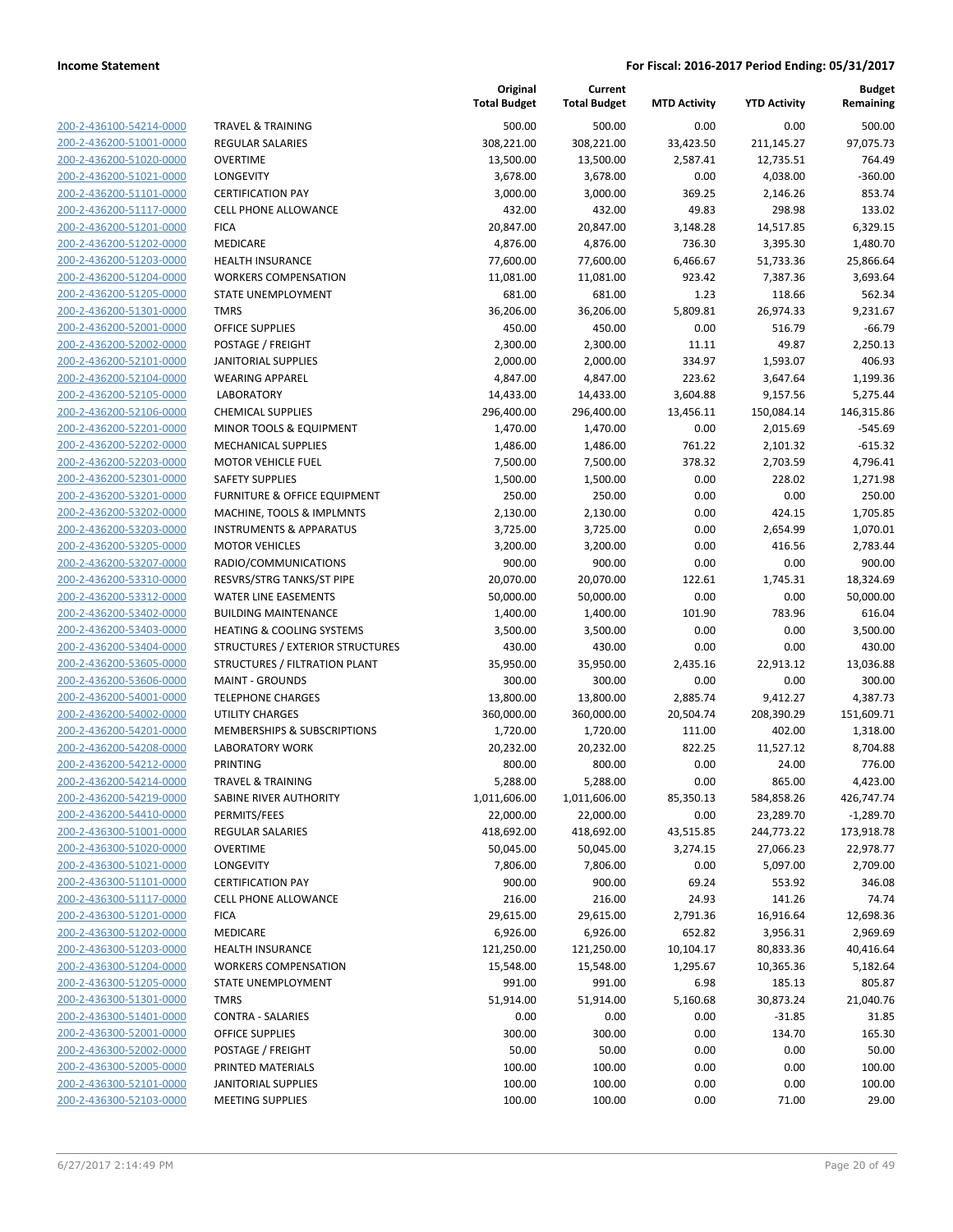| 200-2-436300-52104-0000        |
|--------------------------------|
| 200-2-436300-52106-0000        |
| 200-2-436300-52201-0000        |
| 200-2-436300-52203-0000        |
| 200-2-436300-52303-0000        |
| 200-2-436300-53201-0000        |
| 200-2-436300-53202-0000        |
| 200-2-436300-53205-0000        |
|                                |
| 200-2-436300-53207-0000        |
| 200-2-436300-53210-0000        |
| 200-2-436300-53211-0000        |
| 200-2-436300-53306-0000        |
| 200-2-436300-54001-0000        |
| 200-2-436300-54214-0000        |
| 200-2-436300-55201-0000        |
| 200-2-437200-51001-0000        |
| 200-2-437200-51020-0000        |
| 200-2-437200-51021-0000        |
| 200-2-437200-51101-0000        |
|                                |
| 200-2-437200-51117-0000        |
| 200-2-437200-51201-0000        |
| 200-2-437200-51202-0000        |
| 200-2-437200-51203-0000        |
| 200-2-437200-51204-0000        |
| 200-2-437200-51205-0000        |
| 200-2-437200-51301-0000        |
| 200-2-437200-51401-0000        |
| 200-2-437200-52001-0000        |
| 200-2-437200-52103-0000        |
| 200-2-437200-52104-0000        |
| 200-2-437200-52106-0000        |
| 200-2-437200-52107-0000        |
|                                |
| <u>200-2-437200-52201-0000</u> |
| 200-2-437200-52203-0000        |
| 200-2-437200-52303-0000        |
| 200-2-437200-53202-0000        |
| 200-2-437200-53205-0000        |
| 200-2-437200-53207-0000        |
| 200-2-437200-53309-0000        |
| 200-2-437200-53311-0000        |
| 200-2-437200-54001-0000        |
| 200-2-437200-54002-0000        |
| <u>200-2-437200-54214-0000</u> |
| <u>200-2-437300-51001-0000</u> |
| <u>200-2-437300-51020-0000</u> |
| <u>200-2-437300-51021-0000</u> |
| 200-2-437300-51101-0000        |
|                                |
| <u>200-2-437300-51117-0000</u> |
| <u>200-2-437300-51201-0000</u> |
| 200-2-437300-51202-0000        |
| 200-2-437300-51203-0000        |
| 200-2-437300-51204-0000        |
| <u>200-2-437300-51205-0000</u> |
| <u>200-2-437300-51301-0000</u> |
| <u>200-2-437300-52001-0000</u> |
| <u>200-2-437300-52002-0000</u> |
| 200-2-437300-52005-0000        |
| <u>200-2-437300-52101-0000</u> |
| <u>200-2-437300-52102-0000</u> |
|                                |

| WEARING APPAREL                              |
|----------------------------------------------|
| CHEMICAL SUPPLIES                            |
| MINOR TOOLS & EQUIPMENT                      |
| <b>MOTOR VEHICLE FUEL</b>                    |
| TRAINING SUPPLIES                            |
| URNITURE & OFFICE EQUIPMENT                  |
| MACHINE, TOOLS & IMPLMNTS                    |
| <b>MOTOR VEHICLES</b>                        |
| RADIO/COMMUNICATIONS                         |
| <b>IRE HYDRANTS</b>                          |
| METERS & SETTINGS                            |
| WATER MAINS                                  |
| TELEPHONE CHARGES<br>FRAVEL & TRAINING       |
| EQUIPMENT PURCHASES                          |
| REGULAR SALARIES                             |
| OVERTIME                                     |
| <b>ONGEVITY</b>                              |
| <b>CERTIFICATION PAY</b>                     |
| CELL PHONE ALLOWANCE                         |
| FICA                                         |
| MEDICARE                                     |
| <b>HEALTH INSURANCE</b>                      |
| <b><i>NORKERS COMPENSATION</i></b>           |
| STATE UNEMPLOYMENT                           |
| <b>TMRS</b>                                  |
| CONTRA - SALARIES                            |
| <b>DFFICE SUPPLIES</b>                       |
| MEETING SUPPLIES                             |
| WEARING APPAREL<br>CHEMICAL SUPPLIES         |
| <b>BOTANICAL SUPPLIES</b>                    |
| MINOR TOOLS & EQUIPMENT                      |
| MOTOR VEHICLE FUEL                           |
| TRAINING SUPPLIES                            |
| <b>MACHINE, TOOLS &amp; IMPLMNTS</b>         |
| <b>MOTOR VEHICLES</b>                        |
| RADIO/COMMUNICATIONS                         |
| <b>SANITARY SEWER &amp; TCEQ SSO</b>         |
| <b>IFT STATIONS</b>                          |
| <b>FELEPHONE CHARGES</b>                     |
| <b>JTILITY CHARGES</b>                       |
| <b><i>FRAVEL &amp; TRAINING</i></b>          |
| REGULAR SALARIES                             |
| OVERTIME                                     |
| <b>LONGEVITY</b><br><b>CERTIFICATION PAY</b> |
| CELL PHONE ALLOWANCE                         |
| <b>ICA</b>                                   |
| MEDICARE                                     |
| HEALTH INSURANCE                             |
| <b><i>NORKERS COMPENSATION</i></b>           |
| <b>STATE UNEMPLOYMENT</b>                    |
| <b>TMRS</b>                                  |
| <b>OFFICE SUPPLIES</b>                       |
| POSTAGE / FREIGHT                            |
| PRINTED MATERIALS                            |
| <b>ANITORIAL SUPPLIES</b>                    |
| REFERENCE SUPPLIES                           |

|                         |                              | Original<br><b>Total Budget</b> | Current<br><b>Total Budget</b> | <b>MTD Activity</b> | <b>YTD Activity</b> | <b>Budget</b><br>Remaining |
|-------------------------|------------------------------|---------------------------------|--------------------------------|---------------------|---------------------|----------------------------|
| 200-2-436300-52104-0000 | <b>WEARING APPAREL</b>       | 11,000.00                       | 11,000.00                      | 859.86              | 9,555.87            | 1,444.13                   |
| 200-2-436300-52106-0000 | <b>CHEMICAL SUPPLIES</b>     | 500.00                          | 500.00                         | 0.00                | 0.00                | 500.00                     |
| 200-2-436300-52201-0000 | MINOR TOOLS & EQUIPMENT      | 8,500.00                        | 8,500.00                       | 124.32              | 2,569.53            | 5,930.47                   |
| 200-2-436300-52203-0000 | <b>MOTOR VEHICLE FUEL</b>    | 36,711.00                       | 36,711.00                      | 2,114.24            | 13,239.22           | 23,471.78                  |
| 200-2-436300-52303-0000 | <b>TRAINING SUPPLIES</b>     | 200.00                          | 200.00                         | 0.00                | 0.00                | 200.00                     |
| 200-2-436300-53201-0000 | FURNITURE & OFFICE EQUIPMENT | 100.00                          | 100.00                         | 0.00                | 0.00                | 100.00                     |
| 200-2-436300-53202-0000 | MACHINE, TOOLS & IMPLMNTS    | 5,000.00                        | 5,000.00                       | $-45.32$            | 99.67               | 4,900.33                   |
| 200-2-436300-53205-0000 | <b>MOTOR VEHICLES</b>        | 50,000.00                       | 50,000.00                      | 5,480.11            | 12,866.53           | 37,133.47                  |
| 200-2-436300-53207-0000 | RADIO/COMMUNICATIONS         | 1,500.00                        | 1,500.00                       | 0.00                | 274.59              | 1,225.41                   |
| 200-2-436300-53210-0000 | <b>FIRE HYDRANTS</b>         | 8,000.00                        | 8,000.00                       | 0.00                | 798.00              | 7,202.00                   |
| 200-2-436300-53211-0000 | <b>METERS &amp; SETTINGS</b> | 70,000.00                       | 70,000.00                      | 4,627.48            | 28,502.60           | 41,497.40                  |
| 200-2-436300-53306-0000 | <b>WATER MAINS</b>           | 165,000.00                      | 165,000.00                     | 8,209.96            | 59,204.47           | 105,795.53                 |
| 200-2-436300-54001-0000 | <b>TELEPHONE CHARGES</b>     | 1,750.00                        | 1,750.00                       | 249.83              | 926.84              | 823.16                     |
| 200-2-436300-54214-0000 | <b>TRAVEL &amp; TRAINING</b> | 4,000.00                        | 4,000.00                       | 222.00              | 408.00              | 3,592.00                   |
| 200-2-436300-55201-0000 | <b>EQUIPMENT PURCHASES</b>   | 4,000.00                        | 4,000.00                       | 0.00                | 0.00                | 4,000.00                   |
| 200-2-437200-51001-0000 | REGULAR SALARIES             | 347,110.00                      | 347,110.00                     | 41,015.03           | 250,056.11          | 97,053.89                  |
| 200-2-437200-51020-0000 | <b>OVERTIME</b>              | 52,145.00                       | 52,145.00                      | 4,255.68            | 32,785.25           | 19,359.75                  |
| 200-2-437200-51021-0000 | LONGEVITY                    | 10,248.00                       | 10,248.00                      | 0.00                | 10,527.00           | $-279.00$                  |
| 200-2-437200-51101-0000 | <b>CERTIFICATION PAY</b>     | 1,500.00                        | 1,500.00                       | 138.45              | 830.70              | 669.30                     |
| 200-2-437200-51117-0000 | <b>CELL PHONE ALLOWANCE</b>  | 216.00                          | 216.00                         | 24.90               | 124.50              | 91.50                      |
| 200-2-437200-51201-0000 | <b>FICA</b>                  | 25,496.00                       | 25,496.00                      | 2,744.34            | 17,841.18           | 7,654.82                   |
| 200-2-437200-51202-0000 | MEDICARE                     | 5,963.00                        | 5,963.00                       | 641.82              | 4,172.54            | 1,790.46                   |
| 200-2-437200-51203-0000 | <b>HEALTH INSURANCE</b>      | 97,000.00                       | 97,000.00                      | 8,083.33            | 64,666.64           | 32,333.36                  |
| 200-2-437200-51204-0000 | <b>WORKERS COMPENSATION</b>  | 9,424.00                        | 9,424.00                       | 785.33              | 6,282.64            | 3,141.36                   |
| 200-2-437200-51205-0000 | STATE UNEMPLOYMENT           | 798.00                          | 798.00                         | 0.88                | 154.42              | 643.58                     |
| 200-2-437200-51301-0000 | <b>TMRS</b>                  | 44,595.00                       | 44,595.00                      | 4,998.51            | 32,146.71           | 12,448.29                  |
| 200-2-437200-51401-0000 | <b>CONTRA - SALARIES</b>     | 0.00                            | 0.00                           | 0.00                | $-2,939.09$         | 2,939.09                   |
| 200-2-437200-52001-0000 | <b>OFFICE SUPPLIES</b>       | 300.00                          | 300.00                         | 0.00                | 111.04              | 188.96                     |
| 200-2-437200-52103-0000 | <b>MEETING SUPPLIES</b>      | 150.00                          | 150.00                         | 0.00                | 0.00                | 150.00                     |
| 200-2-437200-52104-0000 | <b>WEARING APPAREL</b>       | 11,600.00                       | 11,600.00                      | 353.56              | 9,798.26            | 1,801.74                   |
| 200-2-437200-52106-0000 | <b>CHEMICAL SUPPLIES</b>     | 2,400.00                        | 2,400.00                       | 0.00                | 79.54               | 2,320.46                   |
| 200-2-437200-52107-0000 | <b>BOTANICAL SUPPLIES</b>    | 400.00                          | 400.00                         | 0.00                | 0.00                | 400.00                     |
| 200-2-437200-52201-0000 | MINOR TOOLS & EQUIPMENT      | 6,500.00                        | 6,500.00                       | 27.68               | 639.10              | 5,860.90                   |
| 200-2-437200-52203-0000 | <b>MOTOR VEHICLE FUEL</b>    | 24,030.00                       | 24,030.00                      | 1,766.54            | 10,788.95           | 13,241.05                  |
| 200-2-437200-52303-0000 | <b>TRAINING SUPPLIES</b>     | 150.00                          | 150.00                         | 0.00                | 69.22               | 80.78                      |
| 200-2-437200-53202-0000 | MACHINE, TOOLS & IMPLMNTS    | 5,000.00                        | 5,000.00                       | 0.00                | 397.82              | 4,602.18                   |
| 200-2-437200-53205-0000 | <b>MOTOR VEHICLES</b>        | 21,000.00                       | 21,000.00                      | 3,392.86            | 16,689.97           | 4,310.03                   |
| 200-2-437200-53207-0000 | RADIO/COMMUNICATIONS         | 700.00                          | 700.00                         | 0.00                | 110.00              | 590.00                     |
| 200-2-437200-53309-0000 | SANITARY SEWER & TCEQ SSO    | 69,000.00                       | 69,000.00                      | 9,504.68            | 27,353.48           | 41,646.52                  |
| 200-2-437200-53311-0000 | LIFT STATIONS                | 15,000.00                       | 15,000.00                      | 24.36               | 6,023.53            | 8,976.47                   |
| 200-2-437200-54001-0000 | <b>TELEPHONE CHARGES</b>     | 9,000.00                        | 9,000.00                       | $-1,325.32$         | $-396.83$           | 9,396.83                   |
| 200-2-437200-54002-0000 | UTILITY CHARGES              | 27,000.00                       | 27,000.00                      | 2,805.54            | 16,335.86           | 10,664.14                  |
| 200-2-437200-54214-0000 | <b>TRAVEL &amp; TRAINING</b> | 3,000.00                        | 3,000.00                       | 0.00                | 2,165.00            | 835.00                     |
| 200-2-437300-51001-0000 | <b>REGULAR SALARIES</b>      | 482,269.00                      | 482,269.00                     | 56,629.57           | 336,972.67          | 145,296.33                 |
| 200-2-437300-51020-0000 | <b>OVERTIME</b>              | 33,684.00                       | 33,684.00                      | 1,527.76            | 21,651.94           | 12,032.06                  |
| 200-2-437300-51021-0000 | <b>LONGEVITY</b>             | 11,004.00                       | 11,004.00                      | $-144.00$           | 10,944.00           | 60.00                      |
| 200-2-437300-51101-0000 | <b>CERTIFICATION PAY</b>     | 7,200.00                        | 7,200.00                       | 692.31              | 4,153.86            | 3,046.14                   |
| 200-2-437300-51117-0000 | <b>CELL PHONE ALLOWANCE</b>  | 432.00                          | 432.00                         | 49.83               | 298.98              | 133.02                     |
| 200-2-437300-51201-0000 | <b>FICA</b>                  | 33,145.00                       | 33,145.00                      | 3,420.30            | 21,991.14           | 11,153.86                  |
| 200-2-437300-51202-0000 | MEDICARE                     | 7,752.00                        | 7,752.00                       | 799.92              | 5,143.10            | 2,608.90                   |
| 200-2-437300-51203-0000 | <b>HEALTH INSURANCE</b>      | 116,400.00                      | 116,400.00                     | 9,700.00            | 77,600.00           | 38,800.00                  |
| 200-2-437300-51204-0000 | <b>WORKERS COMPENSATION</b>  | 11,571.00                       | 11,571.00                      | 964.25              | 7,714.00            | 3,857.00                   |
| 200-2-437300-51205-0000 | STATE UNEMPLOYMENT           | 925.00                          | 925.00                         | 0.00                | 181.52              | 743.48                     |
| 200-2-437300-51301-0000 | <b>TMRS</b>                  | 58,885.00                       | 58,885.00                      | 6,569.84            | 41,178.33           | 17,706.67                  |
| 200-2-437300-52001-0000 | <b>OFFICE SUPPLIES</b>       | 600.00                          | 600.00                         | 81.84               | 298.62              | 301.38                     |
| 200-2-437300-52002-0000 | POSTAGE / FREIGHT            | 600.00                          | 600.00                         | 105.73              | 305.21              | 294.79                     |
| 200-2-437300-52005-0000 | PRINTED MATERIALS            | 1,300.00                        | 1,300.00                       | 0.00                | 0.00                | 1,300.00                   |
| 200-2-437300-52101-0000 | <b>JANITORIAL SUPPLIES</b>   | 1,650.00                        | 1,650.00                       | 128.37              | 540.96              | 1,109.04                   |
| 200-2-437300-52102-0000 | REFERENCE SUPPLIES           | 500.00                          | 500.00                         | 141.97              | 518.75              | $-18.75$                   |
|                         |                              |                                 |                                |                     |                     |                            |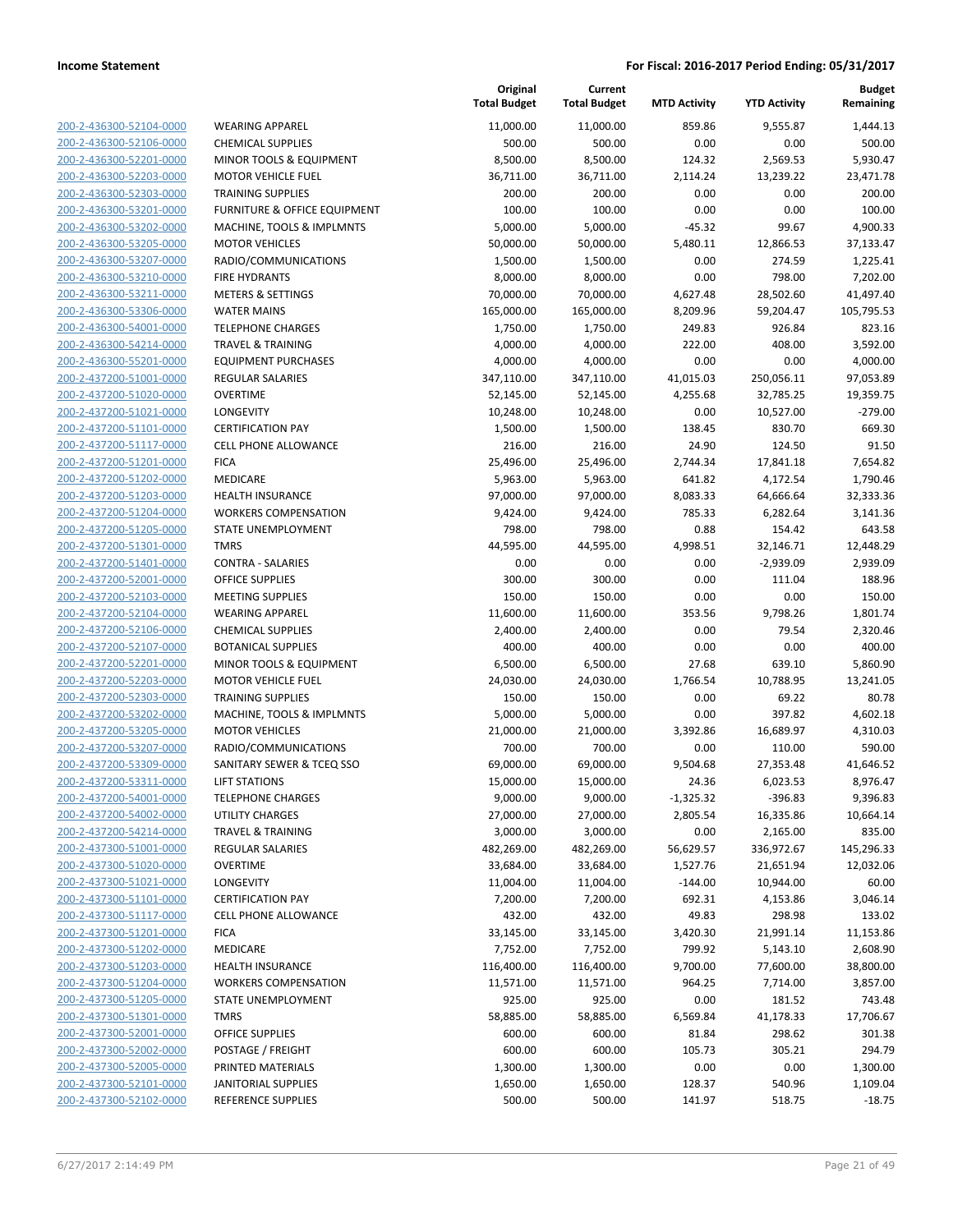|                                               |                                                        | Original<br><b>Total Budget</b> | Current<br><b>Total Budget</b> | <b>MTD Activity</b> | <b>YTD Activity</b> | <b>Budget</b><br>Remaining |
|-----------------------------------------------|--------------------------------------------------------|---------------------------------|--------------------------------|---------------------|---------------------|----------------------------|
| 200-2-437300-52103-0000                       | <b>MEETING SUPPLIES</b>                                | 500.00                          | 500.00                         | 0.00                | 136.33              | 363.67                     |
| 200-2-437300-52104-0000                       | <b>WEARING APPAREL</b>                                 | 10,240.00                       | 10,240.00                      | 362.97              | 7,152.81            | 3,087.19                   |
| 200-2-437300-52105-0000                       | <b>LABORATORY</b>                                      | 15,000.00                       | 15,000.00                      | 129.36              | 6,753.83            | 8,246.17                   |
| 200-2-437300-52106-0000                       | <b>CHEMICAL SUPPLIES</b>                               | 52,000.00                       | 52,000.00                      | 0.00                | 28,080.00           | 23,920.00                  |
| 200-2-437300-52107-0000                       | <b>BOTANICAL SUPPLIES</b>                              | 900.00                          | 900.00                         | 0.00                | 152.40              | 747.60                     |
| 200-2-437300-52201-0000                       | MINOR TOOLS & EQUIPMENT                                | 6,300.00                        | 6,300.00                       | 18.97               | 890.79              | 5,409.21                   |
| 200-2-437300-52202-0000                       | <b>MECHANICAL SUPPLIES</b>                             | 18,400.00                       | 18,400.00                      | 2,263.00            | 11,061.93           | 7,338.07                   |
| 200-2-437300-52203-0000                       | <b>MOTOR VEHICLE FUEL</b>                              | 7,500.00                        | 7,500.00                       | 221.00              | 1,432.03            | 6,067.97                   |
| 200-2-437300-52301-0000                       | <b>SAFETY SUPPLIES</b>                                 | 2,300.00                        | 2,300.00                       | 0.00                | 623.43              | 1,676.57                   |
| 200-2-437300-53202-0000                       | MACHINE, TOOLS & IMPLMNTS                              | 60,000.00                       | 60,000.00                      | 0.00                | 16,479.35           | 43,520.65                  |
| 200-2-437300-53203-0000                       | <b>INSTRUMENTS &amp; APPARATUS</b>                     | 6,000.00                        | 6,000.00                       | 521.00              | 942.06              | 5,057.94                   |
| 200-2-437300-53205-0000                       | <b>MOTOR VEHICLES</b>                                  | 4,000.00                        | 4,000.00                       | 0.00                | 4,138.83            | $-138.83$                  |
| 200-2-437300-53402-0000                       | <b>BUILDING MAINTENANCE</b>                            | 6,000.00                        | 6,000.00                       | 950.06              | 3,625.11            | 2,374.89                   |
| 200-2-437300-54001-0000                       | <b>TELEPHONE CHARGES</b>                               | 6,300.00                        | 6,300.00                       | 795.95              | 3,759.58            | 2,540.42                   |
| 200-2-437300-54002-0000                       | <b>UTILITY CHARGES</b>                                 | 420,000.00                      | 420,000.00                     | 29,663.36           | 233,900.36          | 186,099.64                 |
| 200-2-437300-54103-0000                       | CONSULTING                                             | 140,000.00                      | 140,000.00                     | 0.00                | 0.00                | 140,000.00                 |
| 200-2-437300-54201-0000                       | MEMBERSHIPS & SUBSCRIPTIONS                            | 11,500.00                       | 11,500.00                      | 495.00              | 7,124.03            | 4,375.97                   |
| 200-2-437300-54208-0000                       | <b>LABORATORY WORK</b>                                 | 14,000.00                       | 14,000.00                      | 953.00              | 6,390.05            | 7,609.95                   |
| 200-2-437300-54214-0000                       | <b>TRAVEL &amp; TRAINING</b>                           | 6,000.00                        | 6,000.00                       | 111.00              | 617.00              | 5,383.00                   |
| 200-2-437300-54403-0000                       | <b>DISPOSAL CHARGES</b>                                | 95,000.00                       | 95,000.00                      | 10,058.76           | 66,780.99           | 28,219.01                  |
| 200-2-437300-54410-0000                       | PERMITS/FEES                                           | 74,000.00                       | 74,000.00                      | 0.00                | 37,603.32           | 36,396.68                  |
| 200-2-471100-56507-0000                       | 08 REV BONDS - PRINCIPAL                               | 910,000.00                      | 910,000.00                     | 0.00                | 910,000.00          | 0.00                       |
| 200-2-471100-56508-0000                       | 09 TWDP REV BOND - PRINC                               | 15,000.00                       | 15,000.00                      | 0.00                | 15,000.00           | 0.00                       |
| 200-2-471200-56607-0000                       | 08 REV BONDS - INTEREST                                | 343,480.00                      | 343,480.00                     | 0.00                | 176,176.25          | 167,303.75                 |
| 200-2-475100-56002-0000                       | MISCELLANEOUS DEBT EXP / AGENT FEE                     | 750.00                          | 750.00                         | 0.00                | 250.00              | 500.00                     |
| 200-2-475100-56005-0000                       | ARBITRAGE                                              | 1,750.00                        | 1,750.00                       | 0.00                | 1,750.00            | 0.00                       |
| 200-2-480000-52003-0000                       | <b>COPIER CHARGES</b>                                  | 10,600.00                       | 10,600.00                      | 1,060.10            | 5,367.96            | 5,232.04                   |
| 200-2-480000-52006-0000                       | <b>COPIER PAPER</b>                                    | 500.00                          | 500.00                         | 31.42               | 125.09              | 374.91                     |
| 200-2-480000-54002-0000                       | <b>UTILITY CHARGES</b>                                 | 6,500.00                        | 6,500.00                       | 289.55              | 1,621.53            | 4,878.47                   |
| 200-2-480000-54226-0000                       | <b>INSURANCE EXPENSE</b>                               | 41,390.00                       | 41,390.00                      | 0.00                | 30,000.00           | 11,390.00                  |
| 200-2-480000-57002-0000                       | <b>BAD DEBT EXPENSE</b>                                | 16,450.00                       | 16,450.00                      | 0.00                | 0.00                | 16,450.00                  |
| 200-2-480000-57005-0000                       | <b>ACCRUED VAC &amp; SICK PAY</b>                      | 25,000.00                       | 25,000.00                      | 16,779.25           | 22,456.97           | 2,543.03                   |
| 200-2-480000-57008-0000                       | <b>BANK CHARGES</b>                                    | 27,000.00                       | 27,000.00                      | 2,086.49            | 17,341.79           | 9,658.21                   |
| 200-2-491000-58001-0000                       | <b>XFR - GENERAL FUND</b>                              | 1,250,423.00                    | 1,250,423.00                   | 104,905.65          | 821,943.90          | 428,479.10                 |
| 200-2-491000-58037-0000                       | <b>XFR - DEBT SERVICE FUND</b>                         | 1,580,613.00                    | 1,580,613.00                   | 131,717.75          | 1,053,742.00        | 526,871.00                 |
| 200-2-491000-58120-0000                       | <b>XFR - UTILITY CIP FUND</b>                          | 2,961,447.00                    | 2,961,447.00                   | 246,787.25          | 1,974,298.00        | 987,149.00                 |
| 200-2-495000-58580-0000                       | CA - GENERAL FUND - GENERAL GOVERNMENT                 | 369,256.00                      | 369,256.00                     | 30,771.33           | 246,170.64          | 123,085.36                 |
| 200-2-495000-58581-0000                       | CA - GENERAL FUND - PUBLIC WORKS                       | 172,134.00                      | 172,134.00                     | 14,344.50           | 114,756.00          | 57,378.00                  |
| 200-2-495000-58701-0000                       | CA - CENTRAL SERVICE FUND                              | 180,374.00                      | 180,374.00                     | 15,031.17           | 120,249.36          | 60,124.64                  |
| 200-2-495000-58710-0000                       | <b>CA - INSURANCE FUND</b>                             | 82,937.00                       | 82,937.00                      | 6,911.42            | 55,291.36           | 27,645.64                  |
| 200-2-495000-58720-0000                       | CA - MIS FUN                                           | 111,955.00                      | 111,955.00                     | 9,329.58            | 74,636.64           | 37,318.36                  |
| 200-2-495000-58900-0000                       | <b>CA - ELECTRIC FUND</b>                              | 603,626.00                      | 603,626.00                     | 50,302.17           | 402,417.36          | 201,208.64                 |
|                                               | <b>Expense Total:</b>                                  | 14,820,349.08                   | 14,820,349.08                  | 1,120,670.51        | 9,507,967.82        | 5,312,381.26               |
|                                               | Fund: 200 - WATER / WASTEWATER FUND Surplus (Deficit): | -2,192,127.08                   | $-2,192,127.08$                | -60,585.44          | -1,400,655.93       | -791,471.15                |
| Fund: 210 - WATER IMPACT FEES<br>Revenue      |                                                        |                                 |                                |                     |                     |                            |
| 210-2-319001-45401-0000                       | <b>INTEREST REVENUES</b>                               | 0.00                            | 0.00                           | 0.03                | 0.05                | $-0.05$                    |
|                                               | <b>Revenue Total:</b>                                  | 0.00                            | 0.00                           | 0.03                | 0.05                | -0.05                      |
|                                               | Fund: 210 - WATER IMPACT FEES Total:                   | 0.00                            | 0.00                           | 0.03                | 0.05                | $-0.05$                    |
| Fund: 211 - WASTEWATER IMPACT FEES<br>Revenue |                                                        |                                 |                                |                     |                     |                            |
| 211-2-319001-45401-0000                       | <b>INTEREST REVENUES</b>                               | 0.00                            | 0.00                           | 1.48                | 2.08                | $-2.08$                    |
|                                               | <b>Revenue Total:</b>                                  | 0.00                            | 0.00                           | 1.48                | 2.08                | $-2.08$                    |
| <b>Expense</b>                                |                                                        |                                 |                                |                     |                     |                            |
| 211-2-480000-57008-0000                       | <b>BANK CHARGES</b>                                    | 0.00                            | 0.00                           | 0.08                | 0.83                | $-0.83$                    |
|                                               | <b>Expense Total:</b>                                  | 0.00                            | 0.00                           | 0.08                | 0.83                | $-0.83$                    |
|                                               | Fund: 211 - WASTEWATER IMPACT FEES Surplus (Deficit):  | 0.00                            | 0.00                           | 1.40                | 1.25                | $-1.25$                    |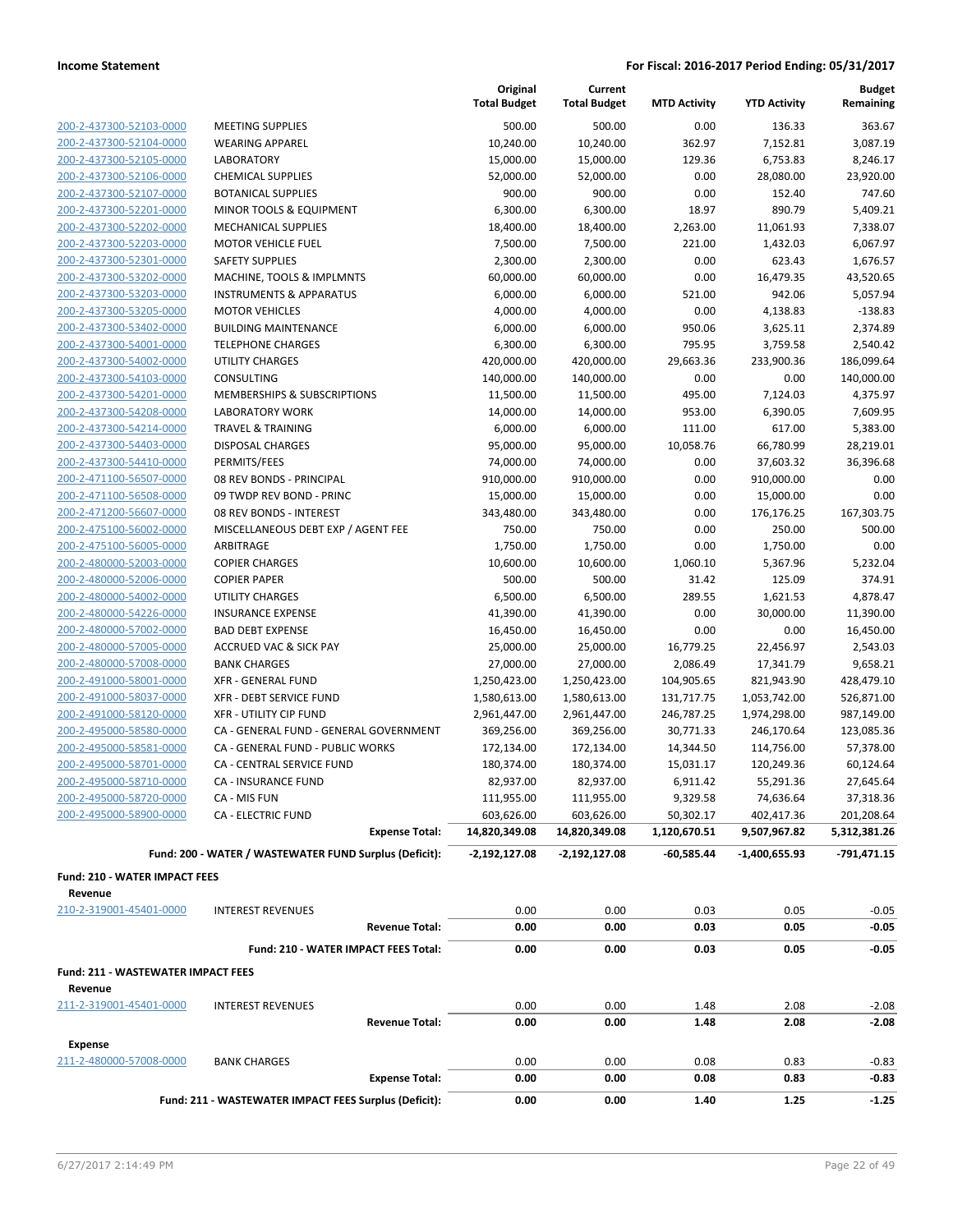|                                                 |                                                   | Original<br><b>Total Budget</b> | Current<br><b>Total Budget</b> | <b>MTD Activity</b> | <b>YTD Activity</b>  | <b>Budget</b><br>Remaining |
|-------------------------------------------------|---------------------------------------------------|---------------------------------|--------------------------------|---------------------|----------------------|----------------------------|
| <b>Fund: 216 - UTILIITY CIP FUND</b><br>Revenue |                                                   |                                 |                                |                     |                      |                            |
| 216-2-319001-45401-0000                         | <b>INTEREST REVENUES</b>                          | 6,000.00                        | 6,000.00                       | 3,782.40            | 5.658.96             | 341.04                     |
| 216-2-323001-46100-0000                         | <b>XFR - UTILITY FUND</b>                         | 2,961,447.00                    | 2,961,447.00                   | 246,787.25          | 1,974,298.00         | 987,149.00                 |
|                                                 | <b>Revenue Total:</b>                             | 2,967,447.00                    | 2,967,447.00                   | 250,569.65          | 1,979,956.96         | 987,490.04                 |
| <b>Expense</b>                                  |                                                   |                                 |                                |                     |                      |                            |
| 216-2-436200-55002-0000                         | <b>IMPROVEMENTS</b>                               | 31,000.00                       | 31,000.00                      | 32,766.21           | 89,641.44            | $-58,641.44$               |
| 216-2-436300-55201-0000                         | <b>EQUIPMENT PURCHASES</b>                        | 90,000.00                       | 90,000.00                      | 0.00                | 85,363.19            | 4,636.81                   |
| 216-2-437200-55002-0000                         | <b>IMPROVEMENTS</b>                               | 0.00                            | 0.00                           | 0.00                | 384.55               | $-384.55$                  |
| 216-2-437300-55002-0000                         | <b>IMPROVEMENTS</b>                               | 100,000.00                      | 100.000.00                     | 0.00                | 0.00                 | 100,000.00                 |
| 216-2-437300-55006-0000                         | <b>AQUISITION</b>                                 | 0.00                            | 0.00                           | 148.00              | 114,677.80           | $-114,677.80$              |
| 216-2-437300-55110-0000                         | <b>LIFT STATIONS</b>                              | 0.00                            | 0.00                           | 0.00                | 29,556.67            | $-29,556.67$               |
| 216-2-437300-55205-0000                         | COMPUTER EQUIPMENT / SOFTWARE                     | 0.00                            | 0.00                           | 0.00                | 8,903.54             | $-8,903.54$                |
| 216-2-480000-57008-0000                         | <b>BANK CHARGES</b>                               | 4,000.00                        | 4,000.00                       | 313.07              | 1,976.48             | 2,023.52                   |
|                                                 | <b>Expense Total:</b>                             | 225,000.00                      | 225,000.00                     | 33,227.28           | 330,503.67           | $-105,503.67$              |
|                                                 | Fund: 216 - UTILIITY CIP FUND Surplus (Deficit):  | 2,742,447.00                    | 2,742,447.00                   | 217,342.37          | 1,649,453.29         | 1,092,993.71               |
| <b>Fund: 217 - WASTEWATER RECLAMATION FUND</b>  |                                                   |                                 |                                |                     |                      |                            |
| Revenue                                         |                                                   |                                 |                                |                     |                      |                            |
| 217-2-319001-45401-0000                         | <b>INTEREST REVENUES</b><br><b>Revenue Total:</b> | 0.00<br>0.00                    | 0.00<br>0.00                   | 477.09<br>477.09    | 2,916.83<br>2,916.83 | $-2,916.83$<br>$-2,916.83$ |
|                                                 | Fund: 217 - WASTEWATER RECLAMATION FUND Total:    | 0.00                            | 0.00                           | 477.09              | 2,916.83             | $-2,916.83$                |
|                                                 |                                                   |                                 |                                |                     |                      |                            |
| Fund: 300 - AIRPORT FUND<br>Revenue             |                                                   |                                 |                                |                     |                      |                            |
| 300-2-319001-43212-0000                         | <b>INSURANCE REIMBURSEMENTS</b>                   | 0.00                            | 0.00                           | 0.00                | 5,496.00             | $-5,496.00$                |
| 300-2-319001-44315-0000                         | <b>AIRPORT FUEL FEES</b>                          | 1,000.00                        | 1,000.00                       | 151.92              | 974.96               | 25.04                      |
| 300-2-319001-44316-0000                         | PARKING & TIE DOWN/MISC.                          | 0.00                            | 0.00                           | 0.00                | 354.56               | $-354.56$                  |
| 300-2-319001-45401-0000                         | <b>INTEREST REVENUES</b>                          | 1,200.00                        | 1,200.00                       | 13,079.14           | 26,800.43            | $-25,600.43$               |
| 300-2-319001-45601-0000                         | MISCELLANEOUS REVENUES                            | 0.00                            | 0.00                           | 0.00                | 25,000.00            | $-25,000.00$               |
| 300-2-321001-45507-0000                         | L-3 COMM LEASE                                    | 572,500.00                      | 572,500.00                     | 0.00                | 375,578.63           | 196,921.37                 |
| 300-2-321001-45508-0000                         | AIR EVAC HANGAR FEES                              | 8,776.00                        | 8,776.00                       | 1,350.18            | 6,075.81             | 2,700.19                   |
| 300-2-321001-45509-0000                         | <b>BLUE SKY T-HANGAR LEASE</b>                    | 4,769.00                        | 4,769.00                       | 4,768.50            | 4,768.50             | 0.50                       |
| 300-2-321001-45510-0000                         | ARKOMA - HORIZONS AHEAD LEASE                     | 46,800.00                       | 46,800.00                      | 7,800.00            | 35,100.00            | 11,700.00                  |
| 300-2-321001-45513-0000                         | MAJORS FLYING CLUB LAND LEASE                     | 1,396.00                        | 1,396.00                       | 116.33              | 930.64               | 465.36                     |
| 300-2-321001-45515-0000                         | TEXSAN AVIATION LAND LEASE                        | 972.00                          | 972.00                         | 0.00                | 972.00               | 0.00                       |
| 300-2-321001-45516-0000                         | MFC PARTNERS LAND LEASE                           | 1,260.00                        | 1,260.00                       | 0.00                | 0.00                 | 1,260.00                   |
| 300-2-321001-45517-0000                         | <b>INNOVATION FIRST MAINT HANGAR</b>              | 16,671.00                       | 16,671.00                      | 0.00                | 16,671.00            | 0.00                       |
|                                                 | <b>Revenue Total:</b>                             | 655,344.00                      | 655,344.00                     | 27,266.07           | 498,722.53           | 156,621.47                 |
| Expense                                         |                                                   |                                 |                                |                     |                      |                            |
| 300-2-438100-51001-0000                         | <b>REGULAR SALARIES</b>                           | 46,675.00                       | 46,675.00                      | 5,385.60            | 32,219.20            | 14,455.80                  |
| 300-2-438100-51021-0000                         | LONGEVITY                                         | 78.00                           | 78.00                          | 0.00                | 72.00                | 6.00                       |
| 300-2-438100-51117-0000                         | <b>CELL PHONE ALLOWANCE</b>                       | 432.00                          | 432.00                         | 49.86               | 299.16               | 132.84                     |
| 300-2-438100-51201-0000                         | <b>FICA</b>                                       | 2,925.00                        | 2,925.00                       | 336.99              | 2,024.22             | 900.78                     |
| 300-2-438100-51202-0000                         | <b>MEDICARE</b>                                   | 684.00                          | 684.00                         | 78.81               | 473.40               | 210.60                     |
| 300-2-438100-51203-0000                         | <b>HEALTH INSURANCE</b>                           | 9,700.00                        | 9,700.00                       | 808.33              | 6,466.64             | 3,233.36                   |
| 300-2-438100-51204-0000                         | <b>WORKERS COMPENSATION</b>                       | 955.00                          | 955.00                         | 79.58               | 636.64               | 318.36                     |
| 300-2-438100-51205-0000                         | STATE UNEMPLOYMENT                                | 154.00                          | 154.00                         | 0.00                | 16.51                | 137.49                     |
| 300-2-438100-51301-0000                         | <b>TMRS</b>                                       | 5,197.00                        | 5,197.00                       | 607.68              | 3,597.59             | 1,599.41                   |
| 300-2-438100-52001-0000                         | <b>OFFICE SUPPLIES</b>                            | 150.00                          | 150.00                         | 113.25              | 137.25               | 12.75                      |
| 300-2-438100-52002-0000                         | POSTAGE / FREIGHT                                 | 50.00                           | 50.00                          | 22.09               | 22.09                | 27.91                      |
| 300-2-438100-52201-0000                         | MINOR TOOLS & EQUIPMENT                           | 100.00                          | 100.00                         | 0.00                | 0.00                 | 100.00                     |
| 300-2-438100-53202-0000                         | MACHINE, TOOLS & IMPLMNTS                         | 100.00                          | 100.00                         | 0.00                | 0.00                 | 100.00                     |
| 300-2-438100-53205-0000                         | <b>MOTOR VEHICLES</b>                             | 1,500.00                        | 1,500.00                       | 0.00                | 238.11               | 1,261.89                   |
| 300-2-438100-53303-0000                         | MAINT - STREET /ALLEY/APRN/RNWY                   | 1,500.00                        | 1,500.00                       | 0.00                | 0.00                 | 1,500.00                   |
| 300-2-438100-53402-0000                         | <b>BUILDING MAINTENANCE</b>                       | 10,000.00                       | 10,000.00                      | 203.83              | 1,224.68             | 8,775.32                   |
| 300-2-438100-54001-0000                         | <b>TELEPHONE CHARGES</b>                          | 1,400.00                        | 1,400.00                       | 14.84               | 605.70               | 794.30                     |
| 300-2-438100-54002-0000                         | UTILITY CHARGES                                   | 13,000.00                       | 13,000.00                      | 1,041.42            | 8,442.64             | 4,557.36                   |

300-2-438100-54105-0000 MARKETING 200.00 200.00 0.00 0.00 200.00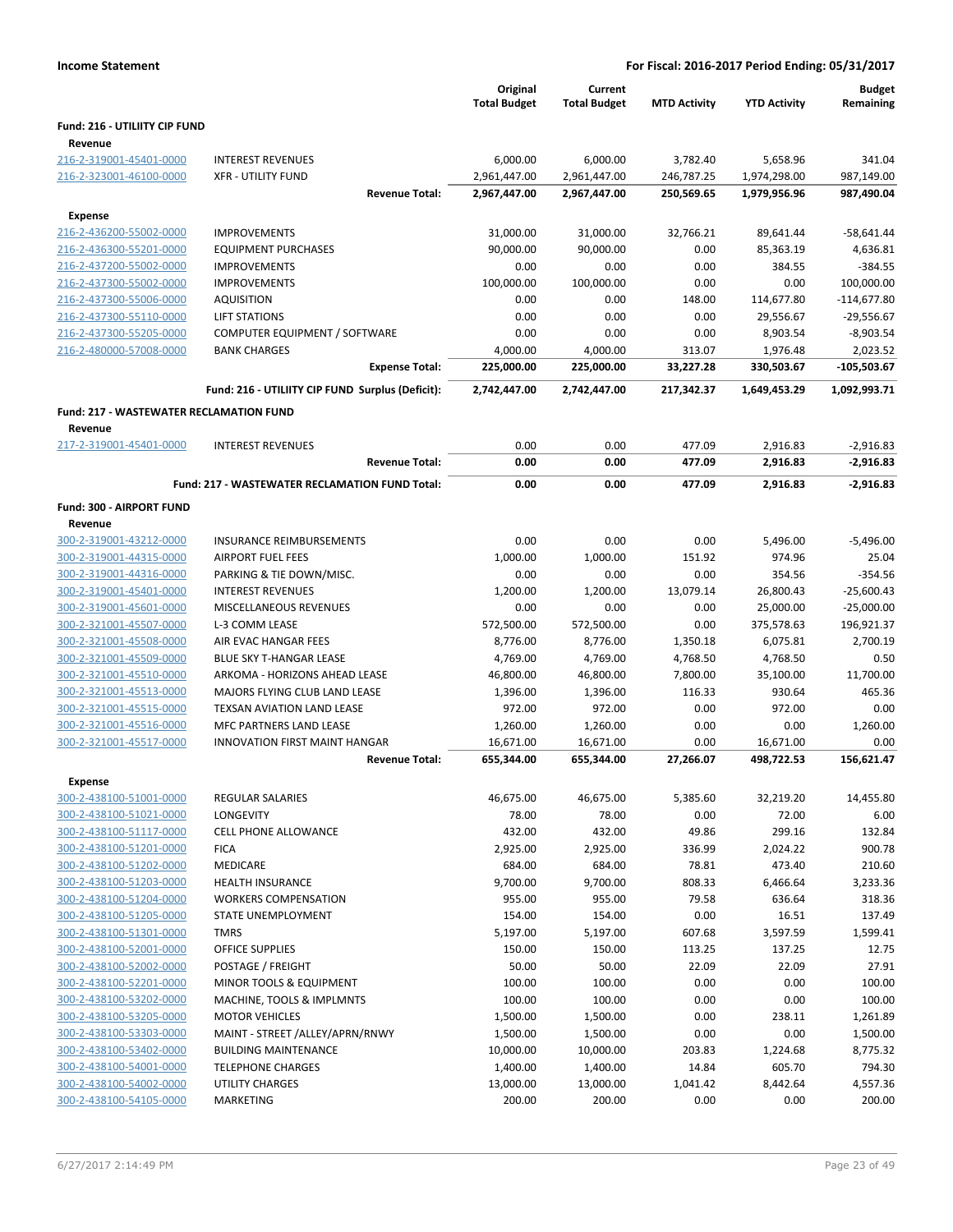|                                             |                                                     | Original<br><b>Total Budget</b> | Current<br><b>Total Budget</b> | <b>MTD Activity</b> | <b>YTD Activity</b> | <b>Budget</b><br>Remaining |
|---------------------------------------------|-----------------------------------------------------|---------------------------------|--------------------------------|---------------------|---------------------|----------------------------|
| 300-2-438100-54106-0000                     | <b>ATTORNEY FEES</b>                                | 5,000.00                        | 5,000.00                       | 0.00                | 0.00                | 5,000.00                   |
| 300-2-438100-54110-0000                     | <b>AUDIT</b>                                        | 10,000.00                       | 10,000.00                      | 0.00                | 0.00                | 10,000.00                  |
| 300-2-438100-54201-0000                     | MEMBERSHIPS & SUBSCRIPTIONS                         | 200.00                          | 200.00                         | 0.00                | 0.00                | 200.00                     |
| 300-2-438100-54214-0000                     | <b>TRAVEL &amp; TRAINING</b>                        | 1,500.00                        | 1,500.00                       | 0.00                | 760.69              | 739.31                     |
| 300-2-438100-54408-0000                     | OTHER / INSURANCE EXPENSE                           | 15,000.00                       | 15,000.00                      | 8,465.00            | 12,465.00           | 2,535.00                   |
| 300-2-438100-54410-0000                     | PERMITS/FEES                                        | 1,500.00                        | 1,500.00                       | 0.00                | 0.00                | 1,500.00                   |
| 300-2-480000-57008-0000                     | <b>BANK CHARGES</b>                                 | 1,200.00                        | 1,200.00                       | 1,135.46            | 4,394.69            | $-3,194.69$                |
| 300-2-491000-58035-0000                     | XFR - DEBT SERVICE FUND                             | 52,000.00                       | 52,000.00                      | 4,333.33            | 34,666.64           | 17,333.36                  |
|                                             | <b>Expense Total:</b>                               | 181,200.00                      | 181,200.00                     | 22,676.07           | 108,762.85          | 72,437.15                  |
|                                             | Fund: 300 - AIRPORT FUND Surplus (Deficit):         | 474,144.00                      | 474,144.00                     | 4,590.00            | 389,959.68          | 84,184.32                  |
| Fund: 320 - AIRPORT TXDOT GRANT             |                                                     |                                 |                                |                     |                     |                            |
| Revenue<br>320-2-310001-43109-0000          | <b>GRANT MATCH / L-3 MATCHING FUNDS</b>             | 0.00                            | 0.00                           | 0.00                | 200,000.00          | $-200,000.00$              |
|                                             | <b>Revenue Total:</b>                               | 0.00                            | 0.00                           | 0.00                | 200,000.00          | $-200,000.00$              |
|                                             | Fund: 320 - AIRPORT TXDOT GRANT Total:              | 0.00                            | 0.00                           | 0.00                | 200,000.00          | $-200,000.00$              |
|                                             |                                                     |                                 |                                |                     |                     |                            |
| Fund: 360 - AIRPORT CAPITAL FUND<br>Revenue |                                                     |                                 |                                |                     |                     |                            |
| 360-2-310002-45611-0000                     | <b>DONATIONS FOR AP PROJECTS</b>                    | 300,000.00                      | 300,000.00                     | 0.00                | 0.00                | 300,000.00                 |
| 360-2-319001-43212-0000                     | INSURANCE REIMBURSEMENTS                            | 0.00                            | 0.00                           | 0.00                | 444,155.30          | $-444, 155.30$             |
| 360-2-319001-44102-0000                     | SALE OF CITY PUBLICATIONS                           | 0.00                            | 0.00                           | 0.00                | 300,000.00          | $-300,000.00$              |
| 360-2-319001-44315-0000                     | <b>AIRPORT - FUEL FEES</b>                          | 0.00                            | 0.00                           | 0.00                | 52,573.75           | $-52,573.75$               |
| 360-2-319001-45401-0000                     | <b>INTEREST REVENUES</b>                            | 1,500.00                        | 1,500.00                       | 1,482.63            | 3,886.32            | $-2,386.32$                |
|                                             | <b>Revenue Total:</b>                               | 301,500.00                      | 301,500.00                     | 1,482.63            | 800,615.37          | -499,115.37                |
| <b>Expense</b>                              |                                                     |                                 |                                |                     |                     |                            |
| 360-2-438100-55007-0000                     | ENG/ARCHITECTS/MGMT                                 | 0.00                            | 0.00                           | 0.00                | 49,507.50           | $-49,507.50$               |
| 360-2-438100-55012-0000                     | <b>CWIP / CONSTRUCTION</b>                          | 500,000.00                      | 500,000.00                     | 0.00                | 0.00                | 500,000.00                 |
| 360-2-480000-57008-0000                     | <b>BANK CHARGES</b>                                 | 1,200.00                        | 1,200.00                       | 128.54              | 869.48              | 330.52                     |
|                                             | <b>Expense Total:</b>                               | 501,200.00                      | 501,200.00                     | 128.54              | 50,376.98           | 450,823.02                 |
|                                             | Fund: 360 - AIRPORT CAPITAL FUND Surplus (Deficit): | -199,700.00                     | -199,700.00                    | 1,354.09            | 750,238.39          | -949,938.39                |
| Fund: 362 - AIRPORT FBO FUEL                |                                                     |                                 |                                |                     |                     |                            |
| Revenue<br>362-2-319001-44315-0000          | <b>AIRPORT - FUEL FEES</b>                          | 0.00                            | 0.00                           | 50,811.19           | 309,957.67          | $-309,957.67$              |
| 362-2-319001-44316-0000                     | AIRPORT - PARKING, TIE DOWNS, & RAMP FE             | 0.00                            | 0.00                           | 765.00              | 1,875.00            | $-1,875.00$                |
| 362-2-319001-44320-0000                     | AIRPORT - OIL                                       | 0.00                            | 0.00                           | 396.48              | 1,991.23            | $-1,991.23$                |
| 362-2-319001-44321-0000                     | <b>AIRPORT - CHARTS</b>                             | 0.00                            | 0.00                           | 9.75                | 101.75              | $-101.75$                  |
| 362-2-319001-44322-0000                     | <b>AIRPORT - PILOT SUPPLIES</b>                     | 0.00                            | 0.00                           | 117.45              | 634.79              | $-634.79$                  |
| 362-2-319001-45401-0000                     | <b>INTEREST REVENUES</b>                            | 0.00                            | 0.00                           | 48.18               | 82.56               | $-82.56$                   |
|                                             | <b>Revenue Total:</b>                               | 0.00                            | 0.00                           | 52,148.05           | 314,643.00          | $-314,643.00$              |
| <b>Expense</b>                              |                                                     |                                 |                                |                     |                     |                            |
| 362-2-438100-52221-0000                     | <b>AIRPORT - FUEL FEES</b>                          | 0.00                            | 0.00                           | 0.00                | 162,319.91          | $-162,319.91$              |
| 362-2-438100-52222-0000                     | AIRPORT - OIL                                       | 0.00                            | 0.00                           | 455.74              | 1,913.32            | $-1,913.32$                |
| 362-2-438100-52422-0000                     | <b>AIRPORT - PILOT SUPPLIES</b>                     | 0.00                            | 0.00                           | 0.00                | 981.00              | $-981.00$                  |
| 362-2-438100-57003-0000                     | <b>CREDIT CARD FEES</b>                             | 0.00                            | 0.00                           | 1,683.28            | 10,187.58           | $-10,187.58$               |
| 362-2-480000-57008-0000                     | <b>BANK CHARGES</b>                                 | 0.00                            | 0.00                           | 4.53                | 29.81               | $-29.81$                   |
| 362-2-491000-58125-0000                     | <b>XFR - AIRPORT FUND</b>                           | 0.00                            | 0.00                           | 0.00                | 216.64              | $-216.64$                  |
| 362-2-491000-58127-0000                     | <b>AIRPORT CIP FUND</b>                             | 0.00                            | 0.00                           | 0.00                | 52,573.75           | $-52,573.75$               |
|                                             | <b>Expense Total:</b>                               | 0.00                            | 0.00                           | 2,143.55            | 228,222.01          | -228,222.01                |
|                                             | Fund: 362 - AIRPORT FBO FUEL Surplus (Deficit):     | 0.00                            | 0.00                           | 50,004.50           | 86,420.99           | $-86,420.99$               |
| Fund: 400 - GOLF FUND                       |                                                     |                                 |                                |                     |                     |                            |
| Revenue<br>400-2-319001-45604-0000          | OTHER REVENUE / OVER/SHORT                          | 50.00                           | 50.00                          | 0.09                | $-13.66$            | 63.66                      |
| 400-2-319005-44510-0000                     | <b>GREENS FEES</b>                                  | 120,000.00                      | 120,000.00                     | 12,979.00           | 63,101.23           | 56,898.77                  |
| 400-2-319006-45308-0000                     | PRO SHOP CONCESSIONS                                | 8,691.00                        | 8,691.00                       | 1,425.07            | 5,061.03            | 3,629.97                   |
| 400-2-319007-45309-0000                     | <b>MERCHANDISE SALES</b>                            | 8,787.00                        | 8,787.00                       | 1,253.20            | 4,077.68            | 4,709.32                   |
| 400-2-319008-45511-0000                     | <b>CART RENTALS</b>                                 | 69,000.00                       | 69,000.00                      | 7,946.00            | 37,148.03           | 31,851.97                  |
|                                             |                                                     |                                 |                                |                     |                     |                            |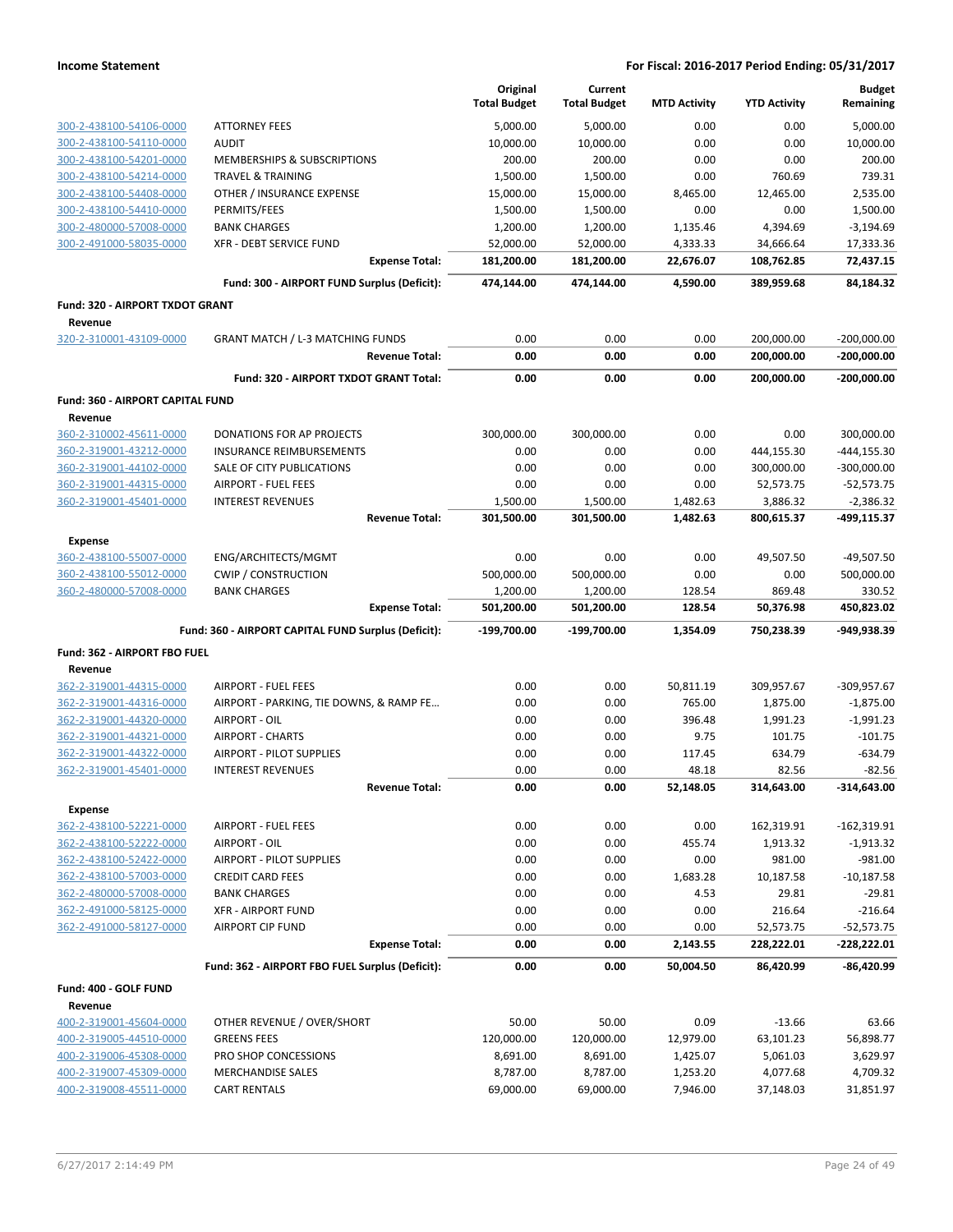|                                                    |                                                      | Original<br><b>Total Budget</b> | Current<br><b>Total Budget</b> | <b>MTD Activity</b>     | <b>YTD Activity</b> | <b>Budget</b><br>Remaining |
|----------------------------------------------------|------------------------------------------------------|---------------------------------|--------------------------------|-------------------------|---------------------|----------------------------|
| 400-2-319009-45512-0000                            | <b>GOLF LEASES / MEMBERSHIPS</b>                     | 66,000.00                       | 66,000.00                      | 6,040.51                | 24,174.56           | 41,825.44                  |
|                                                    | <b>Revenue Total:</b>                                | 272,528.00                      | 272,528.00                     | 29,643.87               | 133,548.87          | 138,979.13                 |
| <b>Expense</b>                                     |                                                      |                                 |                                |                         |                     |                            |
| 400-2-451250-51001-0000                            | <b>REGULAR SALARIES</b>                              | 103,704.00                      | 103,704.00                     | 11,831.02               | 64,873.46           | 38,830.54                  |
| 400-2-451250-51020-0000                            | <b>OVERTIME</b>                                      | 5,033.00                        | 5,033.00                       | 545.03                  | 2,886.83            | 2,146.17                   |
| 400-2-451250-51021-0000                            | <b>LONGEVITY</b>                                     | 5,352.00                        | 5,352.00                       | 0.00                    | 5,322.00            | 30.00                      |
| 400-2-451250-51101-0000                            | <b>CERTIFICATION PAY</b>                             | 600.00                          | 600.00                         | 69.24                   | 415.44              | 184.56                     |
| 400-2-451250-51117-0000                            | <b>CELL PHONE ALLOWANCE</b>                          | 696.00                          | 696.00                         | 80.31                   | 481.86              | 214.14                     |
| 400-2-451250-51201-0000                            | <b>FICA</b>                                          | 7,154.00                        | 7,154.00                       | 760.84                  | 4,497.61            | 2,656.39                   |
| 400-2-451250-51202-0000                            | <b>MEDICARE</b>                                      | 1,673.00                        | 1,673.00                       | 177.94                  | 1,051.87            | 621.13                     |
| 400-2-451250-51203-0000                            | <b>HEALTH INSURANCE</b>                              | 9,700.00                        | 9,700.00                       | 808.33                  | 6,466.64            | 3,233.36                   |
| 400-2-451250-51204-0000                            | <b>WORKERS COMPENSATION</b>                          | 3,311.00                        | 3,311.00                       | 275.92                  | 2,207.36            | 1,103.64                   |
| 400-2-451250-51205-0000                            | STATE UNEMPLOYMENT                                   | 449.00                          | 449.00                         | 5.38                    | 52.13               | 396.87                     |
| 400-2-451250-51301-0000                            | <b>TMRS</b>                                          | 9,825.00                        | 9,825.00                       | 1,088.32                | 6,582.14            | 3,242.86                   |
| 400-2-451250-52001-0000                            | <b>OFFICE SUPPLIES</b>                               | 1,400.00                        | 1,400.00                       | 0.00                    | 48.44               | 1,351.56                   |
| 400-2-451250-52101-0000                            | <b>JANITORIAL SUPPLIES</b>                           | 400.00                          | 400.00                         | 134.47                  | 390.34              | 9.66                       |
| 400-2-451250-52104-0000                            | <b>WEARING APPAREL</b>                               | 500.00                          | 500.00                         | 0.00                    | 183.35              | 316.65                     |
| 400-2-451250-52107-0000                            | <b>BOTANICAL SUPPLIES</b>                            | 8,600.00                        | 8,600.00                       | 1,221.66                | 4,557.25            | 4,042.75                   |
| 400-2-451250-52201-0000                            | MINOR TOOLS & EQUIPMENT                              | 800.00                          | 800.00                         | 0.00                    | 62.94               | 737.06                     |
| 400-2-451250-52203-0000                            | <b>MOTOR VEHICLE FUEL</b>                            | 1,100.00                        | 1,100.00                       | 219.08                  | 779.40              | 320.60                     |
| 400-2-451250-52401-0000                            | <b>RECREATIONAL SUPPLIES</b>                         | 1,200.00                        | 1,200.00                       | 0.00                    | 0.00                | 1,200.00                   |
| 400-2-451250-52403-0000                            | <b>RESALE ITEMS</b>                                  | 15,000.00                       | 15,000.00                      | 438.57                  | 3,999.29            | 11,000.71                  |
| 400-2-451250-52404-0000                            | RESALE ITEMS - PRO SHOP                              | 3,500.00                        | 3,500.00                       | 0.00                    | 5,873.97            | $-2,373.97$                |
| 400-2-451250-53202-0000                            | MACHINE, TOOLS & IMPLMNTS                            | 6,000.00                        | 6,000.00                       | 0.00                    | 657.39              | 5,342.61                   |
| 400-2-451250-53205-0000                            | <b>MOTOR VEHICLES</b>                                | 400.00                          | 400.00                         | 0.00                    | 0.00                | 400.00                     |
| 400-2-451250-53307-0000                            | <b>IRRIGATION</b>                                    | 1,500.00                        | 1,500.00                       | 0.00                    | 0.00                | 1,500.00                   |
| 400-2-451250-53402-0000                            | <b>BUILDING MAINTENANCE</b>                          | 2,000.00                        | 2,000.00                       | 0.00                    | 0.00                | 2,000.00                   |
| 400-2-451250-54001-0000                            | <b>TELEPHONE CHARGES</b>                             | 1,250.00                        | 1,250.00                       | 122.24                  | 489.99              | 760.01                     |
| 400-2-451250-54002-0000                            | <b>UTILITY CHARGES</b>                               | 9,300.00                        | 9,300.00                       | 797.44                  | 6,602.53            | 2,697.47                   |
| 400-2-451250-54105-0000                            | MARKETING                                            | 1,000.00                        | 1,000.00                       | 0.00                    | 750.00              | 250.00                     |
| 400-2-451250-54201-0000                            | MEMBERSHIPS & SUBSCRIPTIONS                          | 765.00                          | 765.00                         | 0.00                    | 125.00              | 640.00                     |
| 400-2-451250-54214-0000                            | <b>TRAVEL &amp; TRAINING</b>                         | 2,100.00                        | 2,100.00                       | 0.00                    | 0.00                | 2,100.00                   |
| 400-2-451250-54226-0000                            | <b>INSURANCE EXPENSE</b>                             | 300.00                          | 300.00                         | 0.00                    | 300.00              | 0.00                       |
| 400-2-451250-54909-0000                            | <b>GOLF CART LEASE EXPENSE</b>                       | 31,000.00                       | 31,000.00                      | 2,203.59                | 17,628.72           | 13,371.28                  |
| 400-2-480000-57008-0000                            | <b>BANK CHARGES</b>                                  | 3,000.00                        | 3,000.00                       | 418.33                  | 2,305.38            | 694.62                     |
|                                                    | <b>Expense Total:</b>                                | 238,612.00                      | 238,612.00                     | 21,197.71               | 139,591.33          | 99,020.67                  |
|                                                    | Fund: 400 - GOLF FUND Surplus (Deficit):             | 33,916.00                       | 33,916.00                      | 8,446.16                | $-6,042.46$         | 39,958.46                  |
| <b>Fund: 500 - SANITATION FUND</b>                 |                                                      |                                 |                                |                         |                     |                            |
| Revenue                                            |                                                      |                                 |                                |                         |                     |                            |
| 500-2-318001-44314-0000                            | LATE CHARGES                                         | 84,050.00                       | 84,050.00                      | 7,394.50                | 59,540.32           | 24,509.68                  |
| 500-2-319001-45401-0000                            | <b>INTEREST REVENUES</b>                             | 5,000.00                        | 5,000.00                       | 1,417.81                | 2,026.44            | 2,973.56                   |
| 500-2-319001-45601-0000                            | MISCELLANEOUS REVENUES                               | 0.00                            | 0.00                           | 0.00                    | 139.20              | $-139.20$                  |
| 500-2-319020-44313-0000                            | <b>FUEL SURCHARGE</b>                                | 147,160.00                      | 147,160.00                     | 12,813.26               | 97,847.95           | 49,312.05                  |
| 500-2-319020-45107-0000                            | <b>COLLECTION CHARGES</b>                            | 2,149,958.00                    | 2,149,958.00                   | 189,179.88              | 1,462,591.67        | 687,366.33                 |
| 500-2-319021-45108-0000                            | <b>DISPOSAL CHARGES</b>                              | 1,167,200.00                    | 1,167,200.00                   | 113,639.67              | 872,118.00          | 295,082.00                 |
| 500-2-319022-45612-0000                            | REG HH HAZ WASTE COL CTR                             | 15,636.00                       | 15,636.00                      | 0.00                    | 12,250.00           | 3,386.00                   |
| 500-2-324001-46612-0000                            | CA - SANITATION FD COL & FUEL                        | 139,700.00                      | 139,700.00                     | 12,893.18               | 99,711.12           | 39,988.88                  |
| 500-2-324001-46614-0000                            | CA - SANITATION FD-DISPOSAL                          | 74,500.00                       | 74,500.00                      | 7,253.60                | 55,791.62           | 18,708.38                  |
|                                                    | <b>Revenue Total:</b>                                | 3,783,204.00                    | 3,783,204.00                   | 344,591.90              | 2,662,016.32        | 1,121,187.68               |
|                                                    |                                                      |                                 |                                |                         |                     |                            |
| <b>Expense</b>                                     |                                                      |                                 |                                |                         |                     |                            |
| 500-2-432300-54412-0000                            | <b>COLLECTION CHARGES</b><br><b>DISPOSAL CHARGES</b> | 1,946,422.33<br>980,448.00      | 1,946,422.33<br>980,448.00     | 177,253.79<br>81,304.95 | 1,081,053.67        | 865,368.66                 |
| 500-2-432400-54403-0000<br>500-2-432500-51401-0000 |                                                      |                                 |                                | 0.00                    | 547,543.44          | 432,904.56<br>8,000.00     |
| 500-2-432500-54002-0000                            | CONTRA - SALARIES<br>UTILITY CHARGES                 | 8,000.00<br>2,208.00            | 8,000.00                       | 167.12                  | 0.00                | 856.33                     |
| 500-2-432500-54403-0000                            | <b>DISPOSAL CHARGES</b>                              |                                 | 2,208.00                       | 0.00                    | 1,351.67            | 10,975.90                  |
| 500-2-442200-51001-0000                            |                                                      | 16,000.00                       | 16,000.00                      |                         | 5,024.10            |                            |
| 500-2-442200-51020-0000                            | <b>REGULAR SALARIES</b><br><b>OVERTIME</b>           | 107,548.00<br>2,106.00          | 107,548.00<br>2,106.00         | 8,434.74<br>32.86       | 46,577.75<br>223.94 | 60,970.25<br>1,882.06      |
| 500-2-442200-51021-0000                            | <b>LONGEVITY</b>                                     | 1,266.00                        | 1,266.00                       | 0.00                    | 822.00              | 444.00                     |
|                                                    |                                                      |                                 |                                |                         |                     |                            |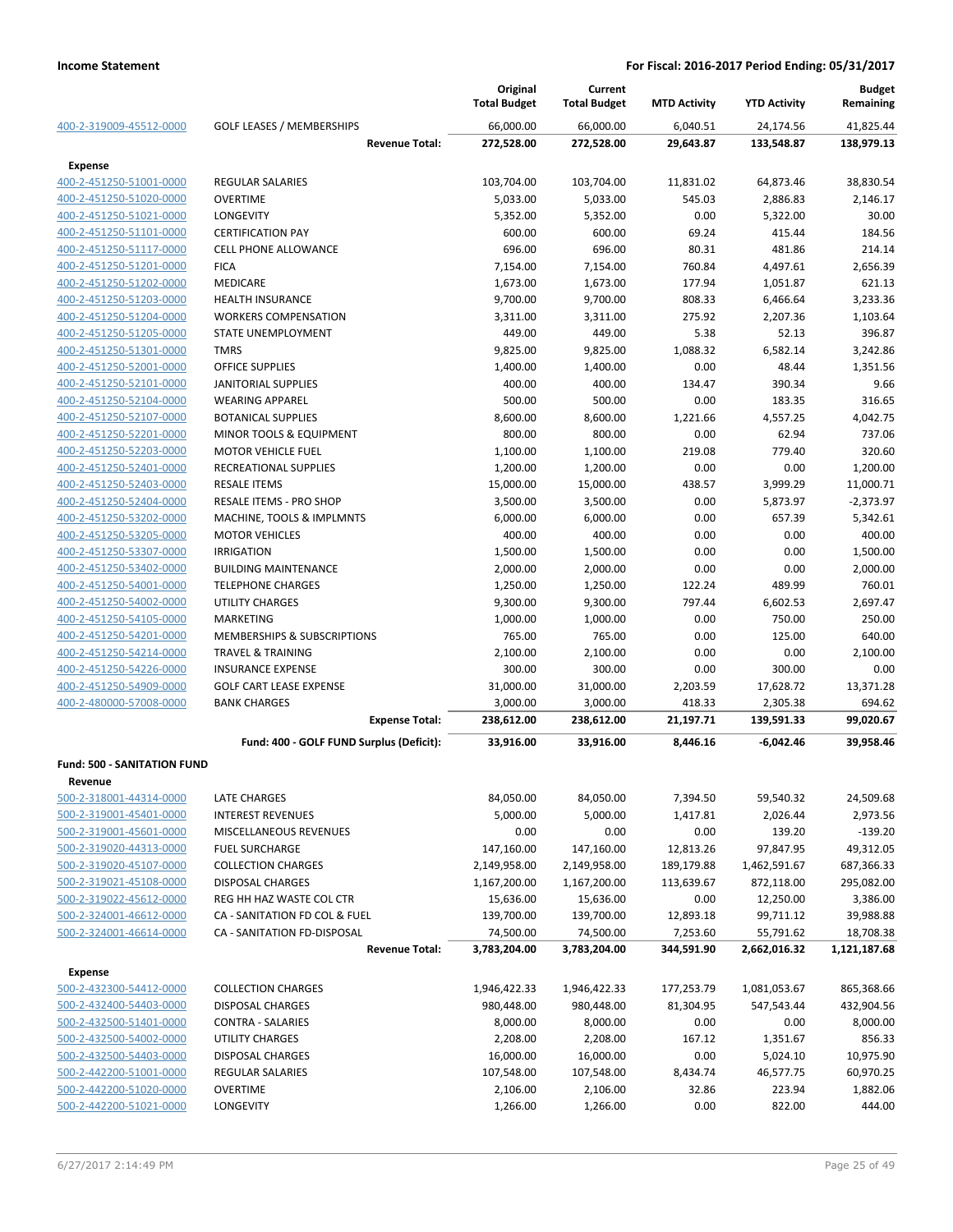|                                                    |                                                | Original<br><b>Total Budget</b> | Current<br><b>Total Budget</b> | <b>MTD Activity</b> | <b>YTD Activity</b> | <b>Budget</b><br>Remaining |
|----------------------------------------------------|------------------------------------------------|---------------------------------|--------------------------------|---------------------|---------------------|----------------------------|
| 500-2-442200-51101-0000                            | <b>CERTIFICATION PAY</b>                       | 600.00                          | 600.00                         | 69.24               | 369.28              | 230.72                     |
| 500-2-442200-51201-0000                            | <b>FICA</b>                                    | 6,914.00                        | 6,914.00                       | 508.12              | 2,883.02            | 4,030.98                   |
| 500-2-442200-51202-0000                            | <b>MEDICARE</b>                                | 1,617.00                        | 1,617.00                       | 118.84              | 674.25              | 942.75                     |
| 500-2-442200-51203-0000                            | <b>HEALTH INSURANCE</b>                        | 9,700.00                        | 9,700.00                       | 808.33              | 6,466.64            | 3,233.36                   |
| 500-2-442200-51204-0000                            | <b>WORKERS COMPENSATION</b>                    | 2,855.00                        | 2,855.00                       | 237.92              | 1,903.36            | 951.64                     |
| 500-2-442200-51205-0000                            | STATE UNEMPLOYMENT                             | 617.00                          | 617.00                         | 4.99                | 43.84               | 573.16                     |
| 500-2-442200-51301-0000                            | <b>TMRS</b>                                    | 12,284.00                       | 12,284.00                      | 954.42              | 5,222.85            | 7,061.15                   |
| 500-2-442200-52203-0000                            | <b>MOTOR VEHICLE FUEL</b>                      | 7,700.00                        | 5,090.39                       | 110.57              | 864.35              | 4,226.04                   |
| 500-2-442200-53202-0000                            | MACHINE, TOOLS & IMPLMNTS                      | 5,400.00                        | 5,400.00                       | 1,502.02            | 2,367.10            | 3,032.90                   |
| 500-2-442200-53205-0000                            | <b>MOTOR VEHICLES</b>                          | 2,500.00                        | 2,500.00                       | 0.00                | 384.66              | 2,115.34                   |
| 500-2-442200-55201-0000                            | <b>EQUIPMENT PURCHASES</b>                     | 400.00                          | 400.00                         | 0.00                | 0.00                | 400.00                     |
| 500-2-480000-54901-0000                            | <b>RENTALS / LEASES</b>                        | 30,000.00                       | 32,609.61                      | 0.00                | 32,249.19           | 360.42                     |
| 500-2-480000-57005-0000                            | <b>ACCRUED VAC &amp; SICK PAY</b>              | 0.00                            | 0.00                           | 0.00                | 441.28              | $-441.28$                  |
| 500-2-480000-57007-0000                            | <b>COMMUNITY SERVICES</b>                      | 30,650.00                       | 30,650.00                      | 0.00                | 4,785.60            | 25,864.40                  |
| 500-2-480000-57008-0000                            | <b>BANK CHARGES</b>                            | 7,500.00                        | 7,500.00                       | 765.20              | 5,808.03            | 1,691.97                   |
| 500-2-491000-58001-0000                            | <b>XFR - GENERAL FUND</b>                      | 208,605.00                      | 208,605.00                     | 20,684.79           | 159,460.10          | 49,144.90                  |
| 500-2-495000-58501-0000                            | CA - GENERAL FUND                              | 25,439.00                       | 25,439.00                      | 2,119.92            | 16,959.36           | 8,479.64                   |
| 500-2-495000-58701-0000                            | CA - CENTRAL SERVICE FUND                      | 4,459.00                        | 4,459.00                       | 371.33              | 2,970.64            | 1,488.36                   |
| 500-2-495000-58710-0000                            | <b>CA - INSURANCE FUND</b>                     | 2,788.00                        | 2,788.00                       | 232.33              | 1,858.64            | 929.36                     |
| 500-2-495000-58720-0000                            | CA - MIS FUN                                   | 6,233.00                        | 6,233.00                       | 519.42              | 4,155.36            | 2,077.64                   |
| 500-2-495000-58900-0000                            | <b>CA - ELECTRIC FUND</b>                      | 84,347.00                       | 84,347.00                      | 7,028.92            | 56,231.36           | 28,115.64                  |
|                                                    | <b>Expense Total:</b>                          | 3,514,606.33                    | 3,514,606.33                   | 303,229.82          | 1,988,695.48        | 1,525,910.85               |
|                                                    | Fund: 500 - SANITATION FUND Surplus (Deficit): | 268,597.67                      | 268,597.67                     | 41,362.08           | 673,320.84          | -404,723.17                |
| <b>Fund: 601 - CENTRAL SERVICE FUND</b><br>Revenue |                                                |                                 |                                |                     |                     |                            |
| 601-2-324001-46501-0000                            | CA - GENERAL FUND                              | 507,171.00                      | 507,171.00                     | 42,264.25           | 338,114.00          | 169,057.00                 |
| 601-2-324001-46506-0000                            | <b>CA - RECREATION FUND</b>                    | 386.00                          | 386.00                         | 32.17               | 257.36              | 128.64                     |
| 601-2-324001-46509-0000                            | CA - VENUE MGMT FUND                           | 23,621.00                       | 23,621.00                      | 1,968.42            | 15,747.36           | 7,873.64                   |
| 601-2-324001-46611-0000                            | CA - UTILITY FUND                              | 180,374.00                      | 180,374.00                     | 15,031.17           | 120,249.36          | 60,124.64                  |
| 601-2-324001-46614-0000                            | CA - SANITATION FUND COLLECTION                | 4,456.00                        | 4,456.00                       | 371.33              | 2,970.64            | 1,485.36                   |
| 601-2-324009-46901-0000                            | CA - ELECTRIC UTILITY                          | 80,716.00                       | 80,716.00                      | 6,726.33            | 53,810.64           | 26,905.36                  |
| 601-2-324009-46906-0000                            | CA - CABLE UTILITY                             | 16,482.00                       | 16,482.00                      | 1,373.50            | 10,988.00           | 5,494.00                   |
|                                                    | <b>Revenue Total:</b>                          | 813,206.00                      | 813,206.00                     | 67,767.17           | 542,137.36          | 271,068.64                 |
| Expense                                            |                                                |                                 |                                |                     |                     |                            |
| 601-2-461100-51001-0000                            | REGULAR SALARIES                               | 228,922.00                      | 228,922.00                     | 28,027.99           | 159,224.52          | 69,697.48                  |
| 601-2-461100-51020-0000                            | <b>OVERTIME</b>                                | 27,919.00                       | 27,919.00                      | 1,184.74            | 5,146.01            | 22,772.99                  |
| 601-2-461100-51021-0000                            | LONGEVITY                                      | 5,334.00                        | 5,334.00                       | 0.00                | 5,010.00            | 324.00                     |
| 601-2-461100-51101-0000                            | <b>CERTIFICATION PAY</b>                       | 1,200.00                        | 1,200.00                       | 138.48              | 830.88              | 369.12                     |
| 601-2-461100-51117-0000                            | CELL PHONE ALLOWANCE                           | 432.00                          | 432.00                         | 49.83               | 298.98              | 133.02                     |
| 601-2-461100-51201-0000                            | <b>FICA</b>                                    | 15,674.00                       | 15,674.00                      | 1,760.45            | 10,234.62           | 5,439.38                   |
| 601-2-461100-51202-0000                            | <b>MEDICARE</b>                                | 3,666.00                        | 3,666.00                       | 411.73              | 2,393.60            | 1,272.40                   |
| 601-2-461100-51203-0000                            | <b>HEALTH INSURANCE</b>                        | 58,200.00                       | 58,200.00                      | 4,850.00            | 38,800.00           | 19,400.00                  |
| 601-2-461100-51204-0000                            | <b>WORKERS COMPENSATION</b>                    | 7,727.00                        | 7,727.00                       | 643.92              | 5,151.36            | 2,575.64                   |
| 601-2-461100-51205-0000                            | STATE UNEMPLOYMENT                             | 771.00                          | 771.00                         | 9.26                | 114.27              | 656.73                     |
| 601-2-461100-51301-0000                            | <b>TMRS</b>                                    | 26,508.00                       | 26,508.00                      | 2,731.18            | 16,506.70           | 10,001.30                  |
| 601-2-461100-51401-0000                            | <b>CONTRA - SALARIES</b>                       | 0.00                            | 0.00                           | $-1,005.63$         | $-9,803.97$         | 9,803.97                   |
| 601-2-461100-52001-0000                            | OFFICE SUPPLIES                                | 150.00                          | 150.00                         | 0.00                | 76.05               | 73.95                      |
| 601-2-461100-52002-0000                            | POSTAGE / FREIGHT                              | 20.00                           | 20.00                          | 0.00                | 5.05                | 14.95                      |
| 601-2-461100-52101-0000                            | <b>JANITORIAL SUPPLIES</b>                     | 17,000.00                       | 17,000.00                      | 2,039.35            | 9,741.02            | 7,258.98                   |
| 601-2-461100-52104-0000                            | <b>WEARING APPAREL</b>                         | 3,282.00                        | 3,282.00                       | 181.54              | 2,530.75            | 751.25                     |
| 601-2-461100-52201-0000                            | MINOR TOOLS & EQUIPMENT                        | 1,908.00                        | 1,908.00                       | 67.24               | 1,327.14            | 580.86                     |
| 601-2-461100-52203-0000                            | <b>MOTOR VEHICLE FUEL</b>                      | 4,434.00                        | 4,434.00                       | 320.87              | 1,928.64            | 2,505.36                   |
| 601-2-461100-53201-0000                            | FURNITURE & OFFICE EQUIPMENT                   | 500.00                          | 500.00                         | 0.00                | 0.00                | 500.00                     |
| 601-2-461100-53205-0000                            | <b>MOTOR VEHICLES</b>                          | 2,024.40                        | 2,024.40                       | 0.00                | 313.65              | 1,710.75                   |
| 601-2-461100-53302-0000                            | <b>WALKS &amp; PARKING LOTS</b>                | 2,500.00                        | 2,500.00                       | 0.00                | 2,474.16            | 25.84                      |
| 601-2-461100-53406-0000                            | <b>CITY HALL</b>                               | 30,000.00                       | 30,000.00                      | 87.76               | 12,814.07           | 17,185.93                  |
| 601-2-461100-53407-0000                            | ANIMAL SHELTER                                 | 2,500.00                        | 2,500.00                       | 9,504.95            | 7,969.62            | $-5,469.62$                |
| 601-2-461100-53408-0000                            | FLEET MAINTENANCE                              | 3,500.00                        | 3,500.00                       | 0.00                | 1,076.05            | 2,423.95                   |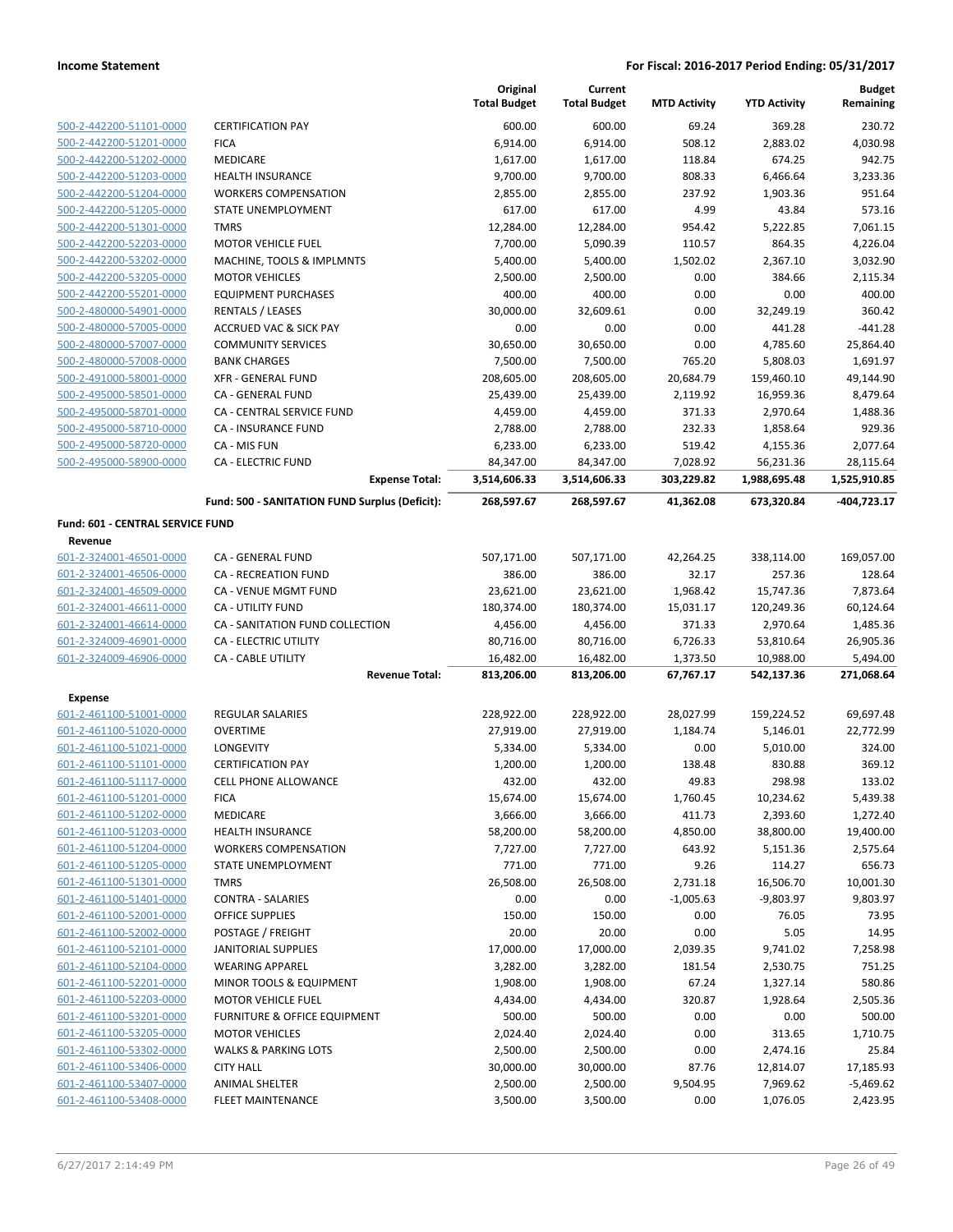| 601-2-461100-53501-0000 |
|-------------------------|
| 601-2-461100-53503-0000 |
| 601-2-461100-53504-0000 |
| 601-2-461100-53505-0000 |
| 601-2-461100-53506-0000 |
| 601-2-461100-53507-0000 |
| 601-2-461100-53601-0000 |
| 601-2-461100-53602-0000 |
| 601-2-461100-53603-0000 |
| 601-2-461100-53604-0000 |
| 601-2-461100-53701-0000 |
| 601-2-461100-53703-0000 |
|                         |
| 601-2-461100-53704-0000 |
| 601-2-461100-53705-0000 |
| 601-2-461100-53706-0000 |
| 601-2-461100-54001-0000 |
| 601-2-461100-54002-0000 |
| 601-2-461100-54112-0000 |
| 601-2-461100-54214-0000 |
| 601-2-461200-51001-0000 |
| 601-2-461200-51020-0000 |
| 601-2-461200-51021-0000 |
| 601-2-461200-51101-0000 |
| 601-2-461200-51117-0000 |
| 601-2-461200-51201-0000 |
| 601-2-461200-51202-0000 |
| 601-2-461200-51203-0000 |
| 601-2-461200-51204-0000 |
| 601-2-461200-51205-0000 |
| 601-2-461200-51301-0000 |
| 601-2-461200-51401-0000 |
| 601-2-461200-52001-0000 |
| 601-2-461200-52002-0000 |
| 601-2-461200-52104-0000 |
| 601-2-461200-52106-0000 |
|                         |
| 601-2-461200-52201-0000 |
| 601-2-461200-52202-0000 |
| 601-2-461200-52203-0000 |
| 601-2-461200-53202-0000 |
| 601-2-461200-53205-0000 |
| 601-2-461200-53402-0000 |
| 601-2-461200-54001-0000 |
| 601-2-461200-54002-0000 |
| 601-2-461200-54201-0000 |
| 601-2-461200-54214-0000 |
| 601-2-480000-57004-0000 |
| 601-2-480000-57005-0000 |
|                         |

|                                                    |                                                     | Original<br><b>Total Budget</b> | Current<br><b>Total Budget</b> | <b>MTD Activity</b> | <b>YTD Activity</b> | <b>Budget</b><br>Remaining |
|----------------------------------------------------|-----------------------------------------------------|---------------------------------|--------------------------------|---------------------|---------------------|----------------------------|
| 601-2-461100-53501-0000                            | POLICE & COURTS BLDG                                | 20,000.00                       | 20,000.00                      | 238.50              | 19,339.91           | 660.09                     |
| 601-2-461100-53503-0000                            | FIRE ADMINISTRATION                                 | 1,000.00                        | 1,000.00                       | 45.36               | 590.16              | 409.84                     |
| 601-2-461100-53504-0000                            | <b>FIRE STATION 1</b>                               | 2,418.00                        | 2,418.00                       | 45.36               | 322.02              | 2,095.98                   |
| 601-2-461100-53505-0000                            | <b>FIRE STATION 2</b>                               | 2,418.00                        | 2,418.00                       | 45.36               | 2,470.84            | $-52.84$                   |
| 601-2-461100-53506-0000                            | <b>FIRE STATION 3</b>                               | 3,000.00                        | 3,000.00                       | 142.44              | 1,384.61            | 1,615.39                   |
| 601-2-461100-53507-0000                            | <b>FIRE STATION 4</b>                               | 2,000.00                        | 2,000.00                       | 70.25               | 1,953.15            | 46.85                      |
| 601-2-461100-53601-0000                            | ANNEX                                               | 2,972.00                        | 2,972.00                       | 34.95               | 1,631.51            | 1,340.49                   |
| 601-2-461100-53602-0000                            | <b>SERVICE CENTER</b>                               | 5,000.00                        | 5,000.00                       | 45.36               | 5,956.00            | $-956.00$                  |
| 601-2-461100-53603-0000                            | <b>WATER TREATMENT BLDG</b>                         | 750.00                          | 750.00                         | 0.00                | 741.48              | 8.52                       |
| 601-2-461100-53604-0000                            | <b>WASTEWATER TRTMNT BLDG</b>                       | 500.00                          | 500.00                         | 0.00                | 0.00                | 500.00                     |
| 601-2-461100-53701-0000                            | LIBRARY                                             | 10,000.00                       | 10,000.00                      | 207.49              | 10,045.72           | $-45.72$                   |
| 601-2-461100-53703-0000                            | REECY DAVIS REC CENTER                              | 12,444.00                       | 12,444.00                      | 571.21              | 5,761.15            | 6,682.85                   |
| 601-2-461100-53704-0000                            | <b>CIVIC CENTER</b>                                 | 0.00                            | 0.00                           | $-5,188.20$         | 0.00                | 0.00                       |
| 601-2-461100-53705-0000                            | <b>GOLF COURSE</b>                                  | 898.00                          | 898.00                         | 0.00                | 345.00              | 553.00                     |
| 601-2-461100-53706-0000                            | SPORTSPARK                                          | 1,440.00                        | 1,440.00                       | 391.78              | 877.05              | 562.95                     |
| 601-2-461100-54001-0000                            | <b>TELEPHONE CHARGES</b>                            | 3,500.00                        | 3,500.00                       | $-243.75$           | 1,711.98            | 1,788.02                   |
| 601-2-461100-54002-0000                            | <b>UTILITY CHARGES</b>                              | 99,996.00                       | 99,996.00                      | 6,869.21            | 61,748.66           | 38,247.34                  |
| 601-2-461100-54112-0000                            | <b>ALARM MONITOR SERVICE</b>                        | 300.00                          | 300.00                         | 0.00                | 250.00              | 50.00                      |
| 601-2-461100-54214-0000                            | <b>TRAVEL &amp; TRAINING</b>                        | 1,500.00                        | 1,500.00                       | 0.00                | 0.00                | 1,500.00                   |
| 601-2-461200-51001-0000                            | <b>REGULAR SALARIES</b>                             | 141,617.00                      | 141,617.00                     | 15,741.07           | 94,340.13           | 47,276.87                  |
| 601-2-461200-51020-0000                            | <b>OVERTIME</b>                                     | 3,246.00                        | 3,246.00                       | 274.95              | 3,473.55            | $-227.55$                  |
| 601-2-461200-51021-0000                            | LONGEVITY                                           | 2,262.00                        | 2,262.00                       | 0.00                | 2,238.00            | 24.00                      |
| 601-2-461200-51101-0000                            | <b>CERTIFICATION PAY</b>                            | 2,400.00                        | 2,400.00                       | 276.96              | 1,638.68            | 761.32                     |
| 601-2-461200-51117-0000                            | <b>CELL PHONE ALLOWANCE</b>                         | 960.00                          | 960.00                         | 110.76              | 664.56              | 295.44                     |
| 601-2-461200-51201-0000                            | <b>FICA</b>                                         | 9,330.00                        | 9,330.00                       | 940.20              | 5,873.11            | 3,456.89                   |
| 601-2-461200-51202-0000                            | MEDICARE                                            | 2,182.00                        | 2,182.00                       | 219.88              | 1,373.53            | 808.47                     |
| 601-2-461200-51203-0000                            | <b>HEALTH INSURANCE</b>                             | 38,800.00                       | 38,800.00                      | 3,233.33            | 25,866.64           | 12,933.36                  |
| 601-2-461200-51204-0000                            | <b>WORKERS COMPENSATION</b>                         | 5,718.00                        | 5,718.00                       | 476.50              | 3,812.00            | 1,906.00                   |
| 601-2-461200-51205-0000                            | STATE UNEMPLOYMENT                                  | 308.00                          | 308.00                         | 0.00                | 54.81               | 253.19                     |
| 601-2-461200-51301-0000                            | <b>TMRS</b>                                         | 16,576.00                       | 16,576.00                      | 1,833.94            | 11,260.78           | 5,315.22                   |
| 601-2-461200-51401-0000                            | <b>CONTRA - SALARIES</b>                            | 0.00                            | 0.00                           | 0.00                | $-168.81$           | 168.81                     |
| 601-2-461200-52001-0000                            | <b>OFFICE SUPPLIES</b>                              | 100.00                          | 100.00                         | 0.00                | 89.45<br>0.00       | 10.55<br>50.00             |
| 601-2-461200-52002-0000<br>601-2-461200-52104-0000 | POSTAGE / FREIGHT<br><b>WEARING APPAREL</b>         | 50.00<br>2,900.00               | 50.00<br>2,900.00              | 0.00<br>174.36      | 2,895.14            | 4.86                       |
| 601-2-461200-52106-0000                            | <b>CHEMICAL SUPPLIES</b>                            | 1,000.00                        | 1,000.00                       | 0.00                | 0.00                | 1,000.00                   |
| 601-2-461200-52201-0000                            | MINOR TOOLS & EQUIPMENT                             | 1,950.00                        | 1,950.00                       | 212.38              | 1,001.91            | 948.09                     |
| 601-2-461200-52202-0000                            | <b>MECHANICAL SUPPLIES</b>                          | 10,000.00                       | 10,000.00                      | 1,773.26            | 8,031.18            | 1,968.82                   |
| 601-2-461200-52203-0000                            | <b>MOTOR VEHICLE FUEL</b>                           | 4,500.00                        | 4,500.00                       | 315.00              | 1,710.71            | 2,789.29                   |
| 601-2-461200-53202-0000                            | MACHINE, TOOLS & IMPLMNTS                           | 1,650.00                        | 1,650.00                       | 0.00                | 169.99              | 1,480.01                   |
| 601-2-461200-53205-0000                            | <b>MOTOR VEHICLES</b>                               | 1,500.00                        | 1,500.00                       | 91.66               | 942.49              | 557.51                     |
| 601-2-461200-53402-0000                            | <b>BUILDING MAINTENANCE</b>                         | 500.00                          | 500.00                         | 0.00                | 0.00                | 500.00                     |
| 601-2-461200-54001-0000                            | <b>TELEPHONE CHARGES</b>                            | 1,500.00                        | 1,500.00                       | 14.84               | 605.69              | 894.31                     |
| 601-2-461200-54002-0000                            | <b>UTILITY CHARGES</b>                              | 9,264.00                        | 9,264.00                       | 585.01              | 6,405.03            | 2,858.97                   |
| 601-2-461200-54201-0000                            | MEMBERSHIPS & SUBSCRIPTIONS                         | 1,500.00                        | 1,500.00                       | 0.00                | 1,500.00            | 0.00                       |
| 601-2-461200-54214-0000                            | <b>TRAVEL &amp; TRAINING</b>                        | 1,500.00                        | 1,500.00                       | 1,117.20            | 3,659.20            | $-2,159.20$                |
| 601-2-480000-57004-0000                            | <b>INVENTORY LOSS/GAIN</b>                          | 0.00                            | 0.00                           | 912.14              | 512.86              | $-512.86$                  |
| 601-2-480000-57005-0000                            | <b>ACCRD VAC/SICK PAY EXP</b>                       | 0.00                            | 0.00                           | 0.00                | 327.96              | $-327.96$                  |
|                                                    | <b>Expense Total:</b>                               | 875,620.40                      | 875,620.40                     | 82,582.42           | 567,571.00          | 308,049.40                 |
|                                                    | Fund: 601 - CENTRAL SERVICE FUND Surplus (Deficit): | $-62,414.40$                    | $-62,414.40$                   | $-14,815.25$        | $-25,433.64$        | $-36,980.76$               |
| Fund: 602 - INSURANCE FUND                         |                                                     |                                 |                                |                     |                     |                            |
| Revenue                                            |                                                     |                                 |                                |                     |                     |                            |
| 602-2-319001-43211-0000                            | PRIOR YEAR INS REIMB                                | 0.00                            | 0.00                           | 0.00                | 7,527.70            | $-7,527.70$                |
| 602-2-319001-45401-0000                            | <b>INTEREST REVENUES</b>                            | 2,000.00                        | 2,000.00                       | 0.00                | $-95.52$            | 2,095.52                   |
| 602-2-322001-43201-0000                            | <b>EMPLOYEE PORTION</b>                             | 390,000.00                      | 390,000.00                     | 48,967.86           | 269,356.92          | 120,643.08                 |
| 602-2-322001-43202-0000                            | <b>CITY PORTION-HEALTH</b>                          | 2,478,250.00                    | 2,478,250.00                   | 207,823.02          | 1,662,584.16        | 815,665.84                 |
| 602-2-322001-43203-0000                            | <b>CITY PORTION-WORK COMP</b>                       | 296,128.00                      | 296,128.00                     | 24,700.79           | 197,606.32          | 98,521.68                  |
| 602-2-322001-43204-0000                            | <b>CITY PORTION-TWC FUTA</b>                        | 596.00                          | 596.00                         | 19.26               | 154.08              | 441.92                     |
| 602-2-322001-43205-0000                            | <b>GEUS EMPLOYEE PORTION</b>                        | 198,000.00                      | 198,000.00                     | 24,359.00           | 141,406.00          | 56,594.00                  |

602-2-322001-43206-0000 GEUS PORTION-HEALTH 1,193,100.00 1,193,100.00 100,233.33 801,866.64 391,233.36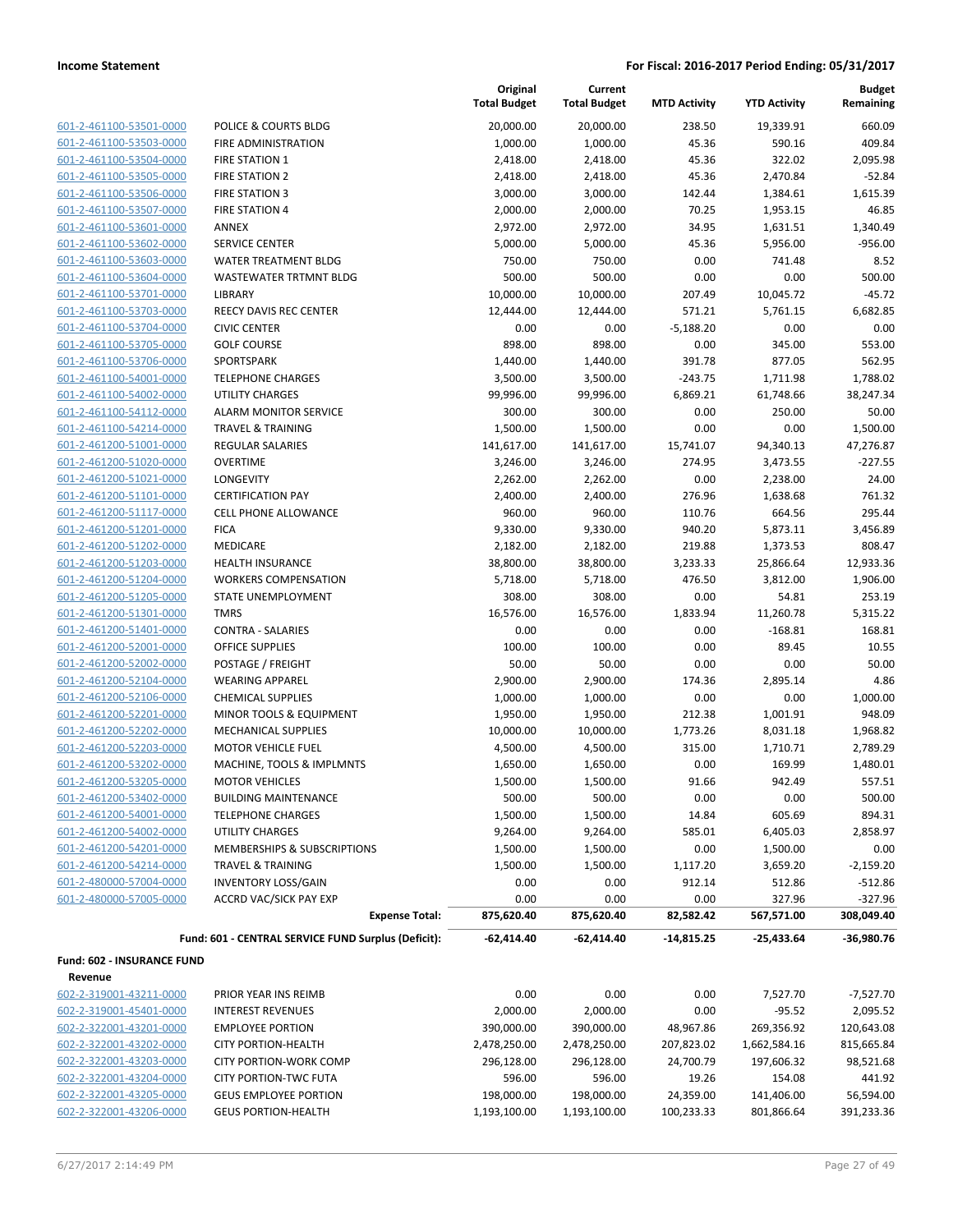|                         |                                               | Original<br><b>Total Budget</b> | Current<br><b>Total Budget</b> | <b>MTD Activity</b> | <b>YTD Activity</b>     | <b>Budget</b><br>Remaining |
|-------------------------|-----------------------------------------------|---------------------------------|--------------------------------|---------------------|-------------------------|----------------------------|
| 602-2-322001-43207-0000 | <b>GEUS PORTION-WORK COMP</b>                 | 56,000.00                       | 56,000.00                      | 5,823.00            | 46,584.00               | 9,416.00                   |
| 602-2-322001-48610-0000 | OTHER REV / CITY EMPL-DEPENDENT CARE          | 6,538.00                        | 6,538.00                       | 1,967.26            | 15,738.08               | $-9,200.08$                |
| 602-2-324001-46501-0000 | CA - GENERAL FUND                             | 185,992.00                      | 185,992.00                     | 15,499.33           | 123,994.64              | 61,997.36                  |
| 602-2-324001-46506-0000 | <b>CA - RECREATION FUND</b>                   | 270.00                          | 270.00                         | 22.50               | 180.00                  | 90.00                      |
| 602-2-324001-46509-0000 | CA - VENUE MGMT FUND                          | 397.00                          | 397.00                         | 33.08               | 264.64                  | 132.36                     |
| 602-2-324001-46611-0000 | CA - UTILITY FUND                             | 82,937.00                       | 82,937.00                      | 6,911.42            | 55,291.36               | 27,645.64                  |
| 602-2-324001-46614-0000 | CA - SANITATION FUND COLLECTION               | 2,788.00                        | 2,788.00                       | 232.33              | 1,858.64                | 929.36                     |
| 602-2-324009-46612-0000 | CA - ELECTRIC UTILITY                         | 23,595.00                       | 23,595.00                      | 1,966.25            | 15,730.00               | 7,865.00                   |
| 602-2-324009-46613-0000 | CA - CABLE UTILITY                            | 4,628.00                        | 4,628.00                       | 385.67              | 3,085.36                | 1,542.64                   |
|                         | <b>Revenue Total:</b>                         | 4,921,219.00                    | 4,921,219.00                   | 438,944.10          | 3,343,133.02            | 1,578,085.98               |
| <b>Expense</b>          |                                               |                                 |                                |                     |                         |                            |
| 602-2-462100-54101-0000 | PROFESSIONAL SERVICES                         | 15,000.00                       | 15,000.00                      | $-6,412.00$         | 18,844.60               | $-3,844.60$                |
| 602-2-462100-54801-0000 | <b>WELLNESS PROGRAM</b>                       | 10,000.00                       | 10,000.00                      | 0.00                | $-318.02$               | 10,318.02                  |
| 602-2-462100-54802-0000 | <b>MEDICAL CLAIMS</b>                         | 500.00                          | 500.00                         | 0.00                | 0.00                    | 500.00                     |
| 602-2-462100-54808-0000 | <b>ADMINISTRATIVE FEES</b>                    | 6,420.00                        | 6,420.00                       | 0.00                | 0.00                    | 6,420.00                   |
| 602-2-462100-54809-0000 | HEALTH AND DENTAL / PREMIUMS                  | 4,627,750.00                    | 4,627,750.00                   | 410,123.86          | 3,669,392.91            | 958,357.09                 |
| 602-2-462100-54810-0000 | RETIREE INSURANCE PREMIUM                     | 100,000.00                      | 100,000.00                     | 6,089.54            | 43,490.10               | 56,509.90                  |
| 602-2-462100-54812-0000 | LONG TERM DISABILITY                          | 53,500.00                       | 53,500.00                      | 0.00                | 27,742.86               | 25,757.14                  |
| 602-2-462100-54813-0000 | LIFE / AD & D INSURANCE                       | 30,000.00                       | 30,000.00                      | 0.00                | 11,721.38               | 18,278.62                  |
| 602-2-462100-54820-0000 | AIR EVAC PREMIUMS                             | 18,000.00                       | 18,000.00                      | 27.00               | 18,475.00               | $-475.00$                  |
| 602-2-462100-54821-0000 | <b>WORKERS' COMPENSATION</b>                  | 383,124.00                      | 383,124.00                     | 0.00                | 375,461.52              | 7,662.48                   |
| 602-2-462100-54822-0000 | STATE UNEMPLOYMENT INS.                       | 0.00                            | 0.00                           | $-0.02$             | $-0.41$                 | 0.41                       |
| 602-2-462100-54823-0000 | HEALTH CARE-125 FLEX PLAN                     | 12,000.00                       | 12,000.00                      | 0.00                | 3,966.09                | 8,033.91                   |
| 602-2-480000-54101-0000 | PROFESSIONAL SERVICES                         | 85,000.00                       | 85,000.00                      | 2,633.94            | 50,705.78               | 34,294.22                  |
| 602-2-480000-54226-0000 | <b>INSURANCE EXPENSE</b>                      | 240,000.00                      | 240,000.00                     | 4,695.29            | 234,677.79              | 5,322.21                   |
| 602-2-480000-57008-0000 | <b>BANK CHARGES</b><br><b>Expense Total:</b>  | 1,500.00<br>5,582,794.00        | 1,500.00<br>5,582,794.00       | 0.00<br>417,157.61  | 54.32<br>4,454,213.92   | 1,445.68                   |
|                         | Fund: 602 - INSURANCE FUND Surplus (Deficit): | $-661,575.00$                   | $-661,575.00$                  | 21,786.49           |                         | 1,128,580.08<br>449,505.90 |
|                         |                                               |                                 |                                |                     | -1,111,080.90           |                            |
| Fund: 604 - MIS FUND    |                                               |                                 |                                |                     |                         |                            |
| Revenue                 |                                               |                                 |                                |                     |                         |                            |
| 604-2-324001-46501-0000 | CA - GENERAL FUND                             | 481,888.00                      | 481,888.00                     | 40,157.34           | 321,258.72              | 160,629.28                 |
| 604-2-324001-46506-0000 | <b>CA - RECREATION FUND</b>                   | 1,264.00                        | 1,264.00                       | 105.33              | 842.64                  | 421.36                     |
| 604-2-324001-46509-0000 | CA - VENUE MGMT FUND                          | 1,582.00                        | 1,582.00                       | 131.83              | 1,054.64                | 527.36                     |
| 604-2-324001-46611-0000 | CA - UTILITY FUND                             | 111,955.00                      | 111,955.00                     | 9,329.58            | 74,636.64               | 37,318.36                  |
| 604-2-324001-46614-0000 | CA - SANITATION FUND COLLECTION               | 6,233.00                        | 6,233.00                       | 519.42              | 4,155.36                | 2,077.64                   |
| 604-2-324009-46901-0000 | <b>ELECTRIC UTILITY</b>                       | 172,869.00                      | 172,869.00                     | 14,405.75           | 115,246.00              | 57,623.00                  |
| 604-2-324009-46906-0000 | <b>CABLE UTILITY</b>                          | 32,360.00                       | 32,360.00<br>808,151.00        | 2,696.67            | 21,573.36<br>538,767.36 | 10,786.64                  |
|                         | <b>Revenue Total:</b>                         | 808,151.00                      |                                | 67,345.92           |                         | 269,383.64                 |
| <b>Expense</b>          |                                               |                                 |                                |                     |                         |                            |
| 604-2-441400-52002-0000 | POSTAGE / FREIGHT                             | 0.00                            | 0.00                           | 0.00                | 78.10                   | $-78.10$                   |
| 604-2-441400-54001-0000 | <b>TELEPHONE CHARGES</b>                      | 0.00                            | 0.00                           | 61.12               | 245.01                  | -245.01                    |
| 604-2-441400-54002-0000 | UTILITY CHARGES                               | 0.00                            | 0.00                           | 9.24                | 607.46                  | $-607.46$                  |
| 604-2-441400-54101-0000 | PROFESSIONAL SERVICES                         | 20,000.00                       | 20,000.00                      | 0.00                | 0.00                    | 20,000.00                  |
| 604-2-465100-51001-0000 | <b>REGULAR SALARIES</b>                       | 223,639.00                      | 223,639.00                     | 23,804.85           | 143,796.03              | 79,842.97                  |
| 604-2-465100-51020-0000 | <b>OVERTIME</b>                               | 7,833.00                        | 7,833.00                       | 437.42              | 3,714.82                | 4,118.18                   |
| 604-2-465100-51021-0000 | LONGEVITY                                     | 2,976.00                        | 2,976.00                       | 0.00                | 3,282.00                | $-306.00$                  |
| 604-2-465100-51116-0000 | CAR ALLOWANCE                                 | 3,600.00                        | 3,600.00                       | 415.38              | 2,492.28                | 1,107.72                   |
| 604-2-465100-51117-0000 | CELL PHONE ALLOWANCE                          | 2,880.00                        | 2,880.00                       | 332.28              | 1,993.68                | 886.32                     |
| 604-2-465100-51201-0000 | <b>FICA</b>                                   | 14,938.00                       | 14,938.00                      | 1,499.66            | 9,343.40                | 5,594.60                   |
| 604-2-465100-51202-0000 | MEDICARE                                      | 3,493.00                        | 3,493.00                       | 350.73              | 2,185.14                | 1,307.86                   |
| 604-2-465100-51203-0000 | <b>HEALTH INSURANCE</b>                       | 29,100.00                       | 29,100.00                      | 2,425.00            | 19,400.00               | 9,700.00                   |
| 604-2-465100-51204-0000 | <b>WORKERS COMPENSATION</b>                   | 659.00                          | 659.00                         | 54.92               | 439.36                  | 219.64                     |
| 604-2-465100-51205-0000 | STATE UNEMPLOYMENT                            | 231.00                          | 231.00                         | 0.00                | 49.53                   | 181.47                     |
| 604-2-465100-51301-0000 | <b>TMRS</b>                                   | 26,538.00                       | 26,538.00                      | 2,793.88            | 17,100.06               | 9,437.94                   |
| 604-2-465100-52001-0000 | <b>OFFICE SUPPLIES</b>                        | 300.00                          | 300.00                         | 0.00                | 0.00                    | 300.00                     |
| 604-2-465100-52002-0000 | POSTAGE / FREIGHT                             | 25.00                           | 25.00                          | 0.00                | 26.18                   | $-1.18$                    |
| 604-2-465100-52004-0000 | <b>COMPUTER SUPPLIES</b>                      | 2,000.00                        | 2,000.00                       | 0.00                | 276.83                  | 1,723.17                   |
| 604-2-465100-52201-0000 | MINOR TOOLS & EQUIPMENT                       | 500.00                          | 500.00                         | 0.00                | 0.00                    | 500.00                     |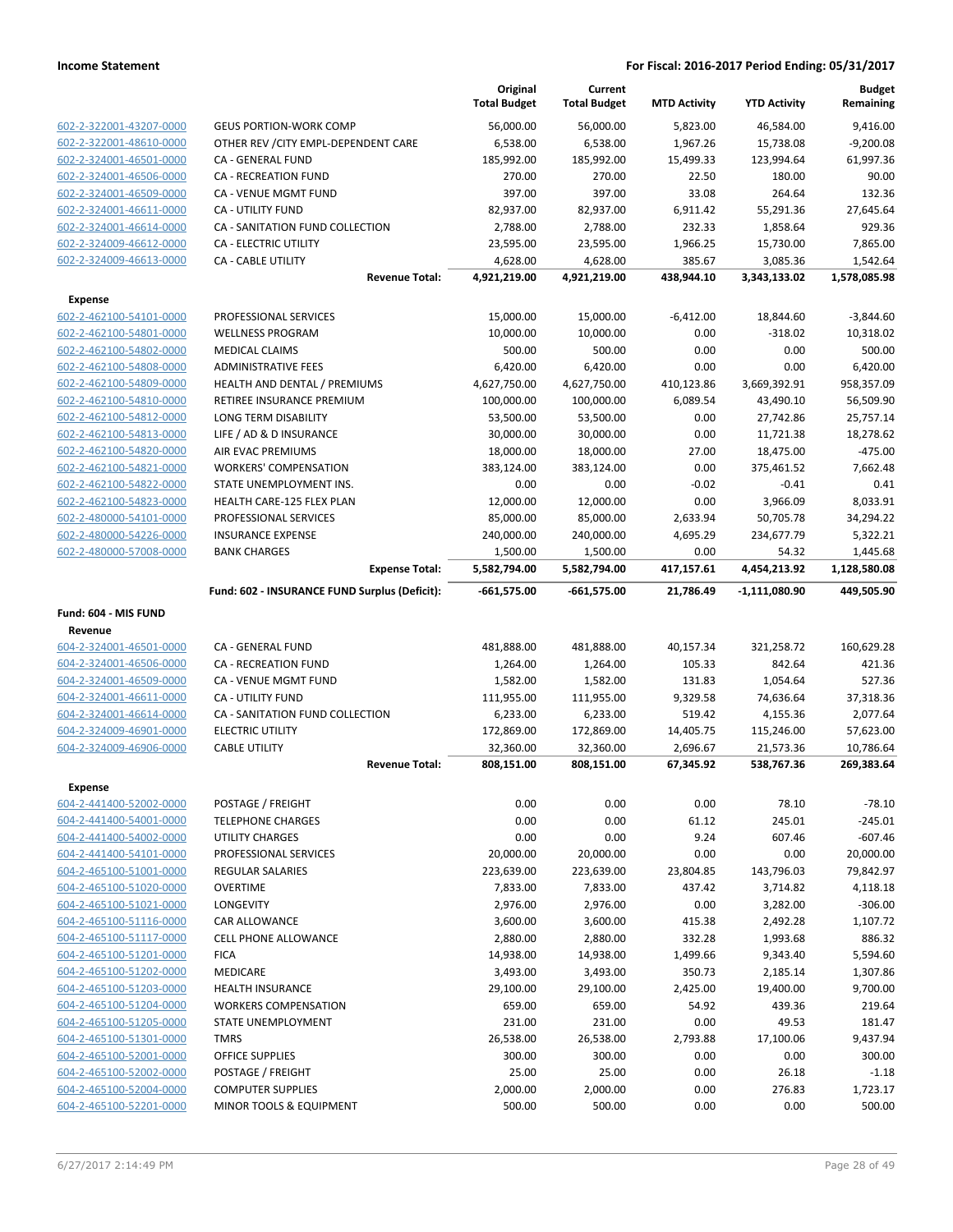|                                                        |                                                         | Original<br><b>Total Budget</b> | Current<br><b>Total Budget</b> | <b>MTD Activity</b> | <b>YTD Activity</b> | <b>Budget</b><br>Remaining |
|--------------------------------------------------------|---------------------------------------------------------|---------------------------------|--------------------------------|---------------------|---------------------|----------------------------|
| 604-2-465100-52203-0000                                | <b>MOTOR VEHICLE FUEL</b>                               | 600.00                          | 600.00                         | 49.86               | 333.52              | 266.48                     |
| 604-2-465100-52303-0000                                | <b>TRAINING SUPPLIES</b>                                | 1,100.00                        | 1,100.00                       | 0.00                | 0.00                | 1,100.00                   |
| 604-2-465100-53205-0000                                | <b>MOTOR VEHICLES</b>                                   | 800.00                          | 800.00                         | 0.00                | 214.97              | 585.03                     |
| 604-2-465100-53209-0000                                | HARDWARE/SOFTWARE                                       | 262,180.00                      | 262,180.00                     | 6,207.97            | 188,769.56          | 73,410.44                  |
| 604-2-465100-54001-0000                                | <b>TELEPHONE CHARGES</b>                                | 8,500.00                        | 8,500.00                       | 1,225.98            | 5,801.28            | 2,698.72                   |
| 604-2-465100-54101-0000                                | PROFESSIONAL SERVICES                                   | 13,000.00                       | 0.00                           | 0.00                | 0.00                | 0.00                       |
| 604-2-465100-54103-0000                                | <b>CONSULTING</b>                                       | 4,000.00                        | 0.00                           | 0.00                | 0.00                | 0.00                       |
| 604-2-465100-54201-0000                                | MEMBERSHIPS & SUBSCRIPTIONS                             | 500.00                          | 500.00                         | 0.00                | 0.00                | 500.00                     |
| 604-2-465100-54214-0000                                | <b>TRAVEL &amp; TRAINING</b>                            | 5,000.00                        | 5,000.00                       | 404.75              | 1,254.75            | 3.745.25                   |
| 604-2-465100-54901-0000                                | <b>RENTALS / LEASES</b>                                 | 25,000.00                       | 25,000.00                      | 1,792.83            | 14,342.64           | 10,657.36                  |
| 604-2-465100-54908-0000                                | LEASE PURCHASE PAYMENTS                                 | 16,280.00                       | 16,280.00                      | 0.00                | 0.00                | 16,280.00                  |
| 604-2-465100-55205-0000                                | COMPUTER EQUIPMENT / SOFTWARE                           | 175,000.00                      | 192,000.00                     | $-113.25$           | 141,767.72          | 50,232.28                  |
|                                                        | <b>Expense Total:</b>                                   | 850,672.00                      | 850,672.00                     | 41,752.62           | 557,514.32          | 293,157.68                 |
|                                                        | Fund: 604 - MIS FUND Surplus (Deficit):                 | -42,521.00                      | -42,521.00                     | 25,593.30           | $-18,746.96$        | $-23,774.04$               |
| <b>Fund: 660 - VEHICLE REPLACEMENT FUND</b><br>Revenue |                                                         |                                 |                                |                     |                     |                            |
| 660-2-319001-43212-0000                                | <b>INSURANCE REIMBURSEMENTS</b>                         | 0.00                            | 0.00                           | $-199.14$           | $-199.14$           | 199.14                     |
| 660-2-319001-45401-0000                                | <b>INTEREST REVENUES</b>                                | 800.00                          | 800.00                         | 35.16               | 1,976.83            | $-1,176.83$                |
| 660-2-322001-47205-0000                                | EQUIPMENT LEASES / GENERAL FUND                         | 65.037.00                       | 65,037.00                      | 0.00                | 0.00                | 65,037.00                  |
| 660-2-322001-49270-0000                                | OTHER REVENUES / OTHER GAINS/LOSSES                     | 0.00                            | 0.00                           | 64,741.22           | 50,166.52           | $-50,166.52$               |
| 660-2-323001-46001-0000                                | <b>XFR - GENERAL FUND</b>                               | 313,593.00                      | 313,593.00                     | $-26,132.75$        | $-209,062.00$       | 522,655.00                 |
|                                                        | <b>Revenue Total:</b>                                   | 379,430.00                      | 379,430.00                     | 38,444.49           | $-157, 117.79$      | 536,547.79                 |
| <b>Expense</b>                                         |                                                         |                                 |                                |                     |                     |                            |
| 660-2-421230-55202-0000                                | <b>VEHICLES</b>                                         | 163,593.00                      | 163,593.00                     | $-15.18$            | 191,885.05          | $-28,292.05$               |
| 660-2-422200-54908-0000                                | LEASE PURCHASE PAYMENTS                                 | 65,037.00                       | 65,037.00                      | 5,419.72            | 48,777.48           | 16,259.52                  |
| 660-2-480000-57008-0000                                | <b>BANK CHARGES</b>                                     | 1,200.00                        | 1,200.00                       | 0.00                | 2.11                | 1,197.89                   |
|                                                        | <b>Expense Total:</b>                                   | 229,830.00                      | 229,830.00                     | 5,404.54            | 240,664.64          | $-10,834.64$               |
|                                                        | Fund: 660 - VEHICLE REPLACEMENT FUND Surplus (Deficit): | 149,600.00                      | 149,600.00                     | 33,039.95           | $-397,782.43$       | 547,382.43                 |
| Fund: 800 - SPENCE FUND                                |                                                         |                                 |                                |                     |                     |                            |
| Revenue<br>800-3-319001-45401-0000                     | <b>INTEREST REVENUES</b>                                | 4,800.00                        | 4,800.00                       | 5,480.59            | 5,717.66            | $-917.66$                  |
|                                                        | <b>Revenue Total:</b>                                   | 4,800.00                        | 4,800.00                       | 5,480.59            | 5,717.66            | $-917.66$                  |
|                                                        |                                                         |                                 |                                |                     |                     |                            |
| <b>Expense</b><br>800-3-495000-58501-0000              | CA - GENERAL FUND                                       | 600.00                          | 600.00                         | 50.00               | 400.00              | 200.00                     |
|                                                        | <b>Expense Total:</b>                                   | 600.00                          | 600.00                         | 50.00               | 400.00              | 200.00                     |
|                                                        | Fund: 800 - SPENCE FUND Surplus (Deficit):              | 4,200.00                        | 4,200.00                       | 5.430.59            | 5,317.66            | $-1,117.66$                |
| Fund: 801 - JONES LIBRARY TRUST                        |                                                         |                                 |                                |                     |                     |                            |
| Revenue                                                |                                                         |                                 |                                |                     |                     |                            |
| 801-3-319001-45401-0000                                | <b>INTEREST REVENUES</b>                                | 0.00                            | 0.00                           | 11.43               | 16.10               | $-16.10$                   |
|                                                        | <b>Revenue Total:</b>                                   | 0.00                            | 0.00                           | 11.43               | 16.10               | $-16.10$                   |
| <b>Expense</b>                                         |                                                         |                                 |                                |                     |                     |                            |
| 801-3-480000-57008-0000                                | <b>BANK CHARGES</b>                                     | 0.00                            | 0.00                           | 1.40                | 7.58                | $-7.58$                    |
|                                                        | <b>Expense Total:</b>                                   | 0.00                            | 0.00                           | 1.40                | 7.58                | -7.58                      |
|                                                        | Fund: 801 - JONES LIBRARY TRUST Surplus (Deficit):      | 0.00                            | 0.00                           | 10.03               | 8.52                | $-8.52$                    |
| Fund: 809 - GREENVILLE IDC (L-3)                       |                                                         |                                 |                                |                     |                     |                            |
| Revenue                                                |                                                         |                                 |                                |                     |                     |                            |
| 809-3-319001-45609-0000                                | INTERGOVERNMENTAL / IDC GREENVILLE                      | 0.00                            | 0.00                           | 468,461.08          | 2,564,481.05        | $-2,564,481.05$            |
|                                                        | <b>Revenue Total:</b>                                   | 0.00                            | 0.00                           | 468,461.08          | 2,564,481.05        | -2,564,481.05              |
| <b>Expense</b>                                         |                                                         |                                 |                                |                     |                     |                            |
| 809-3-438100-55320-0000                                | <b>CONSTRUCTION PROJECTS</b>                            | 0.00                            | 0.00                           | 194,778.77          | 2,290,798.74        | -2,290,798.74              |
|                                                        | <b>Expense Total:</b>                                   | 0.00                            | 0.00                           | 194,778.77          | 2,290,798.74        | -2,290,798.74              |
|                                                        |                                                         |                                 |                                |                     |                     |                            |
|                                                        | Fund: 809 - GREENVILLE IDC (L-3) Surplus (Deficit):     | 0.00                            | 0.00                           | 273,682.31          | 273,682.31          | $-273,682.31$              |
| Fund: 810 - SEIZURE FUNDS - STATE RULES<br>Revenue     |                                                         |                                 |                                |                     |                     |                            |
| 810-3-319001-45401-0000                                | <b>INTEREST REVENUES</b>                                | 806.00                          | 806.00                         | 191.05              | 277.66              | 528.34                     |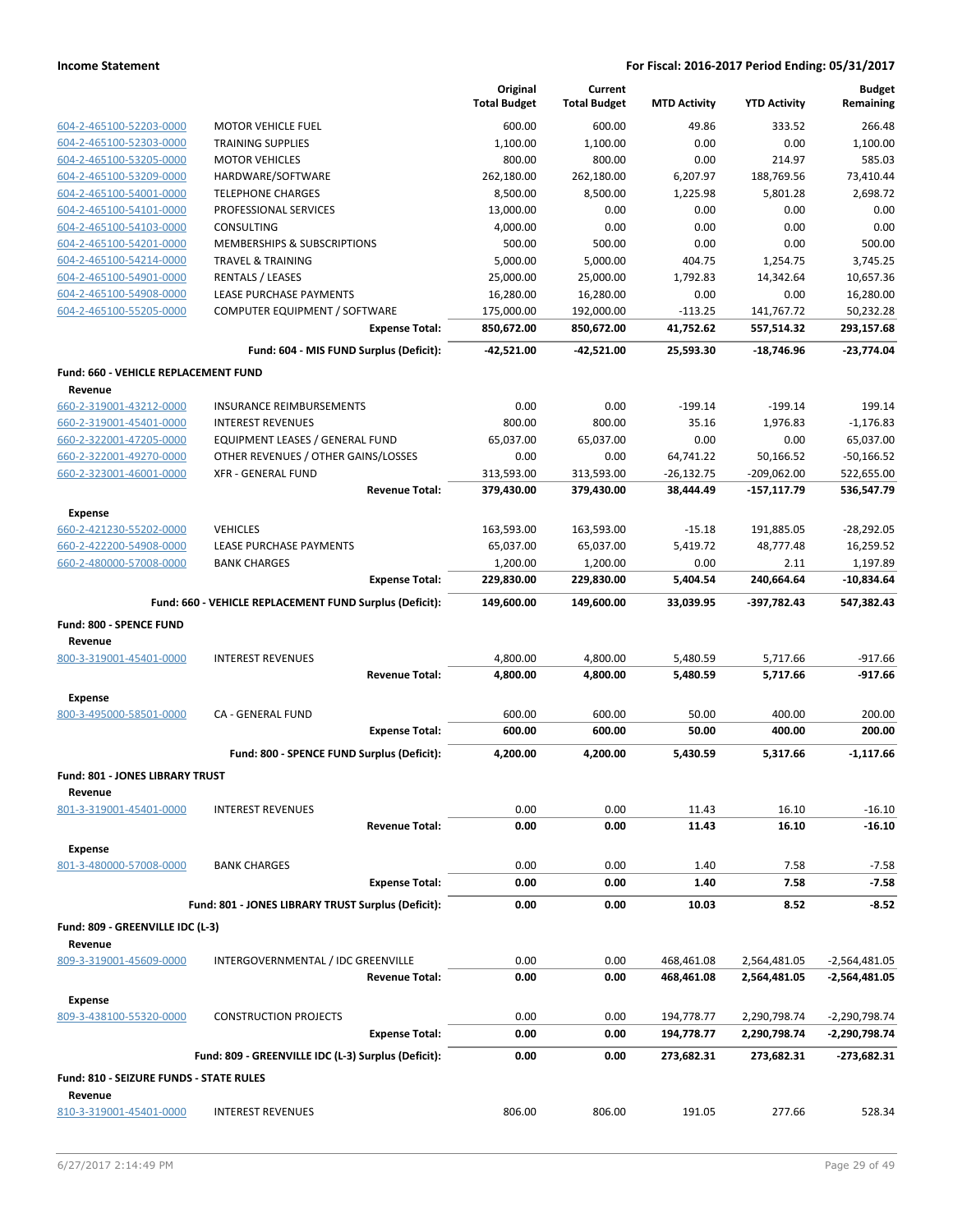|                                                    |                                                                            | Original<br><b>Total Budget</b> | Current<br><b>Total Budget</b> | <b>MTD Activity</b>  | <b>YTD Activity</b> | <b>Budget</b><br>Remaining |
|----------------------------------------------------|----------------------------------------------------------------------------|---------------------------------|--------------------------------|----------------------|---------------------|----------------------------|
|                                                    | HB65 SEIZURES-CONTRIBUTNS                                                  | 0.00                            | 0.00                           |                      | 2,866.98            |                            |
| 810-3-322001-46802-0000                            | <b>Revenue Total:</b>                                                      | 806.00                          | 806.00                         | 2,275.62<br>2,466.67 | 3,144.64            | $-2,866.98$<br>-2,338.64   |
|                                                    |                                                                            |                                 |                                |                      |                     |                            |
| Expense                                            |                                                                            |                                 |                                |                      |                     |                            |
| 810-3-421230-53205-0000                            | <b>MOTOR VEHICLES</b>                                                      | 0.00                            | 0.00                           | 0.00                 | 94.19               | $-94.19$                   |
| 810-3-421230-55201-0000                            | <b>EQUIPMENT PURCHASES</b>                                                 | 0.00<br>0.00                    | 0.00<br>0.00                   | 24,557.51<br>0.00    | 58,678.21           | $-58,678.21$               |
| 810-3-421600-55201-0000<br>810-3-480000-57008-0000 | <b>EQUIPMENT PURCHASES</b><br><b>BANK CHARGES</b>                          | 600.00                          | 600.00                         | 18.67                | 16,976.50<br>149.34 | $-16,976.50$<br>450.66     |
|                                                    | <b>Expense Total:</b>                                                      | 600.00                          | 600.00                         | 24,576.18            | 75,898.24           | -75,298.24                 |
|                                                    | Fund: 810 - SEIZURE FUNDS - STATE RULES Surplus (Deficit):                 | 206.00                          | 206.00                         | $-22,109.51$         | -72,753.60          | 72,959.60                  |
| Fund: 811 - SEIZURE FUNDS - FED RULES              |                                                                            |                                 |                                |                      |                     |                            |
| Revenue                                            |                                                                            |                                 |                                |                      |                     |                            |
| 811-3-319001-45401-0000                            | <b>INTEREST REVENUES</b>                                                   | 709.00                          | 709.00                         | 109.35               | 154.09              | 554.91                     |
| 811-3-322001-46803-0000                            | FED SEIZURES-CONTRIBUTION                                                  | 0.00                            | 0.00                           | 987.50               | 9,474.52            | $-9,474.52$                |
|                                                    | <b>Revenue Total:</b>                                                      | 709.00                          | 709.00                         | 1,096.85             | 9,628.61            | $-8,919.61$                |
| <b>Expense</b>                                     |                                                                            |                                 |                                |                      |                     |                            |
| 811-3-421100-54214-0000                            | TRAVEL/TRAINING EXPENSE                                                    | 0.00                            | 0.00                           | 0.00                 | 890.00              | $-890.00$                  |
| 811-3-421230-54214-0000                            | <b>TRAVEL &amp; TRAINING</b>                                               | 0.00                            | 0.00                           | 0.00                 | 700.00              | $-700.00$                  |
| 811-3-480000-57008-0000                            | <b>BANK CHARGES</b>                                                        | 300.00                          | 300.00                         | 9.48                 | 67.92               | 232.08                     |
|                                                    | <b>Expense Total:</b>                                                      | 300.00                          | 300.00                         | 9.48                 | 1,657.92            | $-1,357.92$                |
|                                                    | Fund: 811 - SEIZURE FUNDS - FED RULES Surplus (Deficit):                   | 409.00                          | 409.00                         | 1,087.37             | 7,970.69            | $-7,561.69$                |
|                                                    | Fund: 820 - TIRZ FUND (Tax Increment Reinvestment Zone)                    |                                 |                                |                      |                     |                            |
| Revenue                                            |                                                                            |                                 |                                |                      |                     |                            |
| 820-3-311001-41101-0000                            | <b>REAL PROPERTY TAXES - CITY</b>                                          | 335,373.00                      | 335,373.00                     | 825.48               | 295,064.94          | 40,308.06                  |
| 820-3-311001-41111-0000                            | REAL PROPERTY TAXES - COUNTY                                               | 255,473.00                      | 255,473.00                     | 0.00                 | 7,210.10            | 248,262.90                 |
| 820-3-311002-41102-0000                            | <b>DELINQUENT TAXES</b>                                                    | 1,500.00                        | 1,500.00                       | 3.83                 | 317.66              | 1,182.34                   |
| 820-3-319001-45401-0000                            | OTHER REVENUES / INTEREST REVENUES                                         | 3,302.00                        | 3,302.00                       | 824.99               | 1,187.76            | 2,114.24                   |
|                                                    | <b>Revenue Total:</b>                                                      | 595,648.00                      | 595,648.00                     | 1,654.30             | 303,780.46          | 291,867.54                 |
| <b>Expense</b>                                     |                                                                            |                                 |                                |                      |                     |                            |
| 820-3-416100-54101-0000                            | PROFESSIONAL SERVICES                                                      | 6,000.00                        | 6,000.00                       | 0.00                 | 1,750.00            | 4,250.00                   |
| 820-3-416100-55002-0000                            | <b>IMPROVEMENTS</b>                                                        | 0.00                            | 0.00                           | 0.00                 | 258,816.58          | $-258,816.58$              |
| 820-3-480000-57008-0000                            | <b>BANK CHARGES</b>                                                        | 1,100.00                        | 1,100.00                       | 70.92                | 495.06              | 604.94                     |
|                                                    | <b>Expense Total:</b>                                                      | 7,100.00                        | 7,100.00                       | 70.92                | 261,061.64          | $-253,961.64$              |
|                                                    | Fund: 820 - TIRZ FUND (Tax Increment Reinvestment Zone) Surplus (Deficit): | 588,548.00                      | 588,548.00                     | 1,583.38             | 42,718.82           | 545,829.18                 |
| <b>Fund: 910 - ELECTRIC OPERATING FUND</b>         |                                                                            |                                 |                                |                      |                     |                            |
| Revenue<br>910-9-000000-49001-4400                 | METERED SALES - RESIDENTIAL                                                | 11,938,640.00                   | 11,938,640.00                  | 906,974.19           | 6,539,109.39        | 5,399,530.61               |
| 910-9-000000-49010-4421                            | METERED SALES - GS-NO DEMAND                                               | 798,475.00                      | 798,475.00                     | 61,008.88            | 495,416.22          | 303,058.78                 |
| 910-9-000000-49020-4422                            | METERED SALES - GS-DEMAND                                                  | 18,112,510.00                   | 18,112,510.00                  | 1,415,138.69         | 11,221,342.74       | 6,891,167.26               |
| 910-9-000000-49030-4424                            | METERED SALES - GS-PRIMARY                                                 | 469,494.00                      | 469,494.00                     | 29,698.49            | 235,591.26          | 233,902.74                 |
| 910-9-000000-49040-4440                            | METERED SALES - STREET LIGHTS                                              | 227,998.00                      | 227,998.00                     | 18,732.81            | 151,056.84          | 76,941.16                  |
| 910-9-000000-49050-4400                            | <b>FUEL ADJUSTMENT</b>                                                     | 15,624,616.00                   | 15,624,616.00                  | 1,111,060.03         | 7,263,955.40        | 8,360,660.60               |
| 910-9-000000-49057-4490                            | POWER COST RECOVERY                                                        | 0.00                            | 0.00                           | 2.81                 | 27.88               | $-27.88$                   |
| 910-9-000000-49058-4400                            | <b>REGULATORY CHARGE</b>                                                   | 414,863.00                      | 414,863.00                     | 35,987.52            | 266,552.51          | 148,310.49                 |
| 910-9-000000-49140-4490                            | <b>VAPOR LIGHT REVENUES</b>                                                | 170,000.00                      | 170,000.00                     | 13,196.12            | 103,529.83          | 66,470.17                  |
| 910-9-000000-49201-4510                            | LATE CHARGES                                                               | 280,000.00                      | 280,000.00                     | 14,571.15            | 126,250.39          | 153,749.61                 |
| 910-9-000000-49209-4511                            | SERVICE CHARGES - CLEARING                                                 | 0.00                            | 0.00                           | $-30.00$             | $-30.00$            | 30.00                      |
| 910-9-000000-49210-4511                            | <b>ELECTRIC SERVICE CHARGES</b>                                            | 75,000.00                       | 75,000.00                      | 6,476.90             | 53,480.39           | 21,519.61                  |
| 910-9-000000-49211-4511                            | VAPOR LIGHT SERVICE CHARGES                                                | 500.00                          | 500.00                         | 0.00                 | 150.00              | 350.00                     |
| 910-9-000000-49212-4511                            | SAW POLES SERVICE CHARGES                                                  | 700.00                          | 700.00                         | 80.00                | 1,040.00            | $-340.00$                  |
| 910-9-000000-49213-4511                            | AMPY SERVICE CHARGES                                                       | 45,850.00                       | 45,850.00                      | 8,170.80             | 23,116.45           | 22,733.55                  |
| 910-9-000000-49220-4512                            | <b>RE-READ CHARGES</b>                                                     | 10.00                           | 10.00                          | 0.00                 | 10.00               | 0.00                       |
| 910-9-000000-49230-4512                            | METER TESTING CHARGES                                                      | 10.00                           | 10.00                          | 0.00                 | 0.00                | 10.00                      |
| 910-9-000000-49301-4490                            | METERED SALES - 5% XFER to GENERAL FUND                                    | 2,332,420.00                    | 2,332,420.00                   | 179,322.40           | 1,313,181.97        | 1,019,238.03               |
| 910-9-000000-49307-4490                            | METERED SALES - 1% XFER to GBOD                                            | 466,484.00                      | 466,484.00                     | 35,866.34            | 262,653.47          | 203,830.53                 |
| 910-9-000000-49410-4564                            | <b>CUSTOMER AID TO CONSTRUCTION</b>                                        | 510,000.00                      | 510,000.00                     | 0.00                 | $-47,520.85$        | 557,520.85                 |
| 910-9-000000-49420-4564                            | UNDERGROUND SERVICE                                                        | 10,000.00                       | 10,000.00                      | 1,017.50             | 9,322.50            | 677.50                     |
|                                                    |                                                                            |                                 |                                |                      |                     |                            |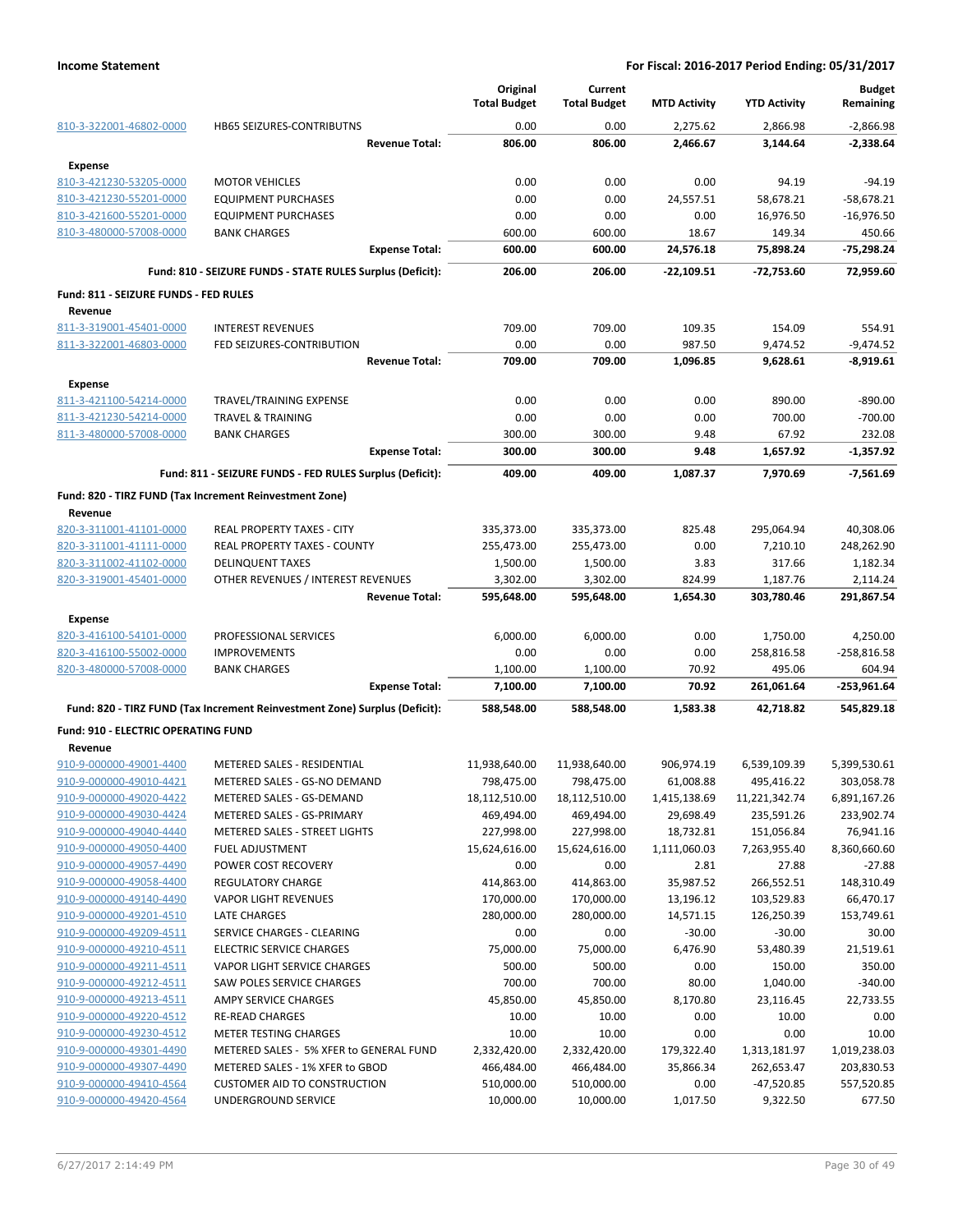|                                                    |                                                     | Original<br><b>Total Budget</b> | Current<br><b>Total Budget</b> | <b>MTD Activity</b>   | <b>YTD Activity</b>     | <b>Budget</b><br>Remaining |
|----------------------------------------------------|-----------------------------------------------------|---------------------------------|--------------------------------|-----------------------|-------------------------|----------------------------|
| 910-9-000000-49430-4564                            | RELOCATION OF SERVICE                               | 100.00                          | 100.00                         | 0.00                  | 0.00                    | 100.00                     |
| 910-9-000000-49440-4564                            | <b>OVERTIME SERVICES</b>                            | 100.00                          | 100.00                         | 0.00                  | 0.00                    | 100.00                     |
| 910-9-000000-49450-4564                            | <b>ACCIDENTS</b>                                    | 1,000.00                        | 1,000.00                       | 80.00                 | $-8,813.84$             | 9,813.84                   |
| 910-9-000000-49460-4564                            | <b>METER DAMAGE</b>                                 | 100.00                          | 100.00                         | 0.00                  | 70.00                   | 30.00                      |
| 910-9-000000-49470-4564                            | OTHER REIMBURSEMENTS                                | 100.00                          | 100.00                         | 0.00                  | 0.00                    | 100.00                     |
| 910-9-000000-49480-4564                            | <b>METER BASES</b>                                  | 7,000.00                        | 7,000.00                       | 766.74                | 3,250.08                | 3,749.92                   |
| 910-9-000000-49490-4564                            | <b>MATERIAL SALES</b>                               | 20,000.00                       | 20,000.00                      | 23,004.74             | 23,557.52               | $-3,557.52$                |
| 910-9-000000-49520-4470                            | <b>ENERGY SALES</b>                                 | 5,085,000.00                    | 5,085,000.00                   | 803,489.77            | 803,489.77              | 4,281,510.23               |
| 910-9-000000-49521-4470                            | <b>RUC REVENUES</b>                                 | 3,500.00                        | 3,500.00                       | 507.34                | 507.33                  | 2,992.67                   |
| 910-9-000000-49530-4572                            | TCR AUCTION PROCEEDS                                | 360,000.00                      | 360,000.00                     | 30,521.07             | 215,427.81              | 144,572.19                 |
| 910-9-000000-49540-4572                            | <b>BLACK START REVENUES</b>                         | 510,000.00                      | 510,000.00                     | 85,725.98             | 85,725.97               | 424,274.03                 |
| 910-9-000000-49560-4571                            | <b>TCOS REVENUES</b>                                | 550,000.00                      | 550,000.00                     | 58,704.00             | 272,184.84              | 277,815.16                 |
| 910-9-000000-49601-4540                            | POLE USE REVENUES                                   | 27,035.00                       | 27,035.00                      | 29,033.91             | 29,155.94               | $-2,120.94$                |
| 910-9-000000-49602-4118                            | EPA ALLOWANCE SALES                                 | 1.00                            | 1.00                           | 0.00                  | 0.58                    | 0.42                       |
| 910-9-000000-49700-4990                            | REDEMPTION OF LONG TERM DEBT                        | 475,000.00                      | 475,000.00                     | 0.00                  | 0.00                    | 475,000.00                 |
| 910-9-000000-49701-4567<br>910-9-000000-49754-4994 | XFER FROM COG - GEN FUND<br>XFER FROM 950 - BILLING | 687,973.00<br>76,544.00         | 687,973.00                     | 57,331.09<br>6,378.66 | 458,648.72              | 229,324.28                 |
| 910-9-000000-49755-4995                            | XFER FROM 950 - CASHIERS                            | 56,882.00                       | 76,544.00<br>56,882.00         | 4,740.17              | 51,029.29<br>37,921.31  | 25,514.71<br>18,960.69     |
| 910-9-000000-49759-4545                            | XFER FROM 950 FOR POLE USE                          | 18,800.00                       | 18,800.00                      | 0.00                  | 18,800.00               | 0.00                       |
| 910-9-000000-49801-4190                            | <b>INTEREST INCOME</b>                              | 58,500.00                       | 58,500.00                      | 9,536.23              | 12,731.27               | 45,768.73                  |
| 910-9-000000-49809-4190                            | INTEREST ON ERCOT COLLATERAL                        | 0.00                            | 0.00                           | 0.00                  | 175.75                  | $-175.75$                  |
|                                                    | <b>Revenue Total:</b>                               | 59,415,205.00                   | 59,415,205.00                  | 4,947,094.33          | 30,022,098.73           | 29,393,106.27              |
| <b>Expense</b>                                     |                                                     |                                 |                                |                       |                         |                            |
| 910-9-901000-51001-5000                            | REGULAR SALARIES                                    | 488,954.00                      | 488,954.00                     | 56,499.87             | 339,027.58              | 149,926.42                 |
| 910-9-901000-51011-5000                            | PART TIME TEMPORARY                                 | 18,153.00                       | 18,153.00                      | 0.00                  | 0.00                    | 18,153.00                  |
| 910-9-901000-51020-5000                            | <b>OVERTIME</b>                                     | 70,000.00                       | 70,000.00                      | 5,769.64              | 48,073.12               | 21,926.88                  |
| 910-9-901000-51115-5000                            | <b>CLOTHING ALLOWANCE</b>                           | 2,000.00                        | 2,000.00                       | 0.00                  | 1,905.16                | 94.84                      |
| 910-9-901000-51116-5000                            | CAR ALLOWANCE                                       | 1,950.00                        | 1,950.00                       | 450.00                | 1,725.00                | 225.00                     |
| 910-9-901000-51117-5000                            | CELL PHONE ALLOWANCE                                | 623.00                          | 623.00                         | 71.88                 | 440.54                  | 182.46                     |
| 910-9-901000-51201-5000                            | <b>FICA</b>                                         | 35,902.00                       | 35,902.00                      | 3,566.83              | 22,297.60               | 13,604.40                  |
| 910-9-901000-51202-5000                            | MEDICARE                                            | 8,434.00                        | 8,434.00                       | 834.18                | 5,238.03                | 3,195.97                   |
| 910-9-901000-51203-5000                            | <b>HEALTH INSURANCE</b>                             | 70,810.00                       | 70,810.00                      | 5,900.83              | 47,206.64               | 23,603.36                  |
| 910-9-901000-51204-5000                            | <b>WORKERS COMPENSATION</b>                         | 6,934.00                        | 6,934.00                       | 577.83                | 4,622.64                | 2,311.36                   |
| 910-9-901000-51205-5000                            | UNEMPLOYMENT                                        | 657.00                          | 657.00                         | 1.05                  | 135.90                  | 521.10                     |
| 910-9-901000-51301-5000                            | <b>TMRS</b>                                         | 62,073.00                       | 62,073.00                      | 6,901.49              | 42,281.11               | 19,791.89                  |
| 910-9-901000-51401-5000                            | <b>CONTRA - SALARIES</b>                            | 0.00                            | 0.00                           | 0.00                  | $-1,718.46$             | 1,718.46                   |
| 910-9-901001-59020-5010                            | <b>NATURAL GAS</b>                                  | 750,000.00                      | 750,000.00                     | 21,622.76             | 95,212.59               | 654,787.41                 |
| 910-9-901001-59021-5010                            | <b>FUEL OIL</b>                                     | 50,000.00                       | 50,000.00                      | 0.00                  | 0.00                    | 50,000.00                  |
| 910-9-901008-59110-5080                            | <b>GEUS OPERATIONS</b>                              | 25,000.00                       | 25,000.00                      | 2,187.13              | 17,026.15               | 7,973.85                   |
| 910-9-901008-59112-5080                            | SAFETY                                              | 10,500.00                       | 10,500.00                      | $-137.00$             | 2,907.32                | 7,592.68                   |
| 910-9-901008-59121-5080                            | MECHANICAL SUPPLIES                                 | 20,500.00                       | 20,500.00                      | 167.64                | 5,862.17                | 14,637.83                  |
| 910-9-901008-59125-5080                            | <b>CHEMICAL &amp; LABORATORY SUPPLIES</b>           | 65,500.00                       | 65,500.00                      | 2,065.46              | 25,154.80               | 40,345.20                  |
| 910-9-901008-59141-5080                            | UTILITY BILLS                                       | 300,000.00                      | 300,000.00                     | 6,095.10              | 183,431.10              | 116,568.90                 |
| 910-9-901008-59144-5080                            | MISCELLANEOUS SERVICES                              | 175,000.00                      | 175,000.00                     | 1,190.09              | 29,885.41               | 145,114.59                 |
| 910-9-901008-59146-5080                            | TRAINING AND/OR TRAVEL                              | 10,000.00<br>356,034.00         | 10,000.00<br>356,034.00        | 0.00                  | 500.00                  | 9,500.00                   |
| 910-9-901015-51001-5150<br>910-9-901015-51020-5150 | REGULAR SALARIES<br><b>OVERTIME</b>                 | 32,500.00                       | 32,500.00                      | 40,354.95<br>2,865.10 | 242,355.34<br>18,715.43 | 113,678.66<br>13,784.57    |
| 910-9-901015-51115-5150                            | <b>CLOTHING ALLOWANCE</b>                           | 2,400.00                        | 2,400.00                       | 0.00                  | 2,176.33                | 223.67                     |
| 910-9-901015-51116-5150                            | CAR ALLOWANCE                                       | 1,950.00                        | 1,950.00                       | 450.00                | 1,725.00                | 225.00                     |
| 910-9-901015-51201-5150                            | <b>FICA</b>                                         | 24,359.00                       | 24,359.00                      | 2,493.90              | 15,155.77               | 9,203.23                   |
| 910-9-901015-51202-5150                            | MEDICARE                                            | 5,697.00                        | 5,697.00                       | 583.26                | 3,544.51                | 2,152.49                   |
| 910-9-901015-51203-5150                            | <b>HEALTH INSURANCE</b>                             | 67,900.00                       | 67,900.00                      | 5,658.33              | 45,266.64               | 22,633.36                  |
| 910-9-901015-51204-5150                            | <b>WORKERS COMPENSATION</b>                         | 5,260.00                        | 5,260.00                       | 438.33                | 3,506.64                | 1,753.36                   |
| 910-9-901015-51205-5150                            | UNEMPLOYMENT                                        | 630.00                          | 630.00                         | 0.52                  | 114.11                  | 515.89                     |
| 910-9-901015-51301-5150                            | <b>TMRS</b>                                         | 43,276.00                       | 43,276.00                      | 4,882.30              | 29,168.29               | 14,107.71                  |
| 910-9-901015-51401-5150                            | <b>CONTRA - SALARIES</b>                            | 0.00                            | 0.00                           | 0.00                  | $-9,451.53$             | 9,451.53                   |
| 910-9-901015-59201-5150                            | <b>BUILDING MAINTENANCE</b>                         | 15,000.00                       | 15,000.00                      | 529.98                | 7,597.67                | 7,402.33                   |
| 910-9-901015-59205-5150                            | <b>EQUIPMENT MAINTENANCE</b>                        | 4,500.00                        | 4,500.00                       | 235.79                | 1,307.27                | 3,192.73                   |
| 910-9-901015-59290-5150                            | GENERAL PLANT EQUIPMENT MAINTENANCE                 | 30,000.00                       | 30,000.00                      | 48.00                 | 4,459.70                | 25,540.30                  |
|                                                    |                                                     |                                 |                                |                       |                         |                            |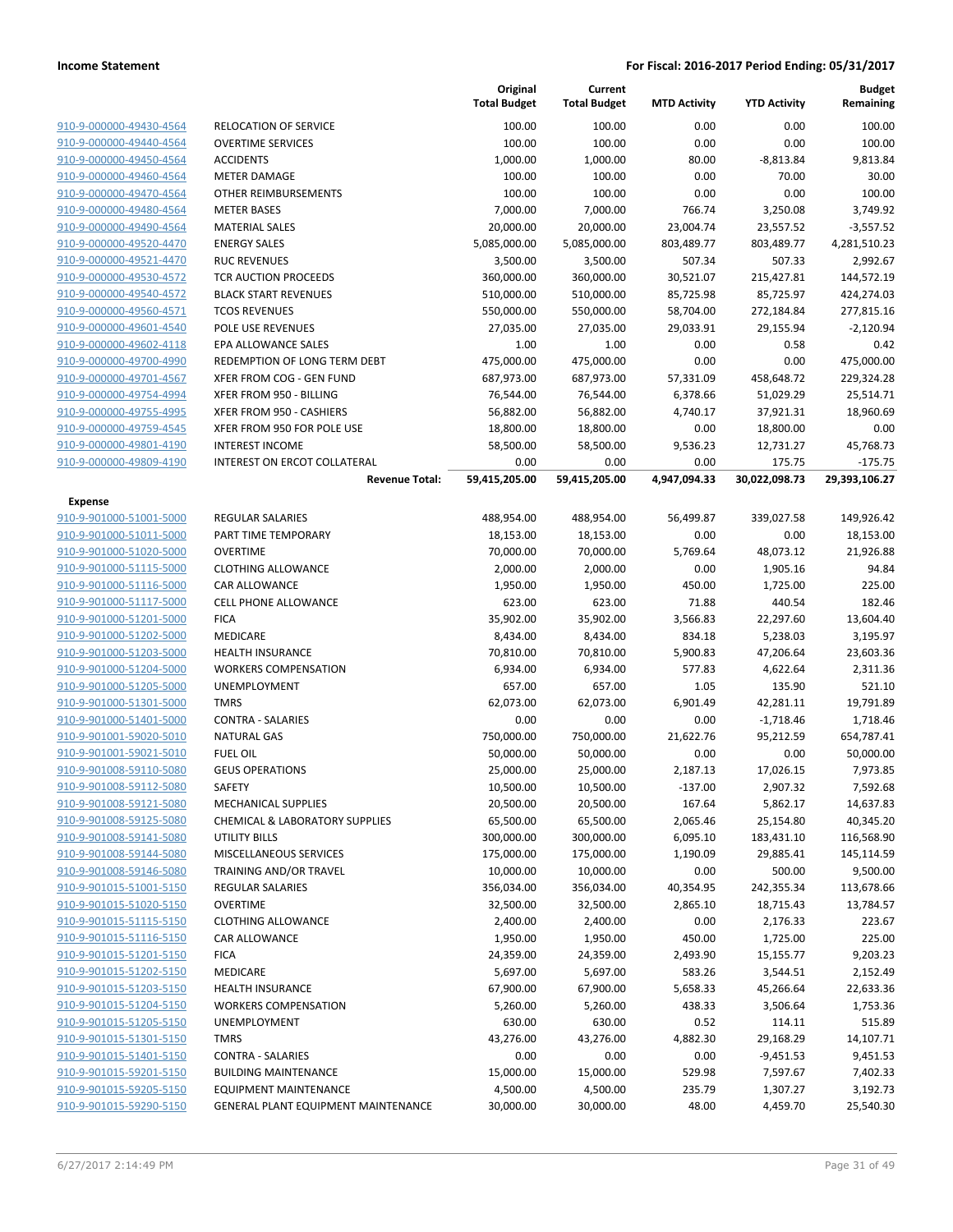| 910-9-901015-59291-5150                          |
|--------------------------------------------------|
| 910-9-901015-59292-5150                          |
| 910-9-901015-59293-5150                          |
| 910-9-901090-59312-9900                          |
| 910-9-901146-51001-5460                          |
| 910-9-901146-51011-5460                          |
|                                                  |
| 910-9-901146-51020-5460                          |
| 910-9-901146-51115-5460                          |
| 910-9-901146-51116-5460                          |
| 910-9-901146-51117-5460                          |
| 910-9-901146-51201-5460                          |
| 910-9-901146-51202-5460                          |
| 910-9-901146-51203-5460                          |
| 910-9-901146-51204-5460                          |
|                                                  |
| 910-9-901146-51205-5460                          |
| 910-9-901146-51301-5460                          |
| 910-9-901147-59020-5470                          |
| 910-9-901151-59110-5501                          |
| 910-9-901151-59112-5501                          |
| 910-9-901151-59121-5501                          |
| 910-9-901151-59125-5501                          |
| 910-9-901151-59141-5501                          |
| 910-9-901151-59144-5501                          |
|                                                  |
| 910-9-901151-59146-5501                          |
| 910-9-901154-51001-5541                          |
| 910-9-901154-51020-5541                          |
| 910-9-901154-51115-5541                          |
| 910-9-901154-51116-5541                          |
| 910-9-901154-51201 <sup>.</sup><br>-55 <u>41</u> |
| 910-9-901154-51202-5541                          |
| 910-9-901154-51203-5541                          |
| 910-9-901154-51204-5541                          |
| 910-9-901154-51205-5541                          |
|                                                  |
| 910-9-901154-51301-5541                          |
| 910-9-901154-59201-5541                          |
| 910-9-901154-59205-5541                          |
| 910-9-901154-59290-5541                          |
| 910-9-901154-59291-5541                          |
| 910-9-901154-59292-5541                          |
| 910-9-901154-59293-5541                          |
| 910-9-901190-59345-9900                          |
| <u>910-9-901200-59110-5502</u>                   |
| 910-9-901500-59040-5550                          |
|                                                  |
| 910-9-901500-59041-5550                          |
| 910-9-901500-59043-5550                          |
| 910-9-901500-59045-5550                          |
|                                                  |
| 910-9-901500-59050-5550                          |
| 910-9-901500-59051-5550                          |
| 910-9-901500-59052-5550                          |
| 910-9-901500-59053-5550                          |
|                                                  |
| 910-9-901500-59054-5550                          |
| 910-9-901500-59055-5550                          |
| 910-9-901500-59057-5550                          |
| 910-9-901500-59059-5550                          |
| 910-9-901500-59063-5550                          |
| 910-9-901500-59080-5550                          |
| 910-9-901500-59099-5550                          |
| 910-9-901600-51001-5750                          |
| 910-9-901600-51020-5750                          |

| JNIT 1 MAINTENANCE                         |
|--------------------------------------------|
| JNIT 2 MAINTENANCE                         |
| JNIT 3 MAINTENANCE                         |
| <b>BOILER PLANT EQUIPMENT</b>              |
| REGULAR SALARIES                           |
| PART TIME TEMPORARY                        |
| <b>DVERTIME</b>                            |
| CLOTHING ALLOWANCE                         |
| CAR ALLOWANCE                              |
| CELL PHONE ALLOWANCE                       |
| <b>ICA</b>                                 |
| MEDICARE                                   |
| HEALTH INSURANCE                           |
| WORKERS COMPENSATION                       |
| JNEMPLOYMENT                               |
| <b>MRS</b>                                 |
| JATURAL GAS                                |
| <b>GEUS OPERATIONS</b>                     |
| AFETY PROGRAM                              |
| MECHANICAL SUPPLIES                        |
| <b>CHEMICAL &amp; LABORATORY</b>           |
| <b>JTILITY BILLS</b>                       |
| <b>MISCELLANEOUS SERVICES</b>              |
| <b>RAINING AND/OR TRAVEL</b>               |
| REGULAR SALARIES<br><b>DVERTIME</b>        |
| CLOTHING ALLOWANCE                         |
| CAR ALLOWANCE                              |
| <b>ICA</b>                                 |
| <b>MEDICARE</b>                            |
| HEALTH INSURANCE                           |
| <b>NORKERS COMPENSATION</b>                |
| JNEMPLOYMENT                               |
| <b>MRS</b>                                 |
| BUILDINGS MAINTENANCE                      |
| :QUIPMENT MAINTENANCE                      |
| GENERAL PLANT EQUIPMENT MAINTENANCE        |
| JNIT 1 MAINTENANCE                         |
| JNIT 2 MAINTENANCE                         |
| JNIT 3 MAINTENANCE                         |
| P ACCESSORY ELEC EQUIPMENT                 |
| GEUS OPERATIONS                            |
| <b>MPA FIXED COST</b>                      |
| <b>MORTIZE PREPAID SCRUBBER</b>            |
| AMORTIZE PREPAID TMPA FIXED                |
| GCSES ENERGY                               |
| <b>DUKE WIND ENERGY</b>                    |
| OLAR ENERGY                                |
| <b>DFF-SYSTEM NET PURCHASES</b>            |
| <b>RCOT BALANCING ENERGY</b>               |
| <b>INCILLARY SERVICES</b>                  |
| CONTROL CENTER COSTS<br><b>RCOT UPLIFT</b> |
| EILS.                                      |
| <b>RCOT CONGESTION RIGHTS</b>              |
| DEMAND SIDE RESPONSE                       |
| GARLAND CLEARING ACCOUNT                   |
| REGULAR SALARIES                           |
| <b>OVERTIME</b>                            |
|                                            |

|                                                    |                                                                  | Original<br><b>Total Budget</b> | Current<br><b>Total Budget</b> | <b>MTD Activity</b>  | <b>YTD Activity</b>    | <b>Budget</b><br>Remaining |
|----------------------------------------------------|------------------------------------------------------------------|---------------------------------|--------------------------------|----------------------|------------------------|----------------------------|
| 910-9-901015-59291-5150                            | <b>UNIT 1 MAINTENANCE</b>                                        | 90,000.00                       | 90,000.00                      | 6,055.87             | 21,485.49              | 68,514.51                  |
| 910-9-901015-59292-5150                            | UNIT 2 MAINTENANCE                                               | 155,000.00                      | 155,000.00                     | 6,193.56             | 30,661.02              | 124,338.98                 |
| 910-9-901015-59293-5150                            | <b>UNIT 3 MAINTENANCE</b>                                        | 147,000.00                      | 147,000.00                     | 2,215.45             | 45,772.34              | 101,227.66                 |
| 910-9-901090-59312-9900                            | <b>BOILER PLANT EQUIPMENT</b>                                    | 0.00                            | 0.00                           | 0.00                 | 21,047.43              | $-21,047.43$               |
| 910-9-901146-51001-5460                            | REGULAR SALARIES                                                 | 488,954.00                      | 488,954.00                     | 56,499.87            | 335,094.41             | 153,859.59                 |
| 910-9-901146-51011-5460                            | PART TIME TEMPORARY                                              | 18,153.00                       | 18,153.00                      | 0.00                 | 0.00                   | 18,153.00                  |
| 910-9-901146-51020-5460                            | <b>OVERTIME</b>                                                  | 65,000.00                       | 65,000.00                      | 5,769.64             | 47,306.92              | 17,693.08                  |
| 910-9-901146-51115-5460                            | <b>CLOTHING ALLOWANCE</b>                                        | 2,000.00                        | 2,000.00                       | 0.00                 | 1,905.15               | 94.85                      |
| 910-9-901146-51116-5460                            | CAR ALLOWANCE                                                    | 1,950.00                        | 1,950.00                       | 0.00                 | 975.00                 | 975.00                     |
| 910-9-901146-51117-5460                            | CELL PHONE ALLOWANCE                                             | 623.00                          | 623.00                         | 71.82                | 406.98                 | 216.02                     |
| 910-9-901146-51201-5460                            | <b>FICA</b>                                                      | 35,592.00                       | 35,592.00                      | 3,865.17             | 23,644.92              | 11,947.08                  |
| 910-9-901146-51202-5460                            | MEDICARE                                                         | 8,362.00                        | 8,362.00                       | 903.95               | 5,565.43               | 2,796.57                   |
| 910-9-901146-51203-5460                            | <b>HEALTH INSURANCE</b>                                          | 70,810.00                       | 70,810.00                      | 5,900.83             | 47,206.64              | 23,603.36                  |
| 910-9-901146-51204-5460                            | <b>WORKERS COMPENSATION</b>                                      | 6,934.00                        | 6,934.00                       | 577.83               | 4,622.64               | 2,311.36                   |
| 910-9-901146-51205-5460                            | UNEMPLOYMENT                                                     | 657.00                          | 657.00                         | 1.05                 | 114.73                 | 542.27                     |
| 910-9-901146-51301-5460                            | <b>TMRS</b>                                                      | 61,522.00                       | 61,522.00                      | 6,851.18             | 41,489.17              | 20,032.83                  |
| 910-9-901147-59020-5470                            | <b>NATURAL GAS</b>                                               | 300,000.00                      | 300,000.00                     | 0.00                 | 126,805.27             | 173,194.73                 |
| 910-9-901151-59110-5501                            | <b>GEUS OPERATIONS</b>                                           | 2,000.00                        | 2,000.00                       | 0.00                 | 895.95                 | 1,104.05                   |
| 910-9-901151-59112-5501                            | SAFETY PROGRAM                                                   | 950.00                          | 950.00                         | 0.00                 | 134.00                 | 816.00                     |
| 910-9-901151-59121-5501                            | MECHANICAL SUPPLIES                                              | 4,000.00                        | 4,000.00                       | 0.00                 | 789.05                 | 3,210.95                   |
| 910-9-901151-59125-5501                            | <b>CHEMICAL &amp; LABORATORY</b>                                 | 6,000.00                        | 6,000.00                       | 0.00                 | 3,881.42               | 2,118.58                   |
| 910-9-901151-59141-5501                            | <b>UTILITY BILLS</b>                                             | 2,500.00                        | 2,500.00                       | $-50.93$             | 45.00                  | 2,455.00                   |
| 910-9-901151-59144-5501                            | MISCELLANEOUS SERVICES                                           | 25,000.00                       | 25,000.00                      | 561.19               | 3,147.53               | 21,852.47                  |
| 910-9-901151-59146-5501                            | TRAINING AND/OR TRAVEL                                           | 6,000.00                        | 6,000.00                       | 0.00                 | 0.00                   | 6,000.00                   |
| 910-9-901154-51001-5541                            | <b>REGULAR SALARIES</b>                                          | 356,034.00                      | 356,034.00                     | 40,354.95            | 246,288.44             | 109,745.56                 |
| 910-9-901154-51020-5541                            | <b>OVERTIME</b>                                                  | 40,000.00                       | 40,000.00                      | 2,865.10             | 19,481.63              | 20,518.37                  |
| 910-9-901154-51115-5541                            | <b>CLOTHING ALLOWANCE</b>                                        | 2,500.00                        | 2,500.00                       | 0.00                 | 2,176.32               | 323.68                     |
| 910-9-901154-51116-5541                            | <b>CAR ALLOWANCE</b>                                             | 1,950.00                        | 1,950.00                       | 0.00                 | 975.00                 | 975.00                     |
| 910-9-901154-51201-5541                            | <b>FICA</b>                                                      | 24,830.00                       | 24,830.00                      | 2,679.65             | 16,528.91              | 8,301.09                   |
| 910-9-901154-51202-5541                            | MEDICARE                                                         | 5,807.00                        | 5,807.00                       | 626.70               | 3,865.64               | 1,941.36                   |
| 910-9-901154-51203-5541                            | <b>HEALTH INSURANCE</b>                                          | 67,900.00                       | 67,900.00                      | 5,658.33             | 45,266.64              | 22,633.36                  |
| 910-9-901154-51204-5541                            | <b>WORKERS COMPENSATION</b>                                      | 5,260.00                        | 5,260.00                       | 438.33               | 3,506.64               | 1,753.36                   |
| 910-9-901154-51205-5541                            | UNEMPLOYMENT                                                     | 630.00                          | 630.00                         | 0.07                 | 105.83                 | 524.17                     |
| 910-9-901154-51301-5541                            | <b>TMRS</b>                                                      | 44,113.00                       | 44,113.00                      | 4,831.99             | 29,365.05              | 14,747.95                  |
| 910-9-901154-59201-5541                            | <b>BUILDINGS MAINTENANCE</b>                                     | 15,000.00                       | 15,000.00                      | 2,307.54             | 2,343.91               | 12,656.09                  |
| 910-9-901154-59205-5541                            | <b>EQUIPMENT MAINTENANCE</b>                                     | 1,500.00                        | 1,500.00                       | 459.34               | 459.34                 | 1,040.66                   |
| 910-9-901154-59290-5541<br>910-9-901154-59291-5541 | GENERAL PLANT EQUIPMENT MAINTENANCE<br><b>UNIT 1 MAINTENANCE</b> | 8,000.00<br>41,700.00           | 8,000.00<br>41,700.00          | 262.76               | 938.36                 | 7,061.64                   |
| 910-9-901154-59292-5541                            | UNIT 2 MAINTENANCE                                               | 41,700.00                       | 41,700.00                      | 5,608.16<br>5,526.05 | 14,602.97<br>15,043.17 | 27,097.03<br>26,656.83     |
| 910-9-901154-59293-5541                            | <b>UNIT 3 MAINTENANCE</b>                                        | 41,700.00                       | 41,700.00                      | 3,722.94             | 6,671.94               | 35,028.06                  |
| 910-9-901190-59345-9900                            | EP ACCESSORY ELEC EQUIPMENT                                      | 60,000.00                       | 60,000.00                      | 13,505.27            | 18,194.50              | 41,805.50                  |
| 910-9-901200-59110-5502                            | <b>GEUS OPERATIONS</b>                                           | 5,000.00                        | 5,000.00                       | 0.00                 | 0.00                   | 5,000.00                   |
| 910-9-901500-59040-5550                            | TMPA FIXED COST                                                  | 12,153,858.00                   | 12,153,858.00                  | 1,221,155.00         | 10,071,672.00          | 2,082,186.00               |
| 910-9-901500-59041-5550                            | AMORTIZE PREPAID SCRUBBER                                        | 317,742.00                      | 317,742.00                     | 26,478.50            | 211,828.00             | 105,914.00                 |
| 910-9-901500-59043-5550                            | AMORTIZE PREPAID TMPA FIXED                                      | 1,336,320.00                    | 1,232,153.00                   | 102,679.42           | 821,435.34             | 410,717.66                 |
| 910-9-901500-59045-5550                            | <b>GCSES ENERGY</b>                                              | 5,225,000.00                    | 5,225,000.00                   | 158,443.33           | 2,348,152.48           | 2,876,847.52               |
| 910-9-901500-59050-5550                            | DUKE WIND ENERGY                                                 | 2,261,250.00                    | 2,261,250.00                   | 337,294.21           | 1,774,984.32           | 486,265.68                 |
| 910-9-901500-59051-5550                            | <b>SOLAR ENERGY</b>                                              | 1,210,000.00                    | 1,210,000.00                   | 0.00                 | 0.00                   | 1,210,000.00               |
| 910-9-901500-59052-5550                            | OFF-SYSTEM NET PURCHASES                                         | 3,500.00                        | 3,500.00                       | 0.00                 | $-1,273.87$            | 4,773.87                   |
| 910-9-901500-59053-5550                            | <b>ERCOT BALANCING ENERGY</b>                                    | 10,120,000.00                   | 10,120,000.00                  | 1,426,877.49         | 1,426,877.47           | 8,693,122.53               |
| 910-9-901500-59054-5550                            | <b>ANCILLARY SERVICES</b>                                        | 245,000.00                      | 245,000.00                     | 29,473.97            | 29,473.96              | 215,526.04                 |
| 910-9-901500-59055-5550                            | <b>CONTROL CENTER COSTS</b>                                      | 222,000.00                      | 222,000.00                     | 18,500.00            | 129,500.00             | 92,500.00                  |
| 910-9-901500-59057-5550                            | <b>ERCOT UPLIFT</b>                                              | 320,000.00                      | 320,000.00                     | 57,461.45            | 52,841.18              | 267,158.82                 |
| 910-9-901500-59059-5550                            | <b>EILS</b>                                                      | 80,500.00                       | 80,500.00                      | 21,141.19            | 21,141.19              | 59,358.81                  |
| 910-9-901500-59063-5550                            | <b>ERCOT CONGESTION RIGHTS</b>                                   | $-100,000.00$                   | $-100,000.00$                  | $-185,969.75$        | -448,265.63            | 348,265.63                 |
| 910-9-901500-59080-5550                            | DEMAND SIDE RESPONSE                                             | 1,000.00                        | 1,000.00                       | 0.00                 | 0.00                   | 1,000.00                   |
| 910-9-901500-59099-5550                            | GARLAND CLEARING ACCOUNT                                         | 0.00                            | 0.00                           | -548,957.36          | 1,614,773.64           | $-1,614,773.64$            |
| 910-9-901600-51001-5750                            | <b>REGULAR SALARIES</b>                                          | 154,274.00                      | 154,274.00                     | 18,204.00            | 107,692.80             | 46,581.20                  |
| 910-9-901600-51020-5750                            | <b>OVERTIME</b>                                                  | 10,500.00                       | 10,500.00                      | 0.00                 | 2,005.83               | 8,494.17                   |
|                                                    |                                                                  |                                 |                                |                      |                        |                            |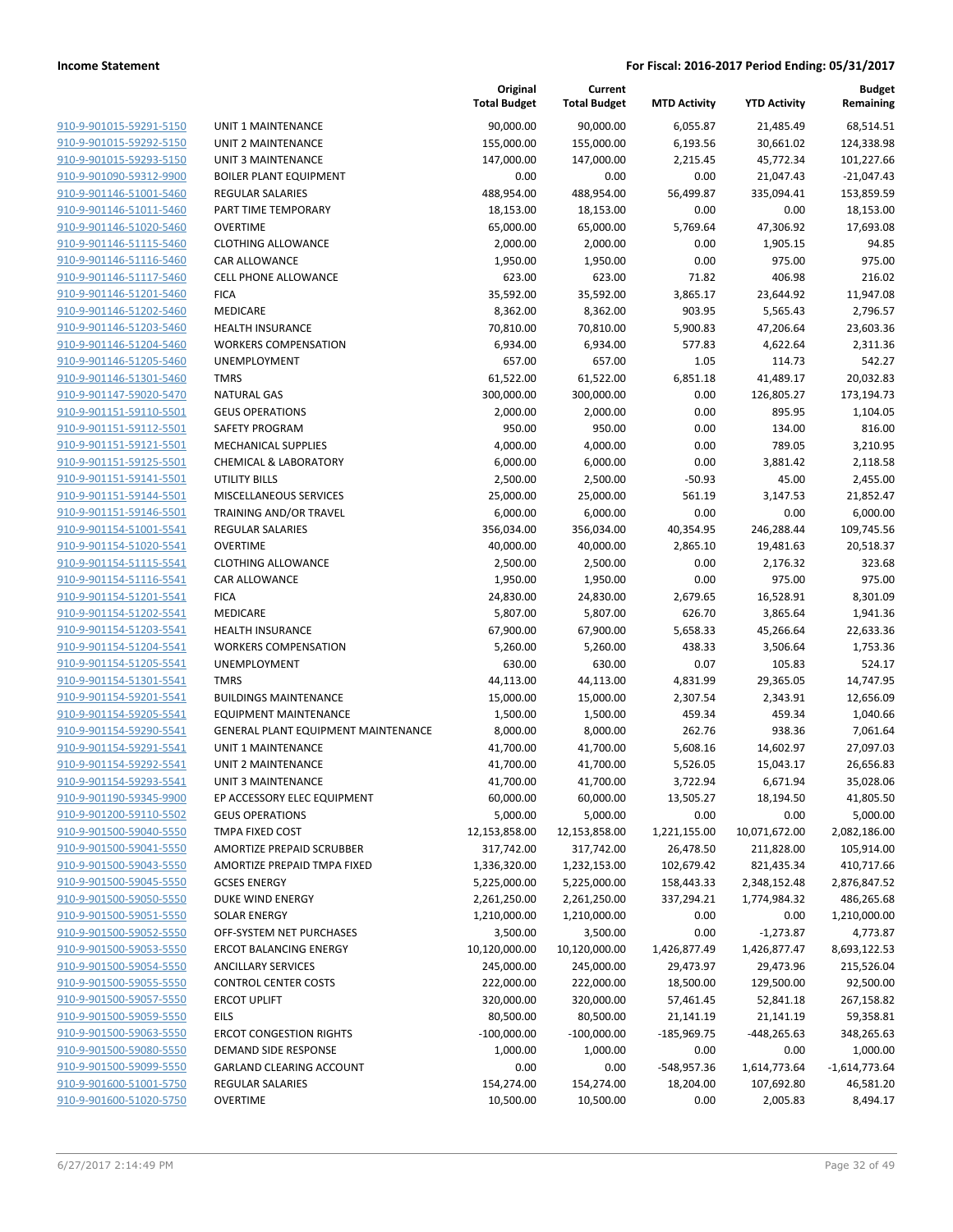| 910-9-901600-51116-5750        | C               |
|--------------------------------|-----------------|
| 910-9-901600-51117-5750        | CE              |
| 910-9-901600-51201-5750        | FI <sub>I</sub> |
| 910-9-901600-51202-5750        | M               |
| 910-9-901600-51203-5750        | HI              |
| 910-9-901600-51204-5750        | W               |
| 910-9-901600-51205-5750        | U               |
| 910-9-901600-51301-5750        | T٨              |
| 910-9-901600-59110-5750        | GI              |
| 910-9-901600-59146-5750        | ТF              |
| 910-9-910120-51001-9200        | RE              |
| 910-9-910120-51020-9200        | O١              |
| 910-9-910120-51115-9200        | СL              |
| 910-9-910120-51116-9200        | CA              |
| 910-9-910120-51117-9200        | СE              |
| 910-9-910120-51201-9200        | F١              |
| 910-9-910120-51202-9200        | M               |
| 910-9-910120-51203-9200        | HI              |
| 910-9-910120-51204-9200        | W               |
| 910-9-910120-51205-9200        | U               |
| 910-9-910120-51301-9200        | T٨              |
| 910-9-910121-59110-9210        | GI              |
| 910-9-910121-59116-9210        | Вι              |
| 910-9-910121-59141-9210        | U1              |
| <u>910-9-910121-59143-9210</u> | PF              |
| 910-9-910121-59144-9210        | M               |
| 910-9-910121-59193-9210        | GI              |
| 910-9-910121-59198-9210        | C               |
| 910-9-910132-59110-9302        | GI              |
| 910-9-910132-59142-9302        | M               |
| 910-9-910132-59146-9302        | ТF              |
| 910-9-910135-59200-9350        | LA              |
| 910-9-910135-59201-9350        | Вι              |
| 910-9-910135-59205-9350        | E               |
| 910-9-910190-59390-9900        | ST              |
| 910-9-911120-51001-9201        | RE              |
| 910-9-911120-51020-9201        | O١              |
| 910-9-911120-51115-9201        | СL              |
| 910-9-911120-51117-9201        | СE              |
| 910-9-911120-51201-9201        | FI <sub>I</sub> |
| 910-9-911120-51202-9201        | М               |
| 910-9-911120-51203-9201        | Hŀ              |
| 910-9-911120-51204-9201        | W               |
| 910-9-911120-51205-9201        | UI              |
| <u>910-9-911120-51301-9201</u> | T٨              |
| 910-9-911121-59110-9211        | GI              |
| 910-9-911121-59111-9211        | М               |
| 910-9-911121-59187-9211        | E١              |
| <u>910-9-911135-59205-9351</u> | EC              |
| <u>910-9-913101-51001-9301</u> | RE              |
| 910-9-913101-51115-9301        | СL              |
| 910-9-913101-51117-9301        | СE              |
| 910-9-913101-51201-9301        | F١              |
| <u>910-9-913101-51202-9301</u> | M               |
| <u>910-9-913101-51203-9301</u> | HI              |
| 910-9-913101-51204-9301        | W               |
| 910-9-913101-51205-9301        | UI              |
| 910-9-913101-51301-9301        | T٨              |
| 910-9-913101-59110-9301        | GI              |
|                                |                 |

|                                                    | Total Budget           | тотаг в      |
|----------------------------------------------------|------------------------|--------------|
| CAR ALLOWANCE                                      | 3,000.00               | 3,0          |
| <b>CELL PHONE ALLOWANCE</b>                        | 864.00                 | 8            |
| <b>FICA</b>                                        | 10,456.00              | 10,4         |
| <b>MEDICARE</b>                                    | 2,445.00               | 2,4          |
| <b>HEALTH INSURANCE</b>                            | 19,400.00              | 19,4         |
| <b>WORKERS COMPENSATION</b>                        | 422.00                 | 4            |
| UNEMPLOYMENT                                       | 180.00                 | 1            |
| <b>TMRS</b>                                        | 18,575.00              | 18,5         |
| <b>GEUS OPERATIONS</b>                             | 49,500.00              | 49,5         |
| <b>TRAINING AND/OR TRAVEL</b>                      | 3,000.00               | 3,0          |
| <b>REGULAR SALARIES</b>                            | 329,210.00             | 329,2        |
| <b>OVERTIME</b>                                    | 200.00                 | 2            |
| <b>CLOTHING ALLOWANCE</b>                          | 250.00                 | 2            |
| CAR ALLOWANCE                                      | 8,950.00               | 8,9          |
| <b>CELL PHONE ALLOWANCE</b>                        | 1,544.00               | 1,5          |
| <b>FICA</b>                                        | 18,013.00              | 18,0         |
| MEDICARE                                           | 4,933.00               | 4,9          |
| <b>HEALTH INSURANCE</b>                            | 32,980.00              | 32,9         |
| <b>WORKERS COMPENSATION</b><br><b>UNEMPLOYMENT</b> | 1,627.00               | 1,6          |
|                                                    | 306.00                 | 3            |
| <b>TMRS</b>                                        | 37,468.00              | 37,4         |
| <b>GEUS OPERATIONS</b>                             | 12,000.00              | 12,0         |
| <b>BUILDING OPERATIONS</b><br>UTILITY BILLS        | 6,000.00               | 6,0          |
| PROFESSIONAL SERVICES                              | 81,000.00              | 81,0         |
| <b>MISCELLANEOUS SERVICES</b>                      | 35,000.00<br>14,000.00 | 35,0         |
| <b>GEUS INTERNET SERVICE</b>                       | 38,000.00              | 14,0<br>38,0 |
| <b>COLOCATION CHARGES</b>                          | 9,979.00               | 9,9          |
| <b>GEUS OPERATIONS</b>                             | 11,000.00              | 11,0         |
| <b>MEMBERSHIP FEES</b>                             | 56,000.00              | 56,0         |
| TRAINING AND/OR TRAVEL                             | 5,000.00               | 5,0          |
| LANDSCAPING MAINTENANCE                            | 18,500.00              | 18,5         |
| <b>BUILDING MAINTENANCE</b>                        | 35,700.00              | 35,7         |
| <b>EQUIPMENT MAINTENANCE</b>                       | 1,000.00               | 1,0          |
| <b>STRUCTURES &amp; IMPROVEMENTS</b>               | 10,000.00              | 10,0         |
| <b>REGULAR SALARIES</b>                            | 346,058.00             | 346,0        |
| <b>OVERTIME</b>                                    | 750.00                 | 7            |
| <b>CLOTHING ALLOWANCE</b>                          | 400.00                 | 4            |
| <b>CELL PHONE ALLOWANCE</b>                        | 1,639.00               | 1,6          |
| <b>FICA</b>                                        | 21,629.00              | 21,6         |
| <b>MEDICARE</b>                                    | 5,058.00               | 5,0          |
| <b>HEALTH INSURANCE</b>                            | 61,110.00              | 61,1         |
| <b>WORKERS COMPENSATION</b>                        | 3,970.00               | 3,9          |
| UNEMPLOYMENT                                       | 567.00                 | 5            |
| <b>TMRS</b>                                        | 38,425.00              | 38,4         |
| <b>GEUS OPERATIONS</b>                             | 36,800.00              | 36,8         |
| MISCELLANEOUS OFFICE EXPENSES                      | 0.00                   |              |
| <b>EMPLOYEE RELATIONS</b>                          | 20,000.00              | 20,0         |
| <b>EQUIPMENT MAINTENANCE</b>                       | 8,450.00               | 8,4          |
| <b>REGULAR SALARIES</b>                            | 194,126.00             | 194,1        |
| <b>CLOTHING ALLOWANCE</b>                          | 400.00                 | 4            |
| <b>CELL PHONE ALLOWANCE</b>                        | 1,272.00               | 1,2          |
| <b>FICA</b>                                        | 12,140.00              | 12,1         |
| MEDICARE                                           | 2,839.00               | 2,8          |
| <b>HEALTH INSURANCE</b>                            | 29,100.00              | 29,1         |
| <b>WORKERS COMPENSATION</b>                        | 531.00                 | 5            |
| UNEMPLOYMENT                                       | 270.00                 | 2            |
| <b>TMRS</b>                                        | 21,567.00              | 21,5         |
| <b>GEUS OPERATIONS</b>                             | 33.200.00              | 33.2         |

|                                                    |                                            | Original<br><b>Total Budget</b> | Current<br><b>Total Budget</b> | <b>MTD Activity</b> | <b>YTD Activity</b>   | <b>Budget</b><br>Remaining |
|----------------------------------------------------|--------------------------------------------|---------------------------------|--------------------------------|---------------------|-----------------------|----------------------------|
| 910-9-901600-51116-5750                            | CAR ALLOWANCE                              | 3,000.00                        | 3.000.00                       | 346.14              | 2,076.84              | 923.16                     |
| 910-9-901600-51117-5750                            | <b>CELL PHONE ALLOWANCE</b>                | 864.00                          | 864.00                         | 99.69               | 598.14                | 265.86                     |
| 910-9-901600-51201-5750                            | <b>FICA</b>                                | 10,456.00                       | 10,456.00                      | 1,050.93            | 6,354.73              | 4,101.27                   |
| 910-9-901600-51202-5750                            | <b>MEDICARE</b>                            | 2,445.00                        | 2,445.00                       | 245.79              | 1,486.22              | 958.78                     |
| 910-9-901600-51203-5750                            | <b>HEALTH INSURANCE</b>                    | 19,400.00                       | 19,400.00                      | 1,616.66            | 12,933.28             | 6,466.72                   |
| 910-9-901600-51204-5750                            | <b>WORKERS COMPENSATION</b>                | 422.00                          | 422.00                         | 35.17               | 281.36                | 140.64                     |
| 910-9-901600-51205-5750                            | UNEMPLOYMENT                               | 180.00                          | 180.00                         | 0.00                | 33.01                 | 146.99                     |
| 910-9-901600-51301-5750                            | <b>TMRS</b>                                | 18,575.00                       | 18,575.00                      | 2,085.06            | 12,393.48             | 6,181.52                   |
| 910-9-901600-59110-5750                            | <b>GEUS OPERATIONS</b>                     | 49,500.00                       | 49,500.00                      | 158.40              | 17,216.60             | 32,283.40                  |
| 910-9-901600-59146-5750                            | TRAINING AND/OR TRAVEL                     | 3,000.00                        | 3,000.00                       | 0.00                | 2,911.21              | 88.79                      |
| 910-9-910120-51001-9200                            | <b>REGULAR SALARIES</b>                    | 329,210.00                      | 329,210.00                     | 40,968.13           | 243,675.01            | 85,534.99                  |
| 910-9-910120-51020-9200                            | <b>OVERTIME</b>                            | 200.00                          | 200.00                         | 0.00                | 0.00                  | 200.00                     |
| 910-9-910120-51115-9200                            | <b>CLOTHING ALLOWANCE</b>                  | 250.00                          | 250.00                         | 0.00                | 218.75                | 31.25                      |
| 910-9-910120-51116-9200                            | CAR ALLOWANCE                              | 8,950.00                        | 8,950.00                       | 1,032.69            | 6,196.14              | 2,753.86                   |
| 910-9-910120-51117-9200                            | CELL PHONE ALLOWANCE                       | 1,544.00                        | 1,544.00                       | 178.11              | 1,074.82              | 469.18                     |
| 910-9-910120-51201-9200                            | <b>FICA</b>                                | 18,013.00                       | 18,013.00                      | 2,551.29            | 13,397.03             | 4,615.97                   |
| 910-9-910120-51202-9200                            | <b>MEDICARE</b><br><b>HEALTH INSURANCE</b> | 4,933.00                        | 4,933.00<br>32,980.00          | 596.67              | 3,558.72              | 1,374.28<br>10,993.36      |
| 910-9-910120-51203-9200<br>910-9-910120-51204-9200 | <b>WORKERS COMPENSATION</b>                | 32,980.00<br>1,627.00           | 1,627.00                       | 2,748.33<br>135.58  | 21,986.64<br>1,084.64 | 542.36                     |
| 910-9-910120-51205-9200                            | UNEMPLOYMENT                               | 306.00                          | 306.00                         | 0.40                | 58.46                 | 247.54                     |
| 910-9-910120-51301-9200                            | <b>TMRS</b>                                | 37,468.00                       | 37,468.00                      | 4,715.61            | 27,681.16             | 9,786.84                   |
| 910-9-910121-59110-9210                            | <b>GEUS OPERATIONS</b>                     | 12,000.00                       | 12,000.00                      | 666.97              | 2,179.16              | 9,820.84                   |
| 910-9-910121-59116-9210                            | <b>BUILDING OPERATIONS</b>                 | 6,000.00                        | 6,000.00                       | 393.67              | 2,562.44              | 3,437.56                   |
| 910-9-910121-59141-9210                            | <b>UTILITY BILLS</b>                       | 81,000.00                       | 81,000.00                      | 5,693.33            | 54,413.90             | 26,586.10                  |
| 910-9-910121-59143-9210                            | PROFESSIONAL SERVICES                      | 35,000.00                       | 35,000.00                      | 416.71              | 3,655.26              | 31,344.74                  |
| 910-9-910121-59144-9210                            | MISCELLANEOUS SERVICES                     | 14,000.00                       | 14,000.00                      | 1,530.71            | 8,905.82              | 5,094.18                   |
| 910-9-910121-59193-9210                            | <b>GEUS INTERNET SERVICE</b>               | 38,000.00                       | 38,000.00                      | 0.00                | 38,000.00             | 0.00                       |
| 910-9-910121-59198-9210                            | <b>COLOCATION CHARGES</b>                  | 9,979.00                        | 9,979.00                       | 0.00                | 9,979.00              | 0.00                       |
| 910-9-910132-59110-9302                            | <b>GEUS OPERATIONS</b>                     | 11,000.00                       | 11,000.00                      | 249.24              | 3,358.28              | 7,641.72                   |
| 910-9-910132-59142-9302                            | <b>MEMBERSHIP FEES</b>                     | 56,000.00                       | 56,000.00                      | 0.00                | 5,000.00              | 51,000.00                  |
| 910-9-910132-59146-9302                            | TRAINING AND/OR TRAVEL                     | 5,000.00                        | 5,000.00                       | 0.00                | 131.96                | 4,868.04                   |
| 910-9-910135-59200-9350                            | LANDSCAPING MAINTENANCE                    | 18,500.00                       | 18,500.00                      | 1,296.00            | 6,976.69              | 11,523.31                  |
| 910-9-910135-59201-9350                            | <b>BUILDING MAINTENANCE</b>                | 35,700.00                       | 35,700.00                      | 0.00                | 13,622.43             | 22,077.57                  |
| 910-9-910135-59205-9350                            | <b>EQUIPMENT MAINTENANCE</b>               | 1,000.00                        | 1,000.00                       | 0.00                | 816.13                | 183.87                     |
| 910-9-910190-59390-9900                            | <b>STRUCTURES &amp; IMPROVEMENTS</b>       | 10,000.00                       | 10,000.00                      | 0.00                | 0.00                  | 10,000.00                  |
| 910-9-911120-51001-9201                            | <b>REGULAR SALARIES</b>                    | 346,058.00                      | 346,058.00                     | 39,556.10           | 233,790.34            | 112,267.66                 |
| 910-9-911120-51020-9201                            | <b>OVERTIME</b>                            | 750.00                          | 750.00                         | 6.00                | 411.95                | 338.05                     |
| 910-9-911120-51115-9201                            | <b>CLOTHING ALLOWANCE</b>                  | 400.00                          | 400.00                         | 0.00                | 367.95                | 32.05                      |
| 910-9-911120-51117-9201                            | <b>CELL PHONE ALLOWANCE</b>                | 1,639.00                        | 1,639.00                       | 100.04              | 781.80                | 857.20                     |
| 910-9-911120-51201-9201                            | <b>FICA</b>                                | 21,629.00                       | 21,629.00                      | 2,335.70            | 13,883.56             | 7,745.44                   |
| 910-9-911120-51202-9201<br>910-9-911120-51203-9201 | MEDICARE<br><b>HEALTH INSURANCE</b>        | 5,058.00                        | 5,058.00                       | 546.26              | 3,247.00<br>40,740.00 | 1,811.00                   |
| 910-9-911120-51204-9201                            | <b>WORKERS COMPENSATION</b>                | 61,110.00<br>3,970.00           | 61,110.00<br>3,970.00          | 5,092.50<br>330.83  | 2,646.64              | 20,370.00<br>1,323.36      |
| 910-9-911120-51205-9201                            | UNEMPLOYMENT                               | 567.00                          | 567.00                         | 0.38                | 97.08                 | 469.92                     |
| 910-9-911120-51301-9201                            | <b>TMRS</b>                                | 38,425.00                       | 38,425.00                      | 4,434.24            | 25,930.24             | 12,494.76                  |
| 910-9-911121-59110-9211                            | <b>GEUS OPERATIONS</b>                     | 36,800.00                       | 36,800.00                      | 19,715.83           | 27,220.57             | 9,579.43                   |
| 910-9-911121-59111-9211                            | MISCELLANEOUS OFFICE EXPENSES              | 0.00                            | 0.00                           | 16.84               | 73.40                 | $-73.40$                   |
| 910-9-911121-59187-9211                            | <b>EMPLOYEE RELATIONS</b>                  | 20,000.00                       | 20,000.00                      | 625.45              | 14,775.55             | 5,224.45                   |
| 910-9-911135-59205-9351                            | <b>EQUIPMENT MAINTENANCE</b>               | 8,450.00                        | 8,450.00                       | 352.43              | 1,332.93              | 7,117.07                   |
| 910-9-913101-51001-9301                            | <b>REGULAR SALARIES</b>                    | 194,126.00                      | 194,126.00                     | 22,481.60           | 133,617.60            | 60,508.40                  |
| 910-9-913101-51115-9301                            | <b>CLOTHING ALLOWANCE</b>                  | 400.00                          | 400.00                         | 0.00                | 0.00                  | 400.00                     |
| 910-9-913101-51117-9301                            | <b>CELL PHONE ALLOWANCE</b>                | 1,272.00                        | 1,272.00                       | 146.76              | 880.56                | 391.44                     |
| 910-9-913101-51201-9301                            | <b>FICA</b>                                | 12,140.00                       | 12,140.00                      | 1,309.83            | 7,808.34              | 4,331.66                   |
| 910-9-913101-51202-9301                            | MEDICARE                                   | 2,839.00                        | 2,839.00                       | 306.33              | 1,826.11              | 1,012.89                   |
| 910-9-913101-51203-9301                            | <b>HEALTH INSURANCE</b>                    | 29,100.00                       | 29,100.00                      | 2,425.00            | 19,400.00             | 9,700.00                   |
| 910-9-913101-51204-9301                            | <b>WORKERS COMPENSATION</b>                | 531.00                          | 531.00                         | 44.25               | 354.00                | 177.00                     |
| 910-9-913101-51205-9301                            | UNEMPLOYMENT                               | 270.00                          | 270.00                         | 0.00                | 46.55                 | 223.45                     |
| 910-9-913101-51301-9301                            | <b>TMRS</b>                                | 21,567.00                       | 21,567.00                      | 2,529.84            | 14,824.72             | 6,742.28                   |
| 910-9-913101-59110-9301                            | <b>GEUS OPERATIONS</b>                     | 33,200.00                       | 33,200.00                      | 2,017.43            | 11,481.97             | 21,718.03                  |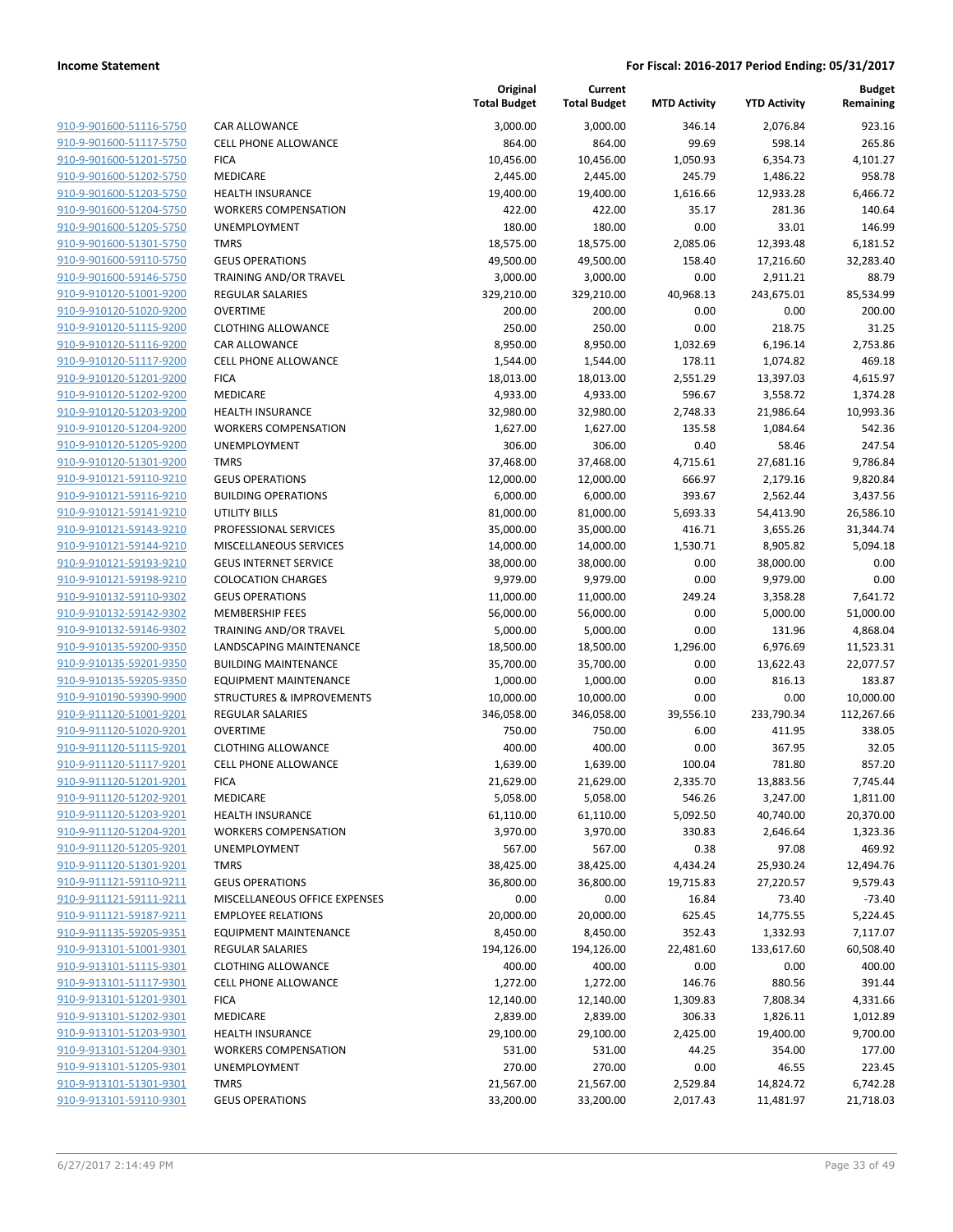|                         |                                     | Original<br><b>Total Budget</b> | Current<br><b>Total Budget</b> | <b>MTD Activity</b> | <b>YTD Activity</b> | Budget<br>Remaining |
|-------------------------|-------------------------------------|---------------------------------|--------------------------------|---------------------|---------------------|---------------------|
| 910-9-913101-59112-9301 | <b>SAFETY</b>                       | 1,500.00                        | 1,500.00                       | 0.00                | 0.00                | 1,500.00            |
| 910-9-913101-59131-9301 | NON-BAD DEBT WRITE OFFS             | 4,000.00                        | 4,000.00                       | 0.00                | 2,926.19            | 1,073.81            |
| 910-9-913101-59160-9301 | ADVERTISING                         | 34,500.00                       | 34,500.00                      | 2,015.00            | 16,825.67           | 17,674.33           |
| 910-9-913101-59164-9301 | <b>CONSUMER INFORMATION</b>         | 6,000.00                        | 6,000.00                       | 0.00                | 0.00                | 6,000.00            |
| 910-9-913101-59167-9301 | <b>ENERGY EFFICIENCY OPERATIONS</b> | 15,000.00                       | 15,000.00                      | 563.00              | 3,056.26            | 11,943.74           |
| 910-9-913101-59195-9301 | PUBLIC SERVICE BY GEUS C/I          | 15,000.00                       | 15,000.00                      | 0.00                | 15,000.00           | 0.00                |
| 910-9-913102-51001-9020 | <b>REGULAR SALARIES</b>             | 283,650.00                      | 283,650.00                     | 30,511.37           | 200,997.02          | 82,652.98           |
| 910-9-913102-51020-9020 | <b>OVERTIME</b>                     | 20,500.00                       | 20,500.00                      | 2,408.28            | 13,562.67           | 6,937.33            |
| 910-9-913102-51115-9020 | <b>CLOTHING ALLOWANCE</b>           | 3,100.00                        | 3,100.00                       | 226.56              | 3,774.72            | $-674.72$           |
| 910-9-913102-51117-9020 | <b>CELL PHONE ALLOWANCE</b>         | 0.00                            | 0.00                           | 99.66               | 99.66               | $-99.66$            |
| 910-9-913102-51201-9020 | <b>FICA</b>                         | 19,049.00                       | 19,049.00                      | 1,884.34            | 13,271.96           | 5,777.04            |
| 910-9-913102-51202-9020 | MEDICARE                            | 4,455.00                        | 4,455.00                       | 440.69              | 3,103.93            | 1,351.07            |
| 910-9-913102-51203-9020 | <b>HEALTH INSURANCE</b>             | 77,600.00                       | 77,600.00                      | 6,466.67            | 51,733.36           | 25,866.64           |
| 910-9-913102-51204-9020 | <b>WORKERS COMPENSATION</b>         | 3,722.00                        | 3,722.00                       | 310.17              | 2,481.36            | 1,240.64            |
| 910-9-913102-51205-9020 | UNEMPLOYMENT                        | 720.00                          | 720.00                         | 1.38                | 133.44              | 586.56              |
| 910-9-913102-51301-9020 | <b>TMRS</b>                         | 33,844.00                       | 33,844.00                      | 3,691.54            | 25,294.24           | 8,549.76            |
| 910-9-913102-59110-9020 | <b>GEUS OPERATIONS</b>              | 39,150.00                       | 39,150.00                      | 2,961.96            | 23,070.74           | 16,079.26           |
| 910-9-913102-59169-9020 | PRE PAID METER COSTS                | 13,850.00                       | 13,850.00                      | 2,776.61            | 9,825.63            | 4,024.37            |
| 910-9-913130-51001-9030 | <b>REGULAR SALARIES</b>             | 235,414.00                      | 235,414.00                     | 30,666.41           | 181,716.98          | 53,697.02           |
| 910-9-913130-51010-9030 | PART TIME REGULAR                   | 28,881.00                       | 28,881.00                      | 0.00                | 0.00                | 28,881.00           |
| 910-9-913130-51020-9030 | <b>OVERTIME</b>                     | 3,200.00                        | 3,200.00                       | 129.88              | 792.98              | 2,407.02            |
| 910-9-913130-51102-9030 | <b>BILINGUAL PAY</b>                | 3,400.00                        | 3,400.00                       | 415.44              | 2,492.64            | 907.36              |
| 910-9-913130-51201-9030 | <b>FICA</b>                         | 16,796.00                       | 16,796.00                      | 1,840.02            | 10,912.02           | 5,883.98            |
| 910-9-913130-51202-9030 | MEDICARE                            | 3,929.00                        | 3,929.00                       | 430.33              | 2,552.01            | 1,376.99            |
| 910-9-913130-51203-9030 | <b>HEALTH INSURANCE</b>             | 67,900.00                       | 67,900.00                      | 5,658.33            | 45,266.64           | 22,633.36           |
| 910-9-913130-51204-9030 | <b>WORKERS COMPENSATION</b>         | 644.00                          | 644.00                         | 53.67               | 429.36              | 214.64              |
| 910-9-913130-51205-9030 | UNEMPLOYMENT                        | 630.00                          | 630.00                         | 4.06                | 117.91              | 512.09              |
| 910-9-913130-51301-9030 | <b>TMRS</b>                         | 26,658.00                       | 26,658.00                      | 3,489.46            | 20,394.60           | 6,263.40            |
| 910-9-913130-59110-9030 | <b>GEUS OPERATIONS</b>              | 39,500.00                       | 39,500.00                      | $-10.71$            | 10,290.97           | 29,209.03           |
| 910-9-913130-59166-9030 | LOW INCOME ASSISTANCE               | 15,000.00                       | 15,000.00                      | 525.00              | 5,475.00            | 9,525.00            |
| 910-9-913131-51001-9031 | <b>REGULAR SALARIES</b>             | 42,307.00                       | 42,307.00                      | 4,860.00            | 29,160.00           | 13,147.00           |
| 910-9-913131-51020-9031 | <b>OVERTIME</b>                     | 500.00                          | 500.00                         | 0.00                | 7.70                | 492.30              |
| 910-9-913131-51102-9031 | <b>BILINGUAL PAY</b>                | 600.00                          | 600.00                         | 69.21               | 415.26              | 184.74              |
| 910-9-913131-51201-9031 | <b>FICA</b>                         | 2,691.00                        | 2,691.00                       | 305.61              | 1,834.14            | 856.86              |
| 910-9-913131-51202-9031 | MEDICARE                            | 629.00                          | 629.00                         | 71.46               | 428.88              | 200.12              |
| 910-9-913131-51203-9031 | <b>HEALTH INSURANCE</b>             | 9,700.00                        | 9,700.00                       | 808.33              | 6,466.64            | 3,233.36            |
| 910-9-913131-51204-9031 | <b>WORKERS COMPENSATION</b>         | 116.00                          | 116.00                         | 9.67                | 77.36               | 38.64               |
| 910-9-913131-51205-9031 | UNEMPLOYMENT                        | 90.00                           | 90.00                          | 0.00                | 15.16               | 74.84               |
| 910-9-913131-51301-9031 | <b>TMRS</b>                         | 4,781.00                        | 4,781.00                       | 551.10              | 3,260.63            | 1,520.37            |
| 910-9-913131-59110-9031 | <b>GEUS OPERATIONS</b>              | 11,200.00                       | 11,200.00                      | 2,138.43            | 9,825.86            | 1,374.14            |
| 910-9-913134-51001-9034 | REGULAR SALARIES                    | 127,691.00                      | 127,691.00                     | 12,222.29           | 80,585.68           | 47,105.32           |
| 910-9-913134-51020-9034 | <b>OVERTIME</b>                     | 700.00                          | 700.00                         | 5.79                | 23.09               | 676.91              |
| 910-9-913134-51201-9034 | <b>FICA</b>                         | 7,960.00                        | 7,960.00                       | 681.53              | 4,660.67            | 3,299.33            |
| 910-9-913134-51202-9034 | MEDICARE                            | 1,862.00                        | 1,862.00                       | 159.39              | 1,089.98            | 772.02              |
| 910-9-913134-51203-9034 | <b>HEALTH INSURANCE</b>             | 29,100.00                       | 29,100.00                      | 2,425.00            | 19,400.00           | 9,700.00            |
| 910-9-913134-51204-9034 | <b>WORKERS COMPENSATION</b>         | 349.00                          | 349.00                         | 29.08               | 232.64              | 116.36              |
| 910-9-913134-51205-9034 | <b>UNEMPLOYMENT</b>                 | 270.00                          | 270.00                         | 0.00                | 49.20               | 220.80              |
| 910-9-913134-51301-9034 | <b>TMRS</b>                         | 14,142.00                       | 14,142.00                      | 1,367.11            | 8,941.87            | 5,200.13            |
| 910-9-913134-59110-9034 | <b>GEUS OPERATIONS</b>              | 97,395.00                       | 97,395.00                      | 9,008.35            | 56,185.13           | 41,209.87           |
| 910-9-913135-51001-9035 | REGULAR SALARIES                    | 144,560.00                      | 144,560.00                     | 15,109.22           | 97,588.25           | 46,971.75           |
| 910-9-913135-51020-9035 | <b>OVERTIME</b>                     | 2,100.00                        | 2,100.00                       | 589.48              | 1,643.84            | 456.16              |
| 910-9-913135-51102-9035 | <b>BILINGUAL PAY</b>                | 500.00                          | 500.00                         | 69.24               | 415.44              | 84.56               |
| 910-9-913135-51201-9035 | <b>FICA</b>                         | 9,124.00                        | 9,124.00                       | 918.49              | 5,644.22            | 3,479.78            |
| 910-9-913135-51202-9035 | MEDICARE                            | 2,134.00                        | 2,134.00                       | 214.81              | 1,320.01            | 813.99              |
| 910-9-913135-51203-9035 | <b>HEALTH INSURANCE</b>             | 38,800.00                       | 38,800.00                      | 3,233.33            | 25,866.64           | 12,933.36           |
| 910-9-913135-51204-9035 | <b>WORKERS COMPENSATION</b>         | 396.00                          | 396.00                         | 33.00               | 264.00              | 132.00              |
| 910-9-913135-51205-9035 | UNEMPLOYMENT                        | 360.00                          | 360.00                         | 0.06                | 55.85               | 304.15              |
| 910-9-913135-51301-9035 | <b>TMRS</b>                         | 16,209.00                       | 16,209.00                      | 1,798.87            | 11,019.97           | 5,189.03            |
| 910-9-913135-59110-9035 | <b>GEUS OPERATIONS</b>              | 30,700.00                       | 30,700.00                      | 1,086.78            | 17,406.94           | 13,293.06           |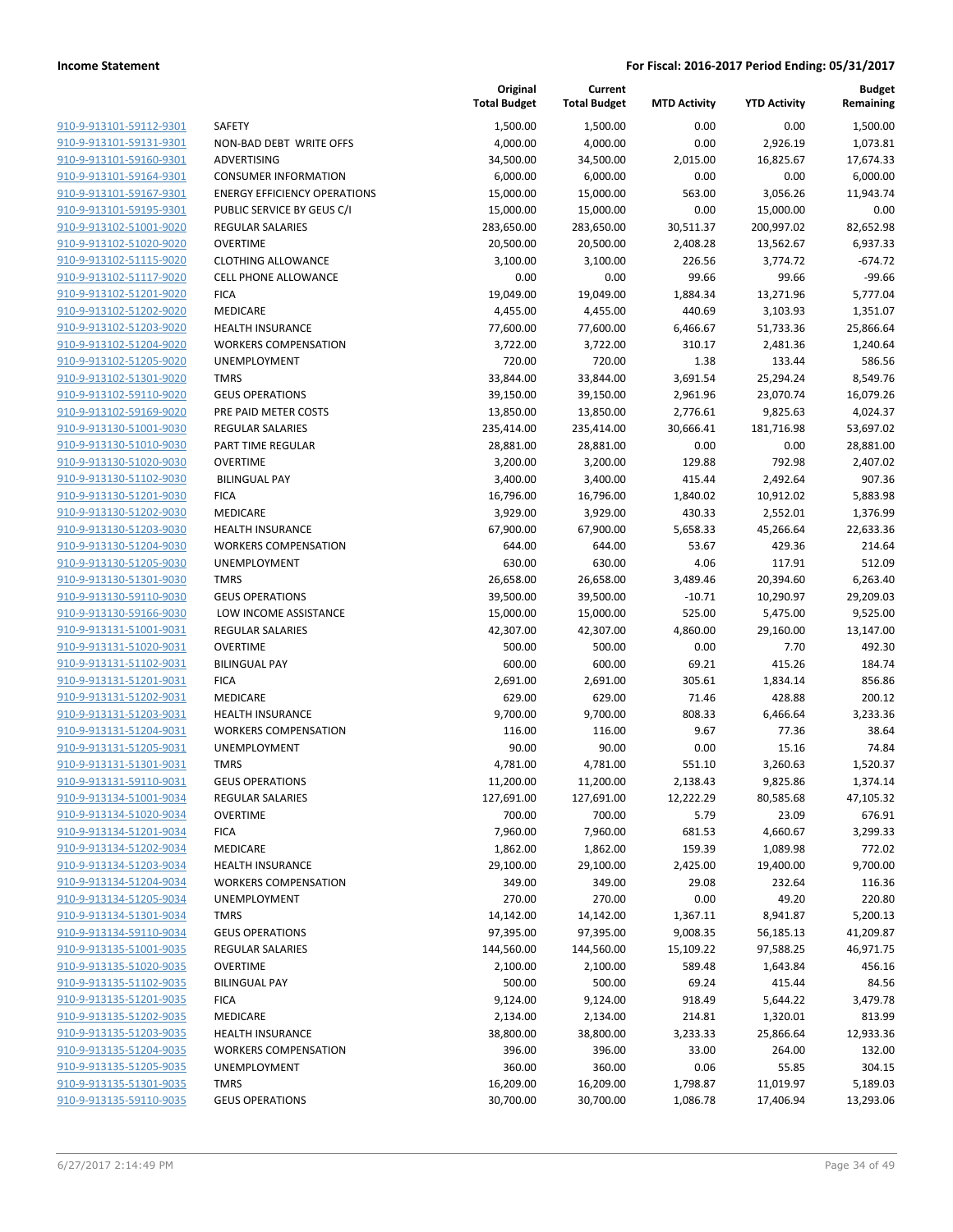|                                                    |                                                  | Original<br><b>Total Budget</b> | Current<br><b>Total Budget</b> | <b>MTD Activity</b>   | <b>YTD Activity</b>    | Budget<br>Remaining    |
|----------------------------------------------------|--------------------------------------------------|---------------------------------|--------------------------------|-----------------------|------------------------|------------------------|
| 910-9-913135-59170-9035                            | <b>CREDIT CARD FEES</b>                          | 72,000.00                       | 72,000.00                      | 6,162.80              | 53,529.21              | 18,470.79              |
| 910-9-913135-59172-9035                            | LOCKBOX OVER/SHORT                               | 500.00                          | 500.00                         | 0.00                  | 0.00                   | 500.00                 |
| 910-9-913135-59173-9035                            | <b>ONLINE PAYMENT OVER/SHORT</b>                 | 500.00                          | 500.00                         | 0.00                  | 0.00                   | 500.00                 |
| 910-9-913135-59174-9035                            | <b>BANK RECS OVER/SHORT</b>                      | 100.00                          | 100.00                         | 7,867.54              | $-841.36$              | 941.36                 |
| 910-9-913135-59175-9035                            | <b>CASHIERS OVER/SHORT</b>                       | 500.00                          | 500.00                         | 16.92                 | $-50.84$               | 550.84                 |
| 910-9-913135-59179-9035                            | <b>AMPY OVER/SHORT</b>                           | 100.00                          | 100.00                         | 0.00                  | 0.00                   | 100.00                 |
| 910-9-913136-51001-9036                            | <b>REGULAR SALARIES</b>                          | 30,243.00                       | 30,243.00                      | 3,499.20              | 20,765.00              | 9,478.00               |
| 910-9-913136-51020-9036                            | <b>OVERTIME</b>                                  | 100.00                          | 100.00                         | 0.00                  | 187.56                 | $-87.56$               |
| 910-9-913136-51115-9036                            | <b>CLOTHING ALLOWANCE</b>                        | 250.00                          | 250.00                         | 0.00                  | 214.11                 | 35.89                  |
| 910-9-913136-51201-9036                            | <b>FICA</b>                                      | 1,897.00                        | 1,897.00                       | 183.24                | 1,116.56               | 780.44                 |
| 910-9-913136-51202-9036                            | MEDICARE                                         | 444.00                          | 444.00                         | 42.87                 | 261.18                 | 182.82                 |
| 910-9-913136-51203-9036                            | <b>HEALTH INSURANCE</b>                          | 9,700.00                        | 9,700.00                       | 808.33                | 6,466.64               | 3,233.36               |
| 910-9-913136-51204-9036                            | <b>WORKERS COMPENSATION</b>                      | 1,015.00                        | 1,015.00                       | 84.58                 | 676.64                 | 338.36                 |
| 910-9-913136-51205-9036<br>910-9-913136-51301-9036 | UNEMPLOYMENT<br><b>TMRS</b>                      | 90.00<br>3,370.00               | 90.00<br>3,370.00              | 0.00<br>391.20        | 12.88<br>2,324.14      | 77.12<br>1,045.86      |
| 910-9-913136-59110-9036                            | <b>GEUS OPERATIONS</b>                           | 22,000.00                       | 22,000.00                      | 369.11                | 5,111.41               | 16,888.59              |
| 910-9-913136-59141-9036                            | <b>UTILITY BILLS</b>                             | 53,000.00                       | 53,000.00                      | 3,942.72              | 27,037.61              | 25,962.39              |
| 910-9-913139-59780-9240                            | PROPERTY INSURANCE                               | 12,400.00                       | 8,825.00                       | 0.00                  | 8,823.73               | 1.27                   |
| 910-9-913139-59781-9250                            | <b>LIABILITY INSURANCE</b>                       | 7,700.00                        | 3,305.00                       | 0.00                  | 3,302.57               | 2.43                   |
| 910-9-913139-59902-9301                            | XFER to COG - ADMIN EXPENSES                     | 86,942.00                       | 90,387.00                      | 7,532.33              | 60,258.64              | 30,128.36              |
| 910-9-913139-59926-9301                            | XFER to COG - GARAGE                             | 7,949.00                        | 8,026.00                       | 668.75                | 5,350.00               | 2,676.00               |
| 910-9-913139-59927-9301                            | XFER to COG - INSURANCE                          | 6,461.00                        | 5,997.00                       | 499.67                | 3,997.36               | 1,999.64               |
| 910-9-913139-59928-9301                            | XFER to COG - IT                                 | 125,282.00                      | 136,407.00                     | 11,367.25             | 90,938.00              | 45,469.00              |
| 910-9-913159-59200-9353                            | LANDSCAPING MAINTENANCE                          | 3,000.00                        | 3,000.00                       | 215.00                | 1,290.00               | 1,710.00               |
| 910-9-913159-59201-9353                            | <b>BUILDINGS MAINTNANCE</b>                      | 23,000.00                       | 23,000.00                      | 7,949.23              | 12,898.58              | 10,101.42              |
| 910-9-913159-59205-9353                            | <b>EQUIPMENT MAINTENANCE</b>                     | 37,000.00                       | 37,000.00                      | 1,299.58              | 7,249.13               | 29,750.87              |
| 910-9-913190-59391-9900                            | FURNITURE & OFFICE EQUIPMENT                     | 8,000.00                        | 8,000.00                       | 0.00                  | 0.00                   | 8,000.00               |
| 910-9-913190-59392-9900                            | <b>TRANSPORTATION EQUIPMENT</b>                  | 40,000.00                       | 40,000.00                      | 0.00                  | 19,919.00              | 20,081.00              |
| 910-9-930000-59060-5650                            | <b>TRANSMISSION COSTS</b>                        | 1,250,000.00                    | 1,250,000.00                   | 144,495.83            | 758,190.42             | 491,809.58             |
| 910-9-930000-59110-5600                            | <b>GEUS OPERATIONS</b>                           | 91,000.00                       | 91,000.00                      | 9,538.76              | 59,402.36              | 31,597.64              |
| 910-9-930161-51001-5610                            | <b>REGULAR SALARIES</b>                          | 234,047.00                      | 234,047.00                     | 27,214.28             | 155,423.21             | 78,623.79              |
| 910-9-930161-51020-5610                            | <b>OVERTIME</b>                                  | 32,000.00                       | 32,000.00                      | 2,271.60              | 19,328.42              | 12,671.58              |
| 910-9-930161-51116-5610                            | CAR ALLOWANCE                                    | 3,000.00                        | 3,000.00                       | 346.14                | 2,076.84               | 923.16                 |
| 910-9-930161-51117-5610                            | <b>CELL PHONE ALLOWANCE</b>                      | 648.00                          | 648.00                         | 74.76                 | 456.86                 | 191.14                 |
| 910-9-930161-51201-5610                            | <b>FICA</b>                                      | 16,721.00                       | 16,721.00                      | 1,782.16              | 10,565.63              | 6,155.37               |
| 910-9-930161-51202-5610                            | MEDICARE                                         | 3,911.00                        | 3,911.00                       | 416.79                | 2,471.02               | 1,439.98               |
| 910-9-930161-51203-5610                            | <b>HEALTH INSURANCE</b>                          | 32,738.00                       | 32,738.00                      | 2,728.17              | 21,825.36              | 10,912.64              |
| 910-9-930161-51204-5610                            | <b>WORKERS COMPENSATION</b>                      | 640.00                          | 640.00                         | 53.33                 | 426.64                 | 213.36                 |
| 910-9-930161-51205-5610                            | UNEMPLOYMENT                                     | 304.00                          | 304.00                         | 0.00                  | 59.28                  | 244.72                 |
| 910-9-930161-51301-5610<br>910-9-930161-59110-5610 | TMRS                                             | 29,707.00                       | 29,707.00                      | 3,343.56              | 19,536.50              | 10,170.50              |
| 910-9-930161-59146-5610                            | <b>GEUS OPERATIONS</b><br>TRAINING AND/OR TRAVEL | 17,500.00<br>32,000.00          | 17,500.00                      | $-59.21$              | 2,255.03               | 15,244.97<br>15,810.67 |
| 910-9-930181-51001-5810                            | REGULAR SALARIES                                 | 142,964.00                      | 32,000.00<br>142,964.00        | 2,141.12<br>16,295.41 | 16,189.33<br>97,323.80 | 45,640.20              |
| 910-9-930181-51020-5810                            | <b>OVERTIME</b>                                  | 32,100.00                       | 32,100.00                      | 2,287.87              | 19,439.75              | 12,660.25              |
| 910-9-930181-51117-5810                            | CELL PHONE ALLOWANCE                             | 216.00                          | 216.00                         | 24.90                 | 141.10                 | 74.90                  |
| 910-9-930181-51201-5810                            | <b>FICA</b>                                      | 10,868.00                       | 10,868.00                      | 1,153.70              | 7,248.58               | 3,619.42               |
| 910-9-930181-51202-5810                            | MEDICARE                                         | 2,542.00                        | 2,542.00                       | 269.82                | 1,695.23               | 846.77                 |
| 910-9-930181-51203-5810                            | <b>HEALTH INSURANCE</b>                          | 23,038.00                       | 23,038.00                      | 1,919.83              | 15,358.64              | 7,679.36               |
| 910-9-930181-51204-5810                            | <b>WORKERS COMPENSATION</b>                      | 391.00                          | 391.00                         | 32.58                 | 260.64                 | 130.36                 |
| 910-9-930181-51205-5810                            | <b>UNEMPLOYMENT</b>                              | 214.00                          | 214.00                         | 0.00                  | 36.74                  | 177.26                 |
| 910-9-930181-51301-5810                            | <b>TMRS</b>                                      | 19,307.00                       | 19,307.00                      | 2,080.39              | 12,909.79              | 6,397.21               |
| 910-9-930181-59110-5810                            | <b>GEUS OPERATIONS</b>                           | 12,500.00                       | 12,500.00                      | 384.59                | 3,359.15               | 9,140.85               |
| 910-9-931080-51001-5800                            | REGULAR SALARIES                                 | 485,140.00                      | 485,140.00                     | 57,144.34             | 339,286.94             | 145,853.06             |
| 910-9-931080-51011-5800                            | PART TIME TEMPORARY                              | 35,120.00                       | 35,120.00                      | 0.00                  | 0.00                   | 35,120.00              |
| 910-9-931080-51020-5800                            | <b>OVERTIME</b>                                  | 0.00                            | 0.00                           | 0.00                  | 851.52                 | $-851.52$              |
| 910-9-931080-51115-5800                            | <b>CLOTHING ALLOWANCE</b>                        | 500.00                          | 500.00                         | 0.00                  | 423.75                 | 76.25                  |
| 910-9-931080-51116-5800                            | CAR ALLOWANCE                                    | 7,900.00                        | 3,900.00                       | 450.00                | 2,700.00               | 1,200.00               |
| 910-9-931080-51117-5800                            | CELL PHONE ALLOWANCE                             | 3,434.00                        | 3,434.00                       | 419.32                | 2,366.28               | 1,067.72               |
| 910-9-931080-51201-5800                            | <b>FICA</b>                                      | 31,031.00                       | 31,031.00                      | 3,430.12              | 19,333.52              | 11,697.48              |
|                                                    |                                                  |                                 |                                |                       |                        |                        |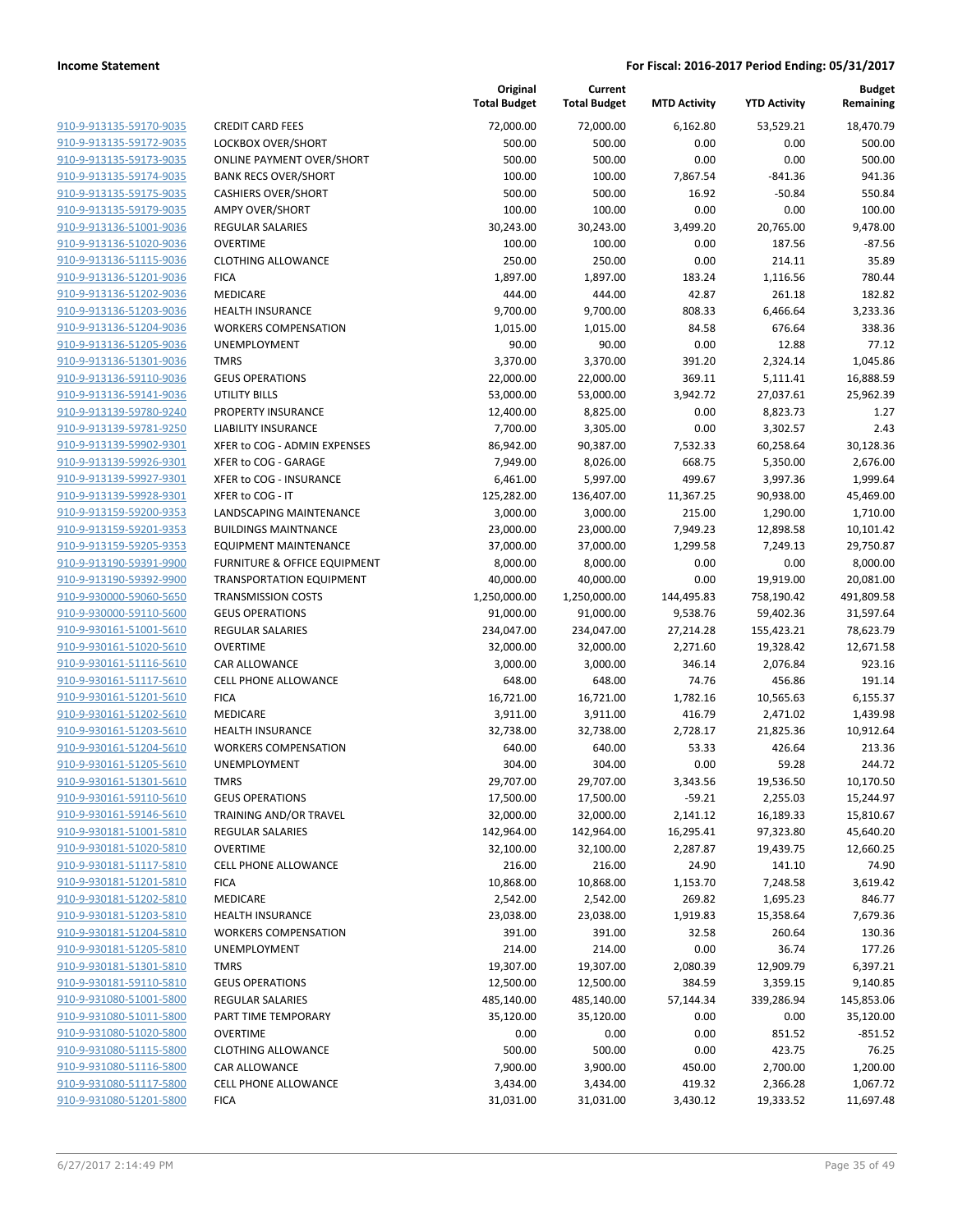|                                                    |                                                        | Original<br><b>Total Budget</b> | Current<br><b>Total Budget</b> | <b>MTD Activity</b> | <b>YTD Activity</b> | <b>Budget</b><br>Remaining |
|----------------------------------------------------|--------------------------------------------------------|---------------------------------|--------------------------------|---------------------|---------------------|----------------------------|
| 910-9-931080-51202-5800                            | MEDICARE                                               | 7,703.00                        | 7,703.00                       | 802.20              | 4,765.65            | 2,937.35                   |
| 910-9-931080-51203-5800                            | <b>HEALTH INSURANCE</b>                                | 52,380.00                       | 52,380.00                      | 4,365.00            | 34,920.00           | 17,460.00                  |
| 910-9-931080-51204-5800                            | <b>WORKERS COMPENSATION</b>                            | 1,700.00                        | 1,700.00                       | 141.67              | 1,133.36            | 566.64                     |
| 910-9-931080-51205-5800                            | UNEMPLOYMENT                                           | 486.00                          | 486.00                         | 0.00                | 93.83               | 392.17                     |
| 910-9-931080-51301-5800                            | <b>TMRS</b>                                            | 54,649.00                       | 54,649.00                      | 5,907.03            | 35,468.86           | 19,180.14                  |
| 910-9-931080-59110-5800                            | <b>GEUS OPERATIONS</b>                                 | 26,000.00                       | 26,000.00                      | 956.74              | 10,480.02           | 15,519.98                  |
| 910-9-931080-59205-5800                            | <b>EQUIPMENT MAINTENANCE</b>                           | 5,350.00                        | 5,350.00                       | 155.11              | 230.90              | 5,119.10                   |
| 910-9-931088-51001-5880                            | <b>REGULAR SALARIES</b>                                | 82,118.00                       | 82,118.00                      | 9,120.00            | 48,575.66           | 33,542.34                  |
| 910-9-931088-51201-5880                            | <b>FICA</b>                                            | 5,091.00                        | 5,091.00                       | 506.82              | 2,777.59            | 2,313.41                   |
| 910-9-931088-51202-5880                            | MEDICARE                                               | 1,191.00                        | 1,191.00                       | 118.53              | 649.59              | 541.41                     |
| 910-9-931088-51203-5880                            | <b>HEALTH INSURANCE</b>                                | 19,400.00                       | 19,400.00                      | 1,616.66            | 12,933.28           | 6,466.72                   |
| 910-9-931088-51204-5880                            | <b>WORKERS COMPENSATION</b>                            | 225.00                          | 225.00                         | 18.75               | 150.00              | 75.00                      |
| 910-9-931088-51205-5880                            | UNEMPLOYMENT                                           | 180.00                          | 180.00                         | 0.00                | 33.45               | 146.55                     |
| 910-9-931088-51301-5880                            | <b>TMRS</b>                                            | 9,045.00                        | 9,045.00                       | 1,019.61            | 5,456.41            | 3,588.59                   |
| 910-9-931088-59110-5880                            | <b>GEUS OPERATIONS</b>                                 | 4,360.00                        | 4,360.00                       | $-66.94$            | 1,670.76            | 2,689.24                   |
| 910-9-931092-51001-9202                            | <b>REGULAR SALARIES</b>                                | 97,885.00                       | 97,885.00                      | 11,417.76           | 68,388.48           | 29,496.52                  |
| 910-9-931092-51117-9202                            | <b>CELL PHONE ALLOWANCE</b>                            | 1,632.00                        | 1,632.00                       | 188.31              | 1,140.93            | 491.07                     |
| 910-9-931092-51201-9202                            | <b>FICA</b>                                            | 6,170.00                        | 6,170.00                       | 673.71              | 4,048.03            | 2,121.97                   |
| 910-9-931092-51202-9202<br>910-9-931092-51203-9202 | MEDICARE                                               | 1,443.00                        | 1,443.00                       | 157.56              | 946.71<br>10,993.36 | 496.29                     |
| 910-9-931092-51204-9202                            | <b>HEALTH INSURANCE</b><br><b>WORKERS COMPENSATION</b> | 16,490.00                       | 16,490.00                      | 1,374.17            |                     | 5,496.64<br>89.36          |
| 910-9-931092-51205-9202                            | UNEMPLOYMENT                                           | 268.00<br>153.00                | 268.00<br>153.00               | 22.33<br>0.00       | 178.64<br>27.45     | 125.55                     |
| 910-9-931092-51301-9202                            | <b>TMRS</b>                                            | 10,962.00                       | 10,962.00                      | 1,297.56            | 7,662.72            | 3,299.28                   |
| 910-9-931092-59110-9212                            | <b>GEUS OPERATIONS</b>                                 | 15,500.00                       | 15,500.00                      | 866.22              | 5,368.95            | 10,131.05                  |
| 910-9-931092-59130-9212                            | PHONE MANAGEMENT SERVICE                               | 66,900.00                       | 66,900.00                      | 5,560.00            | 38,920.00           | 27,980.00                  |
| 910-9-931093-59205-9352                            | EQUIPMENT MAINTENANCE - IT                             | 10,000.00                       | 10,000.00                      | 0.00                | 1,570.18            | 8,429.82                   |
| 910-9-931099-59391-9900                            | FURNITURE & OFFICE EQUIPMENT                           | 15,000.00                       | 15,000.00                      | 0.00                | 10,092.20           | 4,907.80                   |
| 910-9-931462-51001-5620                            | <b>REGULAR SALARIES</b>                                | 59,851.00                       | 59,851.00                      | 7,073.20            | 41,747.20           | 18,103.80                  |
| 910-9-931462-51115-5620                            | <b>CLOTHING ALLOWANCE</b>                              | 150.00                          | 150.00                         | 0.00                | 68.75               | 81.25                      |
| 910-9-931462-51117-5620                            | <b>CELL PHONE ALLOWANCE</b>                            | 480.00                          | 480.00                         | 55.38               | 350.74              | 129.26                     |
| 910-9-931462-51201-5620                            | <b>FICA</b>                                            | 3,651.00                        | 3,651.00                       | 389.05              | 2,311.69            | 1,339.31                   |
| 910-9-931462-51202-5620                            | MEDICARE                                               | 877.00                          | 877.00                         | 90.99               | 540.62              | 336.38                     |
| 910-9-931462-51203-5620                            | <b>HEALTH INSURANCE</b>                                | 4,850.00                        | 4,850.00                       | 404.17              | 3,233.36            | 1,616.64                   |
| 910-9-931462-51204-5620                            | <b>WORKERS COMPENSATION</b>                            | 899.00                          | 899.00                         | 74.92               | 599.36              | 299.64                     |
| 910-9-931462-51205-5620                            | UNEMPLOYMENT                                           | 45.00                           | 45.00                          | 0.00                | 8.55                | 36.45                      |
| 910-9-931462-51301-5620                            | <b>TMRS</b>                                            | 6,662.00                        | 6,662.00                       | 796.98              | 4,645.76            | 2,016.24                   |
| 910-9-931462-59110-5620                            | <b>GEUS OPERATIONS</b>                                 | 19,420.00                       | 19,420.00                      | 394.47              | 11,918.41           | 7,501.59                   |
| 910-9-931462-59198-5620                            | <b>COLOCATION CHARGES</b>                              | 9,979.00                        | 9,979.00                       | 0.00                | 9,979.00            | 0.00                       |
| 910-9-931462-59199-5620                            | <b>LEASE OF DARK FIBER</b>                             | 206,520.00                      | 206,520.00                     | 0.00                | 206,520.00          | 0.00                       |
| 910-9-931470-51001-5700                            | <b>REGULAR SALARIES</b>                                | 70,708.00                       | 70,708.00                      | 8,215.21            | 49,291.21           | 21,416.79                  |
| 910-9-931470-51020-5700                            | <b>OVERTIME</b>                                        | 2,600.00                        | 2,600.00                       | 564.23              | 2,013.48            | 586.52                     |
| 910-9-931470-51115-5700                            | <b>CLOTHING ALLOWANCE</b>                              | 500.00                          | 500.00                         | 0.00                | 495.53              | 4.47                       |
| 910-9-931470-51117-5700                            | <b>CELL PHONE ALLOWANCE</b>                            | 432.00                          | 432.00                         | 49.86               | 315.76              | 116.24                     |
| 910-9-931470-51201-5700                            | <b>FICA</b>                                            | 4,603.00                        | 4,603.00                       | 479.76              | 2,833.47            | 1,769.53                   |
| 910-9-931470-51202-5700                            | MEDICARE                                               | 1,077.00                        | 1,077.00                       | 112.20              | 662.66              | 414.34                     |
| 910-9-931470-51203-5700                            | HEALTH INSURANCE                                       | 9,700.00                        | 9,700.00                       | 808.33              | 6,466.64            | 3,233.36                   |
| 910-9-931470-51204-5700                            | <b>WORKERS COMPENSATION</b>                            | 1,060.00                        | 1,060.00                       | 88.33               | 706.64              | 353.36                     |
| 910-9-931470-51205-5700                            | UNEMPLOYMENT                                           | 90.00                           | 90.00                          | 0.00                | 18.21               | 71.79                      |
| 910-9-931470-51301-5700                            | <b>TMRS</b>                                            | 8,177.00                        | 8,177.00                       | 987.13              | 5,690.12            | 2,486.88                   |
| 910-9-931470-59205-5700                            | <b>EQUIPMENT MAINTENANCE</b>                           | 5,400.00                        | 5,400.00                       | 2,566.30            | 2,903.77            | 2,496.23                   |
| 910-9-931470-59253-5700                            | TRANSMISSION SUBSTATION MAINT                          | 43,400.00                       | 43,400.00                      | 1,715.53            | 31,734.75           | 11,665.25                  |
| 910-9-931490-59353-9900                            | <b>TRANSMISSION SUBSTATIONS</b>                        | 36,250.00                       | 36,250.00                      | 5,326.00            | 14,670.55           | 21,579.45                  |
| 910-9-931491-51001-9911                            | REGULAR SALARIES                                       | 5,000.00                        | 5,000.00                       | 0.00                | 0.00                | 5,000.00                   |
| 910-9-931491-51201-9911                            | <b>FICA</b>                                            | 310.00                          | 310.00                         | 0.00                | 0.00                | 310.00                     |
| 910-9-931491-51202-9911                            | MEDICARE                                               | 73.00                           | 73.00                          | 0.00                | 0.00                | 73.00                      |
| 910-9-931491-51301-9911                            | <b>TMRS</b>                                            | 551.00                          | 551.00                         | 0.00                | 0.00                | 551.00                     |
| 910-9-931528-51001-5820                            | REGULAR SALARIES                                       | 59,851.00                       | 59,851.00                      | 7,073.20            | 41,747.20           | 18,103.80                  |
| 910-9-931528-51115-5820                            | <b>CLOTHING ALLOWANCE</b>                              | 150.00                          | 150.00                         | 0.00                | 68.75               | 81.25                      |
| 910-9-931528-51117-5820                            | <b>CELL PHONE ALLOWANCE</b>                            | 480.00                          | 480.00                         | 55.38               | 313.82              | 166.18                     |
|                                                    |                                                        |                                 |                                |                     |                     |                            |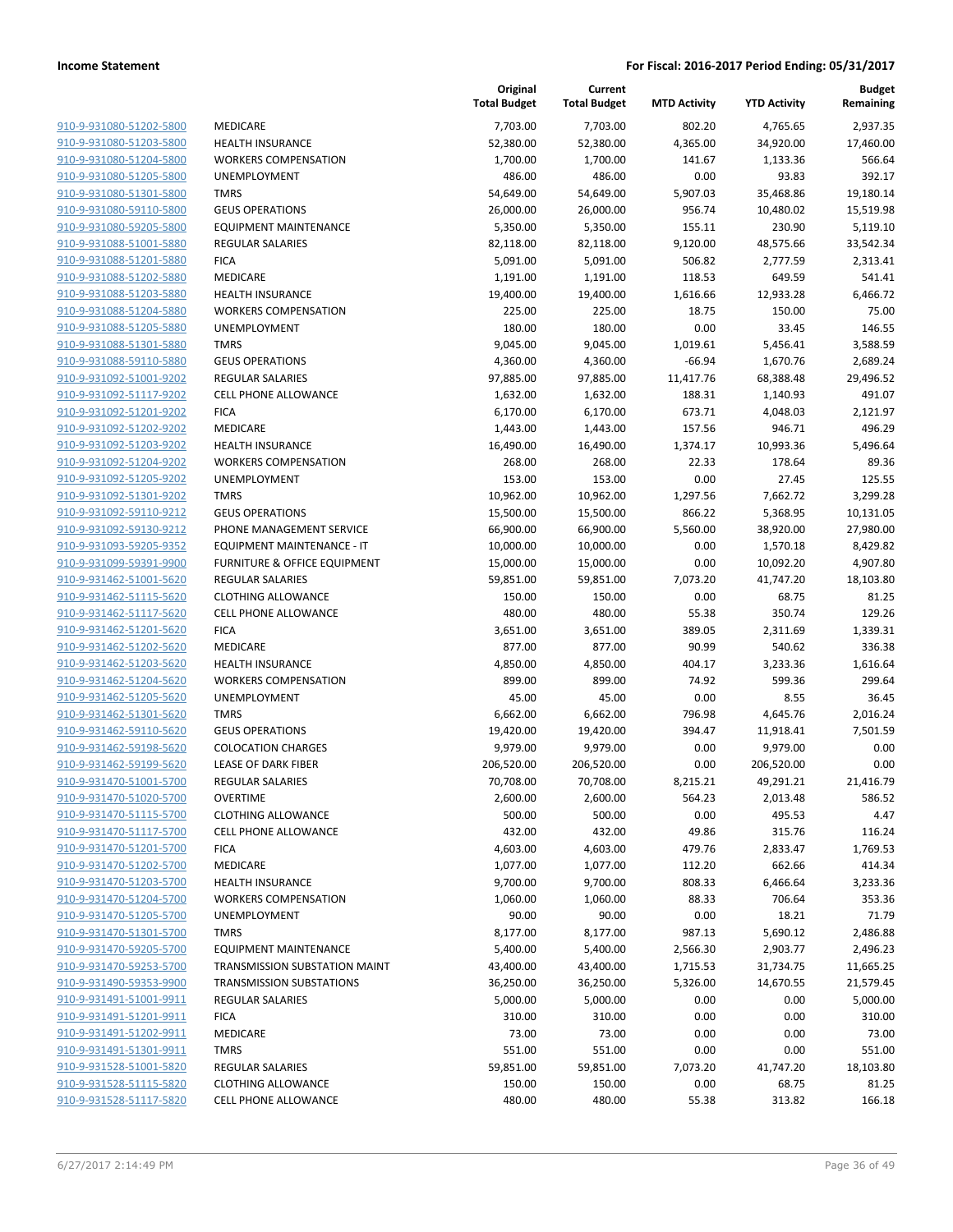|                         |                                      | Original<br><b>Total Budget</b> | Current<br><b>Total Budget</b> | <b>MTD Activity</b> | <b>YTD Activity</b> | <b>Budget</b><br>Remaining |
|-------------------------|--------------------------------------|---------------------------------|--------------------------------|---------------------|---------------------|----------------------------|
| 910-9-931528-51201-5820 | <b>FICA</b>                          | 3,651.00                        | 3,651.00                       | 441.96              | 2,613.13            | 1,037.87                   |
| 910-9-931528-51202-5820 | MEDICARE                             | 877.00                          | 877.00                         | 103.37              | 611.21              | 265.79                     |
| 910-9-931528-51203-5820 | <b>HEALTH INSURANCE</b>              | 4,850.00                        | 4,850.00                       | 404.17              | 3,233.36            | 1,616.64                   |
| 910-9-931528-51204-5820 | <b>WORKERS COMPENSATION</b>          | 899.00                          | 899.00                         | 74.92               | 599.36              | 299.64                     |
| 910-9-931528-51205-5820 | UNEMPLOYMENT                         | 45.00                           | 45.00                          | 0.00                | 7.96                | 37.04                      |
| 910-9-931528-51301-5820 | <b>TMRS</b>                          | 6,662.00                        | 6,662.00                       | 796.98              | 4,645.76            | 2,016.24                   |
| 910-9-931528-59110-5820 | <b>GEUS OPERATIONS</b>               | 22,200.00                       | 22,200.00                      | 232.39              | 6,003.98            | 16,196.02                  |
| 910-9-931529-51001-5920 | <b>REGULAR SALARIES</b>              | 70,708.00                       | 70,708.00                      | 8,215.21            | 49,291.21           | 21,416.79                  |
| 910-9-931529-51020-5920 | <b>OVERTIME</b>                      | 3,200.00                        | 3,200.00                       | 564.23              | 2,013.48            | 1,186.52                   |
| 910-9-931529-51115-5920 | <b>CLOTHING ALLOWANCE</b>            | 500.00                          | 500.00                         | 0.00                | 497.03              | 2.97                       |
| 910-9-931529-51117-5920 | <b>CELL PHONE ALLOWANCE</b>          | 432.00                          | 432.00                         | 49.80               | 282.20              | 149.80                     |
| 910-9-931529-51201-5920 | <b>FICA</b>                          | 4,640.00                        | 4,640.00                       | 547.41              | 3,199.40            | 1,440.60                   |
| 910-9-931529-51202-5920 | MEDICARE                             | 1,085.00                        | 1,085.00                       | 128.03              | 748.26              | 336.74                     |
| 910-9-931529-51203-5920 | <b>HEALTH INSURANCE</b>              | 9,700.00                        | 9,700.00                       | 808.33              | 6,466.64            | 3,233.36                   |
| 910-9-931529-51204-5920 | <b>WORKERS COMPENSATION</b>          | 1,060.00                        | 1,060.00                       | 88.33               | 706.64              | 353.36                     |
| 910-9-931529-51205-5920 | UNEMPLOYMENT                         | 90.00                           | 90.00                          | 0.00                | 14.81               | 75.19                      |
| 910-9-931529-51301-5920 | <b>TMRS</b>                          | 8,243.00                        | 8,243.00                       | 987.09              | 5,690.04            | 2,552.96                   |
| 910-9-931529-59205-5920 | <b>EQUIPMENT MAINTENANCE</b>         | 7,300.00                        | 7,300.00                       | 2,426.30            | 3,004.78            | 4,295.22                   |
| 910-9-931529-59262-5920 | DISTRIBUTION SUBSTATION MAINTENANCE  | 34,000.00                       | 34,000.00                      | 688.18              | 17,699.35           | 16,300.65                  |
| 910-9-931590-59362-9900 | <b>DISTRIBUTION SUBSTATIONS</b>      | 79,750.00                       | 79,750.00                      | 442.50              | 35,918.30           | 43,831.70                  |
| 910-9-931591-51001-9912 | <b>REGULAR SALARIES</b>              | 10,000.00                       | 10,000.00                      | 0.00                | 0.00                | 10,000.00                  |
| 910-9-931591-51201-9912 | <b>FICA</b>                          | 620.00                          | 620.00                         | 0.00                | 0.00                | 620.00                     |
| 910-9-931591-51202-9912 | MEDICARE                             | 145.00                          | 145.00                         | 0.00                | 0.00                | 145.00                     |
| 910-9-931591-51301-9912 | <b>TMRS</b>                          | 1,102.00                        | 1,102.00                       | 0.00                | 0.00                | 1,102.00                   |
| 910-9-932467-51001-5671 | <b>REGULAR SALARIES</b>              | 65,058.00                       | 65,058.00                      | 6,592.00            | 61,438.92           | 3,619.08                   |
| 910-9-932467-51011-5671 | PART TIME TEMPORARY                  | 35,050.00                       | 35,050.00                      | 0.00                | 0.00                | 35,050.00                  |
| 910-9-932467-51020-5671 | <b>OVERTIME</b>                      | 10,000.00                       | 10,000.00                      | 939.36              | 4,731.36            | 5,268.64                   |
| 910-9-932467-51115-5671 | <b>CLOTHING ALLOWANCE</b>            | 550.00                          | 550.00                         | 0.00                | 523.68              | 26.32                      |
| 910-9-932467-51201-5671 | <b>FICA</b>                          | 6,861.00                        | 6,861.00                       | 429.09              | 3,886.54            | 2,974.46                   |
| 910-9-932467-51202-5671 | MEDICARE                             | 1,605.00                        | 1,605.00                       | 100.35              | 908.95              | 696.05                     |
| 910-9-932467-51203-5671 | <b>HEALTH INSURANCE</b>              | 9,700.00                        | 9,700.00                       | 808.33              | 6,466.64            | 3,233.36                   |
| 910-9-932467-51204-5671 | <b>WORKERS COMPENSATION</b>          | 998.00                          | 998.00                         | 83.17               | 665.36              | 332.64                     |
| 910-9-932467-51205-5671 | UNEMPLOYMENT                         | 90.00                           | 90.00                          | 0.00                | 29.21               | 60.79                      |
| 910-9-932467-51301-5671 | <b>TMRS</b>                          | 8,329.00                        | 8,329.00                       | 842.01              | 5,602.10            | 2,726.90                   |
| 910-9-932467-59110-5671 | <b>GEUS OPERATIONS</b>               | 26,000.00                       | 26,000.00                      | 765.88              | 10,161.17           | 15,838.83                  |
| 910-9-932474-51001-5740 | <b>REGULAR SALARIES</b>              | 65,058.00                       | 65,058.00                      | 4,795.68            | 32,939.68           | 32,118.32                  |
| 910-9-932474-51020-5740 | <b>OVERTIME</b>                      | 9,700.00                        | 9,700.00                       | 593.28              | 5,441.28            | 4,258.72                   |
| 910-9-932474-51115-5740 | <b>CLOTHING ALLOWANCE</b>            | 550.00                          | 550.00                         | 0.00                | 503.03              | 46.97                      |
| 910-9-932474-51201-5740 | <b>FICA</b>                          | 4,670.00                        | 4,670.00                       | 298.81              | 2,179.55            | 2,490.45                   |
| 910-9-932474-51202-5740 | MEDICARE                             | 1,092.00                        | 1,092.00                       | 69.88               | 509.72              | 582.28                     |
| 910-9-932474-51203-5740 | HEALTH INSURANCE                     | 9,700.00                        | 9,700.00                       | 808.33              | 6,466.64            | 3,233.36                   |
| 910-9-932474-51204-5740 | <b>WORKERS COMPENSATION</b>          | 998.00                          | 998.00                         | 83.17               | 665.36              | 332.64                     |
| 910-9-932474-51205-5740 | UNEMPLOYMENT                         | 90.00                           | 90.00                          | 0.00                | 12.27               | 77.73                      |
| 910-9-932474-51301-5740 | <b>TMRS</b>                          | 8,296.00                        | 8,296.00                       | 602.49              | 4,231.92            | 4,064.08                   |
| 910-9-932474-59205-5740 | <b>EQUIPMENT MAINTENANCE</b>         | 0.00                            | 0.00                           | 191.60              | 191.60              | $-191.60$                  |
| 910-9-932474-59257-5740 | <b>TRANSMISSION LINE MAINTENANCE</b> | 41,700.00                       | 41,700.00                      | 1,567.19            | 18,951.99           | 22,748.01                  |
| 910-9-932490-59356-9900 | <b>GEUS TRANSMISSION LINES</b>       | 675,000.00                      | 675,000.00                     | 4,634.11            | 63,056.25           | 611,943.75                 |
| 910-9-932491-51001-9913 | <b>REGULAR SALARIES</b>              | 5,000.00                        | 5,000.00                       | 6,304.13            | 10,461.25           | $-5,461.25$                |
| 910-9-932491-51020-9913 | <b>OVERTIME</b>                      | 0.00                            | 0.00                           | 915.05              | 1,006.73            | $-1,006.73$                |
| 910-9-932491-51201-9913 | <b>FICA</b>                          | 310.00                          | 310.00                         | 431.65              | 674.42              | $-364.42$                  |
| 910-9-932491-51202-9913 | MEDICARE                             | 73.00                           | 73.00                          | 100.95              | 157.72              | $-84.72$                   |
| 910-9-932491-51205-9913 | UNEMPLOYMENT                         | 0.00                            | 0.00                           | 0.00                | 7.18                | $-7.18$                    |
| 910-9-932491-51301-9913 | <b>TMRS</b>                          | 551.00                          | 551.00                         | 807.12              | 1,307.21            | $-756.21$                  |
| 910-9-932500-51001-5801 | <b>REGULAR SALARIES</b>              | 115,232.00                      | 115,232.00                     | 13,228.80           | 79,372.80           | 35,859.20                  |
| 910-9-932500-51115-5801 | <b>CLOTHING ALLOWANCE</b>            | 300.00                          | 300.00                         | 0.00                | 232.16              | 67.84                      |
| 910-9-932500-51117-5801 | <b>CELL PHONE ALLOWANCE</b>          | 636.00                          | 636.00                         | 73.38               | 440.28              | 195.72                     |
| 910-9-932500-51201-5801 | <b>FICA</b>                          | 7,202.00                        | 7,202.00                       | 788.13              | 4,748.76            | 2,453.24                   |
| 910-9-932500-51202-5801 | MEDICARE                             | 1,685.00                        | 1,685.00                       | 184.32              | 1,110.59            | 574.41                     |
| 910-9-932500-51203-5801 | <b>HEALTH INSURANCE</b>              | 9,700.00                        | 9,700.00                       | 808.33              |                     | 3,233.36                   |
|                         |                                      |                                 |                                |                     | 6,466.64            |                            |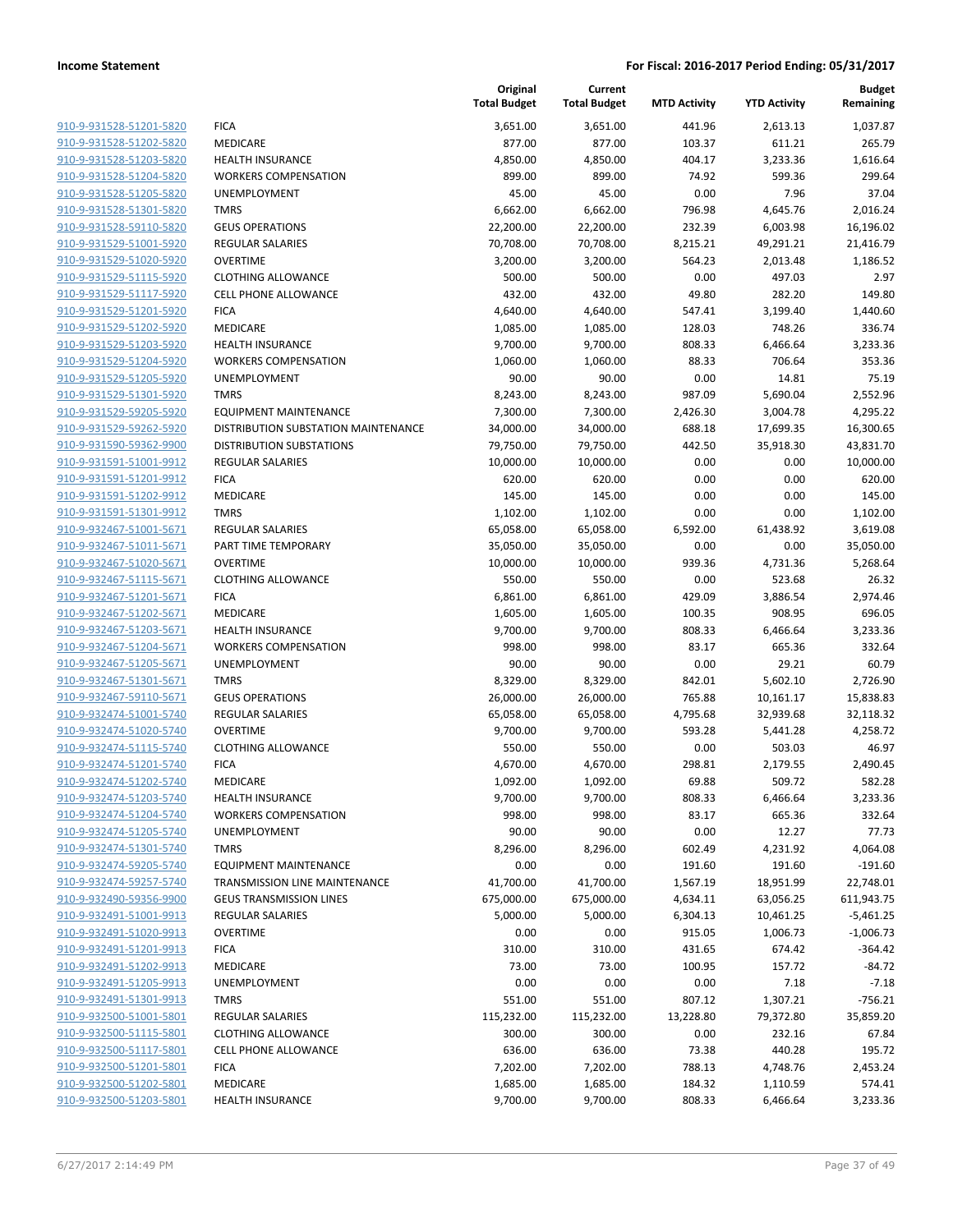| 910-9-932500-51204-5801                            |
|----------------------------------------------------|
| 910-9-932500-51205-5801                            |
| 910-9-932500-51301-5801                            |
| 910-9-932500-59110-5801                            |
| <u>910-9-932500-59112-5801</u>                     |
| 910-9-932500-59146-5801                            |
| 910-9-932503-51001-5830                            |
| 910-9-932503-51020-5830                            |
| 910-9-932503-51115-5830                            |
| 910-9-932503-51117-5830                            |
| 910-9-932503-51201-5830                            |
| 910-9-932503-51202-5830                            |
|                                                    |
| 910-9-932503-51203-5830                            |
| 910-9-932503-51204-5830                            |
| <u>910-9-932503-51205-5830</u>                     |
| 910-9-932503-51301-5830                            |
| 910-9-932503-59110-5830                            |
| 910-9-932504-51001-5840                            |
| 910-9-932504-51020-5840                            |
| 910-9-932504-51115-5840                            |
| 910-9-932504-51117-5840                            |
| 910-9-932504-51201-5840                            |
| 910-9-932504-51202-5840                            |
| 910-9-932504-51203-5840                            |
| 910-9-932504-51204-5840                            |
|                                                    |
| 910-9-932504-51205-5840                            |
| 910-9-932504-51301-5840                            |
| 910-9-932504-59110-5840                            |
| 910-9-932505-51001-5850                            |
| 910-9-932505-51201-5850                            |
| 910-9-932505-51202-5850                            |
| 910-9-932505-51301-5850                            |
| 910-9-932505-59110-5850                            |
| 910-9-932506-51001-5860                            |
| 910-9-932506-51020-5860                            |
| 910-9-932506-51115-5860                            |
| 910-9-932506-51117-5860                            |
| 910-9-932506-51201-5860                            |
| 910-9-932506-51202-5860                            |
| 910-9-932506-51203-5860                            |
| 910-9-932506-51204-5860                            |
|                                                    |
| 910-9-932506-51205-5860                            |
| 910-9-932506-51301-5860                            |
| 910-9-932506-59110-5860                            |
|                                                    |
| <u>910-9-932507-51001-5870</u>                     |
| 910-9-932507-51201-5870                            |
| 910-9-932507-51202-5870                            |
| 910-9-932507-51301-5870                            |
| 910-9-932507-59110-5870                            |
| <u>910-9-932509-59147-5890</u>                     |
|                                                    |
| 910-9-932510-51001-5900                            |
| <u>910-9-932510-51020-5900</u>                     |
| 910-9-932510-51102-5900                            |
| 910-9-932510-51115-5900                            |
| <u>910-9-932510-51201-5900</u>                     |
| 910-9-932510-51202-5900                            |
| 910-9-932510-51203-5900                            |
| 910-9-932510-51204-5900<br>910-9-932510-51205-5900 |

| WORKERS COMPENSATION                        |
|---------------------------------------------|
| <b>JNEMPLOYMENT</b>                         |
| <b>MRS</b>                                  |
| <b>GEUS OPERATIONS</b>                      |
| <b>AFETY</b>                                |
| <b>RAINING AND/OR TRAVEL</b>                |
| <b>REGULAR SALARIES</b>                     |
| <b>DVERTIME</b>                             |
| <b>LOTHING ALLOWANCE</b>                    |
| <b>CELL PHONE ALLOWANCE</b>                 |
| <b>ICA</b>                                  |
| <b>MEDICARE</b>                             |
| <b>IEALTH INSURANCE</b>                     |
| VORKERS COMPENSATION<br><b>JNEMPLOYMENT</b> |
| <b>MRS</b>                                  |
| SEUS OPERATIONS                             |
| <b>REGULAR SALARIES</b>                     |
| <b>OVERTIME</b>                             |
| LLOTHING ALLOWANCE                          |
| <b>ELL PHONE ALLOWANCE</b>                  |
| <b>ICA</b>                                  |
| MEDICARE                                    |
| HEALTH INSURANCE                            |
| <b>NORKERS COMPENSATION</b>                 |
| JNEMPLOYMENT                                |
| <b>MRS</b>                                  |
| <b>GEUS OPERATIONS</b>                      |
| REGULAR SALARIES                            |
| <b>ICA</b>                                  |
| MEDICARE                                    |
| <b>MRS</b><br><b>GEUS OPERATIONS</b>        |
| REGULAR SALARIES                            |
| <b>DVERTIME</b>                             |
| CLOTHING ALLOWANCE                          |
| CELL PHONE ALLOWANCE                        |
| <b>ICA</b>                                  |
| <b>MEDICARE</b>                             |
| <b>IEALTH INSURANCE</b>                     |
| <b>NORKERS COMPENSATION</b>                 |
| JNEMPLOYMENT                                |
| <b>MRS</b>                                  |
| <b>GEUS OPERATIONS</b>                      |
| <b>REGULAR SALARIES</b>                     |
| <b>ICA</b>                                  |
| MEDICARE                                    |
| <b>MRS</b>                                  |
| <b>GEUS OPERATIONS</b>                      |
| <b>RENT</b>                                 |
| REGULAR SALARIES                            |
| <b>OVERTIME</b>                             |
| <b>BILINGUAL PAY</b>                        |
| LLOTHING ALLOWANCE<br><b>ICA</b>            |
| <b>MEDICARE</b>                             |
| <b>IEALTH INSURANCE</b>                     |
| <b>NORKERS COMPENSATION</b>                 |
|                                             |

|                                                    |                                       | Original<br><b>Total Budget</b> | Current<br><b>Total Budget</b> | <b>MTD Activity</b> | <b>YTD Activity</b> | <b>Budget</b><br>Remaining |
|----------------------------------------------------|---------------------------------------|---------------------------------|--------------------------------|---------------------|---------------------|----------------------------|
| 910-9-932500-51204-5801                            | <b>WORKERS COMPENSATION</b>           | 1,702.00                        | 1,702.00                       | 141.83              | 1,134.64            | 567.36                     |
| 910-9-932500-51205-5801                            | UNEMPLOYMENT                          | 90.00                           | 90.00                          | 0.00                | 16.51               | 73.49                      |
| 910-9-932500-51301-5801                            | <b>TMRS</b>                           | 12,796.00                       | 12,796.00                      | 1,487.19            | 8,812.10            | 3,983.90                   |
| 910-9-932500-59110-5801                            | <b>GEUS OPERATIONS</b>                | 8,900.00                        | 8,900.00                       | 907.42              | 3,583.24            | 5,316.76                   |
| 910-9-932500-59112-5801                            | <b>SAFETY</b>                         | 48,200.00                       | 48,200.00                      | 223.65              | 32,765.33           | 15,434.67                  |
| 910-9-932500-59146-5801                            | TRAINING AND/OR TRAVEL                | 19,500.00                       | 19,500.00                      | 0.00                | 11,286.65           | 8,213.35                   |
| 910-9-932503-51001-5830                            | REGULAR SALARIES                      | 194,386.00                      | 194,816.00                     | 13,007.95           | 97,838.03           | 96,977.97                  |
| 910-9-932503-51020-5830                            | <b>OVERTIME</b>                       | 6,600.00                        | 6,600.00                       | 895.54              | 6,541.70            | 58.30                      |
| 910-9-932503-51115-5830                            | <b>CLOTHING ALLOWANCE</b>             | 700.00                          | 700.00                         | 0.00                | 1,127.26            | $-427.26$                  |
| 910-9-932503-51117-5830                            | <b>CELL PHONE ALLOWANCE</b>           | 318.00                          | 318.00                         | 36.69               | 256.83              | 61.17                      |
| 910-9-932503-51201-5830                            | <b>FICA</b>                           | 12,524.00                       | 12,524.00                      | 756.84              | 5,821.34            | 6,702.66                   |
| 910-9-932503-51202-5830                            | MEDICARE                              | 2,929.00                        | 2,929.00                       | 177.00              | 1,361.45            | 1,567.55                   |
| 910-9-932503-51203-5830                            | <b>HEALTH INSURANCE</b>               | 24,250.00                       | 24,250.00                      | 2,020.83            | 16,166.64           | 8,083.36                   |
| 910-9-932503-51204-5830                            | <b>WORKERS COMPENSATION</b>           | 2,976.00                        | 2,976.00                       | 248.00              | 1,984.00            | 992.00                     |
| 910-9-932503-51205-5830                            | UNEMPLOYMENT                          | 225.00                          | 225.00                         | 0.00                | 32.45               | 192.55                     |
| 910-9-932503-51301-5830                            | <b>TMRS</b>                           | 22,251.00                       | 22,251.00                      | 1,558.53            | 11,525.64           | 10,725.36                  |
| 910-9-932503-59110-5830                            | <b>GEUS OPERATIONS</b>                | 74,000.00                       | 74,000.00                      | 10,034.06           | 42,370.57           | 31,629.43                  |
| 910-9-932504-51001-5840                            | REGULAR SALARIES                      | 194,386.00                      | 194,386.00                     | 13,007.95           | 97,838.03           | 96,547.97                  |
| 910-9-932504-51020-5840                            | <b>OVERTIME</b>                       | 6,600.00                        | 6,600.00                       | 895.54              | 6,541.70            | 58.30                      |
| 910-9-932504-51115-5840                            | <b>CLOTHING ALLOWANCE</b>             | 700.00                          | 1,130.00                       | 0.00                | 1,127.26            | 2.74                       |
| 910-9-932504-51117-5840                            | <b>CELL PHONE ALLOWANCE</b>           | 318.00                          | 318.00                         | 36.69               | 232.37              | 85.63                      |
| 910-9-932504-51201-5840                            | <b>FICA</b>                           | 12,524.00                       | 12,524.00                      | 864.29              | 6,489.44            | 6,034.56                   |
| 910-9-932504-51202-5840                            | MEDICARE                              | 2,929.00                        | 2,929.00                       | 202.14              | 1,517.72            | 1,411.28                   |
| 910-9-932504-51203-5840<br>910-9-932504-51204-5840 | <b>HEALTH INSURANCE</b>               | 24,250.00                       | 24,250.00                      | 2,020.83            | 16,166.64           | 8,083.36                   |
|                                                    | <b>WORKERS COMPENSATION</b>           | 2,976.00                        | 2,976.00                       | 248.00              | 1,984.00            | 992.00                     |
| 910-9-932504-51205-5840                            | UNEMPLOYMENT                          | 225.00                          | 225.00                         | 0.00                | 25.91               | 199.09                     |
| 910-9-932504-51301-5840<br>910-9-932504-59110-5840 | <b>TMRS</b><br><b>GEUS OPERATIONS</b> | 22,251.00                       | 22,251.00                      | 1,558.53            | 11,525.64           | 10,725.36                  |
| 910-9-932505-51001-5850                            | <b>REGULAR SALARIES</b>               | 72,000.00<br>1,500.00           | 72,000.00<br>1,500.00          | 4,269.49<br>0.00    | 40,248.28<br>0.00   | 31,751.72<br>1,500.00      |
| 910-9-932505-51201-5850                            | <b>FICA</b>                           | 93.00                           | 93.00                          | 0.00                | 0.00                | 93.00                      |
| 910-9-932505-51202-5850                            | <b>MEDICARE</b>                       | 22.00                           | 22.00                          | 0.00                | 0.00                | 22.00                      |
| 910-9-932505-51301-5850                            | <b>TMRS</b>                           | 165.00                          | 165.00                         | 0.00                | 0.00                | 165.00                     |
| 910-9-932505-59110-5850                            | <b>GEUS OPERATIONS</b>                | 500.00                          | 500.00                         | 0.00                | 0.00                | 500.00                     |
| 910-9-932506-51001-5860                            | <b>REGULAR SALARIES</b>               | 72,126.00                       | 72,126.00                      | 8,611.20            | 51,556.80           | 20,569.20                  |
| 910-9-932506-51020-5860                            | <b>OVERTIME</b>                       | 1,350.00                        | 1,350.00                       | 166.47              | 721.32              | 628.68                     |
| 910-9-932506-51115-5860                            | <b>CLOTHING ALLOWANCE</b>             | 550.00                          | 550.00                         | 0.00                | 4.91                | 545.09                     |
| 910-9-932506-51117-5860                            | <b>CELL PHONE ALLOWANCE</b>           | 432.00                          | 432.00                         | 33.22               | 282.37              | 149.63                     |
| 910-9-932506-51201-5860                            | <b>FICA</b>                           | 4,617.00                        | 4,617.00                       | 549.22              | 3,273.34            | 1,343.66                   |
| 910-9-932506-51202-5860                            | MEDICARE                              | 1,079.00                        | 1,079.00                       | 128.44              | 765.54              | 313.46                     |
| 910-9-932506-51203-5860                            | <b>HEALTH INSURANCE</b>               | 9,700.00                        | 9,700.00                       | 808.33              | 6,466.64            | 3,233.36                   |
| 910-9-932506-51204-5860                            | <b>WORKERS COMPENSATION</b>           | 1,139.00                        | 1,139.00                       | 94.92               | 759.36              | 379.64                     |
| 910-9-932506-51205-5860                            | UNEMPLOYMENT                          | 90.00                           | 90.00                          | 0.00                | 16.21               | 73.79                      |
| 910-9-932506-51301-5860                            | <b>TMRS</b>                           | 8,201.00                        | 8,201.00                       | 985.06              | 5,786.91            | 2,414.09                   |
| 910-9-932506-59110-5860                            | <b>GEUS OPERATIONS</b>                | 11,600.00                       | 11,600.00                      | 2,228.14            | 3,606.69            | 7,993.31                   |
| 910-9-932507-51001-5870                            | REGULAR SALARIES                      | 1,500.00                        | 1,500.00                       | 0.00                | 0.00                | 1,500.00                   |
| 910-9-932507-51201-5870                            | <b>FICA</b>                           | 93.00                           | 93.00                          | 0.00                | 0.00                | 93.00                      |
| 910-9-932507-51202-5870                            | MEDICARE                              | 22.00                           | 22.00                          | 0.00                | 0.00                | 22.00                      |
| 910-9-932507-51301-5870                            | <b>TMRS</b>                           | 165.00                          | 165.00                         | 0.00                | 0.00                | 165.00                     |
| 910-9-932507-59110-5870                            | <b>GEUS OPERATIONS</b>                | 400.00                          | 400.00                         | 0.00                | 0.00                | 400.00                     |
| 910-9-932509-59147-5890                            | <b>RENT</b>                           | 500.00                          | 500.00                         | 0.00                | 0.00                | 500.00                     |
| 910-9-932510-51001-5900                            | REGULAR SALARIES                      | 55,557.00                       | 55,557.00                      | 6,506.40            | 37,669.28           | 17,887.72                  |
| 910-9-932510-51020-5900                            | <b>OVERTIME</b>                       | 10,000.00                       | 10,000.00                      | 1,435.96            | 5,899.30            | 4,100.70                   |
| 910-9-932510-51102-5900                            | <b>BILINGUAL PAY</b>                  | 600.00                          | 600.00                         | 69.24               | 415.44              | 184.56                     |
| 910-9-932510-51115-5900                            | <b>CLOTHING ALLOWANCE</b>             | 500.00                          | 500.00                         | 0.00                | 495.53              | 4.47                       |
| 910-9-932510-51201-5900                            | <b>FICA</b>                           | 4,133.00                        | 4,133.00                       | 432.75              | 2,359.97            | 1,773.03                   |
| 910-9-932510-51202-5900                            | MEDICARE                              | 967.00                          | 967.00                         | 101.20              | 551.94              | 415.06                     |
| 910-9-932510-51203-5900                            | <b>HEALTH INSURANCE</b>               | 9,700.00                        | 9,700.00                       | 808.33              | 6,466.64            | 3,233.36                   |
| 910-9-932510-51204-5900                            | <b>WORKERS COMPENSATION</b>           | 821.00                          | 821.00                         | 68.42               | 547.36              | 273.64                     |
| 910-9-932510-51205-5900                            | UNEMPLOYMENT                          | 90.00                           | 90.00                          | 0.00                | 16.51               | 73.49                      |
|                                                    |                                       |                                 |                                |                     |                     |                            |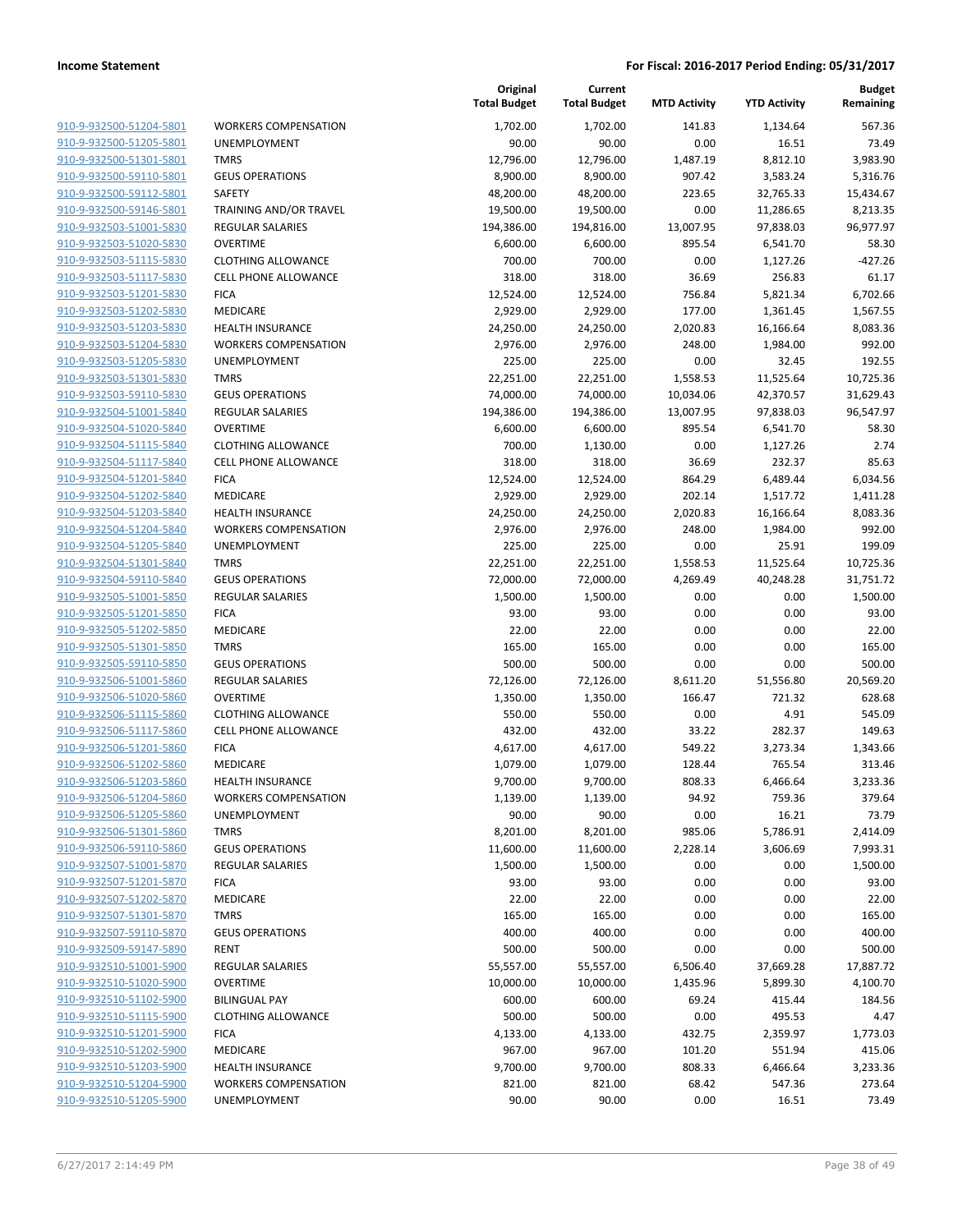| 910-9-932510-51301-5900                            |
|----------------------------------------------------|
| 910-9-932510-59205-5900                            |
| 910-9-932514-51001-5941                            |
| 910-9-932514-51020-5941                            |
| <u>910-9-932514-51102-5941</u>                     |
| 910-9-932514-51115-5941                            |
| 910-9-932514-51201-5941                            |
| 910-9-932514-51202-5941                            |
| 910-9-932514-51203-5941                            |
| <u>910-9-932514-51204-5941</u>                     |
| 910-9-932514-51205-5941                            |
| 910-9-932514-51301-5941                            |
| 910-9-932514-59275-5941                            |
| 910-9-932515-51001-5950                            |
| 910-9-932515-51201-5950                            |
| 910-9-932515-51202-5950                            |
| 910-9-932515-51301-5950                            |
| 910-9-932515-59282-5950                            |
| 910-9-932516-51001-5960                            |
| <u>910-9-932516-51020-5960</u>                     |
| 910-9-932516-51201-5960                            |
| 910-9-932516-51202-5960                            |
| 910-9-932516-51205-5960                            |
|                                                    |
| 910-9-932516-51301-5960                            |
| <u>910-9-932516-59284-5960</u>                     |
| 910-9-932517-51001-5970                            |
| 910-9-932517-51020-5970                            |
| 910-9-932517-51115-5970                            |
| 910-9-932517-51201-5970                            |
| 910-9-932517-51202-5970                            |
| 910-9-932517-51203-5970                            |
| 910-9-932517-51204-5970                            |
| 910-9-932517-51205-5970                            |
| 910-9-932517-51301-5970                            |
| <u>910-9-932517-59270-5970</u>                     |
| 910-9-932518-51001-5980                            |
| 910-9-932518-51020-5980                            |
| 910-9-932518-51201-5980                            |
| 910-9-932518-51202-5980                            |
| 910-9-932518-51205-5980                            |
| 910-9-932518-51301-5980                            |
| 910-9-932518-59288-5980                            |
| 910-9-932519-51001-5990                            |
| 910-9-932519-51117-5990                            |
| 910-9-932519-51201-5990                            |
| 910-9-932519-51202-5990                            |
| 910-9-932519-51205-5990                            |
| 910-9-932519-51301-5990                            |
| 910-9-932590-59364-9900                            |
| 910-9-932590-59365-9900                            |
| 910-9-932590-59366-9900                            |
| 910-9-932590-59367-9900                            |
| 910-9-932590-59368-9900                            |
| <u>910-9-932590-59369-9900</u>                     |
| 910-9-932590-59370-9900                            |
| 910-9-932590-59371-9900                            |
|                                                    |
| 910-9-932590-59375-9900                            |
| 910-9-932590-59392-9900<br>910-9-932590-59396-9900 |
|                                                    |

|                         |                                      | Original<br><b>Total Budget</b> | Current<br><b>Total Budget</b> | <b>MTD Activity</b> | <b>YTD Activity</b> | <b>Budget</b><br>Remaining |
|-------------------------|--------------------------------------|---------------------------------|--------------------------------|---------------------|---------------------|----------------------------|
| 910-9-932510-51301-5900 | <b>TMRS</b>                          | 7,343.00                        | 7,343.00                       | 895.70              | 4,847.77            | 2.495.23                   |
| 910-9-932510-59205-5900 | <b>EQUIPMENT MAINTENANCE</b>         | 60,000.00                       | 60,000.00                      | 5,029.81            | 29,088.02           | 30,911.98                  |
| 910-9-932514-51001-5941 | <b>REGULAR SALARIES</b>              | 277,834.00                      | 277,834.00                     | 38,909.27           | 288,983.21          | $-11,149.21$               |
| 910-9-932514-51020-5941 | <b>OVERTIME</b>                      | 70,000.00                       | 70,000.00                      | 3,689.98            | 30,795.81           | 39,204.19                  |
| 910-9-932514-51102-5941 | <b>BILINGUAL PAY</b>                 | 1,200.00                        | 1,200.00                       | 115.40              | 807.80              | 392.20                     |
| 910-9-932514-51115-5941 | <b>CLOTHING ALLOWANCE</b>            | 5,600.00                        | 5,600.00                       | 0.00                | 5,367.92            | 232.08                     |
| 910-9-932514-51201-5941 | <b>FICA</b>                          | 21,988.00                       | 21,988.00                      | 2,445.64            | 18,721.39           | 3,266.61                   |
| 910-9-932514-51202-5941 | <b>MEDICARE</b>                      | 5,143.00                        | 5,143.00                       | 571.97              | 4,378.41            | 764.59                     |
| 910-9-932514-51203-5941 | <b>HEALTH INSURANCE</b>              | 87,300.00                       | 87,300.00                      | 7,275.00            | 58,200.00           | 29,100.00                  |
| 910-9-932514-51204-5941 | <b>WORKERS COMPENSATION</b>          | 5,759.00                        | 5,759.00                       | 479.92              | 3,839.36            | 1,919.64                   |
| 910-9-932514-51205-5941 | <b>UNEMPLOYMENT</b>                  | 810.00                          | 810.00                         | 0.39                | 184.24              | 625.76                     |
| 910-9-932514-51301-5941 | <b>TMRS</b>                          | 39,063.00                       | 39,063.00                      | 4,772.92            | 35,264.15           | 3,798.85                   |
| 910-9-932514-59275-5941 | POLES, OH, UG & SERVICES MAINTENANCE | 188,500.00                      | 188,500.00                     | 13,915.06           | 87,988.74           | 100,511.26                 |
| 910-9-932515-51001-5950 | <b>REGULAR SALARIES</b>              | 5,500.00                        | 5,500.00                       | 0.00                | 0.00                | 5,500.00                   |
| 910-9-932515-51201-5950 | <b>FICA</b>                          | 341.00                          | 341.00                         | 0.00                | 0.00                | 341.00                     |
| 910-9-932515-51202-5950 | MEDICARE                             | 80.00                           | 80.00                          | 0.00                | 0.00                | 80.00                      |
| 910-9-932515-51301-5950 | <b>TMRS</b>                          | 606.00                          | 606.00                         | 0.00                | 0.00                | 606.00                     |
| 910-9-932515-59282-5950 | <b>TRANSFORMERS MAINTENANCE</b>      | 20,000.00                       | 20,000.00                      | 1,538.70            | 1,538.70            | 18,461.30                  |
| 910-9-932516-51001-5960 | <b>REGULAR SALARIES</b>              | 17,500.00                       | 17,500.00                      | 812.91              | 4,535.36            | 12,964.64                  |
| 910-9-932516-51020-5960 | <b>OVERTIME</b>                      | 500.00                          | 500.00                         | 125.25              | 806.54              | $-306.54$                  |
| 910-9-932516-51201-5960 | <b>FICA</b>                          | 1,085.00                        | 1,085.00                       | 58.16               | 331.20              | 753.80                     |
| 910-9-932516-51202-5960 | MEDICARE                             | 254.00                          | 254.00                         | 13.60               | 77.45               | 176.55                     |
| 910-9-932516-51205-5960 | UNEMPLOYMENT                         | 0.00                            | 0.00                           | 0.00                | 1.89                | $-1.89$                    |
| 910-9-932516-51301-5960 | <b>TMRS</b>                          | 1,928.00                        | 1,928.00                       | 104.89              | 594.63              | 1,333.37                   |
| 910-9-932516-59284-5960 | ST LIGHTING & SIGNALS MAINTENANCE    | 5,000.00                        | 5,000.00                       | 1,409.32            | 2,825.38            | 2,174.62                   |
| 910-9-932517-51001-5970 | <b>REGULAR SALARIES</b>              | 52,762.00                       | 52,762.00                      | 6,481.30            | 39,301.50           | 13,460.50                  |
| 910-9-932517-51020-5970 | <b>OVERTIME</b>                      | 500.00                          | 500.00                         | 0.00                | 0.00                | 500.00                     |
| 910-9-932517-51115-5970 | <b>CLOTHING ALLOWANCE</b>            | 500.00                          | 500.00                         | 0.00                | 495.53              | 4.47                       |
| 910-9-932517-51201-5970 | <b>FICA</b>                          | 3,333.00                        | 3,333.00                       | 371.49              | 2,264.73            | 1,068.27                   |
| 910-9-932517-51202-5970 | MEDICARE                             | 780.00                          | 780.00                         | 86.89               | 529.71              | 250.29                     |
| 910-9-932517-51203-5970 | <b>HEALTH INSURANCE</b>              | 9,700.00                        | 9,700.00                       | 808.33              | 6,466.64            | 3,233.36                   |
| 910-9-932517-51204-5970 | <b>WORKERS COMPENSATION</b>          | 853.00                          | 853.00                         | 71.08               | 568.64              | 284.36                     |
| 910-9-932517-51205-5970 | UNEMPLOYMENT                         | 90.00                           | 90.00                          | 0.00                | 16.41               | 73.59                      |
| 910-9-932517-51301-5970 | <b>TMRS</b>                          | 5,921.00                        | 5,921.00                       | 724.62              | 4,332.48            | 1,588.52                   |
| 910-9-932517-59270-5970 | <b>METERS MAINTENANCE</b>            | 1,000.00                        | 1,000.00                       | 495.00              | 495.00              | 505.00                     |
| 910-9-932518-51001-5980 | <b>REGULAR SALARIES</b>              | 2,500.00                        | 2,500.00                       | 348.60              | 1,499.46            | 1,000.54                   |
| 910-9-932518-51020-5980 | <b>OVERTIME</b>                      | 200.00                          | 200.00                         | 0.00                | 178.12              | 21.88                      |
| 910-9-932518-51201-5980 | <b>FICA</b>                          | 155.00                          | 155.00                         | 21.62               | 105.45              | 49.55                      |
| 910-9-932518-51202-5980 | MEDICARE                             | 36.00                           | 36.00                          | 5.05                | 24.66               | 11.34                      |
| 910-9-932518-51205-5980 | UNEMPLOYMENT                         | 0.00                            | 0.00                           | 0.00                | 0.61                | $-0.61$                    |
| 910-9-932518-51301-5980 | <b>TMRS</b>                          | 275.00                          | 275.00                         | 38.97               | 187.75              | 87.25                      |
| 910-9-932518-59288-5980 | <b>VAPOR LIGHTS MAINTENANCE</b>      | 200.00                          | 200.00                         | 0.00                | 0.00                | 200.00                     |
| 910-9-932519-51001-5990 | <b>REGULAR SALARIES</b>              | 2,500.00                        | 2,500.00                       | 128.76              | 772.56              | 1,727.44                   |
| 910-9-932519-51117-5990 | <b>CELL PHONE ALLOWANCE</b>          | 0.00                            | 0.00                           | 16.61               | 16.61               | $-16.61$                   |
| 910-9-932519-51201-5990 | <b>FICA</b>                          | 155.00                          | 155.00                         | 9.01                | 48.92               | 106.08                     |
| 910-9-932519-51202-5990 | MEDICARE                             | 36.00                           | 36.00                          | 2.11                | 11.45               | 24.55                      |
| 910-9-932519-51205-5990 | UNEMPLOYMENT                         | 0.00                            | 0.00                           | 0.00                | 0.10                | $-0.10$                    |
| 910-9-932519-51301-5990 | <b>TMRS</b>                          | 275.00                          | 275.00                         | 16.26               | 84.84               | 190.16                     |
| 910-9-932590-59364-9900 | POLES                                | 298,350.00                      | 298,350.00                     | 28,755.41           | 67,922.78           | 230,427.22                 |
| 910-9-932590-59365-9900 | OH CONDUCTOR & DEVICES               | 87,650.00                       | 87,650.00                      | 18,028.24           | 35,557.73           | 52,092.27                  |
| 910-9-932590-59366-9900 | <b>UG CONDUIT</b>                    | 46,870.00                       | 46,870.00                      | 9,154.75            | 28,498.45           | 18,371.55                  |
| 910-9-932590-59367-9900 | UG CONDUCTOR & DEVICES               | 55,641.00                       | 55,641.00                      | 9,499.98            | 15,597.82           | 40,043.18                  |
| 910-9-932590-59368-9900 | <b>TRANSFORMERS &amp; CAPACITORS</b> | 170,000.00                      | 170,000.00                     | 34,287.15           | 61,604.89           | 108,395.11                 |
| 910-9-932590-59369-9900 | SERVICE CONNECTIONS                  | 20,000.00                       | 20,000.00                      | 5,369.03            | 10,218.19           | 9,781.81                   |
| 910-9-932590-59370-9900 | <b>METERS</b>                        | 125,000.00                      | 125,000.00                     | 531.87              | 39,530.51           | 85,469.49                  |
| 910-9-932590-59371-9900 | <b>VAPOR LIGHTS</b>                  | 5,000.00                        | 5,000.00                       | 526.51              | 1,228.55            | 3,771.45                   |
| 910-9-932590-59375-9900 | STREET LIGHTING & SIGNALS            | 5,000.00                        | 5,000.00                       | 1,051.82            | 2,225.46            | 2,774.54                   |
| 910-9-932590-59392-9900 | <b>TRANSPORTATION EQUIPMENT</b>      | 348,500.00                      | 348,500.00                     | 8,195.00            | 57,612.00           | 290,888.00                 |
| 910-9-932590-59396-9900 | POWER OPERATED EQUIPMENT             | 0.00                            | 0.00                           | 0.00                | 0.00                | 0.00                       |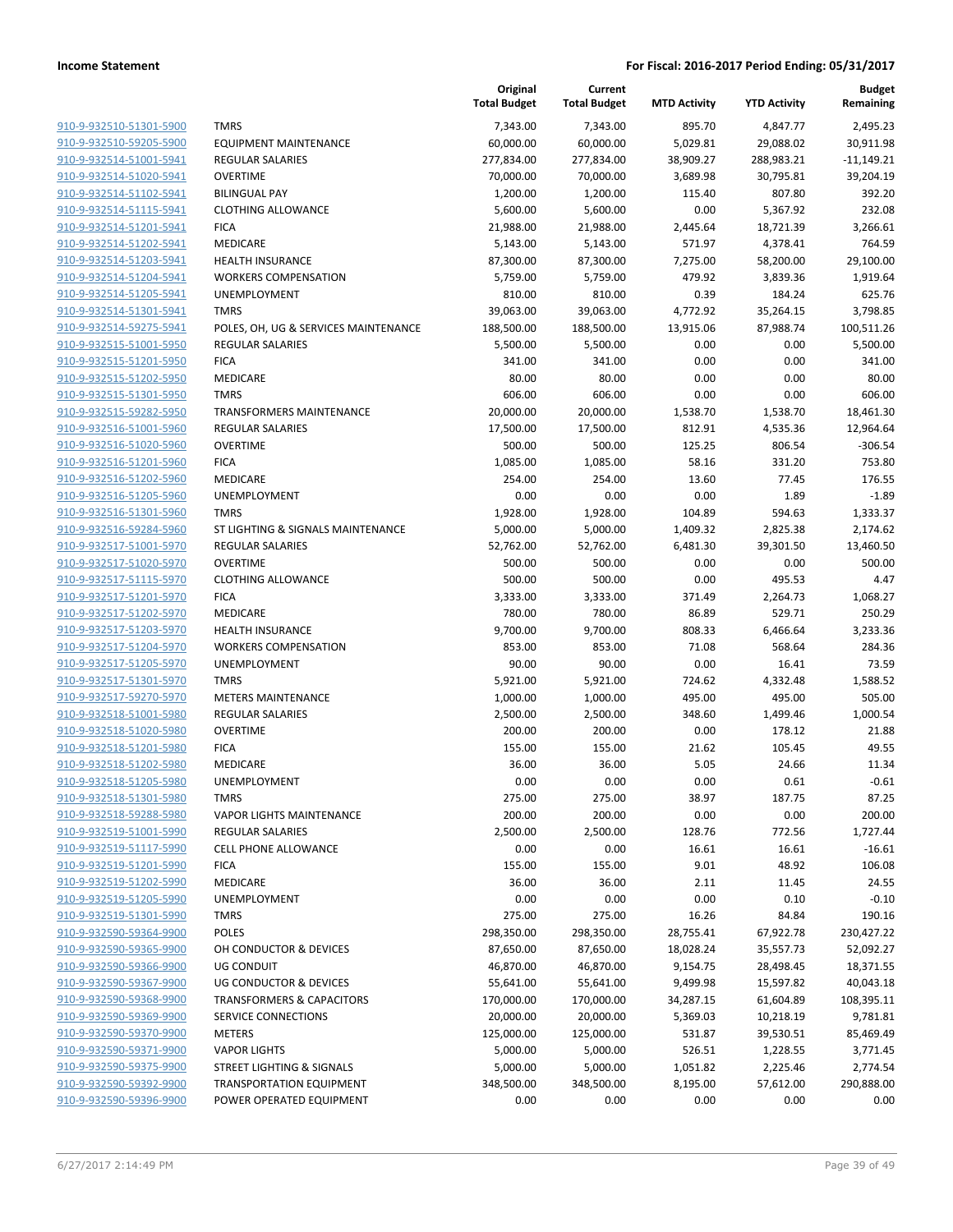| 910-9-932591-51001-9914        |
|--------------------------------|
| 910-9-932591-51020-9914        |
| 910-9-932591-51201-9914        |
| 910-9-932591-51202-9914        |
| 910-9-932591-51205-9914        |
| 910-9-932591-51301-9914        |
| 910-9-932592-51001-9915        |
| 910-9-932592-51020-9915        |
| 910-9-932592-51201-9915        |
| 910-9-932592-51202-9915        |
| 910-9-932592-51205-9915        |
| 910-9-932592-51301-9915        |
| 910-9-932593-51001-9916        |
| 910-9-932593-51020-9916        |
| 910-9-932593-51201-9916        |
| 910-9-932593-51202-9916        |
| 910-9-932593-51205-9916        |
| 910-9-932593-51301-9916        |
| 910-9-932594-51001-9917        |
| 910-9-932594-51020-9917        |
| 910-9-932594-51201-9917        |
| 910-9-932594-51202-9917        |
| 910-9-932594-51205-9917        |
| 910-9-932594-51301-9917        |
| 910-9-932595-51001-9918        |
| 910-9-932595-51020-9918        |
| 910-9-932595-51201-9918        |
| 910-9-932595-51202-9918        |
| 910-9-932595-51205-9918        |
| 910-9-932595-51301-9918        |
| 910-9-932596-51001-9919        |
| 910-9-932596-51201-9919        |
| 910-9-932596-51202-9919        |
| 910-9-932596-51205-9919        |
| 910-9-932596-51301-9919        |
| 910-9-932597-51001-9920        |
| 910-9-932597-51020-9920        |
| 910-9-932597-51201-9920        |
| 910-9-932597-51202-9920        |
| 910-9-932597-51205-9920        |
| 910-9-932597-51301-9920        |
| 910-9-932598-51001-9921        |
| 910-9-932598-51020-9921        |
| <u>910-9-932598-51201-9921</u> |
| <u>910-9-932598-51202-9921</u> |
| 910-9-932598-51205-9921        |
| 910-9-932598-51301-9921        |
| 910-9-932599-51001-9922        |
| 910-9-932599-51020-9922        |
| 910-9-932599-51201-9922        |
| <u>910-9-932599-51202-9922</u> |
| <u>910-9-932599-51205-9922</u> |
| <u>910-9-932599-51301-9922</u> |
| <u>910-9-970000-51801-9260</u> |
| <u>910-9-970000-59701-9040</u> |
| 910-9-970000-59703-4030        |
| <u>910-9-970000-59720-9705</u> |
| <u>910-9-970000-59730-9250</u> |
| <u>910-9-970000-59731-9250</u> |
|                                |

|                            | Original<br><b>Total Budget</b> | Current<br><b>Total Budget</b> | <b>MTD Activity</b> | <b>YTD Activity</b> | <b>Budget</b><br>Remaining |
|----------------------------|---------------------------------|--------------------------------|---------------------|---------------------|----------------------------|
| <b>REGULAR SALARIES</b>    | 20.000.00                       | 20.000.00                      | 12,238.76           | 30,979.52           | $-10,979.52$               |
| <b>OVERTIME</b>            | 0.00                            | 0.00                           | 541.62              | 566.76              | $-566.76$                  |
| <b>FICA</b>                | 1,240.00                        | 1,240.00                       | 793.90              | 1,964.97            | $-724.97$                  |
| MEDICARE                   | 290.00                          | 290.00                         | 185.67              | 459.55              | $-169.55$                  |
| UNEMPLOYMENT               | 0.00                            | 0.00                           | 0.00                | 6.37                | $-6.37$                    |
| <b>TMRS</b>                | 2,203.00                        | 2,203.00                       | 1,431.59            | 3,495.46            | $-1,292.46$                |
| <b>REGULAR SALARIES</b>    | 20,000.00                       | 20,000.00                      | 9,283.30            | 34,570.27           | $-14,570.27$               |
| <b>OVERTIME</b>            | 0.00                            | 0.00                           | 158.88              | 916.74              | $-916.74$                  |
| <b>FICA</b>                | 1,240.00                        | 1,240.00                       | 588.45              | 2,210.72            | $-970.72$                  |
| MEDICARE                   | 290.00                          | 290.00                         | 137.62              | 517.02              | $-227.02$                  |
| UNEMPLOYMENT               | 0.00                            | 0.00                           | 0.00                | 7.01                | $-7.01$                    |
| <b>TMRS</b>                | 2,203.00                        | 2,203.00                       | 1,061.11            | 3,941.45            | $-1,738.45$                |
| <b>REGULAR SALARIES</b>    | 20,000.00                       | 20,000.00                      | 7,814.23            | 37,408.64           | $-17,408.64$               |
| <b>OVERTIME</b>            | 0.00                            | 0.00                           | 1,493.74            | 3,831.73            | $-3,831.73$                |
| <b>FICA</b>                | 1,240.00                        | 1,240.00                       | 578.53              | 2,565.59            | $-1,325.59$                |
| MEDICARE                   | 290.00                          | 290.00                         | 135.30              | 600.02              | $-310.02$                  |
| UNEMPLOYMENT               | 0.00                            | 0.00                           | 0.00                | 8.15                | $-8.15$                    |
| <b>TMRS</b>                | 2,203.00                        | 2,203.00                       | 1,043.20            | 4,575.28            | $-2,372.28$                |
| REGULAR SALARIES           | 15,000.00                       | 15,000.00                      | 5,978.96            | 19,912.08           | $-4,912.08$                |
| <b>OVERTIME</b>            | 0.00                            | 0.00                           | 205.10              | 1,332.39            | $-1,332.39$                |
| <b>FICA</b>                | 930.00                          | 930.00                         | 386.36              | 1,321.50            | $-391.50$                  |
| MEDICARE                   | 218.00                          | 218.00                         | 90.36               | 309.06              | $-91.06$                   |
| UNEMPLOYMENT               | 0.00                            | 0.00                           | 0.00                | 3.21                | $-3.21$                    |
| <b>TMRS</b>                | 1,652.00                        | 1,652.00                       | 696.70              | 2,354.27            | $-702.27$                  |
| REGULAR SALARIES           | 15,000.00                       | 15,000.00                      | 458.06              | 1,475.45            | 13,524.55                  |
| <b>OVERTIME</b>            | 0.00                            | 0.00                           | 905.85              | 905.85              | $-905.85$                  |
| <b>FICA</b>                | 930.00                          | 930.00                         | 84.56               | 150.73              | 779.27                     |
| MEDICARE                   | 218.00                          | 218.00                         | 19.78               | 35.27               | 182.73                     |
| UNEMPLOYMENT               | 0.00                            | 0.00                           | 0.00                | 0.41                | $-0.41$                    |
| <b>TMRS</b>                | 1,652.00                        | 1,652.00                       | 152.48              | 270.57              | 1,381.43                   |
| <b>REGULAR SALARIES</b>    | 10,000.00                       | 10,000.00                      | 121.64              | 304.10              | 9,695.90                   |
| <b>FICA</b>                | 620.00                          | 620.00                         | 7.54                | 18.85               | 601.15                     |
| MEDICARE                   | 145.00                          | 145.00                         | 1.76                | 4.40                | 140.60                     |
| UNEMPLOYMENT               | 0.00                            | 0.00                           | 0.00                | 0.34                | $-0.34$                    |
| <b>TMRS</b>                | 1,102.00                        | 1,102.00                       | 13.60               | 35.08               | 1,066.92                   |
| REGULAR SALARIES           | 10,000.00                       | 10,000.00                      | 380.82              | 2,312.09            | 7,687.91                   |
| <b>OVERTIME</b>            | 0.00                            | 0.00                           | 175.78              | 377.93              | $-377.93$                  |
| <b>FICA</b>                | 620.00                          | 620.00                         | 34.51               | 166.79              | 453.21                     |
| MEDICARE                   | 145.00                          | 145.00                         | 8.08                | 39.02               | 105.98                     |
| UNEMPLOYMENT               | 0.00                            | 0.00                           | 0.00                | 0.94                | $-0.94$                    |
| <b>TMRS</b>                | 1,102.00                        | 1,102.00                       | 62.22               | 300.33              | 801.67                     |
| <b>REGULAR SALARIES</b>    | 2,500.00                        | 2,500.00                       | 0.00                | 293.71              | 2,206.29                   |
| <b>OVERTIME</b>            | 0.00                            | 0.00                           | 0.00                | 24.17               | $-24.17$                   |
| <b>FICA</b>                | 155.00                          | 155.00                         | 0.00                | 19.71               | 135.29                     |
| MEDICARE                   | 36.00                           | 36.00                          | 0.00                | 4.61                | 31.39                      |
| UNEMPLOYMENT               | 0.00                            | 0.00                           | 0.00                | 0.04                | $-0.04$                    |
| <b>TMRS</b>                | 275.00                          | 275.00                         | 0.00                | 34.17               | 240.83                     |
| <b>REGULAR SALARIES</b>    | 2,500.00                        | 2,500.00                       | 0.00                | 550.89              | 1,949.11                   |
| <b>OVERTIME</b>            | 0.00                            | 0.00                           | 0.00                | 202.14              | $-202.14$                  |
| <b>FICA</b>                | 155.00                          | 155.00                         | 0.00                | 46.69               | 108.31                     |
| <b>MEDICARE</b>            | 36.00                           | 36.00                          | 0.00                | 10.91               | 25.09                      |
| UNEMPLOYMENT               | 0.00                            | 0.00                           | 0.00                | 0.33                | $-0.33$                    |
| <b>TMRS</b>                | 275.00                          | 275.00                         | 0.00                | 84.19               | 190.81                     |
| PENSION EXPENSE            | 20,000.00                       | 20,000.00                      | 0.00                | 0.00                | 20,000.00                  |
| <b>BAD DEBT</b>            | 125,000.00                      | 125,000.00                     | 0.00                | 0.00                | 125,000.00                 |
| DEPRECIATION EXPENSE       | 2,850,000.00                    | 2,850,000.00                   | 3,818.49            | 43,075.84           | 2,806,924.16               |
| <b>BANK FEES</b>           | 25,000.00                       | 25,000.00                      | 847.56              | 7,743.51            | 17,256.49                  |
| <b>INVENTORY LOSS/GAIN</b> | 5,000.00                        | 5,000.00                       | 0.00                | 0.00                | 5,000.00                   |
| GASOLINE LOSSES/GAINS      | 500.00                          | 500.00                         | 174.83              | 314.12              | 185.88                     |
|                            |                                 |                                |                     |                     |                            |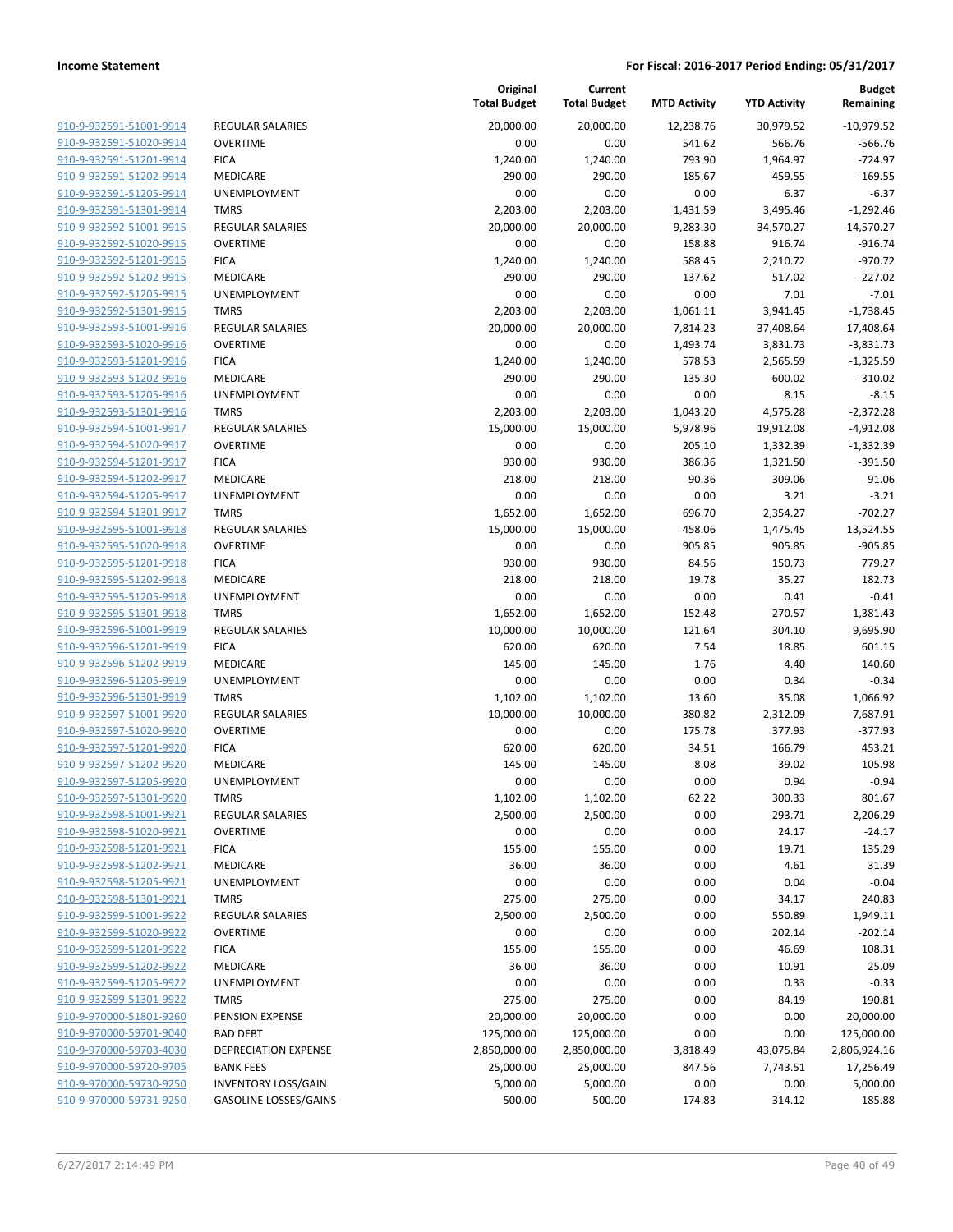|                                               |                                                        |                       | Original<br><b>Total Budget</b> | Current<br><b>Total Budget</b> | <b>MTD Activity</b> | <b>YTD Activity</b> | <b>Budget</b><br>Remaining |
|-----------------------------------------------|--------------------------------------------------------|-----------------------|---------------------------------|--------------------------------|---------------------|---------------------|----------------------------|
| 910-9-970000-59732-9250                       | FUEL OIL LOSSES/GAINS                                  |                       | 3,500.00                        | 3,500.00                       | 0.00                | 273.74              | 3,226.26                   |
| 910-9-970000-59734-4210                       | ASSET DISPOSAL LOSSES/GAINS                            |                       | 1,000.00                        | 1,000.00                       | 0.00                | 0.00                | 1,000.00                   |
| 910-9-970000-59750-9260                       | <b>ACCRUED PTO PAY</b>                                 |                       | 75,000.00                       | 75,000.00                      | 322.23              | 16,205.72           | 58,794.28                  |
| 910-9-970000-59770-9997                       | CONTINGENCY                                            |                       | 250,000.00                      | 354,594.00                     | 0.00                | 0.00                | 354,594.00                 |
| 910-9-970000-59780-9240                       | PROPERTY INSURANCE                                     |                       | 175,000.00                      | 147,770.00                     | 0.00                | 147,765.63          | 4.37                       |
| 910-9-970000-59781-9250                       | LIABILITY INSURANCE                                    |                       | 45,000.00                       | 59,085.00                      | 0.00                | 59,083.72           | 1.28                       |
| 910-9-970000-59790-9970                       | CAPITALIZED                                            |                       | $-2,246,209.00$                 | $-2,246,209.00$                | 0.00                | 0.00                | $-2,246,209.00$            |
| 910-9-980000-59841-4280                       | AMORTIZATION OF DISCOUNT                               |                       | $-41,665.00$                    | $-41,665.00$                   | 0.00                | 0.00                | $-41,665.00$               |
| 910-9-990000-59901-9270                       | XFER to COG - FRANCHISE FEES                           |                       | 2,485,358.00                    | 2,485,358.00                   | 0.00                | 957,120.05          | 1,528,237.95               |
| 910-9-990000-59902-9200                       | XFER to COG- ADMIN EXPENSES                            |                       | 234,797.00                      | 234,797.00                     | 19,566.42           | 156,531.36          | 78,265.64                  |
| 910-9-990000-59903-4082                       | XFER to COG - PILOT                                    |                       | 312,011.00                      | 312,011.00                     | 0.00                | 312,011.09          | $-0.09$                    |
| 910-9-990000-59912-9999                       | XFER TO 912 - DEBT SERVICE                             |                       | 3,840,000.00                    | 3,840,000.00                   | 320,000.00          | 2,560,000.00        | 1,280,000.00               |
| 910-9-990000-59926-9330                       | XFER to COG - GARAGE                                   |                       | 71,946.00                       | 71,946.00                      | 5,995.50            | 47,964.00           | 23,982.00                  |
| 910-9-990000-59927-9200                       | XFER to COG - INSURANCE                                |                       | 17,781.00                       | 17,781.00                      | 1,481.75            | 11,854.00           | 5,927.00                   |
| 910-9-990000-59928-9200                       | XFER to COG - IT                                       |                       | 53,568.00                       | 53,568.00                      | 4,464.00            | 35,712.00           | 17,856.00                  |
| 910-9-990000-59930-9270                       | XFER to GBOD                                           |                       | 497,072.00                      | 497,072.00                     | 0.00                | 191,424.14          | 305,647.86                 |
|                                               |                                                        | <b>Expense Total:</b> | 59,465,034.00                   | 59,455,389.00                  | 4,538,142.19        | 32,088,618.53       | 27,366,770.47              |
|                                               | Fund: 910 - ELECTRIC OPERATING FUND Surplus (Deficit): |                       | -49,829.00                      | -40,184.00                     | 408,952.14          | -2,066,519.80       | 2,026,335.80               |
| Fund: 911 - ELECTRIC DEBT REDUCTION           |                                                        |                       |                                 |                                |                     |                     |                            |
| Revenue                                       |                                                        |                       |                                 |                                |                     |                     |                            |
| 911-9-000000-49801-4190                       | <b>INTEREST INCOME</b>                                 |                       | 850.00                          | 850.00                         | 2,048.39            | 1,748.46            | $-898.46$                  |
|                                               |                                                        | <b>Revenue Total:</b> | 850.00                          | 850.00                         | 2,048.39            | 1,748.46            | -898.46                    |
|                                               | Fund: 911 - ELECTRIC DEBT REDUCTION Total:             |                       | 850.00                          | 850.00                         | 2,048.39            | 1,748.46            | -898.46                    |
| Fund: 912 - ELECTRIC DEBT SERVICE             |                                                        |                       |                                 |                                |                     |                     |                            |
| Revenue                                       |                                                        |                       |                                 |                                |                     |                     |                            |
| 912-9-000000-49710-4999                       | TRANFSER FROM GEUS 910 - ELECTRIC OP                   |                       | 3,840,000.00                    | 3,840,000.00                   | 320,000.00          | 2,560,000.00        | 1,280,000.00               |
|                                               |                                                        | <b>Revenue Total:</b> | 3,840,000.00                    | 3,840,000.00                   | 320,000.00          | 2,560,000.00        | 1,280,000.00               |
| <b>Expense</b>                                |                                                        |                       |                                 |                                |                     |                     |                            |
| 912-9-980000-59801-9800                       | PAYING AGENT FEES                                      |                       | 1,000.00                        | 1,000.00                       | 0.00                | 400.00              | 600.00                     |
| 912-9-980000-59810-9800                       | ARBITRAGE                                              |                       | 3,000.00                        | 3,000.00                       | 0.00                | 4,830.00            | $-1,830.00$                |
| 912-9-980000-59811-9800                       | <b>CONTINUING DISCLOSURE</b>                           |                       | 1,000.00                        | 1,000.00                       | 0.00                | 0.00                | 1,000.00                   |
| 912-9-980000-59820-9800                       | <b>SURETY BOND</b>                                     |                       | 700.00                          | 700.00                         | 0.00                | 700.00              | 0.00                       |
| 912-9-980000-59852-9800                       | PRINCIPAL 2008 ISSUE                                   |                       | 475,000.00                      | 475,000.00                     | 0.00                | 475,000.00          | 0.00                       |
| 912-9-980000-59853-4270                       | <b>INTEREST 2008 ISSUE</b>                             |                       | 688,213.00                      | 688,213.00                     | 0.00                | 348,856.26          | 339,356.74                 |
| 912-9-980000-59857-4270                       | INTEREST 2010 ISSUE                                    |                       | 2,585,790.00                    | 2,585,790.00                   | 0.00                | 1,292,895.00        | 1,292,895.00               |
| 912-9-980000-59859-4270                       | Interest on 2015 Tax Exempt                            |                       | 41,844.00                       | 41,844.00                      | 0.00                | 20,921.86           | 20,922.14                  |
| 912-9-980000-59861-4270                       | Interest on 2015 Taxable                               |                       | 21,333.00                       | 21,333.00                      | 0.00                | 10,666.40           | 10,666.60                  |
|                                               |                                                        | <b>Expense Total:</b> | 3,817,880.00                    | 3,817,880.00                   | 0.00                | 2,154,269.52        | 1,663,610.48               |
|                                               | Fund: 912 - ELECTRIC DEBT SERVICE Surplus (Deficit):   |                       | 22,120.00                       | 22,120.00                      | 320,000.00          | 405,730.48          | $-383,610.48$              |
| <b>Fund: 913 - ELECTRIC CONSTRUCTION FUND</b> |                                                        |                       |                                 |                                |                     |                     |                            |
| Revenue                                       |                                                        |                       |                                 |                                |                     |                     |                            |
| 913-9-000000-49801-4190                       | <b>INTEREST INCOME</b>                                 | <b>Revenue Total:</b> | 125.00                          | 125.00                         | 68.35               | 58.32               | 66.68                      |
|                                               |                                                        |                       | 125.00                          | 125.00                         | 68.35               | 58.32               | 66.68                      |
|                                               | Fund: 913 - ELECTRIC CONSTRUCTION FUND Total:          |                       | 125.00                          | 125.00                         | 68.35               | 58.32               | 66.68                      |
| Fund: 950 - CABLE / INTERNET<br>Revenue       |                                                        |                       |                                 |                                |                     |                     |                            |
| 950-9-000000-48001-3950                       | <b>CABLE REVENUES</b>                                  |                       | 3,140,636.00                    | 3,140,636.00                   | 234,678.78          | 1,938,460.13        | 1,202,175.87               |
| 950-9-000000-48002-3950                       | MOVIE PAY-PER-VIEW                                     |                       | 0.00                            | 0.00                           | 3.21                | 3.21                | $-3.21$                    |
| 950-9-000000-48003-3950                       | SET-TOP                                                |                       | 170,053.00                      | 170,053.00                     | 14,597.77           | 115,326.98          | 54,726.02                  |
| 950-9-000000-48030-3950                       | <b>CONTRACT CHANNELS</b>                               |                       | 9,600.00                        | 9,600.00                       | 800.00              | 6,400.00            | 3,200.00                   |
| 950-9-000000-48040-3950                       | <b>BROADCASTS</b>                                      |                       | 0.00                            | 0.00                           | 100.00              | 100.00              | $-100.00$                  |
| 950-9-000000-48101-3950                       | <b>INTERNET REVENUES</b>                               |                       | 2,759,676.00                    | 2,759,676.00                   | 208,610.29          | 1,627,245.17        | 1,132,430.83               |
| 950-9-000000-48201-3950                       | LATE CHARGES                                           |                       | 72,000.00                       | 72,000.00                      | 6,983.96            | 50,899.04           | 21,100.96                  |
| 950-9-000000-48202-3950                       | SERVICE CHARGES                                        |                       | 54,000.00                       | 54,000.00                      | 4,956.87            | 42,676.81           | 11,323.19                  |
| 950-9-000000-48203-3950                       | LOST/DAMAGED EQUIPMENT                                 |                       | 30,000.00                       | 30,000.00                      | 1,265.00            | 17,906.84           | 12,093.16                  |
| 950-9-000000-48301-3950                       | <b>TRANSFER TO COG</b>                                 |                       | 311,798.00                      | 311,798.00                     | 23,138.57           | 182,062.84          | 129,735.16                 |
|                                               |                                                        |                       |                                 |                                |                     |                     |                            |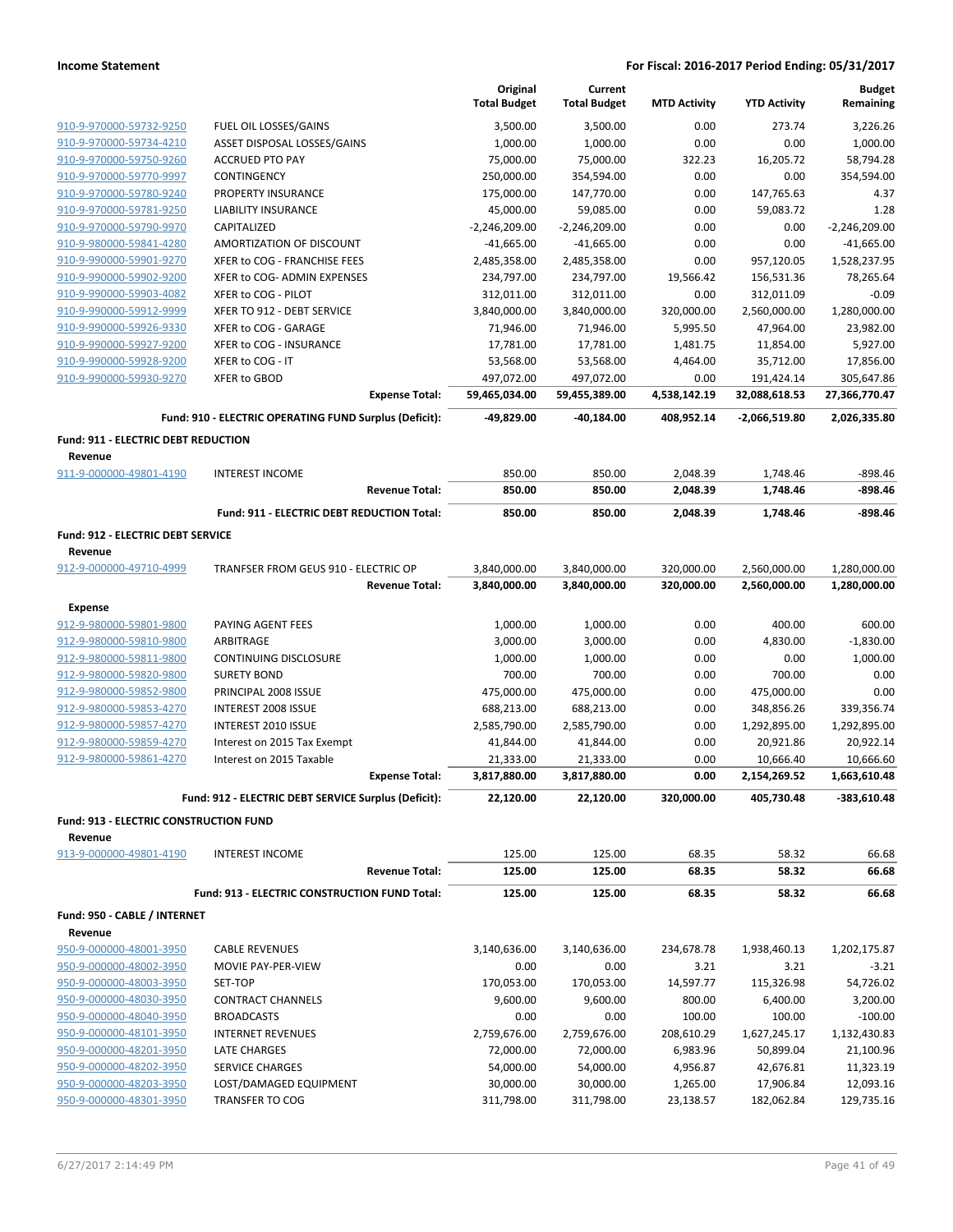|                                                    |                                                | Original<br><b>Total Budget</b> | Current<br><b>Total Budget</b> | <b>MTD Activity</b> | <b>YTD Activity</b> | <b>Budget</b><br>Remaining |
|----------------------------------------------------|------------------------------------------------|---------------------------------|--------------------------------|---------------------|---------------------|----------------------------|
| 950-9-000000-48307-3950                            | <b>TRANSFER TO GBOD</b>                        | 62,360.00                       | 62,360.00                      | 4,625.16            | 36,410.07           | 25,949.93                  |
| 950-9-000000-48419-3950                            | <b>CHANNEL 19</b>                              | 300.00                          | 300.00                         | 0.00                | 0.00                | 300.00                     |
| 950-9-000000-48434-3950                            | <b>CHANNEL 34</b>                              | 2,700.00                        | 2,700.00                       | 100.00              | 1,100.00            | 1,600.00                   |
| 950-9-000000-48488-3950                            | <b>AD INSERTIONS</b>                           | 55,000.00                       | 55,000.00                      | 4,869.16            | 32,910.71           | 22,089.29                  |
| 950-9-000000-48498-3950                            | <b>PRODUCTION REVENUES</b>                     | 50.00                           | 50.00                          | 0.00                | 0.00                | 50.00                      |
| 950-9-000000-48501-3950                            | <b>CUSTOMER AID TO CONSTRUCTION</b>            | 50.00                           | 50.00                          | 0.00                | 0.00                | 50.00                      |
| 950-9-000000-48502-3950                            | OTHER REIMBURSEMENTS                           | 500.00                          | 500.00                         | 0.00                | 2,029.35            | $-1,529.35$                |
| 950-9-000000-48503-3950                            | FIBER MAINTENANCE FEES                         | 2,772.00                        | 2,772.00                       | 0.00                | 0.00                | 2,772.00                   |
| 950-9-000000-48801-4190                            | <b>INTEREST INCOME</b>                         | 3,000.00                        | 3,000.00                       | 854.17              | 1,338.97            | 1,661.03                   |
| 950-9-000000-48991-3950                            | <b>GEUS ELECTRIC PAYMENT FOR INTERNET</b>      | 37,980.00                       | 37,980.00                      | 0.00                | 38,000.00           | $-20.00$                   |
| 950-9-000000-48993-3950                            | GEUS ELECTRIC PAYMENT FOR PUBLIC SVC           | 15,000.00                       | 15,000.00                      | 0.00                | 15,000.00           | 0.00                       |
| 950-9-000000-48994-3950                            | <b>LEASE OF DARK FIBER</b>                     | 206,520.00                      | 206,520.00                     | 0.00                | 206,520.00          | 0.00                       |
| 950-9-000000-48995-3950                            | <b>COLOCATION FOR SCADA &amp; PHONE SYSTEM</b> | 19,958.00                       | 19,958.00                      | 0.00                | 19,958.00           | 0.00                       |
|                                                    | <b>Revenue Total:</b>                          | 6,953,953.00                    | 6,953,953.00                   | 505,582.94          | 4,334,348.12        | 2,619,604.88               |
| Expense                                            |                                                |                                 |                                |                     |                     |                            |
| 950-9-951050-51001-8500                            | <b>REGULAR SALARIES</b>                        | 58,552.00                       | 58,552.00                      | 6,771.84            | 40,323.92           | 18,228.08                  |
| 950-9-951050-51115-8500                            | <b>CLOTHING ALLOWANCE</b>                      | 130.00                          | 130.00                         | 0.00                | 114.13              | 15.87                      |
| 950-9-951050-51116-8500                            | <b>CAR ALLOWANCE</b>                           | 975.00                          | 975.00                         | 225.00              | 862.50              | 112.50                     |
| 950-9-951050-51117-8500                            | <b>CELL PHONE ALLOWANCE</b>                    | 312.00                          | 312.00                         | 36.00               | 220.61              | 91.39                      |
| 950-9-951050-51201-8500                            | <b>FICA</b>                                    | 3,718.00                        | 3,718.00                       | 386.15              | 2,318.44            | 1,399.56                   |
| 950-9-951050-51202-8500                            | MEDICARE                                       | 870.00                          | 870.00                         | 90.31               | 542.24              | 327.76                     |
| 950-9-951050-51203-8500                            | <b>HEALTH INSURANCE</b>                        | 5,820.00                        | 5,820.00                       | 485.00              | 3,880.00            | 1,940.00                   |
| 950-9-951050-51204-8500                            | <b>WORKERS COMPENSATION</b>                    | 530.00                          | 530.00                         | 44.17               | 353.36              | 176.64                     |
| 950-9-951050-51205-8500                            | UNEMPLOYMENT                                   | 54.00                           | 54.00                          | 0.00                | 10.82               | 43.18                      |
| 950-9-951050-51301-8500                            | <b>TMRS</b>                                    | 6,606.00                        | 6,606.00                       | 786.27              | 4,624.82            | 1,981.18                   |
| 950-9-951050-59110-8500                            | <b>GEUS OPERATIONS</b>                         | 100,200.00                      | 100,200.00                     | 5,437.54            | 42,509.50           | 57,690.50                  |
| 950-9-951050-59141-8500                            | <b>UTILITY BILLS</b>                           | 72,500.00                       | 72,500.00                      | 5,909.56            | 44,723.87           | 27,776.13                  |
| 950-9-951050-59191-8500                            | POLE USE                                       | 18,800.00                       | 18,800.00                      | 0.00                | 18,800.00           | 0.00                       |
| 950-9-951051-51001-8510                            | REGULAR SALARIES                               | 65,021.00                       | 65,021.00                      | 7,456.81            | 44,466.29           | 20,554.71                  |
| 950-9-951051-51020-8510                            | <b>OVERTIME</b>                                | 5,700.00                        | 5,700.00                       | 452.22              | 3,676.02            | 2,023.98                   |
| 950-9-951051-51117-8510                            | <b>CELL PHONE ALLOWANCE</b>                    | 432.00                          | 432.00                         | 49.83               | 298.98              | 133.02                     |
| 950-9-951051-51201-8510                            | <b>FICA</b>                                    | 4,411.00                        | 4,411.00                       | 488.25              | 2,972.60            | 1,438.40                   |
| 950-9-951051-51202-8510                            | MEDICARE                                       | 1,032.00                        | 1,032.00                       | 114.18              | 695.20              | 336.80                     |
| 950-9-951051-51203-8510                            | <b>HEALTH INSURANCE</b>                        | 19,400.00                       | 19,400.00                      | 1,616.66            | 12,933.28           | 6,466.72                   |
| 950-9-951051-51204-8510                            | <b>WORKERS COMPENSATION</b>                    | 644.00                          | 644.00                         | 53.67               | 429.36              | 214.64                     |
| 950-9-951051-51205-8510                            | <b>UNEMPLOYMENT</b>                            | 180.00                          | 180.00                         | 0.00                | 27.76               | 152.24                     |
| 950-9-951051-51301-8510                            | <b>TMRS</b>                                    | 7,837.00                        | 7,837.00                       | 889.80              | 5,346.37            | 2,490.63                   |
| 950-9-951051-59110-8510                            | <b>GEUS OPERATIONS</b>                         | 14,150.00                       | 14,150.00                      | 3,491.63            | 8,638.93            | 5,511.07                   |
| 950-9-951051-59151-8510                            | <b>BASIC PROGRAM EXPENSE</b>                   | 2,750,331.00                    | 2,750,331.00                   | 229,661.51          | 1,531,951.61        | 1,218,379.39               |
| 950-9-951051-59152-8510                            | PREMIUM PROGRAM EXPENSE                        | 118,126.00                      | 118,126.00                     | 8,270.78            | 63,431.14           | 54,694.86                  |
| 950-9-951051-59154-8510                            | <b>TIVO Fees</b>                               | 39,127.00                       | 39,127.00                      | 3,118.65            | 25,338.43           | 13,788.57                  |
| 950-9-951051-59155-8510                            | OTHER PROGRAM EXPENSE                          | 7,500.00                        | 7,500.00                       | 0.00                | 4,042.83            | 3,457.17                   |
| 950-9-951052-51001-8520                            | REGULAR SALARIES                               | 60,174.00                       | 60,174.00                      | 6,938.40            | 41,336.40           | 18,837.60                  |
| 950-9-951052-51115-8520                            | <b>CLOTHING ALLOWANCE</b>                      | 130.00                          | 130.00                         | 0.00                | 119.03              | 10.97                      |
| 950-9-951052-51116-8520                            | CAR ALLOWANCE                                  | 975.00                          | 975.00                         | 0.00                | 487.50              | 487.50                     |
| 950-9-951052-51117-8520                            | <b>CELL PHONE ALLOWANCE</b>                    | 408.00                          | 408.00                         | 47.04               | 266.56              | 141.44                     |
| 950-9-951052-51201-8520<br>950-9-951052-51202-8520 | <b>FICA</b>                                    | 3,825.00                        | 3,825.00                       | 433.10              | 2,584.61            | 1,240.39                   |
|                                                    | MEDICARE                                       | 895.00<br>6,790.00              | 895.00                         | 101.29              | 604.49              | 290.51                     |
| 950-9-951052-51203-8520<br>950-9-951052-51204-8520 | <b>HEALTH INSURANCE</b>                        |                                 | 6,790.00                       | 565.83              | 4,526.64            | 2,263.36                   |
|                                                    | <b>WORKERS COMPENSATION</b>                    | 534.00                          | 534.00                         | 44.50               | 356.00              | 178.00                     |
| 950-9-951052-51205-8520<br>950-9-951052-51301-8520 | <b>UNEMPLOYMENT</b>                            | 63.00                           | 63.00                          | 0.00                | 10.33               | 52.67                      |
| 950-9-951052-59110-8520                            | <b>TMRS</b>                                    | 6,795.00                        | 6,795.00                       | 780.96              | 4,594.85            | 2,200.15                   |
|                                                    | <b>GEUS OPERATIONS</b>                         | 104,700.00                      | 104,700.00                     | 6,112.89            | 32,931.81           | 71,768.19                  |
| 950-9-951052-59150-8520                            | ISP SERVICE EXPENSE                            | 710,640.00                      | 710,640.00                     | 22,123.50           | 438,054.60          | 272,585.40                 |
| 950-9-951053-51001-8530                            | <b>REGULAR SALARIES</b>                        | 45,282.00                       | 45,282.00                      | 5,228.29            | 31,362.17           | 13,919.83                  |
| 950-9-951053-51020-8530<br>950-9-951053-51117-8530 | <b>OVERTIME</b>                                | 1,800.00                        | 1,800.00                       | 355.08              | 1,337.26            | 462.74                     |
| 950-9-951053-51201-8530                            | <b>CELL PHONE ALLOWANCE</b>                    | 432.00                          | 432.00                         | 49.83               | 298.98              | 133.02                     |
|                                                    | <b>FICA</b>                                    | 2,945.00                        | 2,945.00                       | 348.61              | 2,042.25            | 902.75                     |
| 950-9-951053-51202-8530                            | MEDICARE                                       | 689.00                          | 689.00                         | 81.53               | 477.60              | 211.40                     |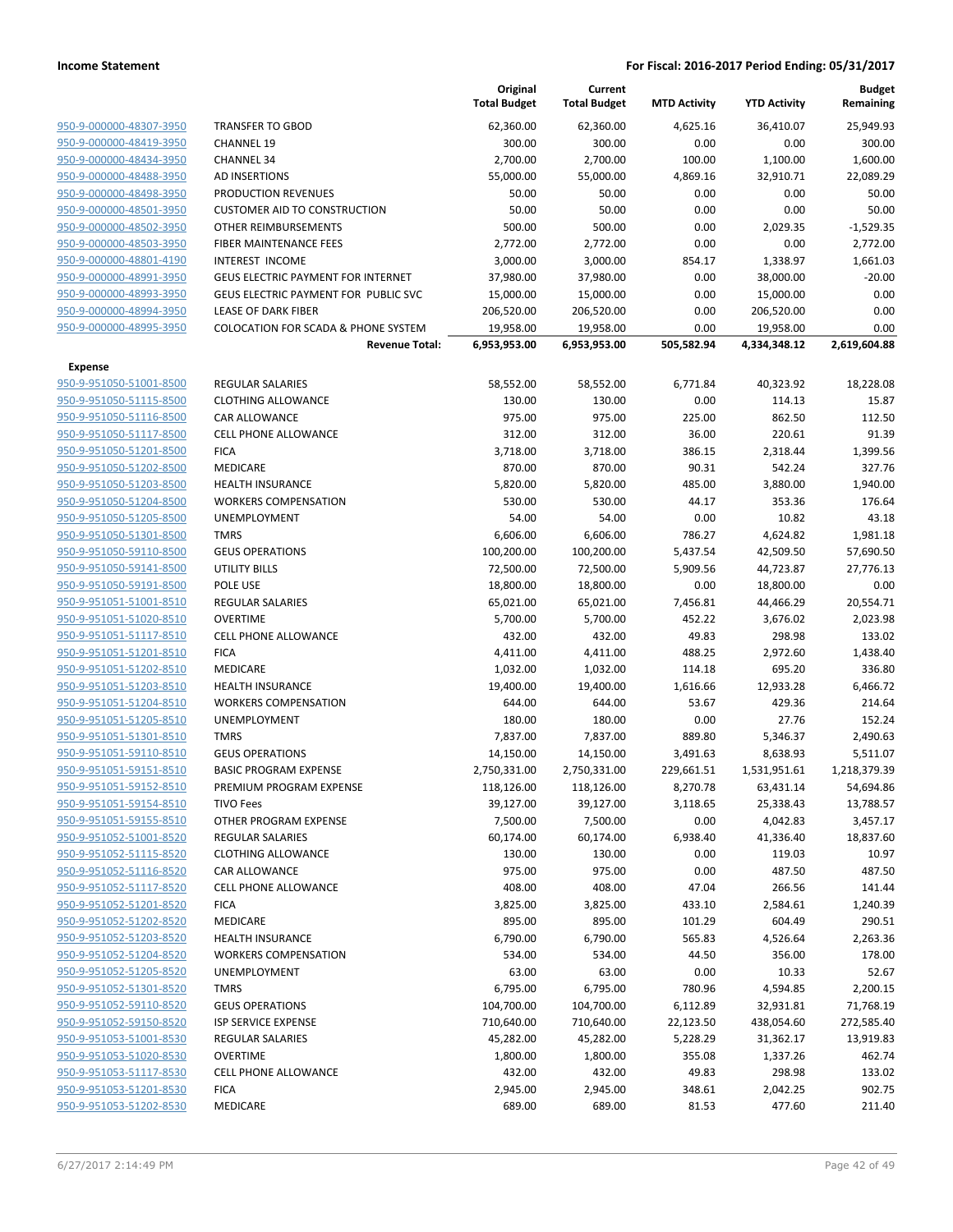| 950-9-951053-51203-8530        |
|--------------------------------|
| 950-9-951053-51204-8530        |
| 950-9-951053-51205-8530        |
| 950-9-951053-51301-8530        |
| 950-9-951053-59110-8530        |
| 950-9-951053-59160-8530        |
| 950-9-951053-59164-8530        |
| 950-9-951054-51001-8540        |
| 950-9-951054-51020-8540        |
| 950-9-951054-51117-8540        |
| 950-9-951054-51201-8540        |
| 950-9-951054-51202-8540        |
| 950-9-951054-51203-8540        |
| <u>950-9-951054-51204-8540</u> |
| 950-9-951054-51205-8540        |
| 950-9-951054-51301-8540        |
| 950-9-951054-59110-8540        |
| 950-9-951055-51001-8550        |
| 950-9-951055-51020-8550        |
| 950-9-951055-51115-8550        |
| 950-9-951055-51117-8550        |
| 950-9-951055-51201-8550        |
| 950-9-951055-51202-8550        |
| 950-9-951055-51203-8550        |
| 950-9-951055-51204-8550        |
| 950-9-951055-51205-8550        |
| 950-9-951055-51301-8550        |
| 950-9-951055-59110-8550        |
| 950-9-951055-59112-8550        |
| 950-9-951055-59156-8550        |
| 950-9-951055-59158-8550        |
| 950-9-951060-51001-8600        |
| 950-9-951060-51011-8600        |
| <u>950-9-951060-51020-8600</u> |
| 950-9-951060-51102-8600        |
| 950-9-951060-51115-8600        |
| 950-9-951060-51116-8600        |
| 950-9-951060-51117-8600        |
| <u>950-9-951060-51201-8600</u> |
| 950-9-951060-51202-8600        |
| 950-9-951060-51203-8600        |
| 950-9-951060-51204-8600        |
| 950-9-951060-51205-8600        |
| 950-9-951060-51301-8600        |
| 950-9-951060-51401-8600        |
| 950-9-951060-59201-8600        |
| 950-9-951060-59205-8600        |
| 950-9-951060-59231-8600        |
| <u>950-9-951060-59235-8600</u> |
| 950-9-951061-51001-8610        |
| 950-9-951061-51011-8610        |
| 950-9-951061-51020-8610        |
| 950-9-951061-51115-8610        |
| 950-9-951061-51116-8610        |
| 950-9-951061-51117-8610        |
| 950-9-951061-51201-8610        |
| 950-9-951061-51202-8610        |
| <u>950-9-951061-51203-8610</u> |
| 950-9-951061-51204-8610        |

| <b>HEALTH INSURANCE</b>                 |
|-----------------------------------------|
| <b>WORKERS COMPENSATION</b>             |
| <b>UNEMPLOYMENT</b>                     |
| <b>TMRS</b>                             |
| <b>GEUS OPERATIONS</b>                  |
| <b>ADVERTISING</b>                      |
| <b>CONSUMER INFORMATION</b>             |
| <b>REGULAR SALARIES</b>                 |
| <b>OVERTIME</b>                         |
| <b>CELL PHONE ALLOWANCE</b>             |
| <b>FICA</b>                             |
| <b>MEDICARE</b>                         |
| <b>HEALTH INSURANCE</b>                 |
| <b>WORKERS COMPENSATION</b>             |
| <b>UNEMPLOYMENT</b>                     |
| <b>TMRS</b>                             |
| <b>GEUS OPERATIONS</b>                  |
| <b>REGULAR SALARIES</b>                 |
| <b>OVERTIME</b>                         |
| <b>CLOTHING ALLOWANCE</b>               |
| <b>CELL PHONE ALLOWANCE</b>             |
| <b>FICA</b>                             |
| <b>MEDICARE</b>                         |
| <b>HEALTH INSURANCE</b>                 |
| <b>WORKERS COMPENSATION</b>             |
| <b>UNEMPLOYMENT</b>                     |
| <b>TMRS</b>                             |
| <b>GEUS OPERATIONS</b>                  |
| SAFETY                                  |
| <b>APARTMENT C/I FACILITIES</b>         |
| C/I BILLING                             |
| <b>REGULAR SALARIES</b>                 |
| PART TIME TEMPORARY                     |
| OVERTIME                                |
| <b>BILINGUAL PAY</b>                    |
| <b>CLOTHING ALLOWANCE</b>               |
| <b>CAR ALLOWANCE</b>                    |
| CELL PHONE ALLOWANCE                    |
| <b>FICA</b>                             |
| <b>MEDICARE</b>                         |
| <b>HEALTH INSURANCE</b>                 |
| <b>WORKERS COMPENSATION</b>             |
| <b>UNEMPLOYMENT</b>                     |
| <b>TMRS</b><br><b>CONTRA - SALARIES</b> |
| <b>BUILDINGS MAINTNANCE</b>             |
| <b>EQUIPMENT MAINTENANCE</b>            |
| <b>CABLE PLANT MAINTENANCE</b>          |
| FIBER OPTICS PLANT MAINTENANCE          |
| <b>REGULAR SALARIES</b>                 |
| PART TIME TEMPORARY                     |
| <b>OVERTIME</b>                         |
| <b>CLOTHING ALLOWANCE</b>               |
| CAR ALLOWANCE                           |
| <b>CELL PHONE ALLOWANCE</b>             |
| <b>FICA</b>                             |
| <b>MEDICARE</b>                         |
| <b>HEALTH INSURANCE</b>                 |
| <b>WORKERS COMPENSATION</b>             |

|                                                    |                                              | Original<br><b>Total Budget</b> | Current<br><b>Total Budget</b> | <b>MTD Activity</b> | <b>YTD Activity</b>   | <b>Budget</b><br>Remaining |
|----------------------------------------------------|----------------------------------------------|---------------------------------|--------------------------------|---------------------|-----------------------|----------------------------|
| 950-9-951053-51203-8530                            | <b>HEALTH INSURANCE</b>                      | 9,700.00                        | 9,700.00                       | 808.33              | 6,466.64              | 3,233.36                   |
| 950-9-951053-51204-8530                            | <b>WORKERS COMPENSATION</b>                  | 449.00                          | 449.00                         | 37.42               | 299.36                | 149.64                     |
| 950-9-951053-51205-8530                            | UNEMPLOYMENT                                 | 90.00                           | 90.00                          | 0.00                | 16.51                 | 73.49                      |
| 950-9-951053-51301-8530                            | <b>TMRS</b>                                  | 5,234.00                        | 5,234.00                       | 629.79              | 3,637.67              | 1,596.33                   |
| 950-9-951053-59110-8530                            | <b>GEUS OPERATIONS</b>                       | 4,000.00                        | 4,000.00                       | 2.57                | 104.26                | 3,895.74                   |
| 950-9-951053-59160-8530                            | ADVERTISING                                  | 32,800.00                       | 32,800.00                      | 269.88              | 15,845.26             | 16,954.74                  |
| 950-9-951053-59164-8530                            | <b>CONSUMER INFORMATION</b>                  | 7,500.00                        | 7,500.00                       | 0.00                | 0.00                  | 7,500.00                   |
| 950-9-951054-51001-8540                            | <b>REGULAR SALARIES</b>                      | 158,850.00                      | 158,850.00                     | 18,380.70           | 109,342.37            | 49,507.63                  |
| 950-9-951054-51020-8540                            | <b>OVERTIME</b>                              | 3,800.00                        | 3,800.00                       | 483.76              | 1,889.80              | 1,910.20                   |
| 950-9-951054-51117-8540                            | <b>CELL PHONE ALLOWANCE</b>                  | 216.00                          | 216.00                         | 24.93               | 157.88                | 58.12                      |
| 950-9-951054-51201-8540                            | <b>FICA</b>                                  | 10,098.00                       | 10,098.00                      | 1,120.30            | 6,615.46              | 3,482.54                   |
| 950-9-951054-51202-8540                            | MEDICARE                                     | 2,361.00                        | 2,361.00                       | 262.01              | 1,547.15              | 813.85                     |
| 950-9-951054-51203-8540                            | <b>HEALTH INSURANCE</b>                      | 43,650.00                       | 43,650.00                      | 3,637.50            | 29,100.00             | 14,550.00                  |
| 950-9-951054-51204-8540                            | <b>WORKERS COMPENSATION</b>                  | 435.00                          | 435.00                         | 36.25               | 290.00                | 145.00                     |
| 950-9-951054-51205-8540                            | <b>UNEMPLOYMENT</b>                          | 405.00                          | 405.00                         | 0.43                | 61.29                 | 343.71                     |
| 950-9-951054-51301-8540                            | <b>TMRS</b>                                  | 17,939.00                       | 17,939.00                      | 2,111.82            | 12,277.53             | 5,661.47                   |
| 950-9-951054-59110-8540                            | <b>GEUS OPERATIONS</b>                       | 16,600.00                       | 16,600.00                      | 330.39              | 4,689.90              | 11,910.10                  |
| 950-9-951055-51001-8550                            | <b>REGULAR SALARIES</b>                      | 139,717.00                      | 139,717.00                     | 13,037.59           | 80,218.32             | 59,498.68                  |
| 950-9-951055-51020-8550                            | <b>OVERTIME</b>                              | 2,700.00                        | 2,700.00                       | 240.41              | 2,101.17              | 598.83                     |
| 950-9-951055-51115-8550                            | <b>CLOTHING ALLOWANCE</b>                    | 50.00                           | 50.00                          | 0.00                | 41.24                 | 8.76                       |
| 950-9-951055-51117-8550                            | <b>CELL PHONE ALLOWANCE</b>                  | 657.00                          | 657.00                         | 116.38              | 502.26                | 154.74                     |
| 950-9-951055-51201-8550                            | <b>FICA</b>                                  | 8,330.00                        | 8,330.00                       | 830.45              | 4,810.33              | 3,519.67                   |
| 950-9-951055-51202-8550                            | MEDICARE                                     | 2,075.00                        | 2,075.00                       | 194.23              | 1,202.36              | 872.64                     |
| 950-9-951055-51203-8550                            | <b>HEALTH INSURANCE</b>                      | 19,885.00                       | 19,885.00                      | 1,657.08            | 13,256.64             | 6,628.36                   |
| 950-9-951055-51204-8550                            | <b>WORKERS COMPENSATION</b>                  | 846.00                          | 846.00                         | 70.50               | 564.00                | 282.00                     |
| 950-9-951055-51205-8550                            | UNEMPLOYMENT                                 | 185.00                          | 185.00                         | 0.00                | 25.63                 | 159.37                     |
| 950-9-951055-51301-8550                            | <b>TMRS</b>                                  | 15,765.00                       | 15,765.00                      | 1,497.49            | 9,133.32              | 6,631.68                   |
| 950-9-951055-59110-8550                            | <b>GEUS OPERATIONS</b>                       | 18,300.00                       | 18,300.00                      | 833.47              | 3,399.22              | 14,900.78                  |
| 950-9-951055-59112-8550                            | <b>SAFETY</b>                                | 3,000.00                        | 3,000.00                       | 0.00                | 0.00                  | 3,000.00                   |
| 950-9-951055-59156-8550                            | APARTMENT C/I FACILITIES                     | 1,000.00                        | 1,000.00                       | 0.00                | 0.00                  | 1,000.00                   |
| 950-9-951055-59158-8550                            | C/I BILLING                                  | 54,000.00                       | 54,000.00                      | 0.00                | 40,843.50             | 13,156.50                  |
| 950-9-951060-51001-8600                            | <b>REGULAR SALARIES</b>                      | 182,236.00                      | 182,236.00                     | 21,324.37           | 131,031.84            | 51,204.16                  |
| 950-9-951060-51011-8600                            | PART TIME TEMPORARY                          | 16,276.00                       | 16,276.00                      | 0.00                | 0.00                  | 16,276.00                  |
| 950-9-951060-51020-8600                            | <b>OVERTIME</b>                              | 8,600.00                        | 8,600.00                       | 1,026.68            | 5,599.28              | 3,000.72                   |
| 950-9-951060-51102-8600                            | <b>BILINGUAL PAY</b>                         | 550.00                          | 550.00                         | 0.00                | 0.00                  | 550.00                     |
| 950-9-951060-51115-8600                            | <b>CLOTHING ALLOWANCE</b>                    | 1,500.00                        | 1,500.00                       | 0.00                | 1,713.62              | $-213.62$                  |
| 950-9-951060-51116-8600                            | <b>CAR ALLOWANCE</b>                         | 975.00                          | 1,950.00                       | 450.00              | 1,725.00              | 225.00                     |
| 950-9-951060-51117-8600                            | <b>CELL PHONE ALLOWANCE</b>                  | 1,728.00                        | 1,728.00                       | 191.07              | 1,155.83              | 572.17                     |
| 950-9-951060-51201-8600                            | <b>FICA</b>                                  | 13,136.00                       | 13,136.00                      | 1,313.38            | 8,136.33              | 4,999.67                   |
| 950-9-951060-51202-8600                            | MEDICARE                                     | 3,072.00                        | 3,072.00                       | 307.16              | 1,905.34              | 1,166.66                   |
| 950-9-951060-51203-8600                            | <b>HEALTH INSURANCE</b>                      | 38,800.00                       | 38,800.00                      | 3,233.33            | 25,866.64             | 12,933.36                  |
| 950-9-951060-51204-8600                            | <b>WORKERS COMPENSATION</b>                  | 1,947.00                        | 1,947.00                       | 162.25              | 1,298.00              | 649.00                     |
| 950-9-951060-51205-8600                            | UNEMPLOYMENT                                 | 360.00                          | 360.00                         | 1.42                | 62.56                 | 297.44                     |
| 950-9-951060-51301-8600                            | <b>TMRS</b>                                  | 21,544.00                       | 21,544.00                      | 2,480.68            | 15,039.07             | 6,504.93                   |
| 950-9-951060-51401-8600                            | <b>CONTRA - SALARIES</b>                     | 0.00                            | 0.00                           | $-1,164.50$         | $-6,404.75$           | 6,404.75                   |
| 950-9-951060-59201-8600                            | <b>BUILDINGS MAINTNANCE</b>                  | 29,500.00                       | 29,500.00                      | 750.00              | 13,704.30             | 15,795.70                  |
| 950-9-951060-59205-8600                            | <b>EQUIPMENT MAINTENANCE</b>                 | 31,250.00                       | 31,250.00                      | 1,739.30            | 6,511.27              | 24,738.73                  |
| 950-9-951060-59231-8600                            | <b>CABLE PLANT MAINTENANCE</b>               | 75,000.00                       | 75,000.00                      | 400.00              | 15,411.09             | 59,588.91                  |
| 950-9-951060-59235-8600                            | FIBER OPTICS PLANT MAINTENANCE               | 45,000.00                       | 45,000.00                      | 0.00                | 10,500.00             | 34,500.00                  |
| 950-9-951061-51001-8610                            | <b>REGULAR SALARIES</b>                      | 182,236.00                      | 182,236.00                     | 21,324.37           | 130,815.79            | 51,420.21                  |
| 950-9-951061-51011-8610                            | PART TIME TEMPORARY                          | 16,276.00                       | 16,276.00                      | 0.00                | 0.00                  | 16,276.00                  |
| 950-9-951061-51020-8610                            | <b>OVERTIME</b>                              | 12,000.00                       | 12,000.00                      | 1,025.33            | 6,230.64              | 5,769.36                   |
| 950-9-951061-51115-8610<br>950-9-951061-51116-8610 | <b>CLOTHING ALLOWANCE</b>                    | 1,900.00                        | 1,900.00                       | 0.00                | 1,722.52              | 177.48                     |
| 950-9-951061-51117-8610                            | <b>CAR ALLOWANCE</b><br>CELL PHONE ALLOWANCE | 975.00                          | 1,950.00                       | 0.00<br>190.98      | 975.00                | 975.00<br>558.41           |
|                                                    | <b>FICA</b>                                  | 1,728.00                        | 1,728.00                       |                     | 1,169.59              |                            |
| 950-9-951061-51201-8610<br>950-9-951061-51202-8610 | MEDICARE                                     | 13,337.00                       | 13,337.00                      | 1,375.60<br>321.71  | 8,396.62              | 4,940.38                   |
| 950-9-951061-51203-8610                            | <b>HEALTH INSURANCE</b>                      | 3,119.00<br>38,800.00           | 3,119.00                       | 3,233.33            | 1,961.26              | 1,157.74<br>12,933.36      |
| 950-9-951061-51204-8610                            | <b>WORKERS COMPENSATION</b>                  | 1,947.00                        | 38,800.00<br>1,947.00          | 162.25              | 25,866.64<br>1,298.00 | 649.00                     |
|                                                    |                                              |                                 |                                |                     |                       |                            |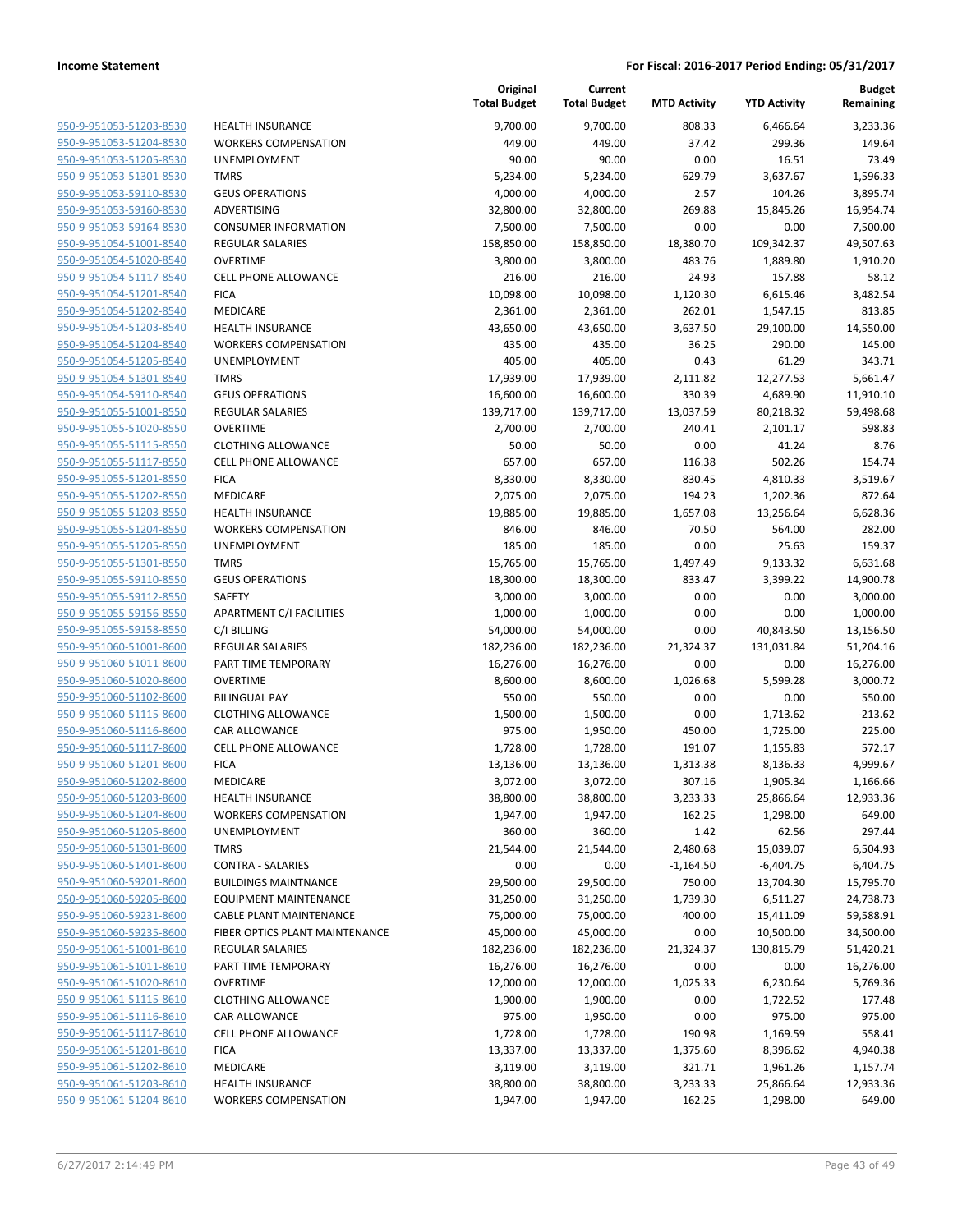|                         |                                                 | Original<br><b>Total Budget</b> | Current<br><b>Total Budget</b> | <b>MTD Activity</b> | <b>YTD Activity</b> | <b>Budget</b><br>Remaining |
|-------------------------|-------------------------------------------------|---------------------------------|--------------------------------|---------------------|---------------------|----------------------------|
| 950-9-951061-51205-8610 | <b>UNEMPLOYMENT</b>                             | 360.00                          | 360.00                         | 1.42                | 59.97               | 300.03                     |
| 950-9-951061-51301-8610 | <b>TMRS</b>                                     | 21,902.00                       | 21,902.00                      | 2,430.22            | 14,771.68           | 7,130.32                   |
| 950-9-951061-59205-8610 | <b>EQUIPMENT MAINTENANCE</b>                    | 2,500.00                        | 2,500.00                       | 0.00                | 0.00                | 2,500.00                   |
| 950-9-951061-59233-8610 | INTERNET PLANT MAINTENANCE                      | 9,000.00                        | 9,000.00                       | 0.00                | 0.00                | 9,000.00                   |
| 950-9-951090-59510-9900 | HEADEND, TRUNK & DISTRIBUTION SYSTEM            | 100,000.00                      | 100,000.00                     | 0.00                | 39,457.34           | 60,542.66                  |
| 950-9-951090-59511-9900 | <b>HEADEND EQUIPMENT</b>                        | 100,000.00                      | 100,000.00                     | 0.00                | 30,234.07           | 69,765.93                  |
| 950-9-951090-59512-9900 | <b>DROPS</b>                                    | 100,000.00                      | 100,000.00                     | 14,515.61           | 47,209.29           | 52,790.71                  |
| 950-9-951090-59513-9900 | <b>CUSTOMER PREMISES EQUIPMENT</b>              | 50,000.00                       | 50,000.00                      | 0.00                | 0.00                | 50,000.00                  |
| 950-9-951090-59522-9900 | INTERNET CUSTOMER INTERFACE EQUIPMENT           | 40,000.00                       | 40,000.00                      | 0.00                | 0.00                | 40,000.00                  |
| 950-9-951091-51001-9958 | <b>REGULAR SALARIES</b>                         | 28,482.00                       | 28,482.00                      | 3,087.42            | 19,550.45           | 8,931.55                   |
| 950-9-951091-51020-9958 | <b>OVERTIME</b>                                 | 3,000.00                        | 3,000.00                       | 235.36              | 1,367.55            | 1,632.45                   |
| 950-9-951091-51102-9958 | <b>BILINGUAL PAY</b>                            | 100.00                          | 100.00                         | 0.00                | 0.00                | 100.00                     |
| 950-9-951091-51201-9958 | <b>FICA</b>                                     | 1,958.00                        | 1,958.00                       | 208.17              | 1,316.58            | 641.42                     |
| 950-9-951091-51202-9958 | MEDICARE                                        | 458.00                          | 458.00                         | 48.68               | 307.91              | 150.09                     |
| 950-9-951091-51205-9958 | <b>UNEMPLOYMENT</b>                             | 0.00                            | 0.00                           | 0.22                | 11.27               | $-11.27$                   |
| 950-9-951091-51301-9958 | <b>TMRS</b>                                     | 3,478.00                        | 3,478.00                       | 375.38              | 2,338.14            | 1,139.86                   |
| 950-9-970000-51801-9260 | PENSION EXPENSE                                 | 10,000.00                       | 10,000.00                      | 0.00                | 0.00                | 10,000.00                  |
| 950-9-970000-59701-9040 | <b>BAD DEBT</b>                                 | 70,000.00                       | 70,000.00                      | 0.00                | 0.00                | 70,000.00                  |
| 950-9-970000-59703-4030 | <b>DEPRECIATION EXPENSE</b>                     | 1,200,000.00                    | 1,200,000.00                   | 0.00                | 128,727.83          | 1,071,272.17               |
| 950-9-970000-59720-9705 | <b>CREDIT CARD &amp; BANK FEES</b>              | 15,000.00                       | 15,000.00                      | 1,044.95            | 8,145.82            | 6,854.18                   |
| 950-9-970000-59730-9250 | <b>INVENTORY LOSS/GAIN</b>                      | 1,000.00                        | 1,000.00                       | 0.00                | 0.00                | 1,000.00                   |
| 950-9-970000-59734-4210 | ASSET DISPOSAL LOSSES/GAINS                     | 1,000.00                        | 1,000.00                       | 0.00                | 0.00                | 1,000.00                   |
| 950-9-970000-59750-9260 | <b>ACCRUED PTO PAY</b>                          | 5,000.00                        | 5,000.00                       | 0.00                | 745.17              | 4,254.83                   |
| 950-9-970000-59770-9970 | CONTINGENCY                                     | 100,000.00                      | 100,000.00                     | 0.00                | 0.00                | 100,000.00                 |
| 950-9-970000-59780-9240 | PROPERTY INSURANCE                              | 4,000.00                        | 13,045.00                      | 0.00                | 13,044.75           | 0.25                       |
| 950-9-970000-59781-9250 | <b>LIABILITY INSURANCE</b>                      | 7,000.00                        | 9,550.00                       | 0.00                | 9,546.70            | 3.30                       |
| 950-9-970000-59790-9970 | CAPITALIZED                                     | $-427,477.00$                   | $-427,477.00$                  | 0.00                | 0.00                | $-427,477.00$              |
| 950-9-990000-59901-9270 | TRANSFER to COG - FRANCHISE FEES                | 311,798.00                      | 311,798.00                     | 0.00                | 132,402.40          | 179,395.60                 |
| 950-9-990000-59902-9200 | TRANSFER to COG - ADMIN EXPENSES                | 39,785.00                       | 39,785.00                      | 3,315.42            | 26,523.36           | 13,261.64                  |
| 950-9-990000-59903-4082 | TRANSFER to COG - PILOT                         | 44,089.00                       | 44,089.00                      | 0.00                | 44,089.09           | $-0.09$                    |
| 950-9-990000-59926-9330 | TRANSFER to COG - GARAGE                        | 17,227.00                       | 17,227.00                      | 1,435.58            | 11,484.64           | 5,742.36                   |
| 950-9-990000-59927-9200 | TRANSFER to COG - INSURANCE                     | 4,446.00                        | 4,446.00                       | 370.50              | 2,964.00            | 1,482.00                   |
| 950-9-990000-59928-9200 | XFER to COG - IT                                | 15,254.00                       | 15,254.00                      | 1,271.17            | 10,169.36           | 5,084.64                   |
| 950-9-990000-59930-9270 | <b>TRANSFER to GBOD</b>                         | 62,360.00                       | 62,360.00                      | 0.00                | 26,480.47           | 35,879.53                  |
| 950-9-990000-59954-8559 | TRANSFER TO 910 - BILLING                       | 76,544.00                       | 76,544.00                      | 6,378.66            | 51,029.29           | 25,514.71                  |
| 950-9-990000-59955-8559 | TRANSFER TO 910 - CASHIERING                    | 56,882.00                       | 56,882.00                      | 4,740.17            | 37,921.31           | 18,960.69                  |
|                         | <b>Expense Total:</b>                           | 7,649,610.00                    | 7,663,155.00                   | 464,968.00          | 3,844,953.08        | 3,818,201.92               |
|                         | Fund: 950 - CABLE / INTERNET Surplus (Deficit): | $-695,657.00$                   | -709,202.00                    | 40,614.94           | 489,395.04          | $-1,198,597.04$            |
|                         | <b>Total Surplus (Deficit):</b>                 | $-255,353.39$                   | $-1,663,877.40$                | 594,288.26          | $-5,216,413.12$     | 3,552,535.72               |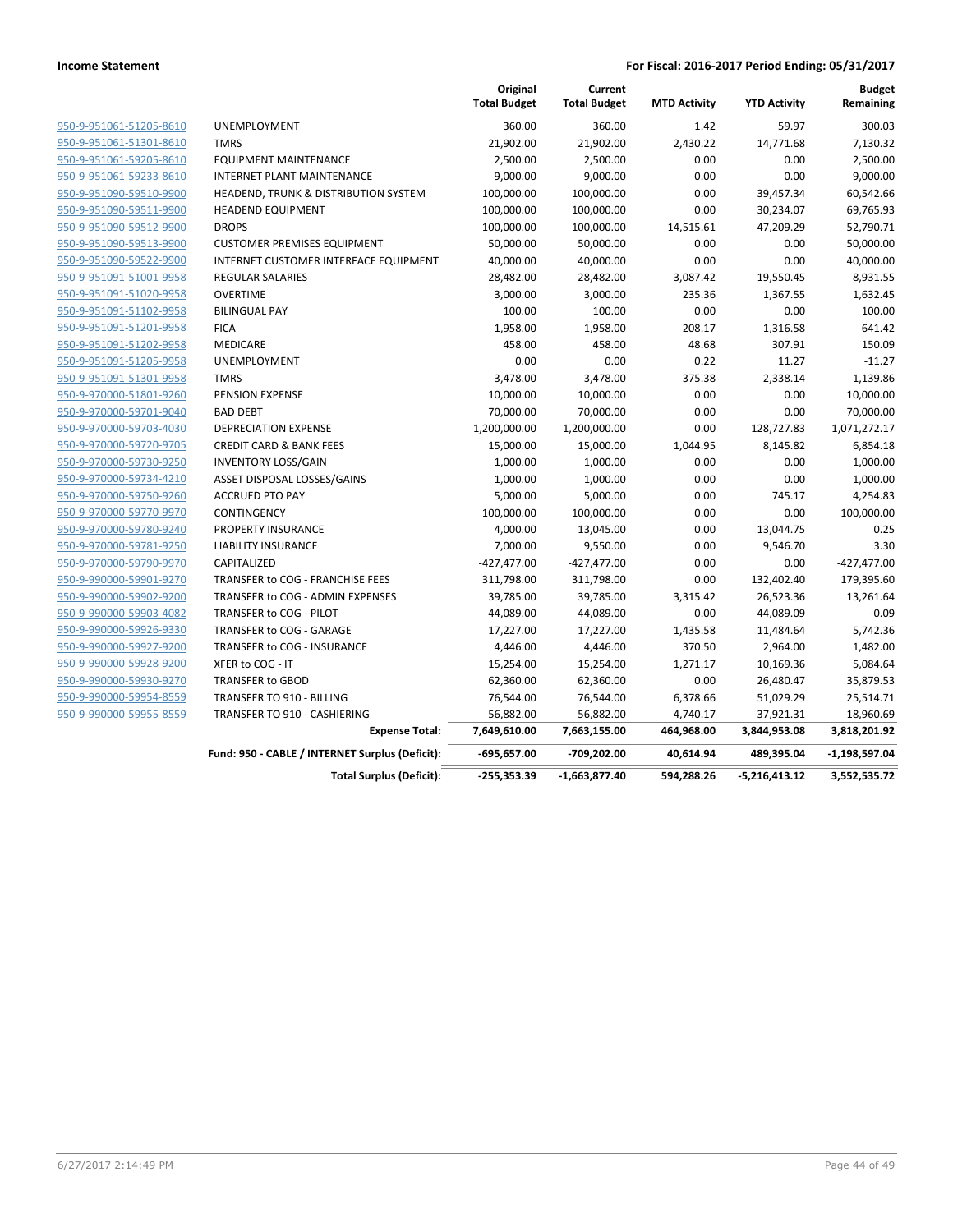# **Group Summary**

| <b>Account Type</b>                                                              | Original<br><b>Total Budget</b>  | Current<br><b>Total Budget</b>   | <b>MTD Activity</b>           | <b>YTD Activity</b>         | <b>Budget</b><br>Remaining      |
|----------------------------------------------------------------------------------|----------------------------------|----------------------------------|-------------------------------|-----------------------------|---------------------------------|
|                                                                                  |                                  |                                  |                               |                             |                                 |
| <b>Fund: 100 - GENERAL FUND</b>                                                  |                                  |                                  |                               |                             |                                 |
| Revenue<br>Expense                                                               | 22,345,380.25                    | 22,345,380.25                    | 1,256,525.57                  | 15,184,016.55               | 7,161,363.70                    |
| Fund: 100 - GENERAL FUND Surplus (Deficit):                                      | 23,436,084.83<br>$-1,090,704.58$ | 23,436,084.83<br>$-1,090,704.58$ | 2,225,106.72<br>$-968,581.15$ | 14,558,190.02<br>625,826.53 | 8,877,894.81<br>$-1,716,531.11$ |
|                                                                                  |                                  |                                  |                               |                             |                                 |
| <b>Fund: 101 - MUNICIPAL COURT BUILDING SECURITY FEES</b>                        |                                  |                                  |                               |                             |                                 |
| Revenue                                                                          | 0.00                             | 0.00                             | 693.92                        | 6,341.69                    | $-6,341.69$                     |
| Expense<br>Fund: 101 - MUNICIPAL COURT BUILDING SECURITY FEES Surplus (Deficit): | 0.00<br>0.00                     | 0.00<br>0.00                     | 2.92<br>691.00                | 19.68<br>6,322.01           | $-19.68$<br>$-6,322.01$         |
|                                                                                  |                                  |                                  |                               |                             |                                 |
| Fund: 102 - MUNICIPAL COURT TECH FUND                                            |                                  |                                  |                               |                             |                                 |
| Revenue                                                                          | 0.00                             | 0.00                             | 893.46                        | 8,411.84                    | $-8,411.84$                     |
| Expense                                                                          | 0.00                             | 0.00                             | 1.12                          | 6.24                        | $-6.24$                         |
| Fund: 102 - MUNICIPAL COURT TECH FUND Surplus (Deficit):                         | 0.00                             | 0.00                             | 892.34                        | 8,405.60                    | $-8,405.60$                     |
| Fund: 103 - MUNICIPAL COURT CHILD SAFETY FUND                                    |                                  |                                  |                               |                             |                                 |
| Revenue                                                                          | 29,760.00                        | 29,760.00                        | 88.19                         | 14,454.35                   | 15,305.65                       |
| Expense                                                                          | 27.020.00                        | 27,020.00                        | 0.77                          | 12,969.70                   | 14,050.30                       |
| Fund: 103 - MUNICIPAL COURT CHILD SAFETY FUND Surplus (Deficit):                 | 2,740.00                         | 2,740.00                         | 87.42                         | 1,484.65                    | 1,255.35                        |
| Fund: 110 - EXCHANGE BUILDING FUND                                               |                                  |                                  |                               |                             |                                 |
| Revenue                                                                          | 0.00                             | 0.00                             | 0.00                          | 12.61                       | $-12.61$                        |
| Expense                                                                          | 0.00                             | 0.00                             | 0.00                          | 5.22                        | $-5.22$                         |
| Fund: 110 - EXCHANGE BUILDING FUND Surplus (Deficit):                            | 0.00                             | 0.00                             | 0.00                          | 7.39                        | $-7.39$                         |
| <b>Fund: 111 - RECREATION ACTIVITIES FUND</b>                                    |                                  |                                  |                               |                             |                                 |
| Revenue                                                                          | 261,265.00                       | 261,265.00                       | 19,064.13                     | 123,488.40                  | 137,776.60                      |
| Expense                                                                          | 254,267.00                       | 254,267.00                       | 22,111.72                     | 111,926.80                  | 142,340.20                      |
| Fund: 111 - RECREATION ACTIVITIES FUND Surplus (Deficit):                        | 6,998.00                         | 6,998.00                         | $-3,047.59$                   | 11,561.60                   | $-4,563.60$                     |
| <b>Fund: 112 - GUN RANGE FUND</b>                                                |                                  |                                  |                               |                             |                                 |
| Revenue                                                                          | 5,124.00                         | 5,124.00                         | 1,420.85                      | 2,879.65                    | 2,244.35                        |
| Expense                                                                          | 1,040.00                         | 1,040.00                         | 131.78                        | 562.45                      | 477.55                          |
| Fund: 112 - GUN RANGE FUND Surplus (Deficit):                                    | 4,084.00                         | 4,084.00                         | 1,289.07                      | 2,317.20                    | 1,766.80                        |
|                                                                                  |                                  |                                  |                               |                             |                                 |
| Fund: 113 - HOTEL / MOTEL OCCUPANCY TAX FUND<br>Revenue                          | 541,200.00                       | 541,200.00                       | 50,478.44                     | 392,940.76                  | 148,259.24                      |
| Expense                                                                          | 470,205.00                       | 470,205.00                       | 53,344.29                     | 309,560.98                  | 160,644.02                      |
| Fund: 113 - HOTEL / MOTEL OCCUPANCY TAX FUND Surplus (Deficit):                  | 70,995.00                        | 70,995.00                        | $-2,865.85$                   | 83,379.78                   | $-12,384.78$                    |
|                                                                                  |                                  |                                  |                               |                             |                                 |
| Fund: 114 - VENUE MANAGEMENT FUND                                                |                                  |                                  |                               |                             |                                 |
| Revenue                                                                          | 252,443.00                       | 252,443.00                       | 7,526.67                      | 112,498.90                  | 139,944.10<br>98.888.18         |
| Expense                                                                          | 246,577.00                       | 246,577.00<br>5,866.00           | $-9,737.38$<br>17,264.05      | 147,688.82<br>$-35,189.92$  | 41,055.92                       |
| Fund: 114 - VENUE MANAGEMENT FUND Surplus (Deficit):                             | 5,866.00                         |                                  |                               |                             |                                 |
| Fund: 116 - ROADWAY IMPACT FEE 1                                                 |                                  |                                  |                               |                             |                                 |
| Revenue                                                                          | 0.00                             | 0.00                             | 9.73                          | 13.71                       | $-13.71$                        |
| Expense                                                                          | 0.00                             | 0.00                             | 0.52                          | 5.78                        | $-5.78$                         |
| Fund: 116 - ROADWAY IMPACT FEE 1 Surplus (Deficit):                              | 0.00                             | 0.00                             | 9.21                          | 7.93                        | $-7.93$                         |
| Fund: 117 - ROADWAY IMPACT FEE 2                                                 |                                  |                                  |                               |                             |                                 |
| Revenue                                                                          | 0.00                             | 0.00                             | 0.05                          | 0.07                        | $-0.07$                         |
| Fund: 117 - ROADWAY IMPACT FEE 2 Total:                                          | 0.00                             | 0.00                             | 0.05                          | 0.07                        | $-0.07$                         |
| Fund: 118 - ROADWAY IMPACT FEE 3                                                 |                                  |                                  |                               |                             |                                 |
| Revenue                                                                          | 0.00                             | 0.00                             | 0.08                          | 0.12                        | $-0.12$                         |
| Expense                                                                          | 0.00                             | 0.00                             | 0.00                          | 0.03                        | $-0.03$                         |
| Fund: 118 - ROADWAY IMPACT FEE 3 Surplus (Deficit):                              | 0.00                             | 0.00                             | 0.08                          | 0.09                        | $-0.09$                         |
| Fund: 123 - PTRAIN - POLICE REIMBURSEMENT GRANTS & CONT EDUCAT                   |                                  |                                  |                               |                             |                                 |
| Revenue                                                                          | 0.00                             | 0.00                             | 7.37                          | 4,684.94                    | $-4,684.94$                     |
| Expense                                                                          | 0.00                             | 0.00                             | 0.68                          | 1,550.11                    | $-1,550.11$                     |
| Fund: 123 - PTRAIN - POLICE REIMBURSEMENT GRANTS & CONT EDUCAT Surp              | 0.00                             | 0.00                             | 6.69                          | 3,134.83                    | $-3,134.83$                     |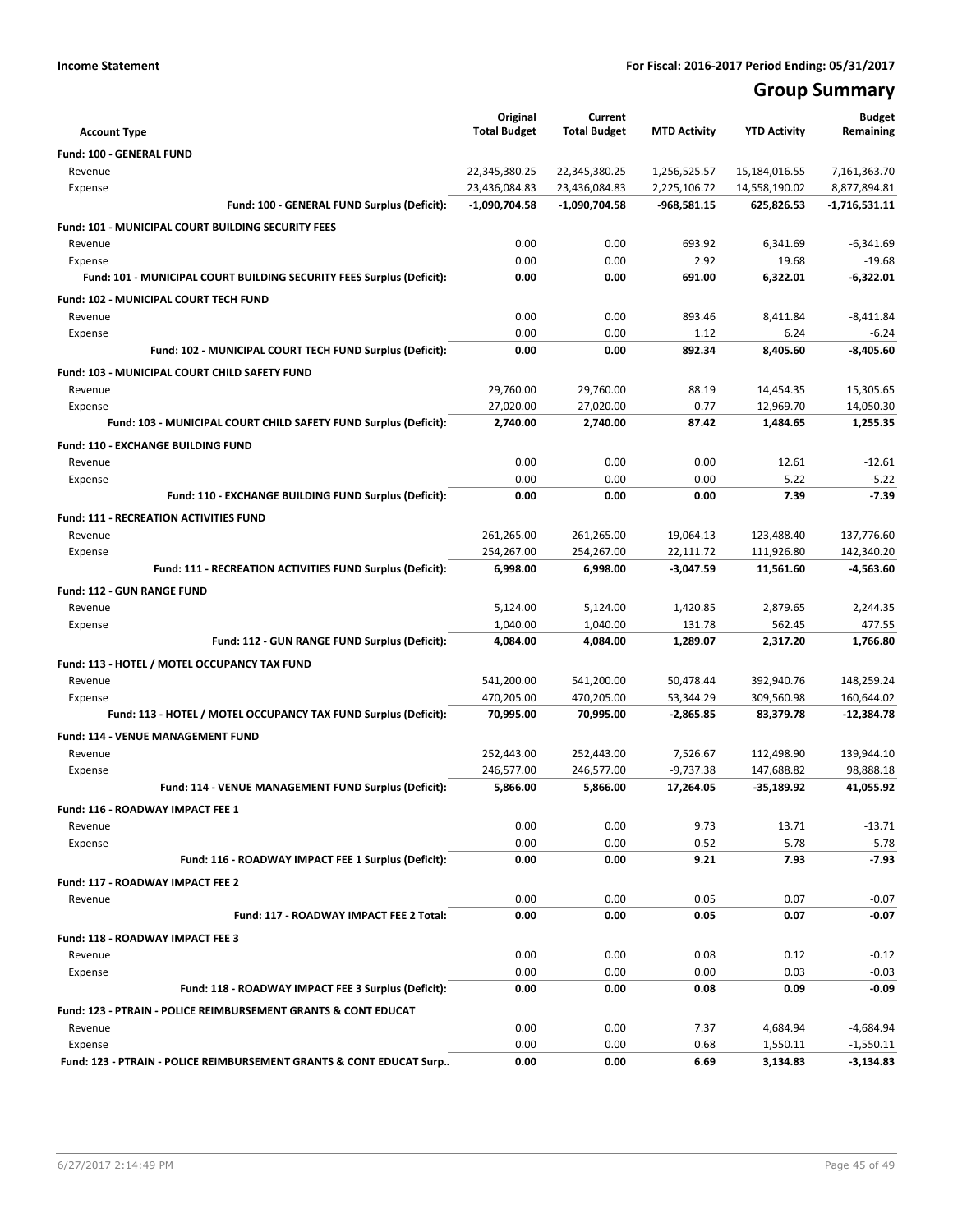| <b>Account Type</b>                                                   | Original<br><b>Total Budget</b>  | Current<br><b>Total Budget</b> | <b>MTD Activity</b>        | <b>YTD Activity</b>           | <b>Budget</b><br>Remaining  |
|-----------------------------------------------------------------------|----------------------------------|--------------------------------|----------------------------|-------------------------------|-----------------------------|
| <b>Fund: 126 - TIFMAS MOBILIZATION</b>                                |                                  |                                |                            |                               |                             |
| Expense                                                               | 0.00                             | 0.00                           | 0.00                       | 99.99                         | $-99.99$                    |
| Fund: 126 - TIFMAS MOBILIZATION Total:                                | 0.00                             | 0.00                           | 0.00                       | 99.99                         | $-99.99$                    |
| Fund: 140 - DEBT SERVICE FUND                                         |                                  |                                |                            |                               |                             |
| Revenue                                                               | 6,115,875.00                     | 6,115,875.00                   | 177,698.08                 | 5,518,895.49                  | 596,979.51                  |
| Expense                                                               | 6,081,646.00                     | 6,081,646.00                   | 532.64                     | 5,366,538.07                  | 715,107.93                  |
| Fund: 140 - DEBT SERVICE FUND Surplus (Deficit):                      | 34,229.00                        | 34,229.00                      | 177,165.44                 | 152,357.42                    | -118,128.42                 |
| Fund: 160 - GENERAL CAPITAL IMPROVEMENT FUND                          |                                  |                                |                            |                               |                             |
| Revenue                                                               | 2,090,400.00                     | 2,090,400.00                   | 196,476.07                 | $-1,074,899.01$               | 3,165,299.01                |
| Expense                                                               | 1,761,300.00                     | 3,145,924.01                   | 184,304.20                 | 2,821,084.42                  | 324,839.59                  |
| Fund: 160 - GENERAL CAPITAL IMPROVEMENT FUND Surplus (Deficit):       | 329,100.00                       | $-1,055,524.01$                | 12,171.87                  | -3,895,983.43                 | 2,840,459.42                |
| <b>Fund: 161 - STREET CONSTRUCTION FUND</b>                           |                                  |                                |                            |                               |                             |
| Revenue                                                               | 0.00                             | 0.00                           | 627.01                     | 882.55                        | $-882.55$                   |
| Expense                                                               | 0.00<br>0.00                     | 0.00<br>0.00                   | 54.61<br>572.40            | 221.46<br>661.09              | $-221.46$<br>$-661.09$      |
| Fund: 161 - STREET CONSTRUCTION FUND Surplus (Deficit):               |                                  |                                |                            |                               |                             |
| Fund: 164 - 2013 CO CAPITAL FUND                                      |                                  |                                |                            |                               |                             |
| Revenue                                                               | 0.00<br>0.00                     | 0.00<br>0.00                   | 24.74<br>1.33              | 119.40<br>2.12                | $-119.40$<br>$-2.12$        |
| Expense<br>Fund: 164 - 2013 CO CAPITAL FUND Surplus (Deficit):        | 0.00                             | 0.00                           | 23.41                      | 117.28                        | $-117.28$                   |
|                                                                       |                                  |                                |                            |                               |                             |
| Fund: 165 - 2014 GO FUND<br>Revenue                                   | 0.00                             | 0.00                           | 1,770.80                   | 30,207.79                     | $-30,207.79$                |
| Expense                                                               | 0.00                             | 20,000.00                      | 3,420.00                   | 2,213,898.14                  | $-2,193,898.14$             |
| Fund: 165 - 2014 GO FUND Surplus (Deficit):                           | 0.00                             | $-20,000.00$                   | $-1.649.20$                | $-2,183,690.35$               | 2,163,690.35                |
| Fund: 170 - LAW ENFORCEMENT GRANT - CAPITAL PURCHASES                 |                                  |                                |                            |                               |                             |
| Revenue                                                               | 0.00                             | 30,000.00                      | 0.00                       | 0.00                          | 30,000.00                   |
| Expense                                                               | 0.00                             | 30,000.00                      | 0.00                       | 30,000.00                     | 0.00                        |
| Fund: 170 - LAW ENFORCEMENT GRANT - CAPITAL PURCHASES Surplus (Defici | 0.00                             | 0.00                           | 0.00                       | $-30,000.00$                  | 30,000.00                   |
| Fund: 171 - MAIN STREET SPECIAL REVENUE                               |                                  |                                |                            |                               |                             |
| Revenue                                                               | 0.00                             | 25,000.00                      | 0.00                       | 25,000.00                     | 0.00                        |
| Expense                                                               | 0.00                             | 25,000.00                      | 0.00                       | 5,000.00                      | 20,000.00                   |
| Fund: 171 - MAIN STREET SPECIAL REVENUE Surplus (Deficit):            | 0.00                             | 0.00                           | 0.00                       | 20,000.00                     | -20,000.00                  |
| <b>Fund: 172 - MINOR GRANTS FUND</b>                                  |                                  |                                |                            |                               |                             |
| Revenue                                                               | 0.00                             | 25,000.00                      | 10,800.00                  | 36,219.92                     | $-11,219.92$                |
| Expense                                                               | 0.00                             | 25,000.00                      | 10,505.74                  | 37,775.44                     | $-12,775.44$                |
| Fund: 172 - MINOR GRANTS FUND Surplus (Deficit):                      | 0.00                             | 0.00                           | 294.26                     | $-1,555.52$                   | 1,555.52                    |
| <b>Fund: 174 - FEMA GRANT</b>                                         |                                  |                                |                            |                               |                             |
| Revenue                                                               | 0.00                             | 0.00                           | 0.00                       | 182,810.00                    | $-182,810.00$               |
| Expense                                                               | 0.00                             | 0.00                           | 0.00                       | 182,740.00                    | $-182,740.00$               |
| Fund: 174 - FEMA GRANT Surplus (Deficit):                             | 0.00                             | 0.00                           | 0.00                       | 70.00                         | $-70.00$                    |
| Fund: 175 - JUSTICE ASSISTANCE GRANT - JAG                            |                                  |                                |                            |                               |                             |
| Revenue                                                               | 0.00                             | 0.00                           | 0.00                       | 6,165.00                      | $-6,165.00$                 |
| Expense                                                               | 0.00                             | 0.00                           | 0.00                       | 6,165.00                      | $-6,165.00$                 |
| Fund: 175 - JUSTICE ASSISTANCE GRANT - JAG Surplus (Deficit):         | 0.00                             | 0.00                           | 0.00                       | 0.00                          | 0.00                        |
| Fund: 190 - FIXED ASSETS                                              |                                  |                                |                            |                               |                             |
| Expense                                                               | 0.00                             | 0.00                           | 0.00                       | $-134,526.72$                 | 134,526.72                  |
| Fund: 190 - FIXED ASSETS Total:                                       | 0.00                             | 0.00                           | 0.00                       | $-134,526.72$                 | 134,526.72                  |
| Fund: 200 - WATER / WASTEWATER FUND                                   |                                  |                                |                            |                               |                             |
| Revenue                                                               | 12,628,222.00                    | 12,628,222.00                  | 1,060,085.07               | 8,107,311.89                  | 4,520,910.11                |
| Expense<br>Fund: 200 - WATER / WASTEWATER FUND Surplus (Deficit):     | 14,820,349.08<br>$-2,192,127.08$ | 14,820,349.08<br>-2,192,127.08 | 1,120,670.51<br>-60,585.44 | 9,507,967.82<br>-1,400,655.93 | 5,312,381.26<br>-791,471.15 |
|                                                                       |                                  |                                |                            |                               |                             |
| Fund: 210 - WATER IMPACT FEES                                         |                                  |                                |                            |                               |                             |
| Revenue<br>Fund: 210 - WATER IMPACT FEES Total:                       | 0.00<br>0.00                     | 0.00<br>0.00                   | 0.03<br>0.03               | 0.05<br>0.05                  | $-0.05$<br>$-0.05$          |
|                                                                       |                                  |                                |                            |                               |                             |
| Fund: 211 - WASTEWATER IMPACT FEES                                    | 0.00                             |                                |                            |                               | $-2.08$                     |
| Revenue                                                               |                                  | 0.00                           | 1.48                       | 2.08                          |                             |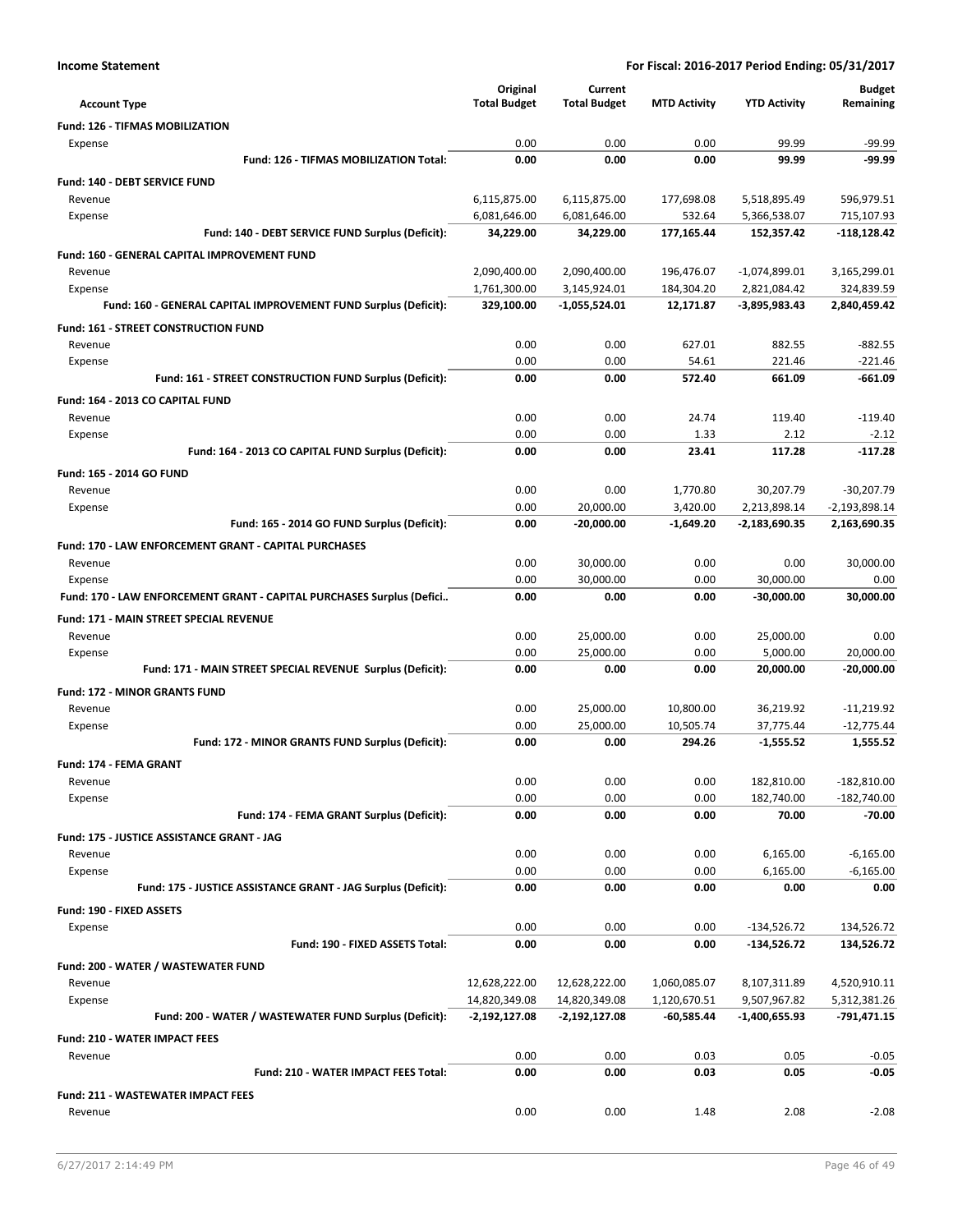| <b>Account Type</b>                                     | Original<br><b>Total Budget</b> | Current<br><b>Total Budget</b> | <b>MTD Activity</b> | <b>YTD Activity</b> | <b>Budget</b><br>Remaining |
|---------------------------------------------------------|---------------------------------|--------------------------------|---------------------|---------------------|----------------------------|
| Expense                                                 | 0.00                            | 0.00                           | 0.08                | 0.83                | $-0.83$                    |
| Fund: 211 - WASTEWATER IMPACT FEES Surplus (Deficit):   | 0.00                            | 0.00                           | 1.40                | 1.25                | $-1.25$                    |
| Fund: 216 - UTILIITY CIP FUND                           |                                 |                                |                     |                     |                            |
| Revenue                                                 | 2,967,447.00                    | 2,967,447.00                   | 250,569.65          | 1,979,956.96        | 987,490.04                 |
| Expense                                                 | 225,000.00                      | 225,000.00                     | 33,227.28           | 330,503.67          | $-105,503.67$              |
| Fund: 216 - UTILIITY CIP FUND Surplus (Deficit):        | 2,742,447.00                    | 2,742,447.00                   | 217,342.37          | 1,649,453.29        | 1,092,993.71               |
| <b>Fund: 217 - WASTEWATER RECLAMATION FUND</b>          |                                 |                                |                     |                     |                            |
| Revenue                                                 | 0.00                            | 0.00                           | 477.09              | 2.916.83            | $-2,916.83$                |
| <b>Fund: 217 - WASTEWATER RECLAMATION FUND Total:</b>   | 0.00                            | 0.00                           | 477.09              | 2,916.83            | $-2.916.83$                |
| Fund: 300 - AIRPORT FUND                                |                                 |                                |                     |                     |                            |
| Revenue                                                 | 655,344.00                      | 655,344.00                     | 27,266.07           | 498,722.53          | 156,621.47                 |
| Expense                                                 | 181,200.00                      | 181,200.00                     | 22,676.07           | 108,762.85          | 72,437.15                  |
| Fund: 300 - AIRPORT FUND Surplus (Deficit):             | 474,144.00                      | 474,144.00                     | 4,590.00            | 389,959.68          | 84,184.32                  |
| Fund: 320 - AIRPORT TXDOT GRANT                         |                                 |                                |                     |                     |                            |
| Revenue                                                 | 0.00                            | 0.00                           | 0.00                | 200,000.00          | $-200,000.00$              |
| Fund: 320 - AIRPORT TXDOT GRANT Total:                  | 0.00                            | 0.00                           | 0.00                | 200,000.00          | $-200,000.00$              |
| <b>Fund: 360 - AIRPORT CAPITAL FUND</b>                 |                                 |                                |                     |                     |                            |
| Revenue                                                 | 301,500.00                      | 301,500.00                     | 1,482.63            | 800,615.37          | -499,115.37                |
| Expense                                                 | 501,200.00                      | 501,200.00                     | 128.54              | 50,376.98           | 450,823.02                 |
| Fund: 360 - AIRPORT CAPITAL FUND Surplus (Deficit):     | -199,700.00                     | -199,700.00                    | 1,354.09            | 750,238.39          | -949,938.39                |
| Fund: 362 - AIRPORT FBO FUEL                            |                                 |                                |                     |                     |                            |
| Revenue                                                 | 0.00                            | 0.00                           | 52,148.05           | 314,643.00          | $-314,643.00$              |
| Expense                                                 | 0.00                            | 0.00                           | 2,143.55            | 228,222.01          | $-228,222.01$              |
| Fund: 362 - AIRPORT FBO FUEL Surplus (Deficit):         | 0.00                            | 0.00                           | 50,004.50           | 86,420.99           | -86,420.99                 |
| Fund: 400 - GOLF FUND                                   |                                 |                                |                     |                     |                            |
| Revenue                                                 | 272,528.00                      | 272,528.00                     | 29,643.87           | 133,548.87          | 138,979.13                 |
| Expense                                                 | 238,612.00                      | 238,612.00                     | 21,197.71           | 139,591.33          | 99,020.67                  |
| Fund: 400 - GOLF FUND Surplus (Deficit):                | 33,916.00                       | 33,916.00                      | 8,446.16            | -6,042.46           | 39,958.46                  |
| <b>Fund: 500 - SANITATION FUND</b>                      |                                 |                                |                     |                     |                            |
| Revenue                                                 | 3,783,204.00                    | 3,783,204.00                   | 344,591.90          | 2,662,016.32        | 1,121,187.68               |
| Expense                                                 | 3,514,606.33                    | 3,514,606.33                   | 303,229.82          | 1,988,695.48        | 1,525,910.85               |
| Fund: 500 - SANITATION FUND Surplus (Deficit):          | 268,597.67                      | 268,597.67                     | 41,362.08           | 673,320.84          | -404,723.17                |
| Fund: 601 - CENTRAL SERVICE FUND                        |                                 |                                |                     |                     |                            |
| Revenue                                                 | 813,206.00                      | 813,206.00                     | 67,767.17           | 542,137.36          | 271,068.64                 |
| Expense                                                 | 875,620.40                      | 875,620.40                     | 82,582.42           | 567,571.00          | 308,049.40                 |
| Fund: 601 - CENTRAL SERVICE FUND Surplus (Deficit):     | $-62,414.40$                    | $-62,414.40$                   | $-14,815.25$        | $-25,433.64$        | $-36,980.76$               |
| <b>Fund: 602 - INSURANCE FUND</b>                       |                                 |                                |                     |                     |                            |
| Revenue                                                 | 4,921,219.00                    | 4,921,219.00                   | 438,944.10          | 3,343,133.02        | 1,578,085.98               |
| Expense                                                 | 5,582,794.00                    | 5,582,794.00                   | 417,157.61          | 4,454,213.92        | 1,128,580.08               |
| Fund: 602 - INSURANCE FUND Surplus (Deficit):           | $-661,575.00$                   | $-661,575.00$                  | 21,786.49           | -1,111,080.90       | 449,505.90                 |
| Fund: 604 - MIS FUND                                    |                                 |                                |                     |                     |                            |
| Revenue                                                 | 808,151.00                      | 808,151.00                     | 67,345.92           | 538,767.36          | 269,383.64                 |
| Expense                                                 | 850,672.00                      | 850,672.00                     | 41,752.62           | 557,514.32          | 293,157.68                 |
| Fund: 604 - MIS FUND Surplus (Deficit):                 | $-42,521.00$                    | $-42,521.00$                   | 25,593.30           | $-18,746.96$        | $-23,774.04$               |
|                                                         |                                 |                                |                     |                     |                            |
| Fund: 660 - VEHICLE REPLACEMENT FUND<br>Revenue         | 379,430.00                      | 379,430.00                     | 38,444.49           | $-157, 117.79$      | 536,547.79                 |
| Expense                                                 | 229,830.00                      | 229,830.00                     | 5,404.54            | 240,664.64          | $-10,834.64$               |
| Fund: 660 - VEHICLE REPLACEMENT FUND Surplus (Deficit): | 149,600.00                      | 149,600.00                     | 33,039.95           | -397,782.43         | 547,382.43                 |
| Fund: 800 - SPENCE FUND                                 |                                 |                                |                     |                     |                            |
| Revenue                                                 | 4,800.00                        | 4,800.00                       | 5,480.59            | 5,717.66            | $-917.66$                  |
| Expense                                                 | 600.00                          | 600.00                         | 50.00               | 400.00              | 200.00                     |
| Fund: 800 - SPENCE FUND Surplus (Deficit):              | 4,200.00                        | 4,200.00                       | 5,430.59            | 5,317.66            | -1,117.66                  |
| <b>Fund: 801 - JONES LIBRARY TRUST</b>                  |                                 |                                |                     |                     |                            |
| Revenue                                                 | 0.00                            | 0.00                           | 11.43               | 16.10               | $-16.10$                   |
|                                                         |                                 |                                |                     |                     |                            |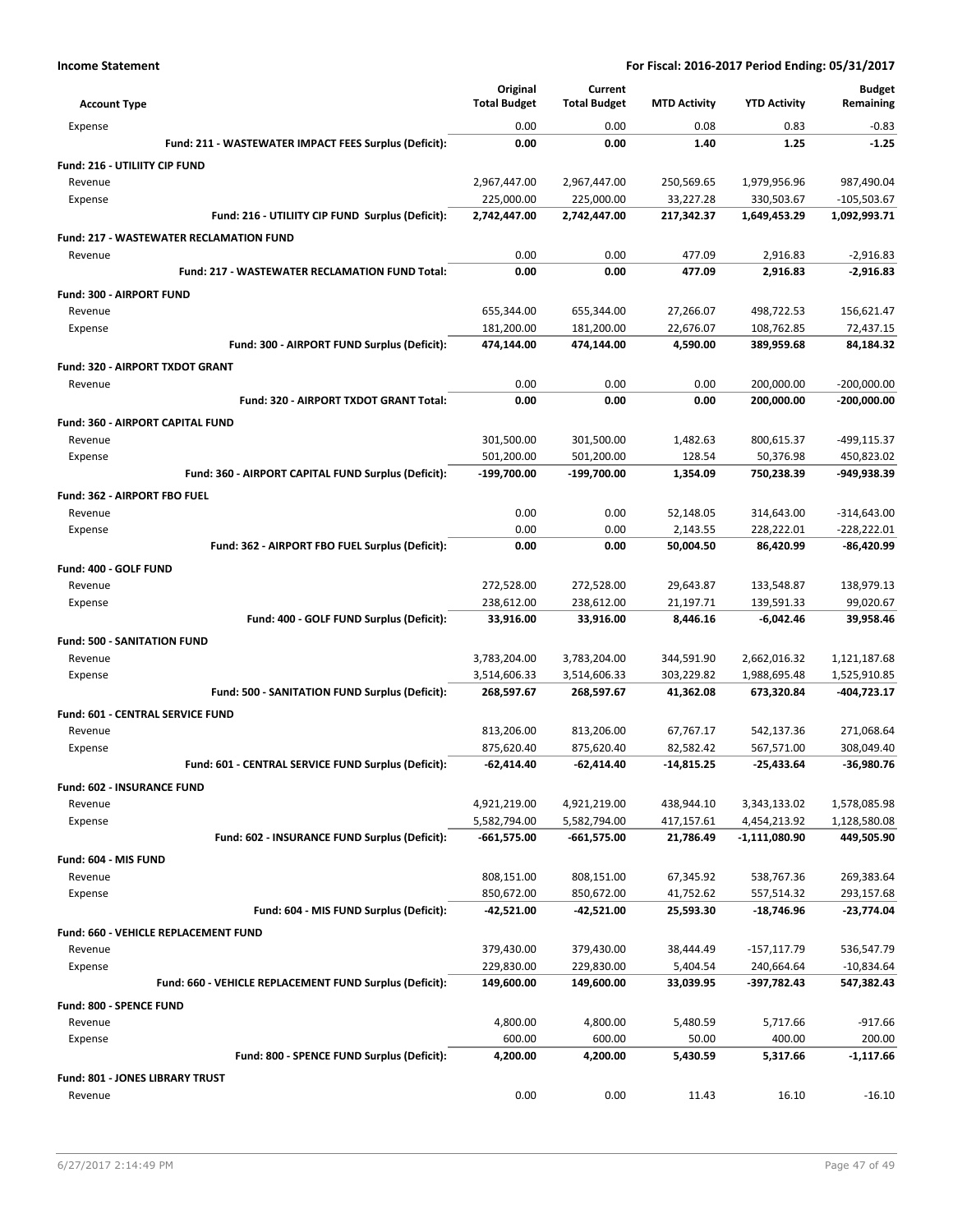| <b>Account Type</b>                                                        | Original<br><b>Total Budget</b> | Current<br><b>Total Budget</b> | <b>MTD Activity</b> | <b>YTD Activity</b> | <b>Budget</b><br>Remaining |
|----------------------------------------------------------------------------|---------------------------------|--------------------------------|---------------------|---------------------|----------------------------|
|                                                                            |                                 |                                |                     |                     |                            |
| Expense                                                                    | 0.00                            | 0.00                           | 1.40                | 7.58                | $-7.58$                    |
| Fund: 801 - JONES LIBRARY TRUST Surplus (Deficit):                         | 0.00                            | 0.00                           | 10.03               | 8.52                | $-8.52$                    |
| Fund: 809 - GREENVILLE IDC (L-3)                                           |                                 |                                |                     |                     |                            |
| Revenue                                                                    | 0.00                            | 0.00                           | 468,461.08          | 2,564,481.05        | $-2,564,481.05$            |
| Expense                                                                    | 0.00                            | 0.00                           | 194,778.77          | 2,290,798.74        | $-2,290,798.74$            |
| Fund: 809 - GREENVILLE IDC (L-3) Surplus (Deficit):                        | 0.00                            | 0.00                           | 273,682.31          | 273,682.31          | $-273,682.31$              |
| <b>Fund: 810 - SEIZURE FUNDS - STATE RULES</b>                             |                                 |                                |                     |                     |                            |
| Revenue                                                                    | 806.00                          | 806.00                         | 2,466.67            | 3,144.64            | $-2,338.64$                |
| Expense                                                                    | 600.00                          | 600.00                         | 24,576.18           | 75,898.24           | $-75,298.24$               |
| Fund: 810 - SEIZURE FUNDS - STATE RULES Surplus (Deficit):                 | 206.00                          | 206.00                         | $-22,109.51$        | $-72,753.60$        | 72,959.60                  |
| Fund: 811 - SEIZURE FUNDS - FED RULES                                      |                                 |                                |                     |                     |                            |
| Revenue                                                                    | 709.00                          | 709.00                         | 1,096.85            | 9,628.61            | $-8,919.61$                |
| Expense                                                                    | 300.00                          | 300.00                         | 9.48                | 1,657.92            | $-1,357.92$                |
| Fund: 811 - SEIZURE FUNDS - FED RULES Surplus (Deficit):                   | 409.00                          | 409.00                         | 1,087.37            | 7,970.69            | $-7,561.69$                |
| Fund: 820 - TIRZ FUND (Tax Increment Reinvestment Zone)                    |                                 |                                |                     |                     |                            |
| Revenue                                                                    | 595,648.00                      | 595,648.00                     | 1,654.30            | 303,780.46          | 291,867.54                 |
| Expense                                                                    | 7,100.00                        | 7,100.00                       | 70.92               | 261,061.64          | $-253,961.64$              |
| Fund: 820 - TIRZ FUND (Tax Increment Reinvestment Zone) Surplus (Deficit): | 588,548.00                      | 588,548.00                     | 1,583.38            | 42,718.82           | 545,829.18                 |
| <b>Fund: 910 - ELECTRIC OPERATING FUND</b>                                 |                                 |                                |                     |                     |                            |
| Revenue                                                                    | 59,415,205.00                   | 59,415,205.00                  | 4,947,094.33        | 30,022,098.73       | 29,393,106.27              |
| Expense                                                                    | 59,465,034.00                   | 59,455,389.00                  | 4,538,142.19        | 32,088,618.53       | 27,366,770.47              |
| Fund: 910 - ELECTRIC OPERATING FUND Surplus (Deficit):                     | -49,829.00                      | $-40,184.00$                   | 408,952.14          | $-2,066,519.80$     | 2,026,335.80               |
| <b>Fund: 911 - ELECTRIC DEBT REDUCTION</b>                                 |                                 |                                |                     |                     |                            |
| Revenue                                                                    | 850.00                          | 850.00                         | 2,048.39            | 1,748.46            | $-898.46$                  |
| <b>Fund: 911 - ELECTRIC DEBT REDUCTION Total:</b>                          | 850.00                          | 850.00                         | 2,048.39            | 1,748.46            | -898.46                    |
| <b>Fund: 912 - ELECTRIC DEBT SERVICE</b>                                   |                                 |                                |                     |                     |                            |
| Revenue                                                                    | 3,840,000.00                    | 3,840,000.00                   | 320,000.00          | 2,560,000.00        | 1,280,000.00               |
| Expense                                                                    | 3,817,880.00                    | 3,817,880.00                   | 0.00                | 2,154,269.52        | 1,663,610.48               |
| Fund: 912 - ELECTRIC DEBT SERVICE Surplus (Deficit):                       | 22,120.00                       | 22,120.00                      | 320,000.00          | 405,730.48          | $-383,610.48$              |
| <b>Fund: 913 - ELECTRIC CONSTRUCTION FUND</b>                              |                                 |                                |                     |                     |                            |
| Revenue                                                                    | 125.00                          | 125.00                         | 68.35               | 58.32               | 66.68                      |
| Fund: 913 - ELECTRIC CONSTRUCTION FUND Total:                              | 125.00                          | 125.00                         | 68.35               | 58.32               | 66.68                      |
|                                                                            |                                 |                                |                     |                     |                            |
| Fund: 950 - CABLE / INTERNET<br>Revenue                                    | 6,953,953.00                    | 6,953,953.00                   | 505,582.94          | 4,334,348.12        | 2,619,604.88               |
|                                                                            | 7,649,610.00                    | 7,663,155.00                   | 464,968.00          | 3,844,953.08        | 3,818,201.92               |
| Expense<br>Fund: 950 - CABLE / INTERNET Surplus (Deficit):                 | $-695,657.00$                   | -709,202.00                    | 40,614.94           | 489,395.04          | $-1,198,597.04$            |
|                                                                            |                                 |                                |                     |                     |                            |
| <b>Total Surplus (Deficit):</b>                                            | $-255,353.39$                   | -1,663,877.40                  | 594.288.26          | $-5,216,413.12$     | 3,552,535.72               |